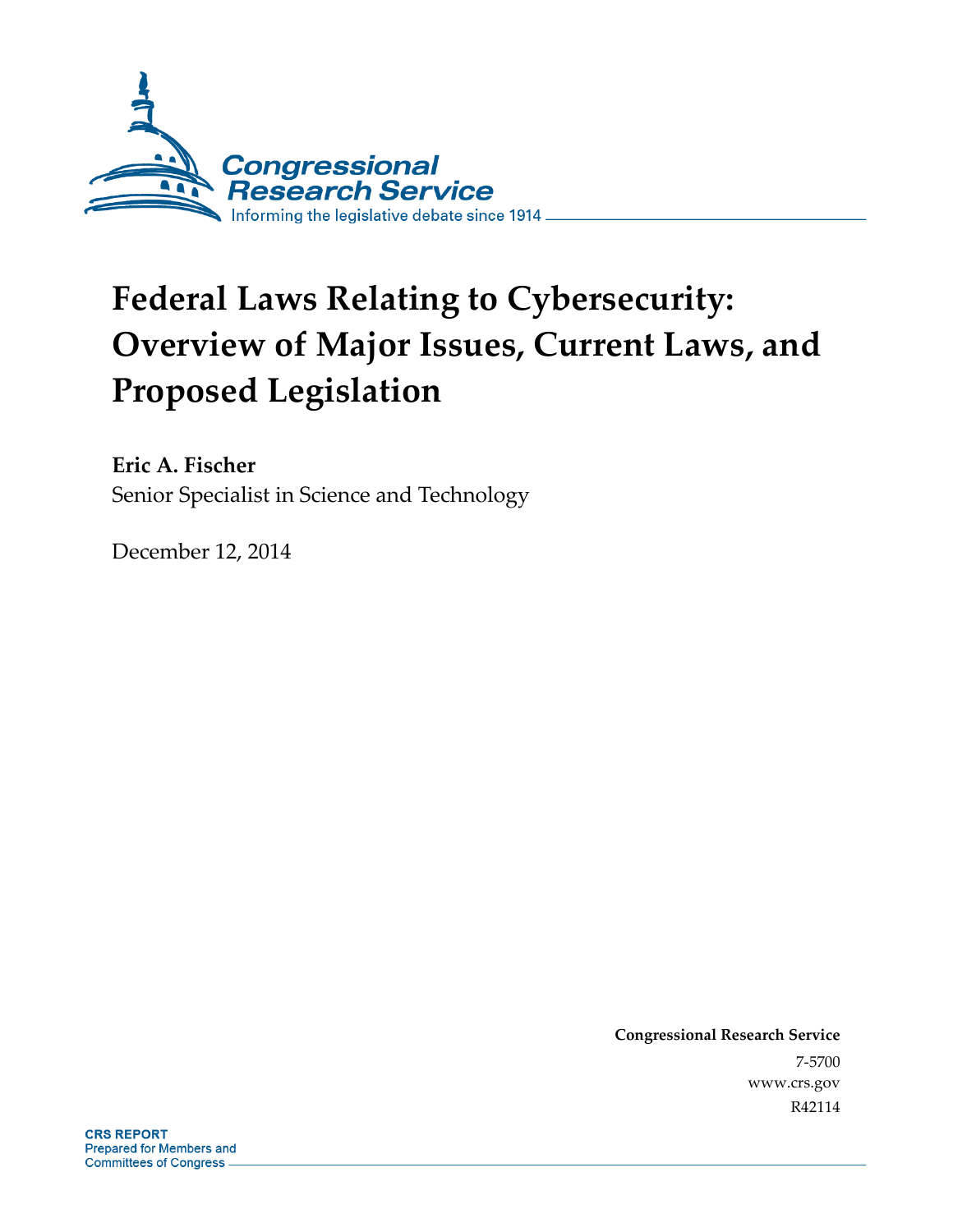# **Summary**

For more than a decade, various experts have expressed increasing concerns about cybersecurity, in light of the growing frequency, impact, and sophistication of attacks on information systems in the United States and abroad. Consensus has also been building that the current legislative framework for cybersecurity might need to be revised.

The complex federal role in cybersecurity involves both securing federal systems and assisting in protecting nonfederal systems. Under current law, all federal agencies have cybersecurity responsibilities relating to their own systems, and many have sector-specific responsibilities for critical infrastructure (CI).

More than 50 statutes address various aspects of cybersecurity either directly or indirectly, but there is no overarching framework legislation in place. Revisions to many of those laws have been proposed over the past several years. Recent legislative proposals, including many bills introduced in recent Congresses, have focused largely on issues in several broad areas, including the following:

- "Protection of Privately Held Critical Infrastructure (CI)"
- "Sharing of Cybersecurity Information Among Private and Government Entities,"
- "Department of Homeland Security Authorities for Protection of Federal Systems,"
- "Reform of the Federal Information Security Management Act (FISMA),"
- "Cybersecurity Workforce," and
- "Research and Development."

"Other Topics"—including cybercrime law, data breach notification, and defense-related cybersecurity—have also been addressed in legislative proposals.

At least some of the bills addressing those areas have proposed explicit changes to current laws. However, no bills making such revisions were enacted until the end of the  $113<sup>th</sup>$  Congress.

In the  $112<sup>th</sup>$  and  $113<sup>th</sup>$  Congresses, several bills that specifically focused on cybersecurity received committee or floor action. Comprehensive legislative proposals in the  $112<sup>th</sup>$  Congress included the Cybersecurity Act of 2012 (S. 3414), recommendations from a House Republican task force, and a proposal by the Obama Administration. S. 3414 was debated in the Senate but failed two cloture votes. In the absence of enactment of cybersecurity legislation in that Congress, the White House issued Executive Order 13636, with provisions on protection of CI, including information sharing and standards development.

In the 113<sup>th</sup> Congress, several narrower House bills addressed some of the issues raised and recommendations made by the House task force. Four had passed the House in the 112<sup>th</sup> Congress but were not considered by the Senate. They were reintroduced and passed the House again, with some amendments: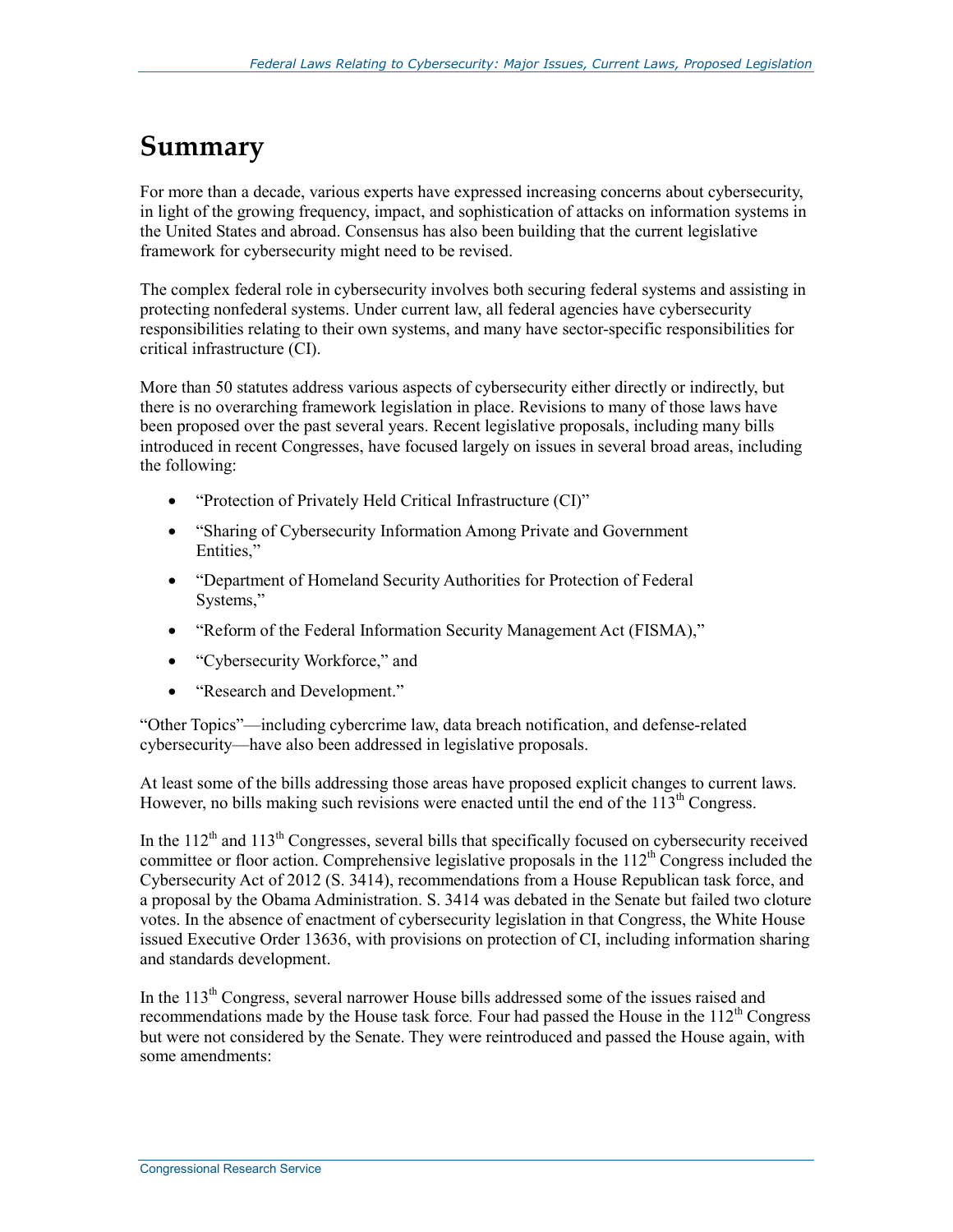- The Cyber Intelligence Sharing and Protection Act (H.R. 624) focuses on information sharing and coordination.
- The Cybersecurity Enhancement Act of 2013 (H.R. 756) and the Advancing America's Networking and Information Technology Research and Development Act of 2013 (H.R. 967) address federal cybersecurity R&D and technical standards.
- The Federal Information Security Amendments Act of 2013 (H.R. 1163) addresses FISMA reform.

Also passing the House were three bills that address the role of the Department of Homeland Security (DHS) in cybersecurity: The CIRDA Act of 2013 (H.R. 2952), the Homeland Security Cybersecurity Boots-on-the-Ground Act (H.R. 3107), and the National Cybersecurity and Critical Infrastructure Protection Act of 2013 (H.R. 3696). They include provisions on workforce, R&D, information sharing, and public/private sector collaboration in protecting CI.

Three Senate cybersecurity bills passed in the  $113<sup>th</sup>$  Congress:

- The DHS Cybersecurity Workforce Recruitment and Retention Act of 2014 (S. 2354), bill addressing workforce issues, passed the Senate as an amendment to S. 1691.
- The National Cybersecurity Protection Act of 2014 (S. 2519) provides authorization for a DHS information-sharing center.
- The Federal Information Security Modernization Act of 2014 (S. 2521), addresses FISMA reform.

Four of the bills, as amended, were enacted at the end of the  $113<sup>th</sup>$  Congress: H.R. 2952, S. 1691, S. 2519, and S. 2521. The bills address FISMA reform and DHS workforce issues and information-sharing activities.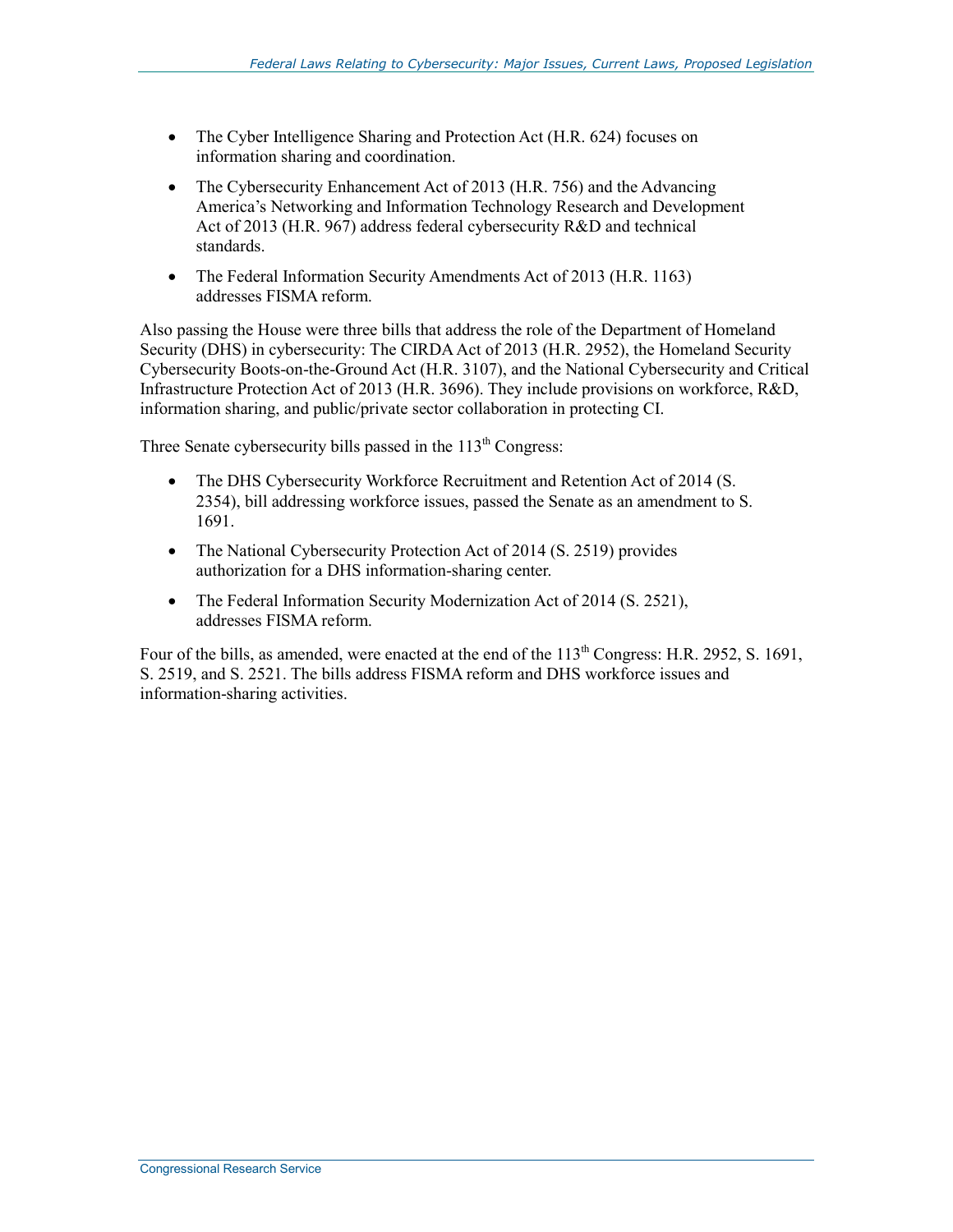# **Contents**

| U.S. Information and Educational Exchange Act of 1948 (Smith-Mundt Act) 36  |  |
|-----------------------------------------------------------------------------|--|
|                                                                             |  |
|                                                                             |  |
|                                                                             |  |
|                                                                             |  |
|                                                                             |  |
| Counterfeit Access Device and Computer Fraud and Abuse Act of 1984 41       |  |
|                                                                             |  |
|                                                                             |  |
|                                                                             |  |
| Communications Assistance for Law Enforcement Act of 1994 (CALEA) 47        |  |
|                                                                             |  |
| Clinger-Cohen Act (Information Technology Management Reform Act) of 1996 48 |  |
|                                                                             |  |
|                                                                             |  |
|                                                                             |  |
|                                                                             |  |
|                                                                             |  |
|                                                                             |  |
|                                                                             |  |
|                                                                             |  |

# **Figures**

|  |  |  | Figure 1. Simplified Schematic Diagram of Federal Agency Cybersecurity Roles 4 |  |  |
|--|--|--|--------------------------------------------------------------------------------|--|--|
|--|--|--|--------------------------------------------------------------------------------|--|--|

# **Tables**

| Table 1. Selected Bills Addressing Cybersecurity Issues that Received Committee or |  |
|------------------------------------------------------------------------------------|--|
|                                                                                    |  |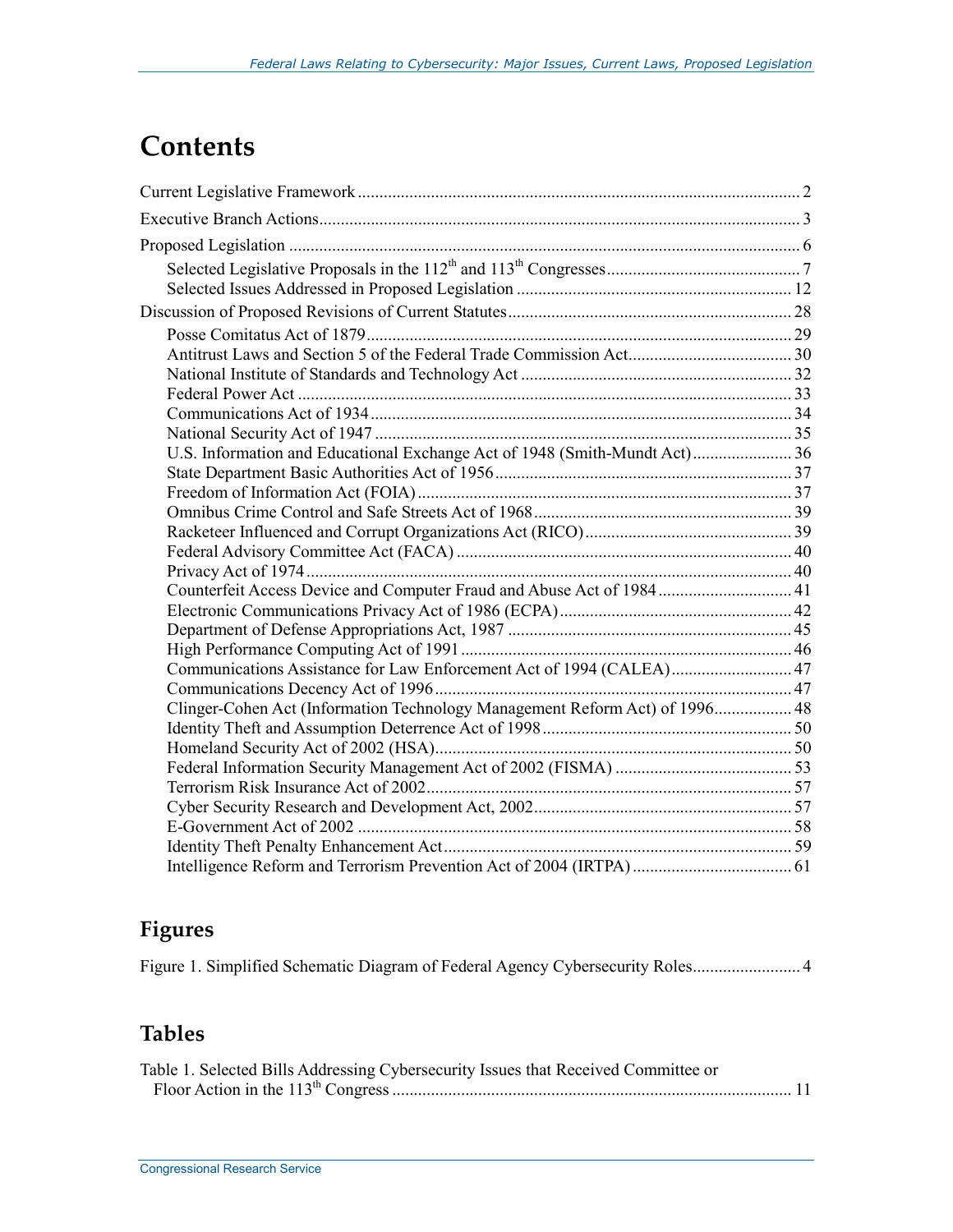Table 2. Laws Identified as Having Relevant Cybersecurity Provisions ....................................... 62

# **Contacts**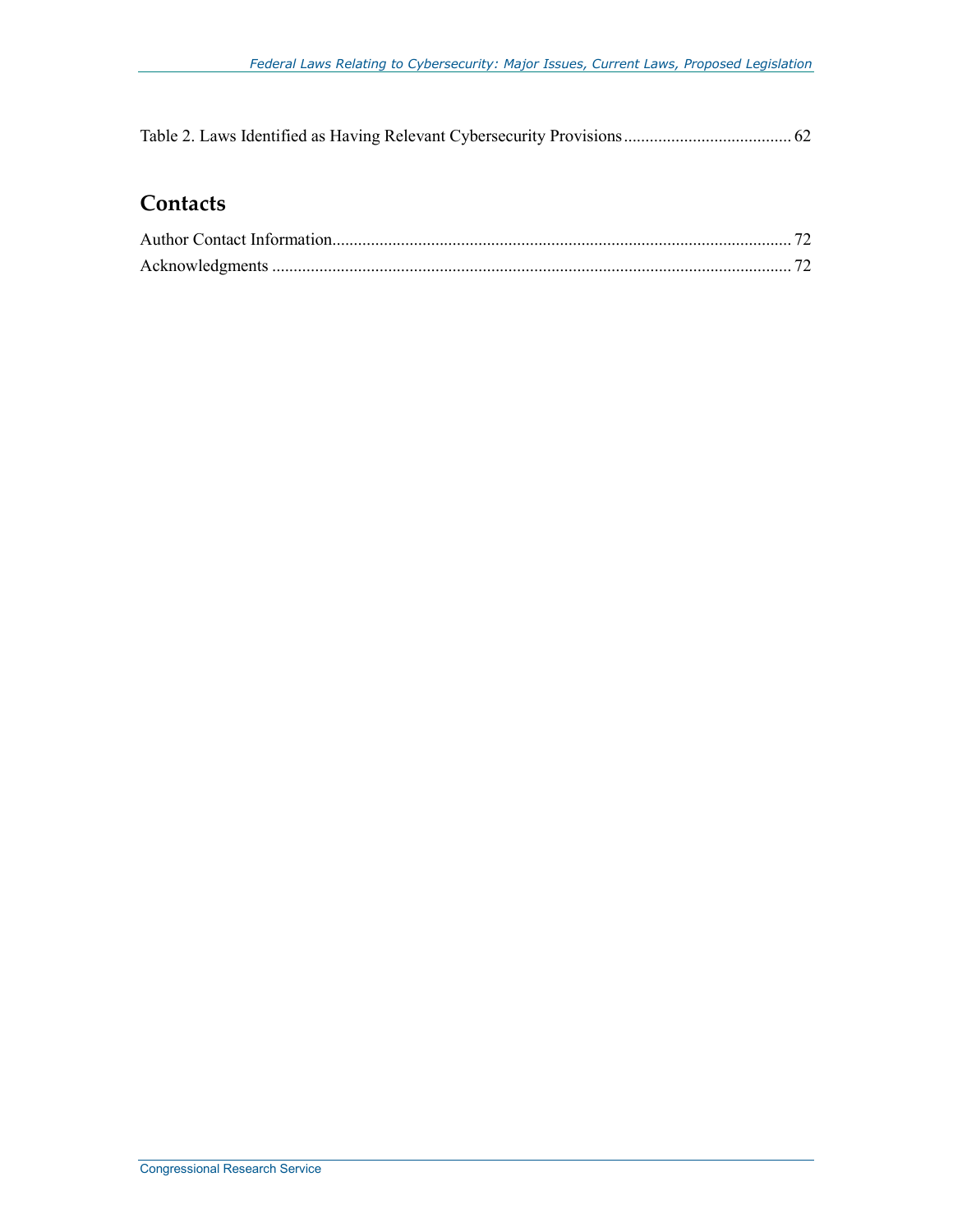or more than a decade, various experts have expressed concerns about information-system security—often referred to more generally as *cybersecurity*—in the United States and abroad.<sup>1</sup> The frequency, impact, and sophistication of attacks on information systems and The movement of the concerns about information-security—often referred to more generally as *cybersecurity*—in the United States are abroad.<sup>1</sup> The frequency, impact, and sophistication of attacks on information system net legislative framework for cybersecurity might need to be revised to address needs for improved cybersecurity, especially given the continuing evolution of the technology and threat environments.

This report, with contributions from several CRS staff (see **Acknowledgments**), discusses that framework and proposals, starting with the 111<sup>th</sup> Congress, to amend more than 30 acts of Congress that are part of or relevant to it. It includes a discussion of legislative issues and activity in the  $113<sup>th</sup>$  Congress (see "Selected Issues Addressed in Proposed Legislation"). For a CRS compilation of reports and other resources on cybersecurity, see CRS Report R42507, *Cybersecurity: Authoritative Reports and Resources, by Topic*, by Rita Tehan. For additional selected CRS reports relevant to cybersecurity, see CRS Issues Before Congress: *Cybersecurity*.

protecting information and information systems from unauthorized access, use, disclosure, disruption, modification, or destruction in order to provide—

(B) confidentiality, which means preserving authorized restrictions on access and disclosure, including means for protecting personal privacy and proprietary information;

- (C) availability, which means ensuring timely and reliable access to and use of information; and
- (D) authentication, which means utilizing digital credentials to assure the identity of users and validate their access.

<sup>&</sup>lt;sup>1</sup> The term *information systems* is defined in 44 U.S.C. §3502 as "a discrete set of information resources organized for the collection, processing, maintenance, use, sharing, dissemination, or disposition of information," where *information resources* is "information and related resources, such as personnel, equipment, funds, and information technology." Thus *cybersecurity,* a broad and arguably somewhat fuzzy concept for which there is no consensus definition, might best be described as measures intended to protect information systems—including technology (such as devices, networks, and software), information, and associated personnel—from diverse forms of attack. The concept has, however, been characterized in various ways. For example, the interagency Committee on National Security Systems has defined it as "the ability to protect or defend the use of cyberspace from cyberattacks," where *cyberspace* is defined as "a global domain within the information environment consisting of the interdependent network of information systems infrastructures including the Internet, telecommunications networks, computer systems, and embedded processors and controllers" (Committee on National Security Systems, *National Information Assurance (IA) Glossary*, April 2010, http://www.cnss.gov/Assets/pdf/cnssi\_4009.pdf). In contrast, cybersecurity has also been defined as synonymous with *information security* (see, for example, S. 773, the Cybersecurity Act of 2010, in the 111<sup>th</sup> Congress), which is defined in current law  $(44 \text{ U.S.C. } §3532(b)(1))$  as

<sup>(</sup>A) integrity, which means guarding against improper information modification or destruction, and includes ensuring information nonrepudiation and authenticity;

One recent "loosely stated" definition tries to capture the term's ambiguity: "Security in cyberspace (i.e., cybersecurity) is about technologies, processes, and policies that help to prevent and/or reduce the negative impact of events in cyberspace that can happen as the result of deliberate actions against information technology by a hostile or malevolent actor" (National Research Council, *At the Nexus of Cybersecurity and Public Policy: Some Basic Concepts and Issues* [Washington, D.C.: National Academies Press, 2014]). The report further points out that the term *cyberspace* is itself ambiguous.

<sup>2</sup> See, for example, IBM, *IBM X-Force® 2011 Mid-year Trend and Risk Report*, September 2011, http://public.dhe.ibm.com/common/ssi/ecm/en/wgl03009usen/WGL03009USEN.PDF; Barbara Kay and Paula Greve, *Mapping the Mal Web IV* (McAfee, September 28, 2010), http://us.mcafee.com/en-us/local/docs/MTMW\_Report.pdf; Office of the National Counterintelligence Executive, *Foreign Spies Stealing U.S. Economic Secrets in Cyberspace: Report to Congress on Foreign Economic Collection and Industrial Espionage, 2009-2011*, October 2011, http://www.ncix.gov/publications/reports/fecie\_all/Foreign\_Economic\_Collection\_2011.pdf; Symantec, *Symantec Internet Security Threat Report: Trends for 2010*, Volume 16, April 2011, https://www4.symantec.com/mktginfo/ downloads/21182883\_GA\_REPORT\_ISTR\_Main-Report\_04-11\_HI-RES.pdf.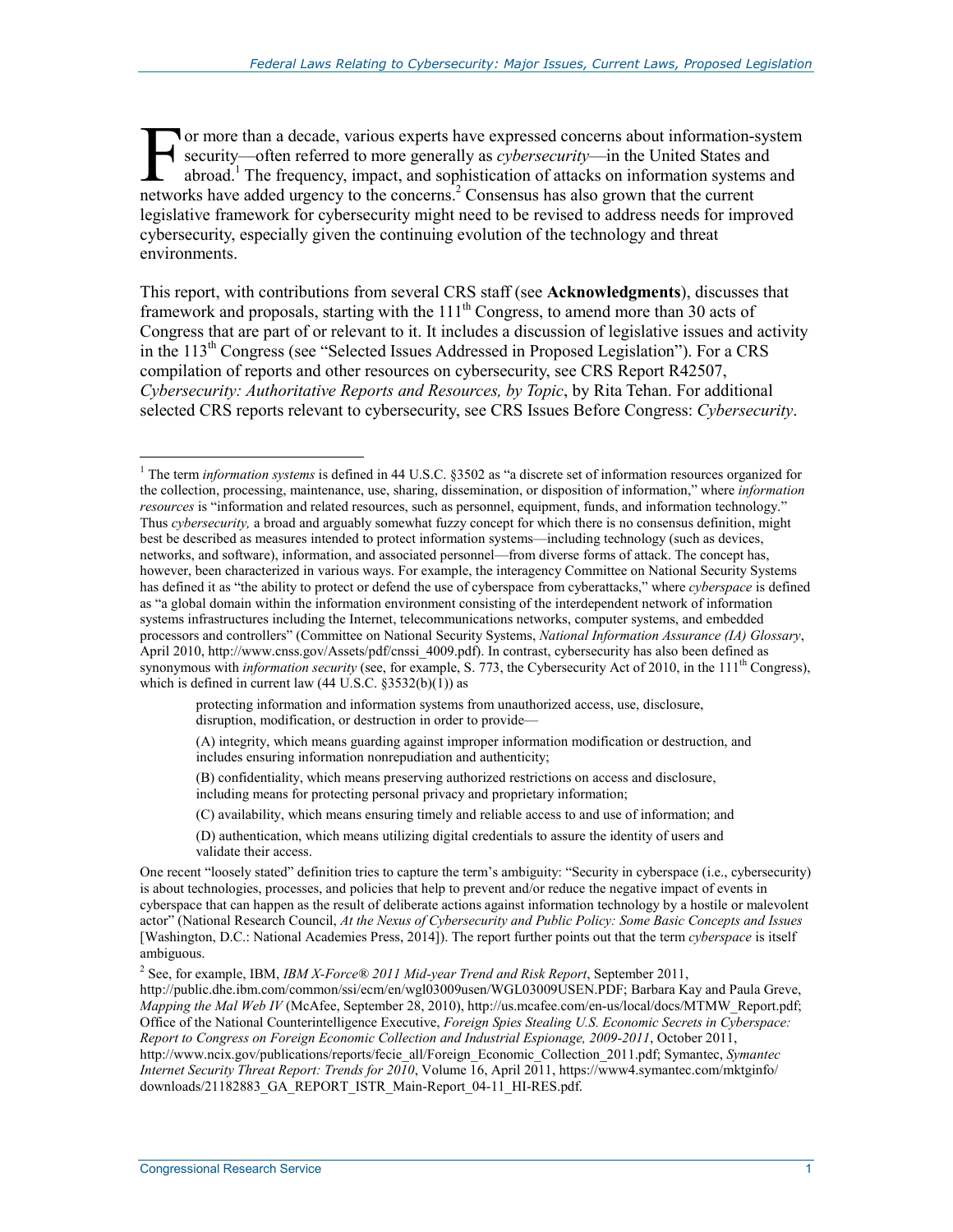# **Current Legislative Framework**

The federal role in addressing cybersecurity is complex. It involves both securing federal systems and fulfilling the appropriate federal role in protecting nonfederal systems. There is no overarching framework legislation in place, but many enacted statutes address various aspects of cybersecurity. Some notable provisions are in the following acts:

- *The Counterfeit Access Device and Computer Fraud and Abuse Act of 1984* prohibits various attacks on federal computer systems and on those used by banks and in interstate and foreign commerce.
- *The Electronic Communications Privacy Act of 1986 (ECPA)* prohibits unauthorized electronic eavesdropping.
- *The Computer Security Act of 1987* gave the National Institute of Standards and Technology (NIST) responsibility for developing security standards for federal computer systems, except the national security systems<sup>3</sup> that are used for defense and intelligence missions, and gave responsibility to the Secretary of Commerce for promulgating security standards.
- *The Paperwork Reduction Act of 1995* gave the Office of Management and Budget (OMB) responsibility for developing cybersecurity policies.
- *The Clinger-Cohen Act of 1996* made agency heads responsible for ensuring the adequacy of agency information-security policies and procedures, established the chief information officer (CIO) position in agencies, and gave the Secretary of Commerce authority to make promulgated security standards mandatory.
- *The Homeland Security Act of 2002 (HSA)* gave the Department of Homeland Security (DHS) some cybersecurity responsibilities in addition to those implied by its general responsibilities for homeland security and critical infrastructure  $(CI)<sup>4</sup>$
- *The Cyber Security Research and Development Act,* also enacted in 2002, established research responsibilities in cybersecurity for the National Science Foundation (NSF) and NIST.
- *The E-Government Act of 2002* serves as the primary legislative vehicle to guide federal IT management and initiatives to make information and services available online, and includes various cybersecurity requirements.
- *The Federal Information Security Management Act of 2002 (FISMA)* clarified and strengthened NIST and agency cybersecurity responsibilities, established a central federal incident center, and made OMB, rather than the Secretary of Commerce, responsible for promulgating federal cybersecurity standards.

 $3$  This term is defined in 44 U.S.C. §3542(b)(2).

<sup>&</sup>lt;sup>4</sup> Critical infrastructure is defined in 42 U.S.C. §5195c as "systems and assets, whether physical or virtual, so vital to the United States that the incapacity or destruction of such systems and assets would have a debilitating impact on security, national economic security, national public health or safety, or any combination of those matters."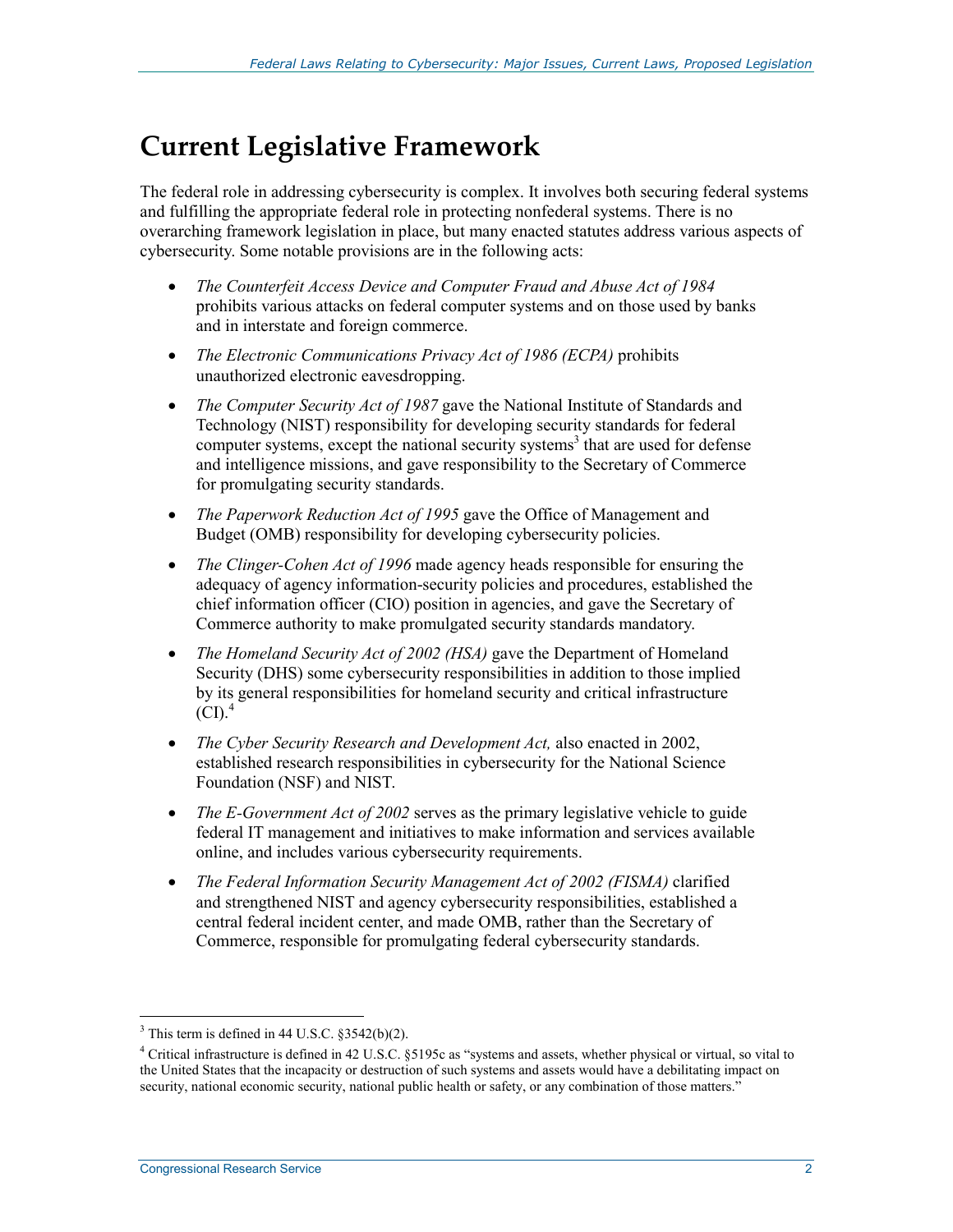More than 40 other laws identified by CRS also have provisions relating to cybersecurity (see **Table 2**). Revisions to many of those laws have been proposed. Many cybersecurity bills and resolutions have been introduced in the last three Congresses, more than 40 each in the 113<sup>th</sup> and  $112<sup>th</sup>$  Congresses, and more than 60 in the  $111<sup>th.5</sup>$  Several bills propose revisions to current laws, and several have received significant debate, with four bills specifically focusing on cybersecurity being enacted at the end of the 113<sup>th</sup> Congress.<sup>6</sup>

# **Executive Branch Actions**

**Figure 1** provides a simplified depiction of notable federal agency responsibilities relating to cybersecurity. Those responsibilities are complex, and this brief description is necessarily imperfect. Under current law, all federal agencies have cybersecurity responsibilities relating to their own systems, and many have sector-specific responsibilities for CI, such as the Department of Transportation for the transportation sector. In general, in addition to the roles of White House entities, DHS is the primary civil-sector cybersecurity agency. NIST, in the Department of Commerce, develops cybersecurity standards and guidelines that are promulgated by OMB, and the Department of Justice is largely responsible for the enforcement of laws relating to cybersecurity.<sup>7</sup> The National Science Foundation (NSF), NIST, and DHS all perform research and development (R&D) related to cybersecurity. The National Security Agency (NSA) is the primary cybersecurity agency in the national security sector, although other agencies also play significant roles. NSA is also a member of the Intelligence Community (IC). The U.S. Cyber Command, part of the U.S. Strategic Command in the Department of Defense (DOD), has primary responsibility for military cyberspace operations.

Some notable executive actions under existing law are described below. The George W. Bush Administration established the Comprehensive National Cybersecurity Initiative (CNCI) in 2008 through National Security Presidential Directive 54 / Homeland Security Presidential Directive 23 (NSPD-54/HSPD-23). Those documents are classified, but the Obama Administration released a description of them in March  $2010$ .<sup>8</sup> Goals of the 12 subinitiatives in that description include

 $<sup>5</sup>$  Those bills were identified through a two-step process—candidates were found through searches of the Legislative</sup> Information System (LIS, http://www.congress.gov) using "cybersecurity," "information systems," and other relevant terms in the text of the bills, followed by examination of that text in the candidates to determine relevance for cybersecurity. Use of other criteria may lead to somewhat different results. For example, using the LIS "cybersecurity" topic search yields about 30 bills in the 112<sup>th</sup> Congress and 40 in the 111<sup>th</sup>, with about a 50% overlap in the bills included. While that difference is higher than might be expected, none of the bills identified uniquely by the LIS topic search are relevant to the discussion in this report.

 $6$  Among the broader proposals in the  $111<sup>th</sup>$  Congress, S. 773 (S.Rept. 111-384) and S. 3480 (S.Rept. 111-368) were reported by the originating committees. H.R. 4061 (H.Rept. 111-405) and H.R. 5136 (Title XVII, mostly similar to H.R. 4900) both passed the House. A bill combining provisions of the two Senate bills was drafted but not introduced (Tony Romm, "Lack of Direction Slows Cybersecurity," *Politico*, November 4, 2010, http://www.politico.com/news/ stories/1110/44662.html). In the  $112^{th}$  Congress, S. 413 was similar to S. 3480 in the previous Congress, H.R. 2096 (H.Rept. 112-264) was similar to H.R. 4061, and the Senate combined bill, S. 2105, included elements of S. 773, S. 413, S. 2102, and a proposal put forward by the White House in April 2011. The four bills that were enacted were somewhat narrower in focus (see "Selected Legislative Proposals in the 112th and 113th Congresses").

 $7$  This responsibility is shared to some extent with other agencies such as the U.S. Secret Service.

 $8$  The White House, "The Comprehensive National Cybersecurity Initiative," March 5, 2010,

http://www.whitehouse.gov/cybersecurity/comprehensive-national-cybersecurity-initiative. For additional information about this initiative and associated policy considerations, see CRS Report R40427, *Comprehensive National Cybersecurity Initiative: Legal Authorities and Policy Considerations*, by John W. Rollins and Anna C. Henning.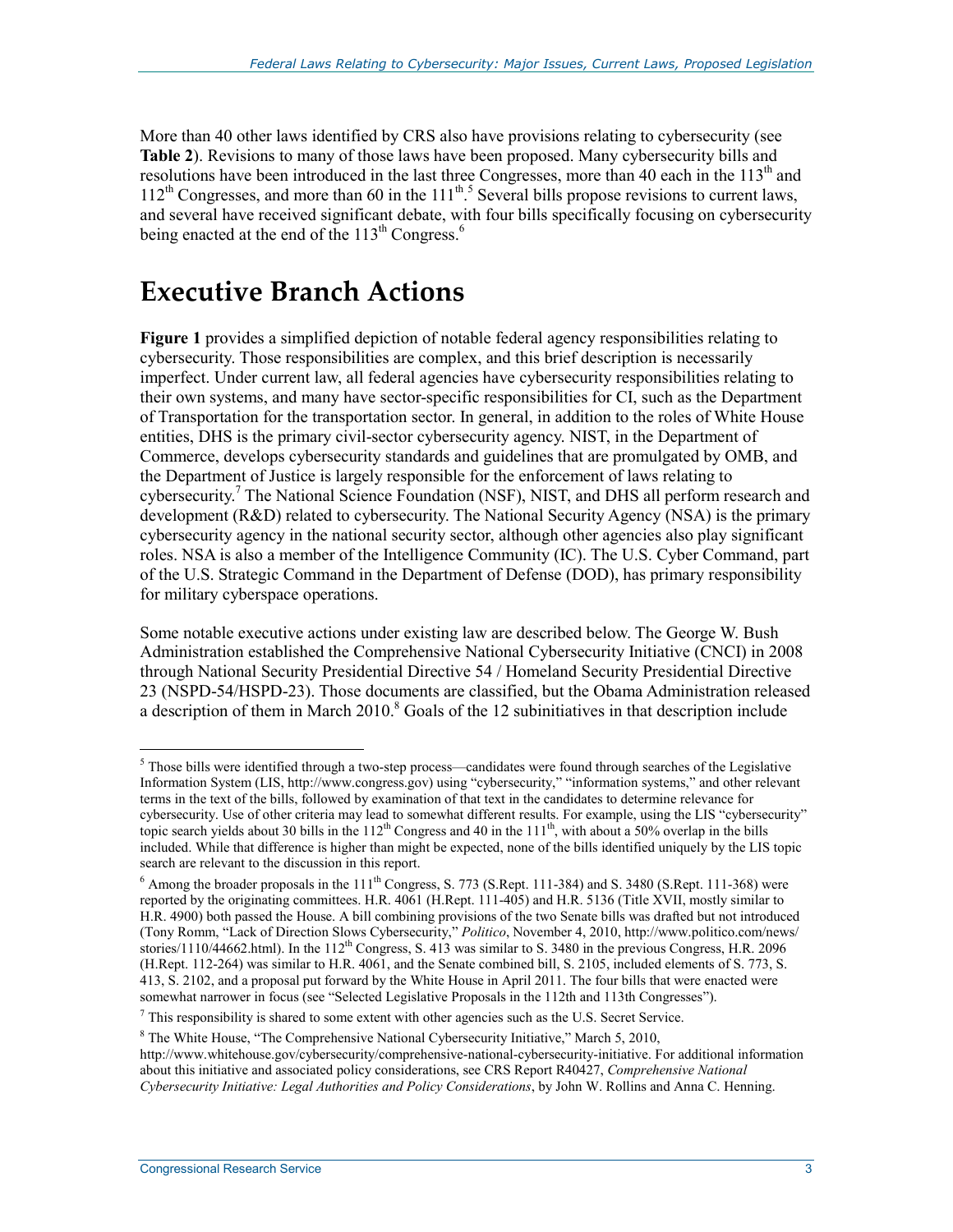consolidating external access points to federal systems; deploying intrusion detection and prevention systems across those systems; improving research coordination and prioritization and developing "next-generation" technology, information sharing, and cybersecurity education and awareness; mitigating risks from the global supply chain for information technology; and clarifying the federal role in protecting CI.



**Figure 1. Simplified Schematic Diagram of Federal Agency Cybersecurity Roles** 

#### **Source:** CRS.

**Notes:** DHS: Department of Homeland Security; DOD: Department of Defense; DOJ: Department of Justice; FISMA: Federal Information Security Management Act; IC: Intelligence Community; NIST: National Institute of Standards and Technology; NSA: National Security Agency; OMB: Office of Management and Budget; R&D: Research and development.

The Obama Administration has also launched several initiatives. In December 2009, the Administration appointed the first White House Cybersecurity Coordinator, popularly called the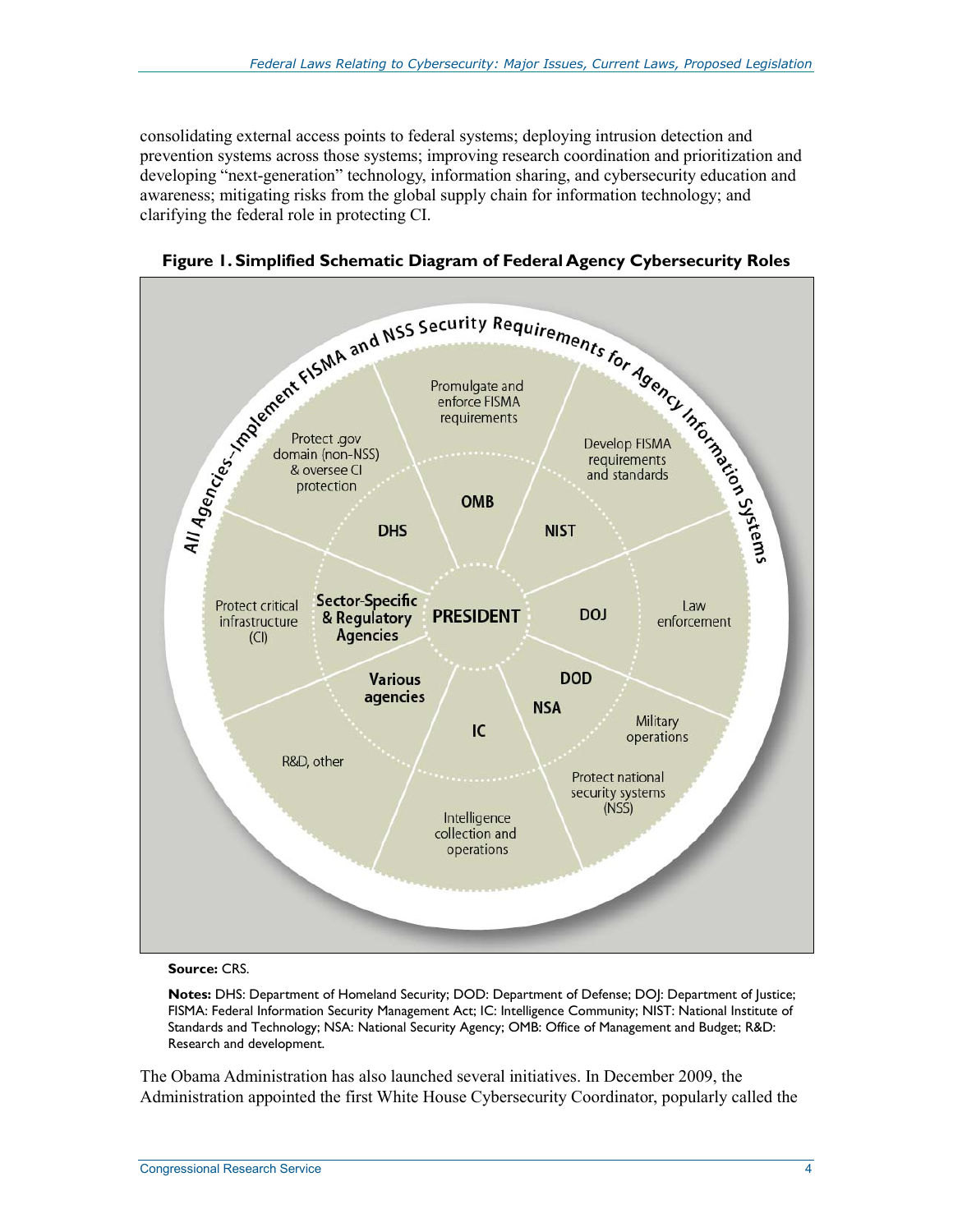"cyber czar," to orchestrate federal cybersecurity activities.<sup>9</sup> However, the coordinator position has no direct control over agency budgets, and some observers argue that operational entities such as the National Security Agency (NSA) have far greater influence and authority.<sup>10</sup>

In April 2010, OMB used its authority under FISMA to implement a requirement for automated, continuous monitoring of federal information systems by agencies.<sup>11</sup> In July 2010, OMB delegated operational responsibilities under FISMA to DHS,<sup>12</sup> and in December 2011, it established an interagency program called FedRAMP for cloud-computing cybersecurity.<sup>13</sup> The Administration has also implemented other initiatives and priorities.<sup>14</sup>

In April 2011, the White House sent a comprehensive, seven-part legislative proposal (*White House Proposal*) to Congress.15 Reports of a possible executive order circulated in September  $2012<sup>16</sup>$  Although some opposition was expressed to such an action.<sup>17</sup> President Obama issued

<sup>14</sup> Examples include White House strategies to improve the security of Internet transactions (The White House, *National Strategy for Trusted Identities in Cyberspace*, April 2011, http://www.whitehouse.gov/sites/default/files/ rss\_viewer/NSTICstrategy\_041511.pdf) and to coordinate international efforts (The White House, *International Strategy for Cyberspace*, May 2011, http://www.whitehouse.gov/sites/default/files/rss\_viewer/

international strategy for cyberspace.pdf), and an executive order on sharing and security for classified information (Executive Order 13587, "Structural Reforms to Improve the Security of Classified Networks and the Responsible Sharing and Safeguarding of Classified Information," *Federal Register* 76, no. 198 (October 13, 2011): 63811-63815, http://www.gpo.gov/fdsys/pkg/FR-2011-10-13/pdf/2011-26729.pdf). See also Jeffrey D. Zients, "FY 2012 Reporting Instructions for the Federal Information Security Management Act and Agency Privacy Management," Office of Management and Budget, Memorandum for Heads of Executive Departments and Agencies M-12-20 (September 27, 2012), http://www.whitehouse.gov/sites/default/files/omb/memoranda/2012/m-12-20.pdf; The White House, "Cross-Agency Priority Goal: Cybersecurity," *Performance.gov*, June 20, 2014, http://www.performance.gov/node/3401/view? view=public#progress-update. With respect to FISMA requirements for nonfederal information systems of contractors and other entities, see Ron Ross et al., *Protecting Controlled Unclassified Information in Nonfederal Information Systems and Organizations*, NIST Special Publication 800-171, Initial Public Draft, (November 2014), http://csrc.nist.gov/publications/drafts/800-171/sp800\_171\_draft.pdf; issued pursuant to Executive Order 13556, "Controlled Unclassified Information," *Federal Register* 75, no. 216 (November 9, 2010): 68675–77.

15 The White House, *Complete Cybersecurity Proposal*, 2011, http://www.whitehouse.gov/sites/default/files/omb/ legislative/letters/law-enforcement-provisions-related-to-computer-security-full-bill.pdf. Some elements of that proposal are similar to some provisions included in both House and Senate bills. One part does not appear to be directly related to cybersecurity. It would restrict the authority of state and local jurisdictions with respect to the location of commercial data centers.

16 Josh Smith, "GOP Senators Assail White House for Pushing Executive Order on Cybersecurity," *Nextgov*, September 14, 2012, http://www.nextgov.com/cybersecurity/2012/09/gop-senators-assail-white-house-pushingexecutive-order-cybersecurity/58123/; Jaikumar Vijayan, "Obama to Issue Cybersecurity Executive Order This (continued...)

 9 Macon Philips, "Introducing the New Cybersecurity Coordinator," *The White House Blog*, December 22, 2009, http://www.whitehouse.gov/blog/2009/12/22/introducing-new-cybersecurity-coordinator.

<sup>10</sup> See, for example, Seymour M. Hersh, "Judging the cyber war terrorist threat," *The New Yorker*, November 1, 2010, http://www.newyorker.com/reporting/2010/11/01/101101fa fact\_hersh?currentPage=all.

<sup>&</sup>lt;sup>11</sup> Jeffrey Zients, Vivek Kundra, and Howard A. Schmidt, "FY 2010 Reporting Instructions for the Federal Information Security Management Act and Agency Privacy Management," Office of Management and Budget, Memorandum for Heads of Executive Departments and Agencies M-10-15, April 21, 2010, http://www.whitehouse.gov/omb/assets/ memoranda\_2010/m10-15.pdf.

<sup>&</sup>lt;sup>12</sup> Peter R. Orszag and Howard A. Schmidt, "Clarifying Cybersecurity Responsibilities and Activities of the Executive Office of the President and the Department of Homeland Security (DHS)," Office of Management and Budget, Memorandum for Heads of Executive Departments and Agencies M-10-28 (July 6, 2010), http://www.whitehouse.gov/ sites/default/files/omb/assets/memoranda\_2010/m10-28.pdf.

<sup>&</sup>lt;sup>13</sup> Steven VanRoekel, "Security Authorization of Information Systems in Cloud Computing Environments," Memorandum for Chief Information Officers (December 8, 2011), http://www.cio.gov/fedrampmemo.pdf. See also CRS Report R42887, *Overview and Issues for Implementation of the Federal Cloud Computing Initiative: Implications for Federal Information Technology Reform Management*, by Patricia Moloney Figliola and Eric A. Fischer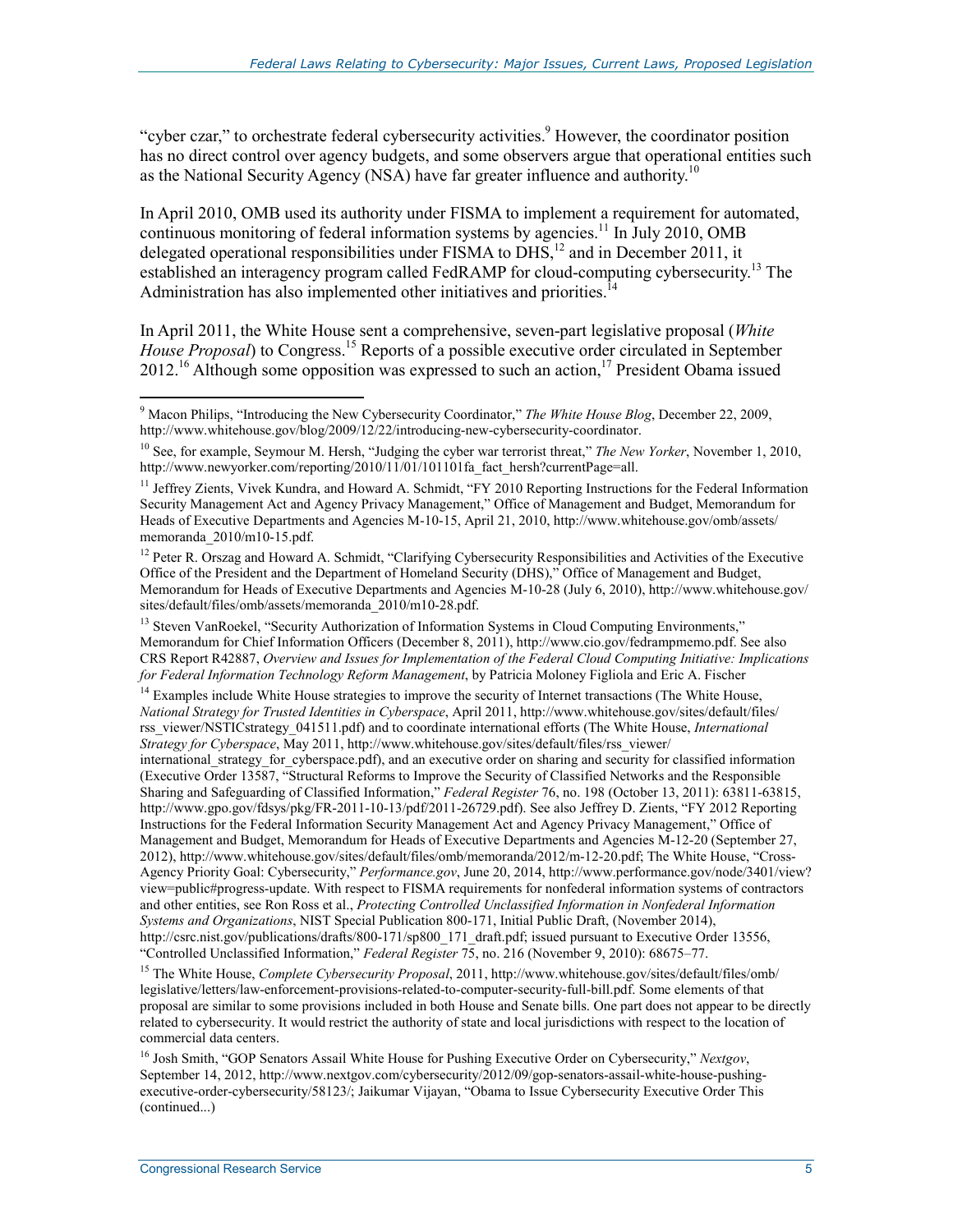Executive Order 13636, *Improving Critical Infrastructure Cybersecurity,* in February 2013.18 It expanded an existing program for information sharing and collaboration between the government and the private sector; established a process for identifying CI with especially high priority for protection; required NIST to lead a public/private effort to develop a framework of cybersecurity standards and best practices for protecting CI; and required regulatory agencies to determine the adequacy of existing requirements and the authority of the agencies to establish new requirements to address cybersecurity risks to CI. A companion presidential policy directive (PPD-21) revised other aspects of policy relating to CI security with the aim of improving integration and efficiency, among other goals.<sup>19</sup> For more information, see CRS Report R42984, *The 2013 Cybersecurity Executive Order: Overview and Considerations for Congress*, by Eric A. Fischer et al.

# **Proposed Legislation**

In general, legislative proposals on cybersecurity in recent Congresses have focused largely on issues in 10 broad areas:

- protection of CI (especially the electricity grid and the chemical industry),
- information sharing and cross-sector coordination,
- responsibilities and authority of federal agencies,
- reform of FISMA,
- research and development (R&D),
- the cybersecurity workforce,
- data breaches resulting in theft or exposure of personal data such as financial information,
- cybercrime offenses and penalties,
- national cybersecurity strategy, and
- international efforts.

<sup>(...</sup>continued)

Month," *Computerworld: Cyberwarfare*, February 1, 2013, http://www.computerworld.com/s/article/9236438/ Obama to issue cybersecurity executive order this month?source=CTWNLE nlt pm 2013-02-01.

<sup>&</sup>lt;sup>17</sup> The Honorable Fred Upton et al. to President Barack Obama, October 11, 2012, http://energycommerce.house.gov/ sites/republicans.energycommerce.house.gov/files/letters/20121011Cybersecurity.pdf; Senate Committee on Homeland Security and Government Affairs, "Senators Collins, Snowe, and Lugar to White House: Refrain from Executive Order on Cybersecurity," Press Release, October 10, 2012, http://www.hsgac.senate.gov/media/minority-media/senatorscollins-snowe-and-lugar-to-white-house-refrain-from-executive-order-on-cybersecurity.

<sup>18</sup> Executive Order 13636, "Improving Critical Infrastructure Cybersecurity," *Federal Register* 78, no. 33 (February 19, 2013): 11737–11744.

<sup>&</sup>lt;sup>19</sup> The White House, "Critical Infrastructure Security and Resilience," Presidential Policy Directive 21, February 12, 2013, http://www.whitehouse.gov/the-press-office/2013/02/12/presidential-policy-directive-critical-infrastructuresecurity-and-resil.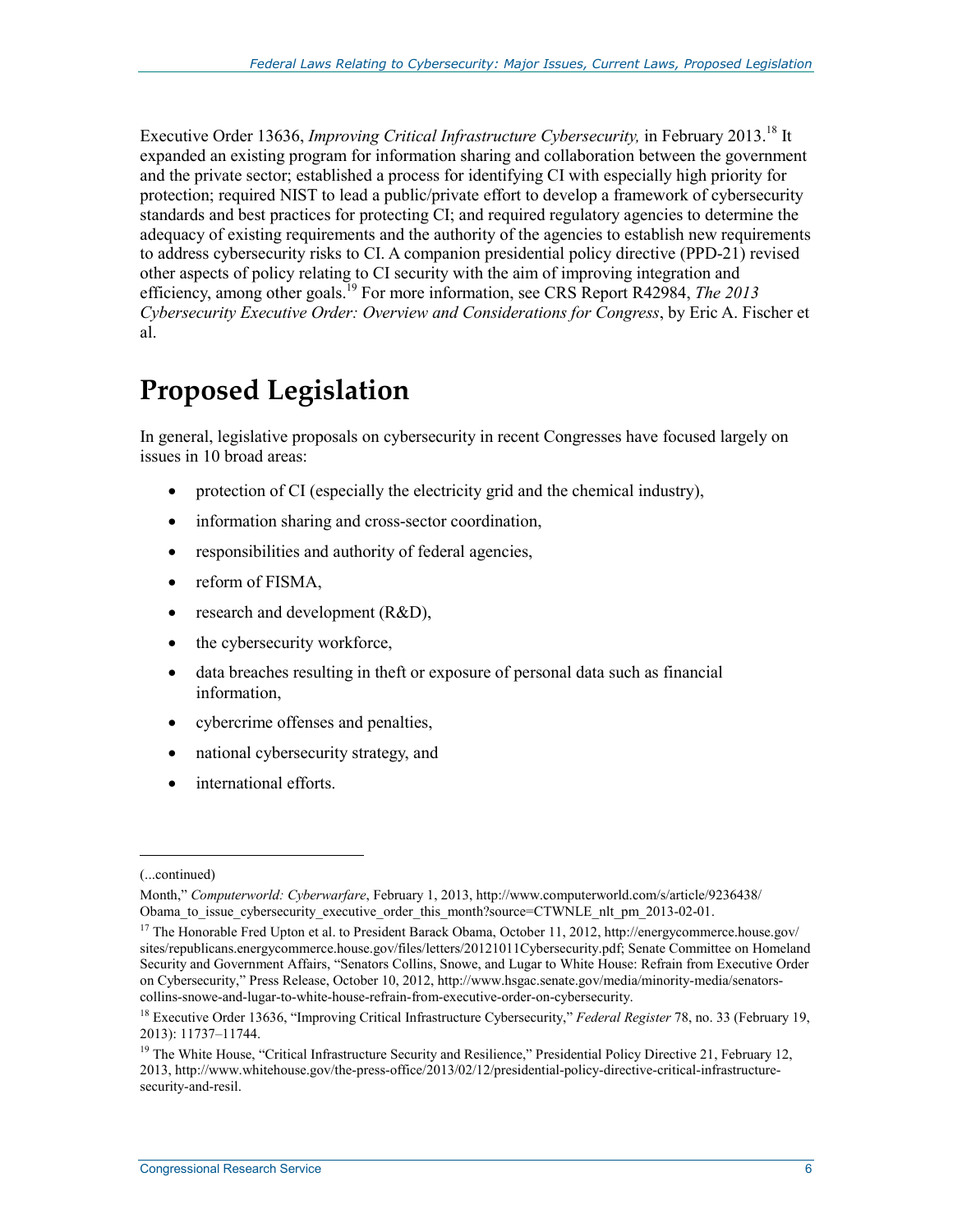For most of those topics, at least some of the bills addressing them have proposed changes to current laws.<sup>20</sup>

Despite the lack of enactment of cybersecurity legislation in previous congresses, there appeared to be considerable support in principle for significant legislation to address many of the issues identified above. The House, Senate, and White House have taken somewhat different approaches to such legislation.

# **Selected Legislative Proposals in the 112th and 113th Congresses**

In recent Congresses, many bills have been introduced that would address cybersecurity issues in one or more of the areas listed above. Several bills passed the House in both the 112<sup>th</sup> and 113<sup>th</sup> Congresses. None passed the Senate until the end of the  $113<sup>th</sup>$  Congress.<sup>21</sup> The two chambers have taken somewhat different approaches, with the House focusing on bills with a narrower focus and the Senate on more comprehensive legislation, especially in the  $112<sup>th</sup>$  Congress. The four bills that eventually passed both chambers in the  $113<sup>th</sup>$  Congress were relatively narrow, focusing on the protection of federal civilian information systems and on DHS workforce and informationsharing activities.

#### **House**

In the House of Representatives, in October 2011, a 12-Member House Republican Cybersecurity Task Force, which had been formed by Speaker Boehner in June, released a series of recommendations (*Task Force Report*) to be used by House committees in developing cybersecurity legislation.<sup>22</sup> Subsequently, several House bills have been considered that would address several of the issues raised and recommendations made by the *Task Force Report.*

#### *112th Congress*

Four cybersecurity bills passed the House the week of April 23, 2012:

- Cybersecurity Enhancement Act of 2011 (H.R. 2096), which addressed federal cybersecurity  $R&D$  and the development of technical standards;<sup>23</sup>
- Cyber Intelligence Sharing and Protection Act (H.R. 3523), which focused on information sharing and coordination, including sharing of classified information:<sup>24</sup>

<sup>&</sup>lt;u>.</u>  $20$  For specific analysis of legal issues associated with several of the bills debated in recent Congresses, see CRS Report R42409, *Cybersecurity: Selected Legal Issues*, by Edward C. Liu et al.

 $21$  This does not include limited provisions in some authorization and appropriations legislation affecting agencies involved in cybersecurity activities, such as DOD and DHS.

<sup>22</sup> House Republican Cybersecurity Task Force, *Recommendations of the House Republican Cybersecurity Task Force*, October 5, 2011, http://thornberry.house.gov/UploadedFiles/CSTF\_Final\_Recommendations.pdf.

<sup>&</sup>lt;sup>23</sup> This bill was similar to H.R. 4061 in the 11<sup>th</sup> Congress, on cybersecurity R&D, which passed the House but did not receive any floor action in the Senate.

<sup>&</sup>lt;sup>24</sup> The Obama Administration objected to this bill, claiming that it did not address cybersecurity needs for CI and contained overly broad liability protections for private-sector entities and insufficient protections for individual privacy, confidentiality, and civil liberties (The White House, "H.R. 3523—Cyber Intelligence Sharing and Protection Act," (continued...)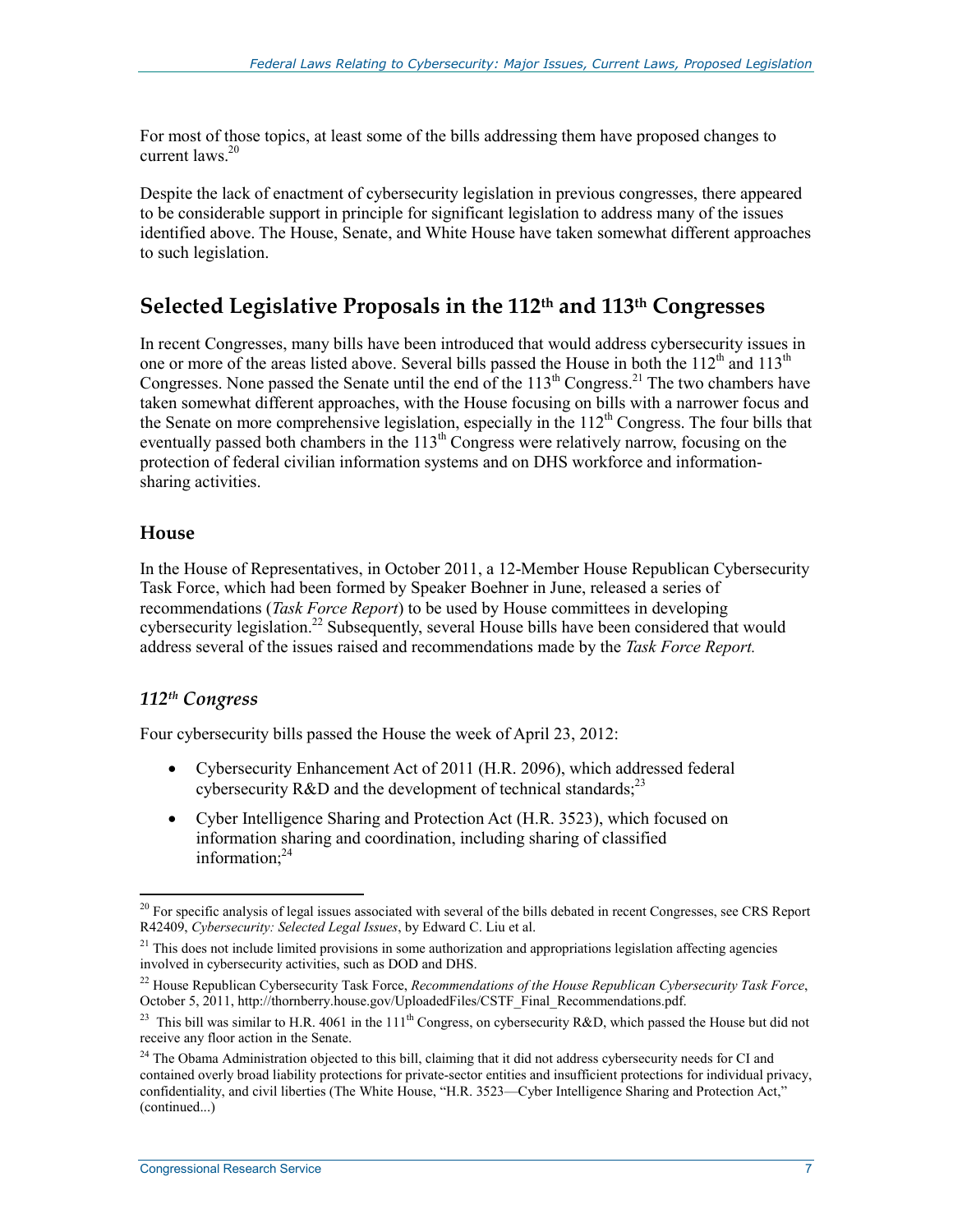- Advancing America's Networking and Information Technology Research and Development Act of 2012 (H.R. 3834), which addressed R&D in networking and information technology, including but not limited to security; $^{25}$  and
- Federal Information Security Amendments Act of 2012 (H.R. 4257), which addressed FISMA reform<sup>26</sup>

A fifth 2012 bill was ordered reported out of full committee on April 18 but received no floor consideration in the  $112^{th}$  Congress:<sup>27</sup>

• Promoting and Enhancing Cybersecurity and Information Sharing Effectiveness Act of 2011 or PRECISE Act of 2011 (H.R. 3674), which addressed the role of the Department of Homeland Security in cybersecurity, including protection of federal systems, personnel, R&D, information sharing, and public/private sector collaboration in protecting CI.

Other introduced bills that did not receive committee or floor action would have addressed a range of cybersecurity issues, including CI protection, information sharing, education, workforce, R&D, data breaches, and cybercrime.

# *113th Congress*

The four bills that had passed the House in the  $112<sup>th</sup>$  Congress were all reintroduced and passed, with some amendments, in April 2013:

- Cybersecurity Enhancement Act of 2013 (H.R. 756);
- Cyber Intelligence Sharing and Protection Act  $(H.R. 624)$ ;<sup>28</sup>
- Advancing America's Networking and Information Technology Research and Development Act of 2013 (H.R. 967); and
- Federal Information Security Amendments Act of 2013 (H.R. 1163).

 $\overline{a}$ 

<sup>(...</sup>continued)

Statement of Administration Policy, April 25, 2012, http://www.whitehouse.gov/sites/default/files/omb/legislative/sap/ 112/saphr3523r\_20120425.pdf).

<sup>25</sup> For discussion of this bill and H.R. 756, see also CRS Report RL33586, *The Federal Networking and Information Technology Research and Development Program: Background, Funding, and Activities*, by Patricia Moloney Figliola.

<sup>&</sup>lt;sup>26</sup> This bill was similar to H.R. 4900 in the  $111<sup>th</sup>$  Congress, an amended version of which was incorporated as Title XVII in the version of H.R. 5136, the FY2011 National Defense Authorization Act (NDAA), that passed the House. FISMA reform was not, however, included in the version of the NDAA, H.R. 6523, that was enacted.

<sup>&</sup>lt;sup>27</sup> H.R. 3674 was marked up by the Subcommittee on Cybersecurity, Infrastructure Protection, and Security Technologies of the Committee on Homeland Security on February 1 and forwarded to the full committee, which substantially amended the bill in its April 18 markup and was reported by the committee on July 11 (see H.Rept. 112- 592). Three cybersecurity bills reported by the committee in the 113th Congress also passed the House (see "113th Congress").

<sup>&</sup>lt;sup>28</sup> The Obama Administration's statement of administrative policy on this bill, released before amendment during floor consideration, objected to the bill, citing concerns similar to but not as strongly as those it had raised regarding H.R. 3523 in the the  $112<sup>th</sup>$  Congress (The White House, "H.R. 624—Cyber Intelligence Sharing and Protection Act," Statement of Administration Policy, April 16, 2013, http://www.whitehouse.gov/sites/default/files/omb/legislative/sap/ 113/saphr624r\_20130416.pdf). Some of the adopted amendments addressed concerns such as those raised by the Administration, but CRS could not determine whether those were sufficient to meet the objections.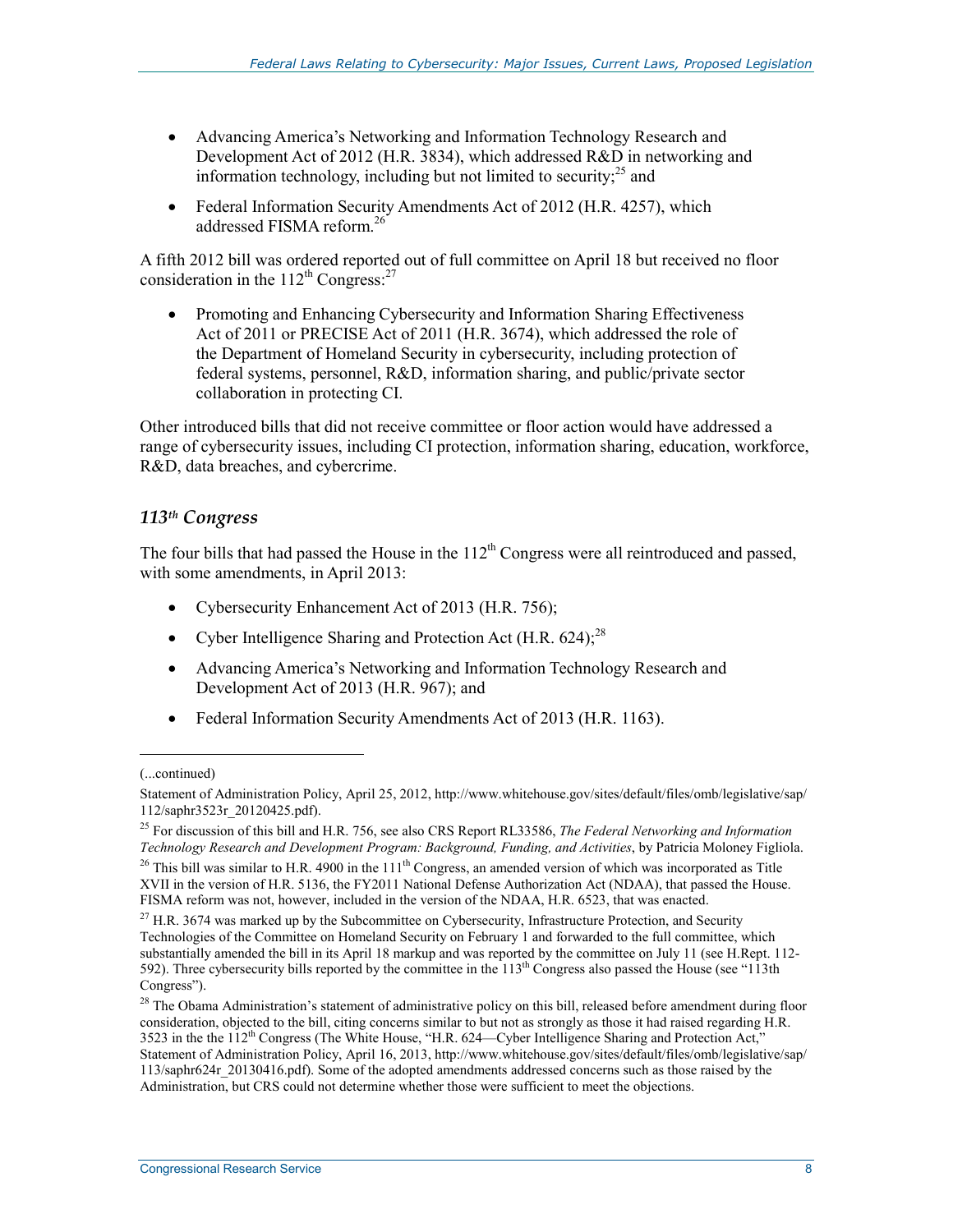Four additional cybersecurity bills also passed the House, in July 2014:

- Critical Infrastructure Research and Development Advancement (CIRDA) Act of 2013 (H.R. 2952), which would require DHS to develop a strategic plan for R&D needed to protect CI and to designate a technology clearinghouse for sharing protective technology;
- Homeland Security Cybersecurity Boots-on-the-Ground Act (H.R. 3107), which would require DHS to establish cybersecurity occupation classifications, assess the cybersecurity workforce, and develop a strategy to address gaps;<sup>29</sup>
- Safe and Secure Federal Websites Act of 2014 (H.R. 3635), which would require federal websites that collect personally identifiable information to be certified by the agency as secure before deployment, and would set requirements in the event of a data breach; and
- National Cybersecurity and Critical Infrastructure Protection Act of 2013 (H.R. 3696), which would provide additional cybersecurity authorities to DHS, including protection of federal systems, personnel, public/private collaboration in protecting CI, and information sharing, including establishment of an information sharing and coordination center in DHS.

Other introduced bills would address a range of cybersecurity issues, including protection of CI and federal systems, information sharing, education, workforce, R&D, data breaches, cyberespionage, and cybercrime.

### **Senate**

In the  $111<sup>th</sup>$  Congress, the Senate began working on a comprehensive cybersecurity bill synthesizing approaches proposed by the Homeland Security and Governmental Affairs Committee (S. 3480), the Commerce, Science, and Transportation Committee (S. 773), and others.

# *112th Congress*

S. 2105, the Cybersecurity Act of 2012, was introduced in February 2012. It included features of bills from the  $111<sup>th</sup>$  Congress and others from the  $112<sup>th</sup>$  Congress (mainly S. 413 and S. 2102). A revised version, S. 3414, also known as CSA2012, was introduced in July of that year. An alternative Senate bill, S. 3342, the SECURE IT Act,<sup>30</sup> was a revision of S. 2151, which was originally introduced in March.<sup>31</sup> Several other Senate bills would have addressed specific aspects of cybersecurity, such as data breaches of personal information and cybercrime.

S. 3342 was debated in the Senate in July 2012. A cloture motion failed on August 2, 2012, and again on November 14. None of the other bills were considered on the floor.

<sup>1</sup>  $^{29}$  The provisions of H.R. 3107 are also included in H.R. 3696.

<sup>&</sup>lt;sup>30</sup> SECURE IT is an acronym for Strengthening and Enhancing Cybersecurity by Using Research, Education, Information and Technology.

<sup>&</sup>lt;sup>31</sup> A very similar but not identical bill, H.R. 4263, was introduced in the House April 9. It is not discussed separately in this update.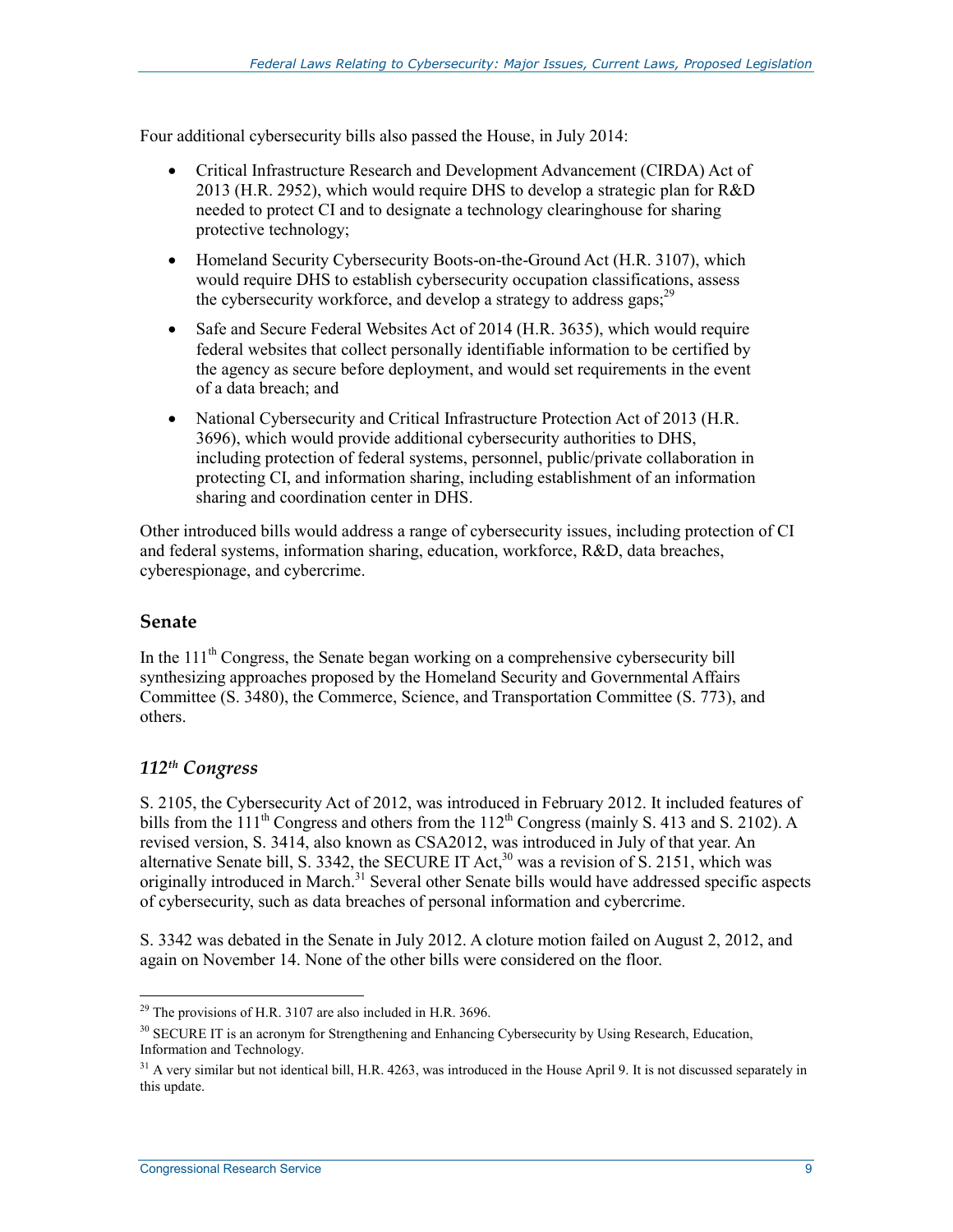#### *113th Congress*

Several cybersecurity bills were reported out of committee in 2014:

- Cybersecurity Act of 2013 (S. 1353), which would address federal cybersecurity R&D, cybersecurity workforce and education, and public/private partnerships to protect CI;
- DHS Cybersecurity Workforce Recruitment and Retention Act of 2014 (S. 2354), which would provide DHS with additional cybersecurity workforce authority and require an assessment of workforce needs;
- National Cybersecurity and Communications Integration Center Act of 2014 (S. 2519), which would establish an information sharing and coordination center in DHS:
- Federal Information Security Modernization Act of 2014 (S. 2521), which would address FISMA reform; and
- Cybersecurity Information Sharing Act of 2014 (S. 2588), which would address information sharing and coordination, including sharing of classified information.

S. 2354 was added as an amendment to S. 1691, the Border Patrol Agent Pay Reform Act of 2014, which passed the Senate in September 2014.<sup>32</sup> S. 2519 and S. 2521 also passed the Senate in December.

Other introduced bills would address a range of cybersecurity issues, including protection of CI and federal systems, information sharing, education and awareness, workforce, data breaches, cyberespionage, and cybercrime.

# **Bills Enacted in the 113th Congress**

Four of the cybersecurity bills debated in the 113<sup>th</sup> Congress were enacted, as amended, in December 2014:

- the CIRDA Act (H.R. 2952), with an amendment in the nature of a substitute inserting language requiring an assessment of the DHS cybersecurity workforce related to assessments proposed in H.R. 3107, H.R. 3696, and S. 2354;
- S. 1691, which also requires an assessment of DHS workforce needs and, further, provides DHS with additional cybersecurity workforce authority;
- S. 2519, which would establish an information sharing and coordination center in DHS as also proposed in H.R. 3696; and
- S. 2521, which would address FISMA reform and includes some provisions similar to those in H.R. 1163.

<sup>&</sup>lt;u>.</u>  $32$  The amendment to S. 1691 added a requirement for an additional report to Congress.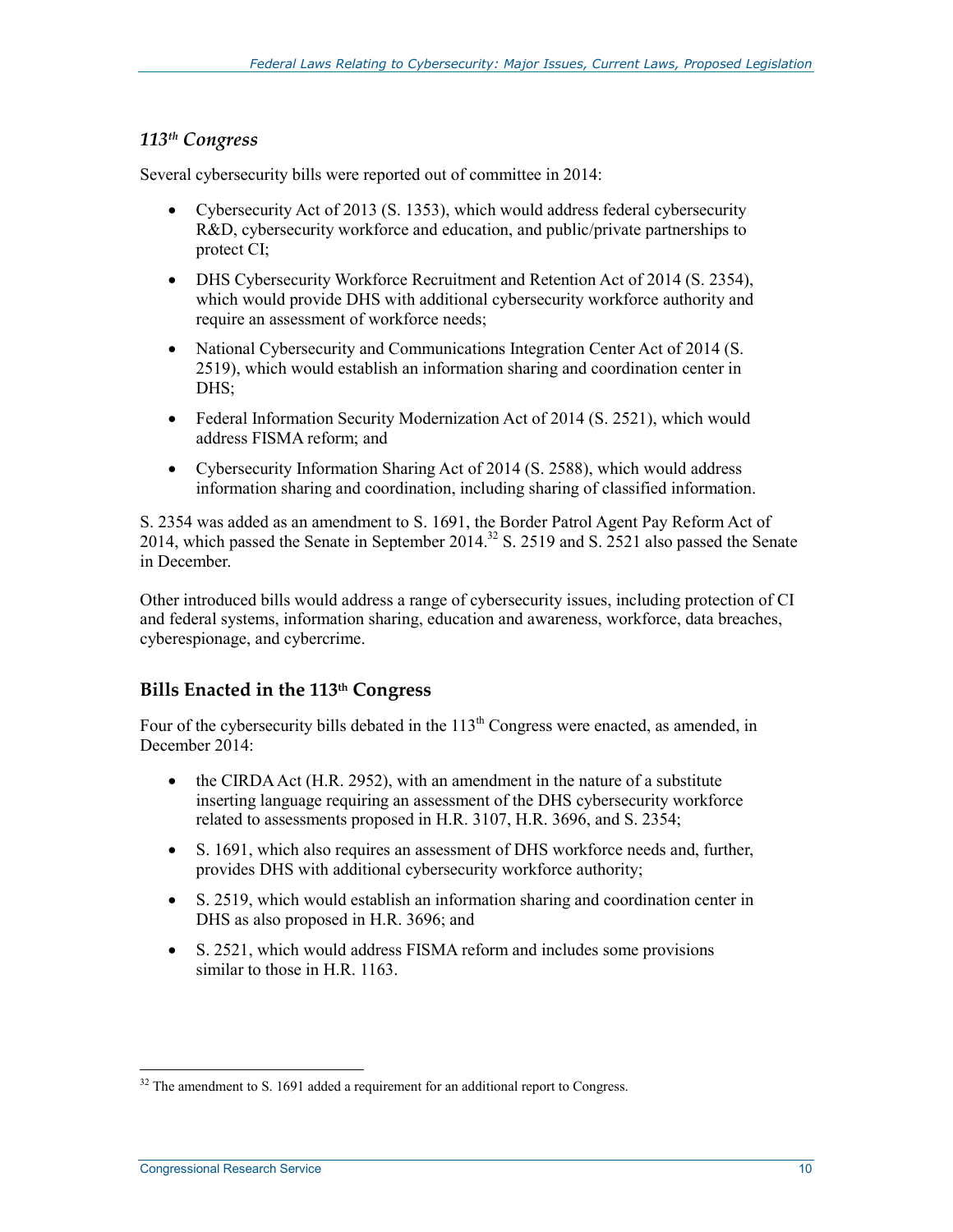|                 |                                                                                                      |                                 | <b>Issues Addressed</b>      |                     |              |              |                  |                |                 |                          |
|-----------------|------------------------------------------------------------------------------------------------------|---------------------------------|------------------------------|---------------------|--------------|--------------|------------------|----------------|-----------------|--------------------------|
| <b>Bill No.</b> | <b>Short Titles</b>                                                                                  | <b>Status</b> <sup>a</sup>      | Critical Infrastructure (CI) | Information Sharing | Agency Roles | FISMA Reform | <b>Norkforce</b> | <b>R&amp;D</b> | Cybercrime Laws | Data-Breach Notification |
| H.R. 624        | Cyber Intelligence Sharing and Protection<br>Act                                                     | Passed<br>House                 | X                            | $\pmb{\times}$      | X            |              |                  |                |                 |                          |
| H.R. 756        | Cybersecurity Enhancement Act of 2013                                                                | Passed<br>House                 |                              |                     | X            |              | X                | X              |                 |                          |
| H.R. 967        | Advancing America's Networking and<br>Information Technology Research and<br>Development Act of 2013 | Passed<br>House                 |                              |                     |              |              |                  | X              |                 |                          |
| H.R. 1163       | Federal Information Security Amendments<br>Act of 2013                                               | Passed<br>House                 |                              |                     |              | X            |                  |                |                 |                          |
| H.R. 2952b      | CIRDA Act of 2013                                                                                    | Passed<br>House and<br>Senate   |                              |                     |              |              | X                | X              |                 |                          |
| H.R. 3107       | Homeland Security Cybersecurity Boots-<br>on-the-Ground Act                                          | Passed<br>House                 |                              |                     |              |              | X                |                |                 |                          |
| H.R. 3304       | National Defense Authorization Act for<br>Fiscal Year 2014                                           | P.L. 113-66                     |                              |                     | X            |              |                  |                |                 |                          |
| H.R. 3635       | Safe and Secure Federal Websites Act of<br>2014                                                      | Passed<br>House                 |                              |                     |              | X            |                  |                |                 | X.                       |
| H.R. 3696       | National Cybersecurity and Critical<br>Infrastructure Protection Act of 2013                         | Passed<br>House                 | X.                           | X                   | X            |              | X                |                |                 |                          |
| H.R. 3979c      | Carl Levin and Howard P. "Buck" McKeon<br>National Defense Authorization Act for<br>Fiscal Year 2015 | Resolving<br><b>Differences</b> |                              | x                   | X            |              | X                |                |                 |                          |
| H.R. 4435       | Howard P. "Buck" McKeon National<br>Defense Authorization Act for Fiscal Year<br>2015                | Passed<br>House                 |                              |                     | X            |              |                  |                |                 |                          |
| S. 1197         | National Defense Authorization Act for<br>Fiscal Year 2014                                           | Failed<br>Cloture               |                              |                     | X            |              |                  |                |                 |                          |
| S. 1353         | Cybersecurity Act of 2013                                                                            | Prep. for<br>Floor              | x                            |                     |              |              |                  | x x            |                 |                          |
| S. 1681         | Intelligence Authorization Act for Fiscal<br><b>Year 2014</b>                                        | P.L. 113-126                    |                              | X.                  | X            |              |                  |                |                 |                          |

#### **Table 1. Selected Bills Addressing Cybersecurity Issues that Received Committee or Floor Action in the 113th Congress**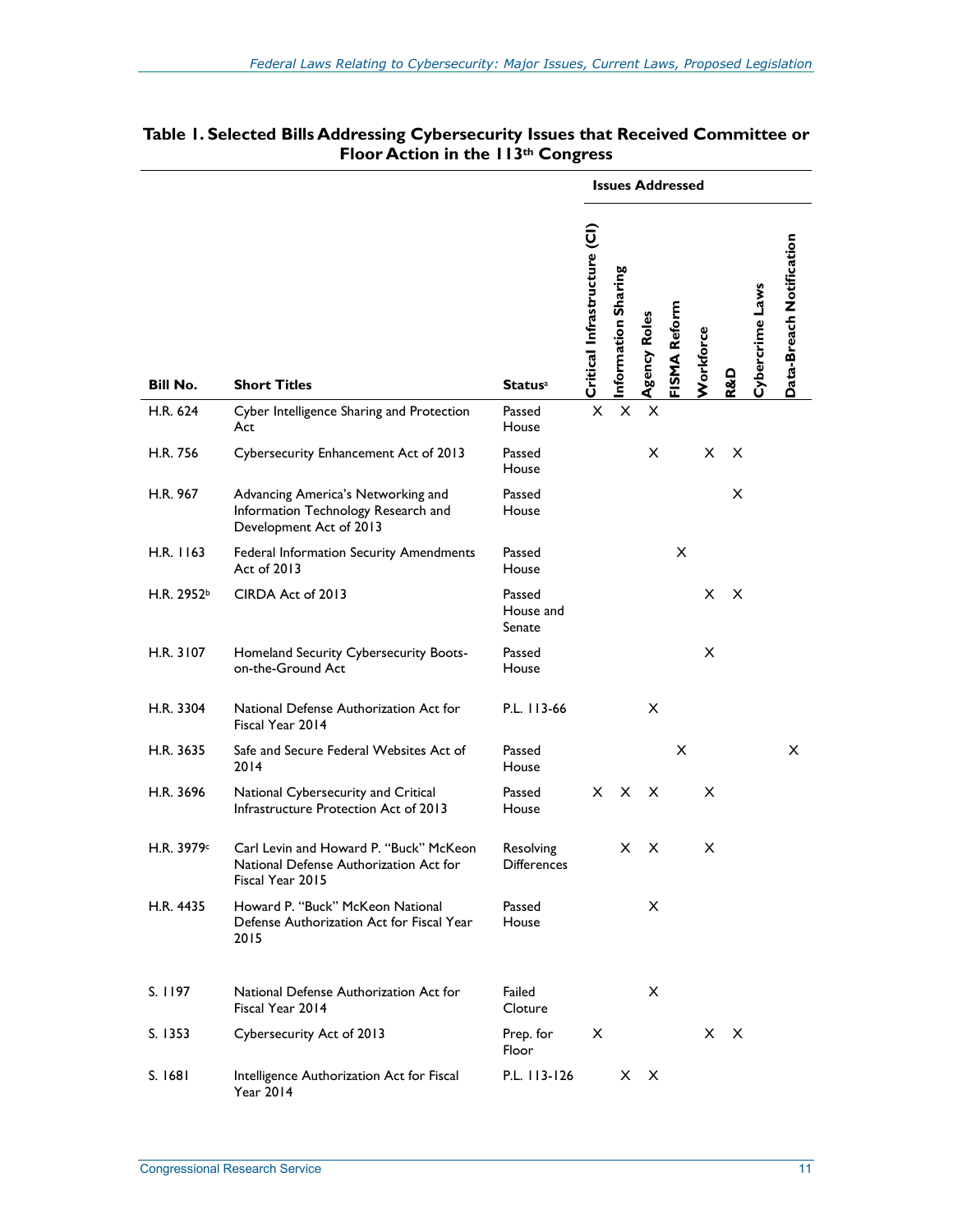|                 |                                                                                |                               | <b>Issues Addressed</b>      |                    |              |              |                         |                |                 |                          |
|-----------------|--------------------------------------------------------------------------------|-------------------------------|------------------------------|--------------------|--------------|--------------|-------------------------|----------------|-----------------|--------------------------|
| <b>Bill No.</b> | <b>Short Titles</b>                                                            | <b>Status</b> <sup>a</sup>    | Critical Infrastructure (CI) | nformation Sharing | Agency Roles | FISMA Reform | Workforce               | <b>R&amp;D</b> | Cybercrime Laws | Data-Breach Notification |
| S. 1691         | Border Patrol Agent Pay Reform Act of<br>2014                                  | Passed<br>Senate and<br>House |                              |                    |              |              | $\overline{\mathsf{x}}$ |                |                 |                          |
| S. 1927         | Data Security Act of 2014                                                      | Prep. for<br>Floor            |                              |                    |              |              |                         |                | X               | $\times$                 |
| S. 2354         | <b>DHS Cybersecurity Workforce</b><br>Recruitment and Retention Act of 2014    | Prep. for<br>Floor            |                              |                    |              |              | X                       |                |                 |                          |
| S. 2410         | Carl Levin National Defense Authorization<br>Act for Fiscal Year 2015          | Prep. for<br>Floor            |                              | $\times$           | $\times$     |              | X                       |                |                 |                          |
| S. 2519         | National Cybersecurity and<br>Communications Integration Center Act of<br>2014 | Passed<br>Senate and<br>House | $\times$                     |                    | X            |              |                         |                |                 |                          |
| S. 2521         | Federal Information Security Modernization<br>Act of 2014                      | Passed<br>Senate and<br>House |                              |                    |              | X            |                         |                |                 |                          |
| S. 2588         | Cybersecurity Information Sharing Act of<br>2014                               | Prep. for<br>Floor            |                              | Х                  |              |              |                         |                |                 |                          |

**Source:** CRS.

**Notes:** 

- a. Status reported is as of December 12, 2014.
- b. The enacted version deleted the R&D provisions and substituted language requiring a DHS workforce assessment.
- c. This bill contains a compromise defense reauthorization for 2015. See also H.R. 4435 and S. 2410.

# **Selected Issues Addressed in Proposed Legislation**

Legislative proposals in recent Congresses have taken a range of approaches to address issues in cybersecurity. The discussion below compares various approaches from proposals in the  $112<sup>th</sup>$  and 113<sup>th</sup> Congresses that would address the following issues: "Selected Issues Addressed in Proposed Legislation," "Sharing of Cybersecurity Information "Department of Homeland Security Authorities for Protection of Federal Systems," "Reform," "Cybersecurity Workforce," and "Research and Development," as well as some "Other Topics"—cybercrime law, data breach notification, and defense-related cybersecurity. **Table 1** lists bills that have received committee or floor action in the 113<sup>th</sup> Congress. For discussion of legal issues associated with protection of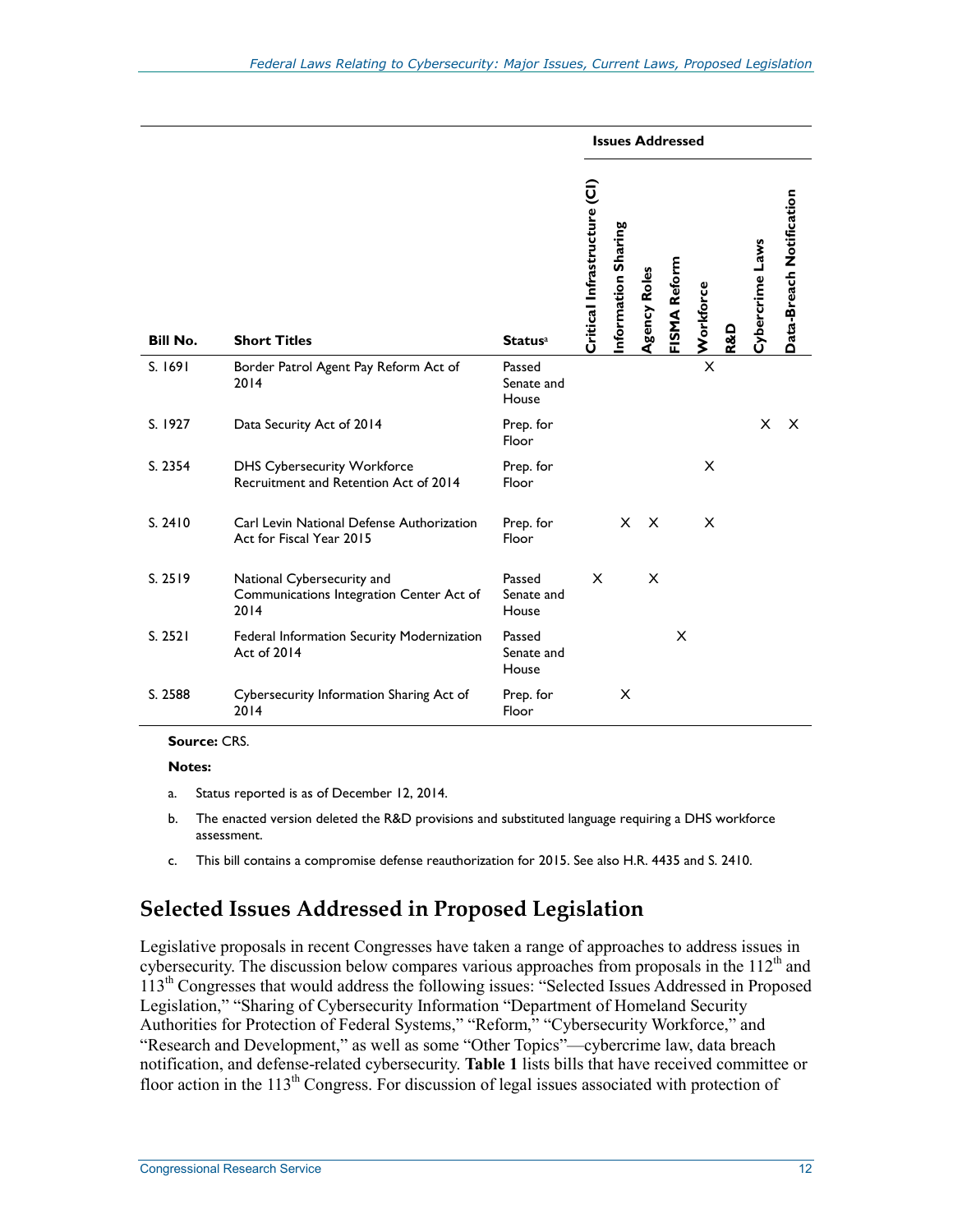federal systems, CI, and information sharing, see CRS Report R42409, *Cybersecurity: Selected Legal Issues*, by Edward C. Liu et al.

# **Protection of Privately Held Critical Infrastructure (CI)**

The Obama Administration has identified 16 sectors of critical infrastructure (CI),<sup>33</sup> much of which is owned by the private sector. The federal role in protection of privately held CI has been one of the most contentious issues in the debate about cybersecurity legislation. There appears to be broad agreement that additional actions are needed to address the cybersecurity risks to  $CI<sup>34</sup>$ . but there is considerable disagreement about how much, if any, additional federal regulation is required. Several legislative proposals have addressed protection of privately held CI.

# *112th Congress*

Both S. 2105 and the *White House Proposal* would have required the Secretary of Homeland Security to

- designate as covered CI those private-sector CI entities for which a successful cyberattack could have debilitating or catastrophic impacts of national significance,<sup>35</sup> with S. 2105 further requiring the Secretary of Homeland Security to perform a sector-by-sector risk assessment and use it in prioritizing designations,
- determine what cybersecurity requirements or frameworks are necessary to protect them,
- determine whether additional regulations are necessary to ensure that the requirements are met,
- develop such regulations in consultation with government and private-sector entities, and
- enforce the regulations.

The regulations proposed by S. 2105 would have required CI owners and operators, unless exempted,<sup>36</sup> to certify compliance annually, based on self- or third-party assessments, and would

<sup>&</sup>lt;u>.</u> <sup>33</sup> See Department of Homeland Security, "Critical Infrastructure," May 4, 2012, http://www.dhs.gov/files/programs/ gc\_1189168948944.shtm; The White House, "Critical Infrastructure Security and Resilience," Presidential Policy Directive 21 (February 12, 2013), http://www.whitehouse.gov/the-press-office/2013/02/12/presidential-policydirective-critical-infrastructure-security-and-resil; and CRS Report RL30153, *Critical Infrastructures: Background, Policy, and Implementation*, by John D. Moteff.

<sup>&</sup>lt;sup>34</sup> See, for example, House Committee on Homeland Security, Subcommittee on Cybersecurity, Infrastructure Protection, and Security Technologies, *Examining the Cyber Threat to Critical Infrastructure and the American Economy*, 2011, http://homeland.house.gov/hearing/subcommittee-hearing-examining-cyber-threat-criticalinfrastructure-and-american-economy; Stewart Baker, Natalia Filipiak, and Katrina Timlin, *In the Dark: Crucial Industries Confront Cyberattacks* (McAfee and CSIS, April 21, 2011), http://www.mcafee.com/us/resources/reports/rpcritical-infrastructure-protection.pdf; and R. E. Kahn et al., *America's Cyber Future: America's Cyber Future: Security and Prosperity in the Information Age* (Center for a New American Security, May 31, 2011), http://www.cnas.org/files/ documents/publications/CNAS\_Cyber\_Volume%20I\_0.pdf.

<sup>&</sup>lt;sup>35</sup> S. 2105 would largely exempt information technology products and services from designation as covered CI and the cybersecurity regulations the bill would authorize.

 $36$  An entity would be exempted if the Secretary of Homeland Security determined that it was already sufficiently (continued...)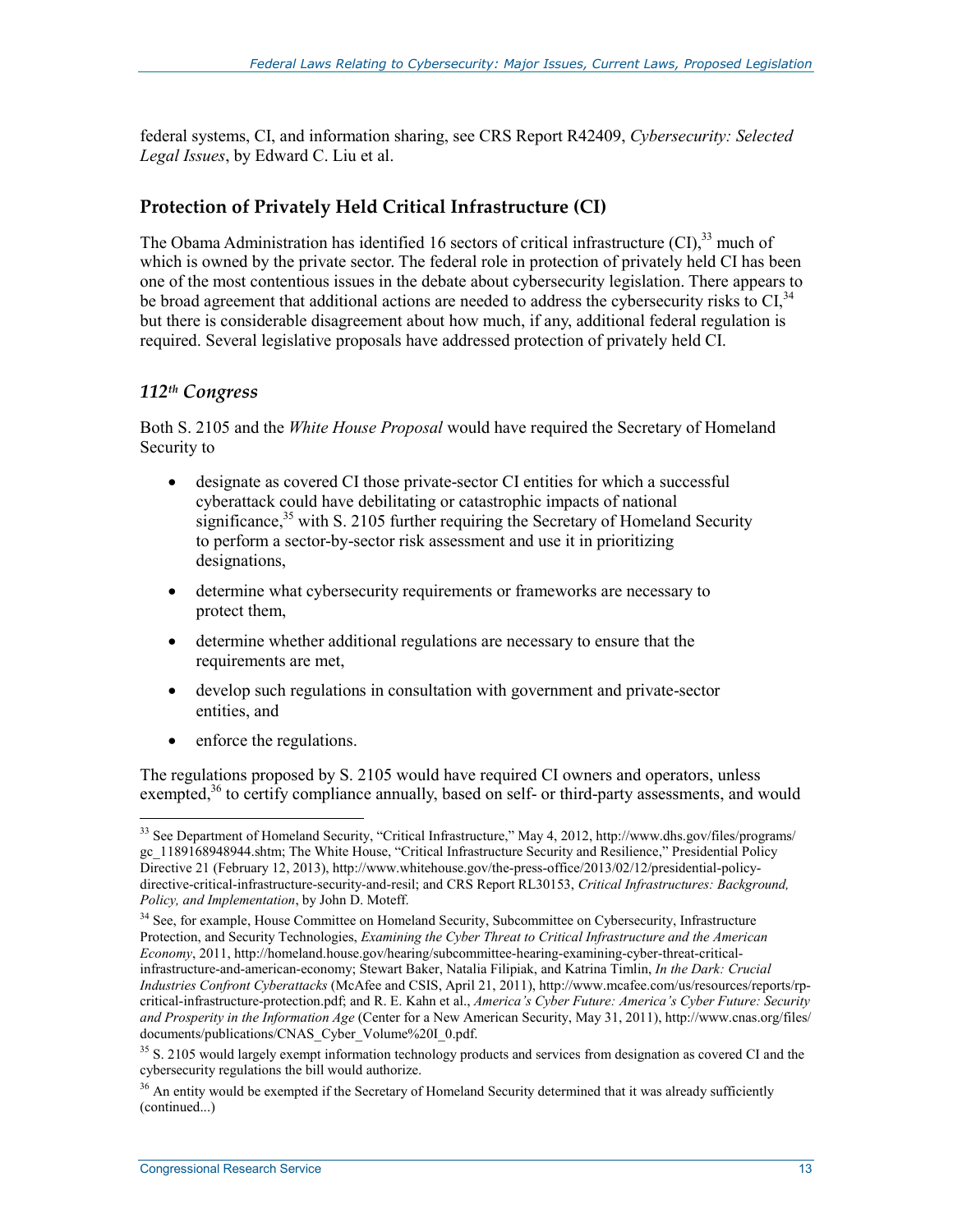have provided civil penalties for noncompliance. The Secretary would also have been authorized to perform assessments where risks justify such actions.

S. 3414, a revision of S. 2105, would instead have established a federal interagency council to perform the risk assessments through a member agency, identify critical cyber infrastructure, identify and adopt recommended practices, establish incentive-based programs to encourage voluntary adoption of those practices by owners and operators, and provide information and technical assistance to them. The council would have been required to coordinate its activities with relevant private-sector entities. The bill would have permitted federal regulatory agencies to require use of adopted practices by CI entities they regulate, provided that such actions are authorized by existing federal law. S. 3414 would also have established a voluntary program to certify CI entities as complying with the adopted practices. It would have required the use of third-party assessments and authorized the council to perform assessments where risks justify such action.

The *White House Proposal* would have required owners and operators of covered entities, unless exempted, $37$  to submit and attest to compliance plans, and certify compliance annually. Independent evaluations would have been performed on a schedule determined by the Secretary. Civil penalties, shutdown orders, and requirements for use of particular measures would have been prohibited as enforcement methods.

The *Task Force Report* recommended that Congress consider targeted and limited additional regulation of highly regulated industries where required to improve cybersecurity, and that existing regulations be streamlined. For most CI, however, the report recommended that Congress adopt a menu of voluntary incentives.<sup>38</sup> It also recommended limitations on liability for entities that comply. S. 2105, S. 3414, and the *White House Proposal* would also have limited liability for entities in compliance.

The subcommittee version of H.R. 3674<sup>39</sup> would have amended the HSA to require the Secretary of Homeland Security to perform continuous risk assessments of CI, for inclusion annually in the National Infrastructure Protection Plan.<sup>40</sup> It would also have required relevant federal regulatory agencies to review cybersecurity regulations for covered CI (as determined by the Secretary)<sup>41</sup> and fill any gaps using a collection of recognized consensus standards, where applicable, and to

 $\overline{a}$ 

<sup>(...</sup>continued)

secure or that additional requirements would not substantially improve its security (Section  $105(c)(4)$ ). The President would also be permitted to exempt an entity from the requirements upon determining that current regulations sufficiently mitigate the risks to the entity (Section 104(f)).

 $37$  This exemption (Section 9(c) in the part of the proposal on CI protection) is similar to the presidential exemption in S. 2105 except that the *White House Proposal* would give the authority to the Secretary of Homeland Security.

 $38$  Among the possibilities discussed are tying adoption of standards to incentives such as grants and streamlined regulation, using tax credits, and facilitating the development of a cybersecurity insurance market.

<sup>&</sup>lt;sup>39</sup> This is the version approved by voice vote by the Subcommittee on Cybersecurity, Infrastructure Protection, and Security Technologies of the House Committee on Homeland Security on February 1, 2012, and forwarded to the full committee.

<sup>40</sup> See Department of Homeland Security, "National Infrastructure Protection Plan," November 19, 2014, http://www.dhs.gov/national-infrastructure-protection-plan.

<sup>41</sup> The criteria in the subcommittee version of H.R. 3674 are generally similar to those in S. 2105 and the *White House Proposal* in that they focus on entities for which successful cyberattack could have major negative impacts. The definitions in the three legislative proposals differ somewhat in emphasis and specificity.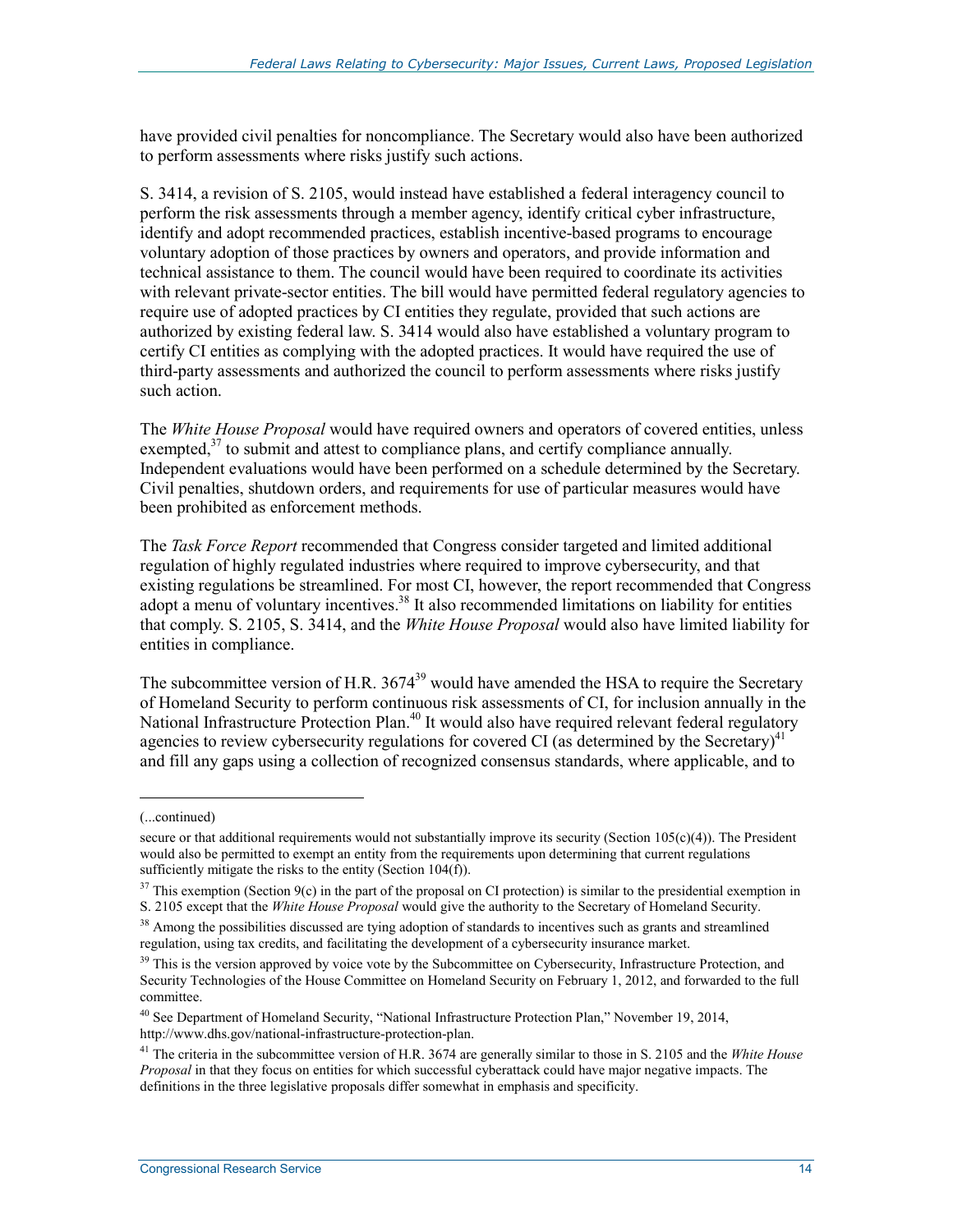work with NIST to develop such standards where necessary. It would have prohibited additional regulatory authority beyond the collected standards.

The full-committee version of H.R.  $3674^{42}$  would have amended the HSA in a substantially different way from the subcommittee version. It would have permitted the Secretary to engage in risk assessments and other protective activities with respect to privately held CI only upon request by owners and operators. It would have required the Secretary to develop a cybersecurity strategy for CI systems, and it stipulated that the bill would not have provided additional authority to DHS over federal or nonfederal entities.

S. 2151 and S. 3342 did not contain specific provisions for protection of CI similar to those in the proposals discussed above. However, the bills would have provided criminal penalties for damage to CI computers, and, like the proposals discussed above, they contained information-sharing provisions that could be useful in CI protection.

# *113th Congress*

Bills in the 113<sup>th</sup> Congress have been more limited in scope than those in the 112<sup>th</sup>. H.R. 3696 and S. 1353 would establish a process led by NIST similar to that created in Executive Order 13636. H.R. 3696 and S. 2519 would provide statutory authority and stipulate responsibilities for the National Cybersecurity and Communications Integration Center (NCCIC), which was established by DHS in 2009 under existing statutory authority to provide and facilitate information sharing and incident response among public and private-sector CI entities.<sup>43</sup> S. 2519 was enacted in December 2014. H.R. 3696 would also give DHS responsibility for coordinating across CI sectors on cybersecurity activities, providing incident response to assist CI entities, and promoting the development of cybersecurity technologies.

# **Sharing of Cybersecurity Information Among Private and Government Entities**

Barriers to the sharing of information on threats, attacks, vulnerabilities, and other aspects of cybersecurity—both within and across sectors—have long been considered by many to be a significant hindrance to effective protection of information systems, especially those associated with CI.<sup>44</sup> Examples have included legal barriers, concerns about liability and misuse, protection of trade secrets and other proprietary business information, and institutional and cultural factors—for example, the traditional approach to security tends to emphasize secrecy and confidentiality, which would necessarily impede sharing of information.

<sup>43</sup> Department of Homeland Security Office of Inspector General, "Secretary Napolitano Opens New National Cybersecurity and Communications Integration Center," Press Release, (October 30, 2009),

<u>.</u>

 $42$  This is the version ordered reported by the Committee on Homeland Security on April 18, 2012.

http://www.dhs.gov/ynews/releases/pr\_1256914923094.shtm; Department of Homeland Security, "About the National Cybersecurity & Communications Integration Center," 2014, http://www.dhs.gov/about-national-cybersecuritycommunications-integration-center.

<sup>44</sup> See, for example, The Markle Foundation Task Force on National Security in the Information Age, *Nation At Risk: Policy Makers Need Better Information to Protect the Country*, March 2009, http://www.markle.org/ downloadable\_assets/20090304\_mtf\_report.pdf; CSIS Commission on Cybersecurity for the 44th Presidency, *Cybersecurity Two Years Later*, January 2011, http://csis.org/files/publication/

<sup>110128</sup> Lewis CybersecurityTwoYearsLater Web.pdf.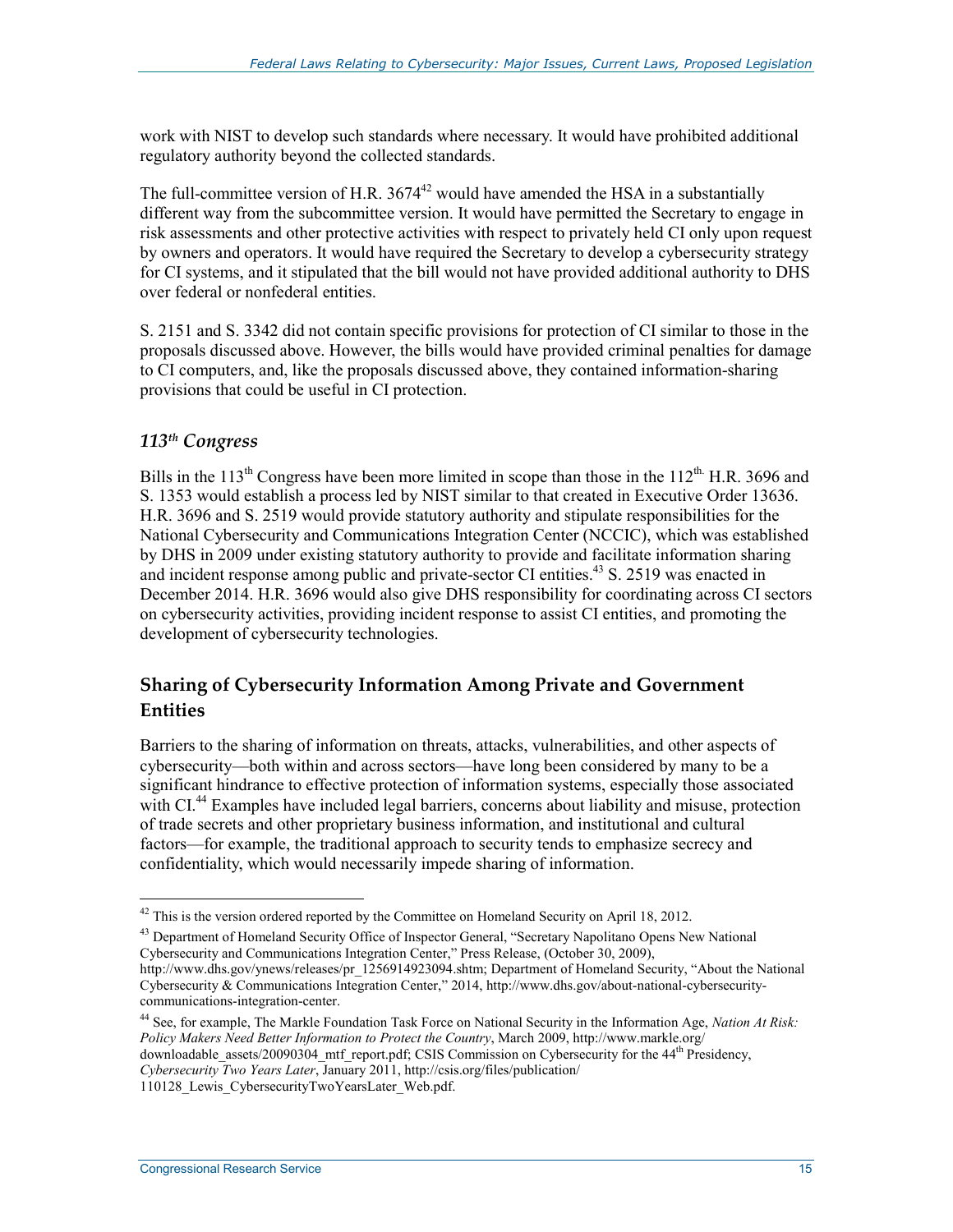Proposals to reduce or remove such barriers, including provisions in legislative proposals in the last two Congresses, have raised concerns,  $45$  some of which are related to the purpose of barriers that currently impede sharing. Examples include risks to individual privacy and even free speech and other rights, use of information for purposes other than cybersecurity, such as unrelated government regulatory actions, commercial exploitation of personal information, or anticompetitive collusion among businesses that would currently violate federal law (see "Antitrust Laws and Section 5 of the Federal Trade Commission Act").

#### *112th Congress*

<u>.</u>

Several proposals had provisions for improving information sharing and addressing privacy and other concerns:46

• *Create entities for information sharing.* S. 2105 and S. 3414 would have required the Secretary of Homeland Security to establish a process for designating federal and nonfederal information exchanges, including a lead federal exchange responsible for facilitating information sharing among federal and nonfederal entities. S. 3414 further specified that federal exchanges be in civilian agencies. The *Task Force Report* recommended establishment of a nongovernmental clearinghouse for sharing cybersecurity information among private-sector and government entities. The subcommittee version of H.R. 3674 would have created such an organization, the National Information Sharing Organization (NISO). $47$ However, those provisions were omitted from the committee version, which would instead have provided statutory authorization for and specified governance and responsibilities of the DHS National Cybersecurity and Communications Integration Center (NCCIC),<sup>48</sup> which was established administratively in 2009.<sup>49</sup> S. 2151 and S. 3342 would not have authorized any new entities but listed a set of existing centers to which their information-sharing provisions would have applied. The DHS center that the *White House Proposal* would have established would have had information sharing as one of its responsibilities.

<sup>45</sup> See, for example, Greg Nojeim, "WH Cybersecurity Proposal: Questioning the DHS Collection Center," *Center for Democracy & Technology*, May 24, 2011, http://cdt.org/blogs/greg-nojeim/wh-cybersecurity-proposal-questioning-dhscollection-center; and Adriane Lapointe, *Oversight for Cybersecurity Activities* (Center for Strategic and International Studies, December 7, 2010), http://csis.org/files/publication/101202 Oversight for Cybersecurity Activities.pdf. See also comments received by a Department of Commerce task force (available at http://www.nist.gov/itl/ cybersecnoi.cfm) in conjunction with development of this report: Internet Policy Task Force, *Cybersecurity, Innovation, and the Internet Economy* (Department of Commerce, June 2011), http://www.nist.gov/itl/upload/

Cybersecurity\_Green-Paper\_FinalVersion.pdf. See also footnote 24.

 $^{46}$  H.R. 3674 would have addressed the issue by amending the HSA and H.R. 3523 by amending the National Security Act of 1947. The other proposals did not couch their provisions as amendments to current law.

<sup>&</sup>lt;sup>47</sup> House Committee on Homeland Security, Subcommittee on Cybersecurity, Infrastructure Protection, and Security Technologies, "Hearing on Draft Legislative Proposal on Cybersecurity," 2011, http://homeland.house.gov/hearing/ subcommittee-hearing-hearing-draft-legislative-proposal-cybersecurity.

<sup>48</sup> Department of Homeland Security, "National Cybersecurity and Communications Integration Center," December 6, 2011, http://www.dhs.gov/files/programs/nccic.shtm.

<sup>&</sup>lt;sup>49</sup> Department of Homeland Security Office of Inspector General, "Secretary Napolitano Opens New National Cybersecurity and Communications Integration Center," Press Release, October 30, 2009, http://www.dhs.gov/ynews/ releases/pr\_1256914923094.shtm. The subcommittee version of H.R. 3476 would also have provided statutory authority for NCCIC, but would have given it somewhat different responsibilities.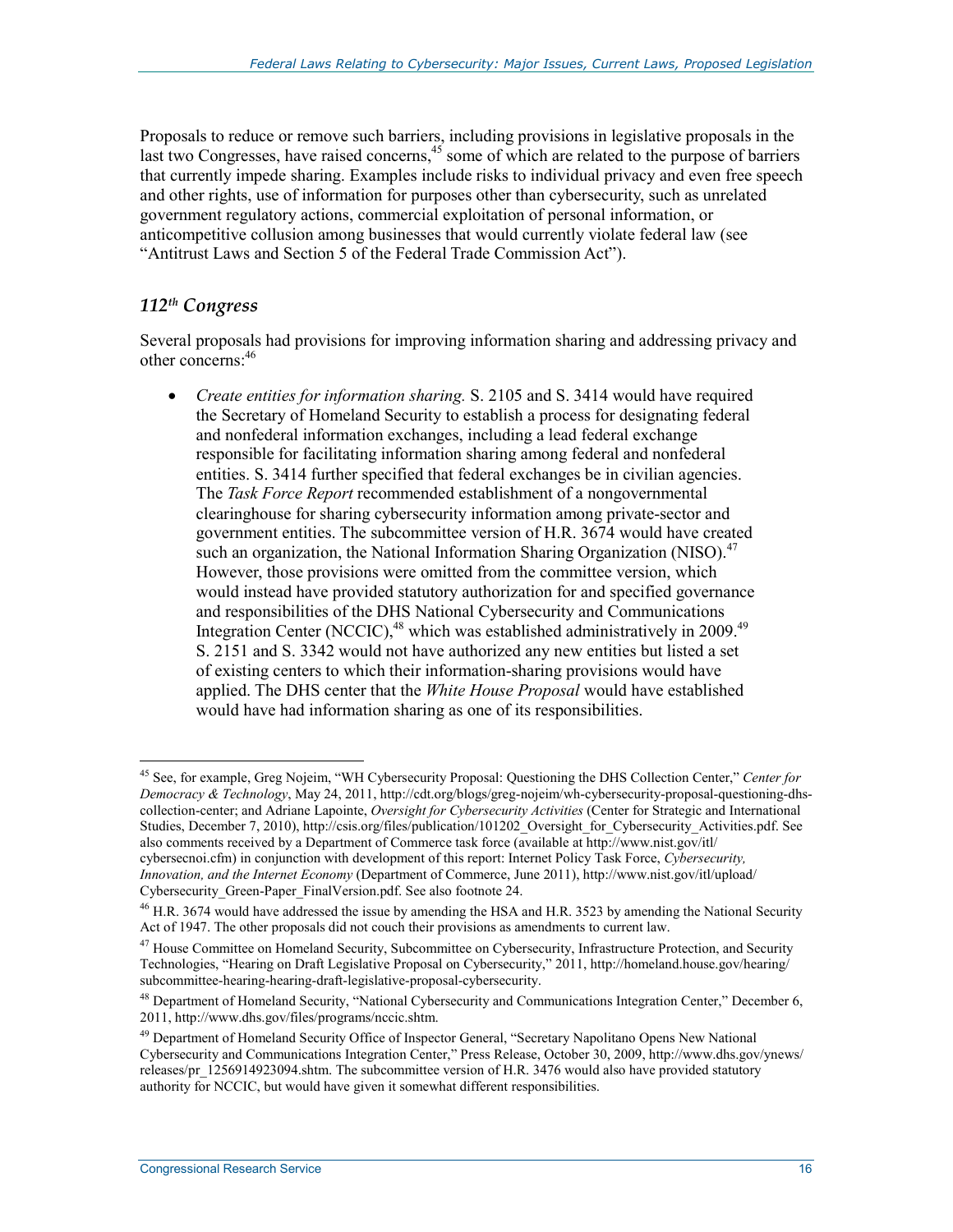- *Establish provisions for sharing classified information.* The *Task Force Report*, H.R. 3523, S. 2102, S. 2105, S. 2151, S. 3342, and S. 3414 would have established procedures to permit sharing of classified cybersecurity information with private-sector entities that meet specific criteria.
- *Establish authority for information sharing by and with private-sector entities.*  H.R. 3523 would have permitted cybersecurity providers or self-protected entities to share threat information with other designated entities, notwithstanding any other provision of law. Federal agencies receiving such information would have been required to share it with the NCCIC, with some restrictions. Federal entities could use the information for cybersecurity and law-enforcement purposes, and for protection of individuals.
	- S. 2102, S. 2105, and S. 3414 would have expressly permitted disclosure of lawfully obtained threat indicators among private-sector entities and with the exchanges the bills would have established, notwithstanding any other provision of law. Federal entities could use and share such information for cybersecurity and law-enforcement purposes only.
	- S. 2151 and S. 3342 would have permitted nonfederal entities to share threat information with cybersecurity centers or with other nonfederal entities for the purpose of addressing threats. S. 2151 would have required providers of communications, remote computing, and cybersecurity services under federal contracts to share with cybersecurity centers, through the contracting agency, any threat information related to the contract. S. 3342 would instead have required a coordinated process through which providers would inform federal entities of significant incidents with impacts on their missions, with the entity reporting the information to a cybersecurity center. S. 2151 would have permitted centers to disclose threat information for specified purposes to federal entities, service providers, and nonfederal government entities, whereas S. 3342 would not have permitted centers to disclose such information to service providers.
	- The *White House Proposal* would have permitted nonfederal entities to disclose information to a designated cybersecurity center for purposes of protection from cybersecurity threats and would have permitted federal agencies to disclose such information to relevant private entities.
- *Limit disclosure of shared information.* The *Task Force Report*, H.R. 3523, the subcommittee version of H.R. 3674, H.R. 624, S. 2102, S. 2105, S. 2151, S. 3342, S. 3414, and the *White House Proposal* would all have exempted cybersecurity information from release under provisions of current law (see "Freedom of Information Act (FOIA)").<sup>50</sup> All would also have restricted disclosure in other ways, such as expressly requiring that it be for specified cybersecurity purposes, although specific requirements varied.
- *Limit government use of information to specified purposes.* The *Task Force Report*, H.R. 3523, H.R. 3674, S. 2151, and S. 3342 would have expressly restricted or prohibited regulatory use of shared information. S. 2102, S. 2105, S.

 $50$  The committee version of H.R. 3674 includes a FOIA exemption by reference to the amendments to Title XI of the "National Security Act of 1947" that would be made by H.R. 3523.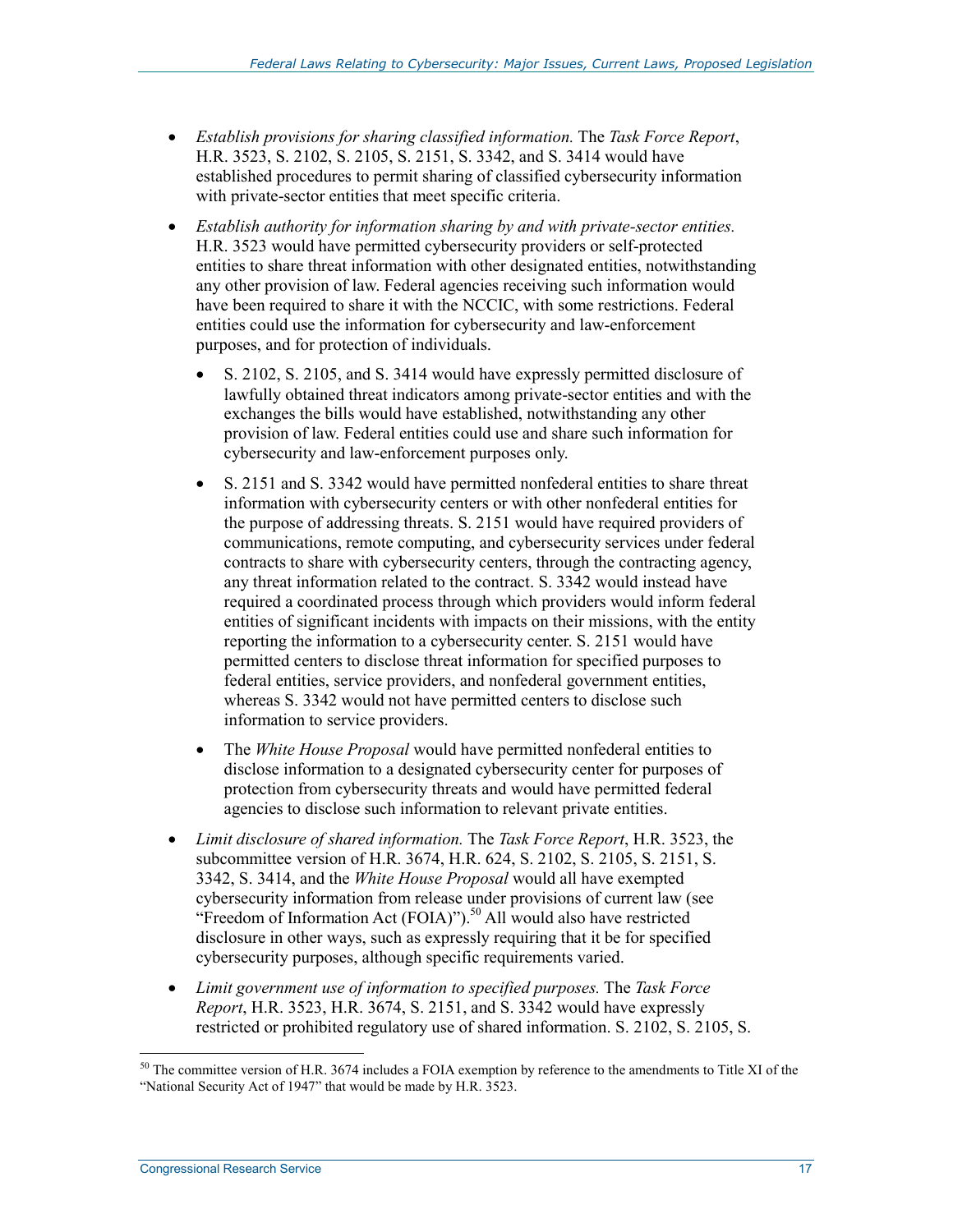3414, and the *White House Proposal* would have limited use of acquired information to cybersecurity or law-enforcement purposes. In addition to those uses, S. 2151 and S. 3342 would have permitted use for national security,  $51$  and H.R. 3523 and S. 3414 would have added protection from physical harm and, for minors, from sexual exploitation and threats to physical safety.

- *Limit liability for information sharing.* The *Task Force Report*, H.R. 3523, S. 2102, S. 2105, S. 2151, S. 3342, S. 3414, and the *White House Proposal* would have protected nonfederal entities from liability for information shared or other specified actions taken in accordance with the provisions in the legislative proposal. H.R. 3523 would also have provided for limited liability for federal violations of restrictions in the bill on disclosure, use, and protection of shared information, and S. 3414 for violations of title provisions or related regulations. The subcommittee version of H.R. 3674 would have permitted actual and punitive civil damages against persons who disclose or use for purposes other than cybersecurity the information that is disclosed to private entities.
- *Provide privacy and civil liberties protections.* All of the proposals called for privacy protections. The *Task Force Report* recommended that in providing safe harbors for entities involved in information sharing, "the protection of personal privacy should be at the forefront" (p. 7). It also recommended that the proposed nongovernmental clearinghouse have a privacy board.
	- H.R. 3523 would have permitted the federal government to require the Secretary of Homeland Security, jointly with the Attorney General, the Director of National Intelligence (DNI), and the Secretary of Defense, to create, and agency heads to implement, policies and procedures to minimize impacts of sharing on privacy and civil liberties, and to limit disclosure of information "associated with specific persons." It would have required the DHS Inspector General to submit an annual report to Congress on implementation, including metrics on impacts of sharing on privacy and civil liberties. It would also have required an annual privacy report by the DHS Officer for Civil Rights and Civil Liberties.<sup>52</sup> In addition, the bill would have prohibited federal use of identifying information from specified sets of library, sales, tax, education, or medical records.
	- The subcommittee version of H.R. 3674 would have required that two members of the NISO board of directors be representatives from the privacy and civil liberties community (the committee version), that the NISO charter and procedures include privacy and civil liberties protections, and that anonymization procedures, such as removal of personally identifiable information, be used for shared information. The committee version would have created a similar board for the NCCIC and would have required ongoing review by the DHS privacy officer of departmental policies and activities.

 $51$  A similar provision was deleted by amendment from H.R. 624.

 $52$  Section 2(c) of the bill. These provisions were added as a floor amendment. The original bill would have given primary responsibility for privacy and civil liberties to the DNI.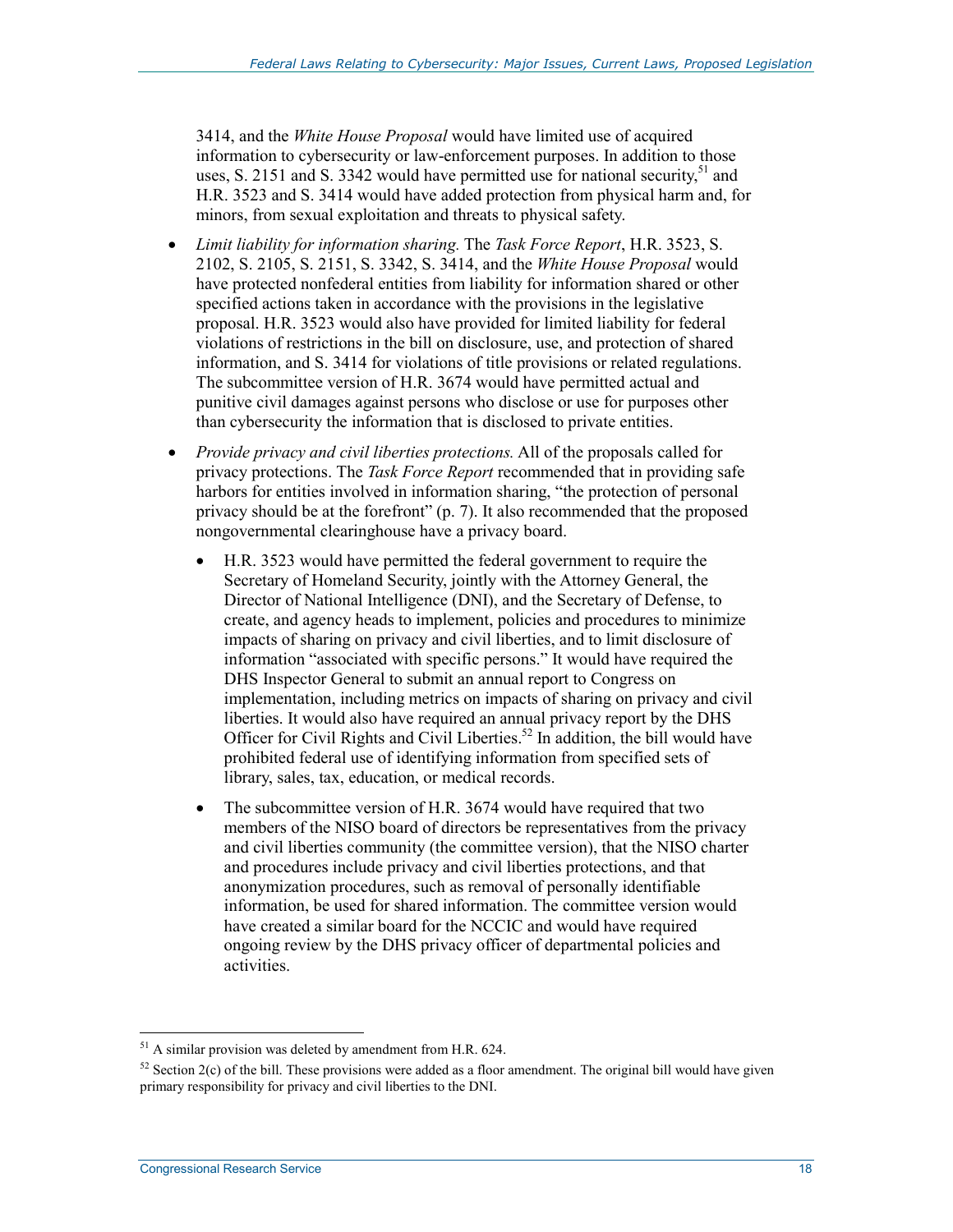- S. 2105 and S. 3414 would have required the director of the DHS center to appoint a privacy officer, create guidelines for protection of privacy and civil liberties, and ensure that center activities comply with federal requirements. Those bills and S. 2012 would also have required the Secretary of Homeland Security to develop policies and procedures to minimize the impacts of information sharing involving the exchanges that would be established by the bill. They would have required three relevant reports: (1) an annual joint report to Congress by the DHS and Department of Justice privacy officers assessing impacts; (2) a report from the Privacy and Civil Liberties Oversight Board<sup>53</sup> assessing impacts and recommending statutory changes; and (3) a joint report by the Secretary of Homeland Security, the Director of National Intelligence, the Attorney General, and the Secretary of Defense that would have included disclosure of significant noncompliance by nonfederal entities with the requirements of the information-sharing title of the bill, especially with respect to privacy and civil liberties, with recommendations for any statutory changes (S. 2102 and S. 2105) or that identified changes in the information technology environment that challenged the adequacy of the law (S. 3414).
- S. 2151 would have required the heads of agencies with cybersecurity centers to jointly develop procedures for sharing information. Those would have considered the need for protection of privacy and civil liberties through anonymization and other means. S. 3342 would in addition have permitted efforts to limit impacts from sharing on privacy and civil liberties. Both bills would also have required biennial joint implementation reports from the agency heads, including review of how shared information may impact privacy and civil liberties, the adequacy of steps to reduce such impact, and any recommended changes to authorities.
- The *White House Proposal* would have required that "reasonable efforts" be taken "to remove information that can be used to identify specific persons unrelated to the cybersecurity threat."<sup>54</sup> It would have added a new Section 248 to the HSA on privacy and civil liberties relating to cybersecurity. It would have required the Secretary of Homeland Security, in consultation with privacy and civil liberties experts, to develop and periodically review policies and procedures on information access, disclosure, and use. The policies and procedures would have been required to minimize impacts on privacy and civil liberties, safeguard identities, protect confidentiality as much as possible, and provide limits on access, use, and disclosure of information. Agency heads would have been required to develop policies for handling information associated with specific persons, to establish programs to monitor and oversee compliance with DHS and agency policies, and to develop and enforce sanctions for violations by agency personnel. The above policies and procedures would have been subject to review and approval by the Attorney General. Like S. 2105, the *White House Proposal* would have required an annual joint report to Congress by the DHS and Department of Justice privacy officers assessing impacts, and a report from the Privacy and

 $53$  The board was established by the "Intelligence Reform and Terrorism Prevention Act of 2004 (IRTPA)."

<sup>&</sup>lt;sup>54</sup> Section 245(a)(1) as added to the HSA by the proposal.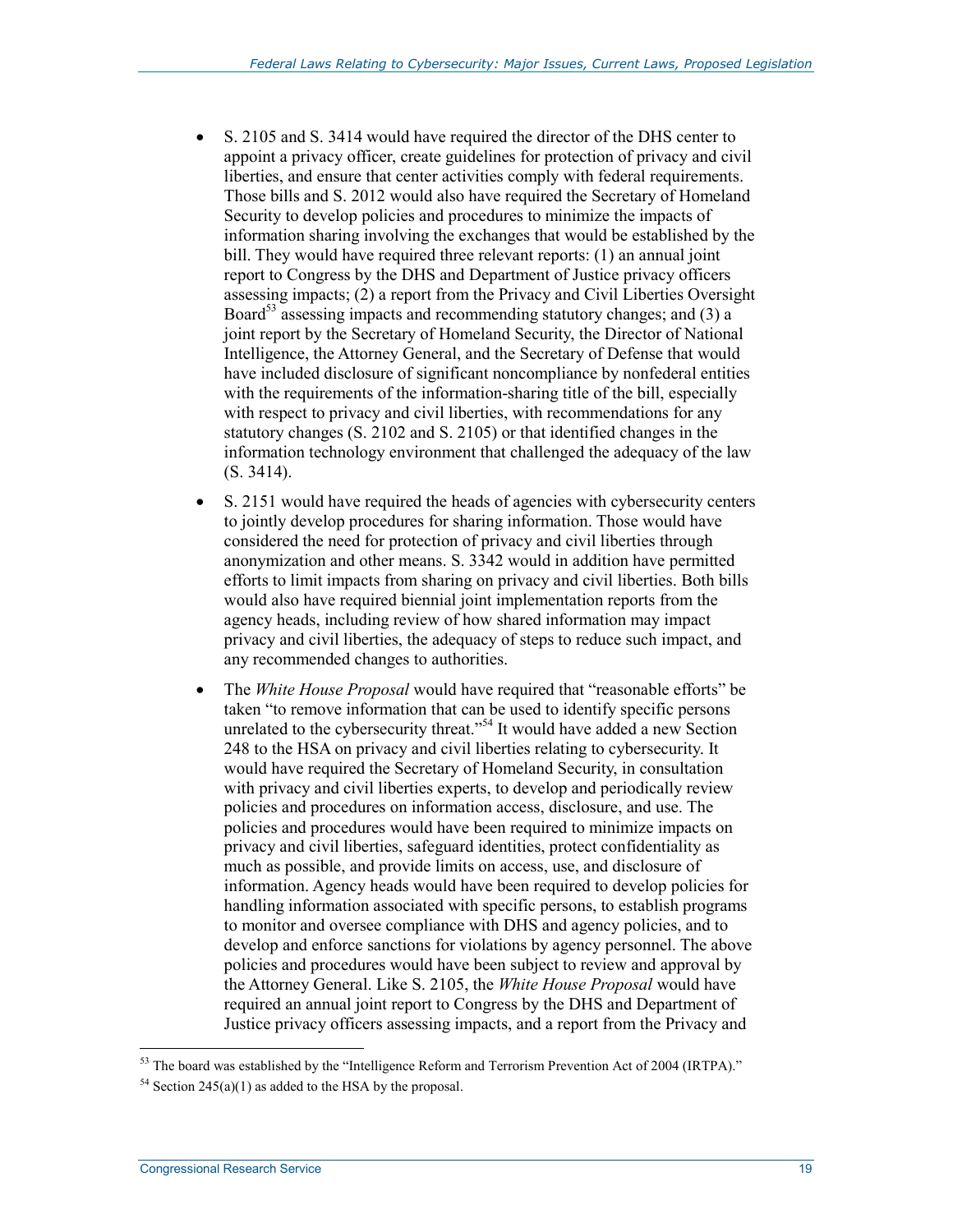Civil Liberties Oversight Board assessing impacts and recommending statutory changes.

#### *113th Congress*

Two bills specifically focus on information sharing in the 113<sup>th</sup> Congress, H.R. 624 and S. 2588:

- *Establish provisions for sharing classified information.* H.R. 624 and S. 2588 would establish procedures to permit sharing of classified cybersecurity information with private-sector entities that meet specific criteria.
- *Establish authority for information sharing by and with private-sector entities.* H.R. 624 and S. 2588 would permit cybersecurity providers or self-protected entities to use designated systems to collect threat information and to share it with other designated entities. S. 2588 would also explicitly permit the use and sharing of countermeasures.

H.R. 624 would require federal agencies receiving information from cybersecurity providers or self-protected entities to share it with designated entities at  $\overline{DHS}^{55}$  for threat information and the Department of Justice (DOJ) for cybercrime information. Those entities could share the information with other federal entities for cybersecurity and related law-enforcement purposes, and for protection of individuals.

S. 2588 would give DOJ responsibility for establishing policies for provision of cybersecurity information to the federal government, and specifies the process for receipt and sharing of information to be established by DHS in accordance with those policies.

- *Limit disclosure of shared information.* H.R. 624 and S. 2588 would provide exemptions from the "Freedom of Information Act (FOIA)" for cybersecurity information.56 The bills would also restrict disclosure in other ways, such as expressly requiring that disclosure be for specified cybersecurity purposes.
- *Limit government use of information to specified purposes.* H.R. 624 and S. 2588 would expressly restrict or prohibit regulatory use of shared information. They would limit use of acquired information to cybersecurity or law enforcement purposes, including protection of individuals from physical harm and, for minors, from sexual exploitation and threats to physical safety.
- *Limit liability for information sharing.* H.R. 624 and S. 2588 would protect nonfederal entities from liability for information shared or other specified actions taken in accordance with the provisions in the bills, as well as for nonparticipation. H.R. 624 would also provide for limited federal liability for violations of restrictions in the bill on disclosure, use, and protection of shared information.

 $55$  Unlike the version of this bill from the  $112<sup>th</sup>$  Congress, H.R. 3523, it does not specify the NCCIC as the recipient.

<sup>&</sup>lt;sup>56</sup> The committee version of H.R. 3674 includes a FOIA exemption by reference to the amendments to Title XI of the "National Security Act of 1947" that would be made by H.R. 3523.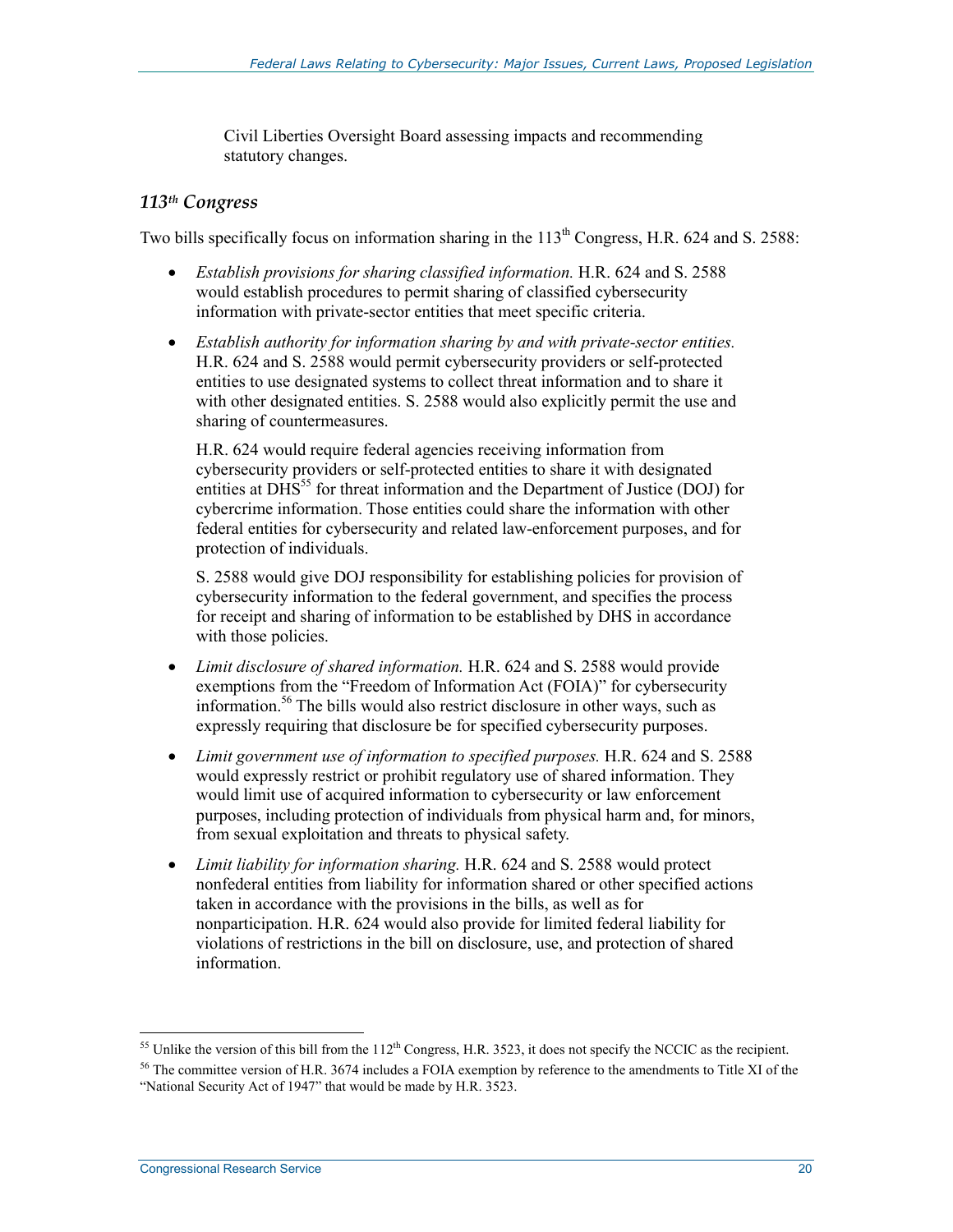• *Privacy and Civil Liberties.* H.R. 624 would require the Secretary of Homeland Security, jointly with the Attorney General, the DNI, and the Secretary of Defense, to create, and agency heads to implement, policies and procedures to minimize impacts of sharing on privacy and civil liberties. In addition, the bill would prohibit federal use of identifying information from specified sets of library, sales, tax, education, or medical records. S. 2588 would require the Attorney General to create guidelines for protection of privacy and civil liberties in handling threat information obtained under the provisions of the bill, and that such information provided to the federal government be treated according to those guidelines.

H.R. 624 would require the DHS Inspector General to submit an annual report to Congress on implementation, including impacts of sharing on privacy and civil liberties. S. 2588 would require such reports biennially from each federal agency.

H.R. 624 would require an annual privacy report by the DHS Officer for Civil Rights and Civil Liberties.<sup>57</sup> S. 2588 would require a biennial report by the Privacy and Civil Liberties Oversight Board assessing impacts of activities under the bill on privacy and civil liberties and effectiveness of policies and procedures for protecting them, and including any recommendations for statutory changes.

H.R. 624 has similar provisions to those in H.R. 3523 in the  $112^{th}$  Congress, with some notable exceptions: It has more specific provisions relating to coordination of federal cybersecurity activities and to privacy and civil liberties, and it distinguishes between DHS's role in sharing cyberthreat information and DOJ's role in sharing cybercrime information. The provisions in S. 2588 differ substantially from those in S. 2102, S. 2105, and S. 3414 in the  $112<sup>th</sup>$  Congress. For example, S. 2588 does not focus on the explicit establishment of cybersecurity exchanges. Its provisions authorizing monitoring and countermeasures are not as restrictive as those in the previous bills, whereas its provisions on protection and use of cybersecurity information are arguably more precise.

# **Department of Homeland Security Authorities for Protection of Federal Systems**

DHS currently has very limited statutory responsibility for the protection of federal information systems. The degree to which its role should be modified has been a matter of some debate. Some legislative proposals would address DHS authorities for federal civil systems<sup>58</sup> by enhancing DHS authorities, although to varying degrees and in varying ways.

# *112th Congress*

The October 2011 House *Task Force Report* proposed that Congress "formalize" DHS's current coordinating role in cybersecurity. H.R. 3674 would have added provisions on DHS cybersecurity

<sup>1</sup>  $57$  Section 2(c) of the bill. These provisions were added as a floor amendment. The original bill would have given primary responsibility for privacy and civil liberties to the DNI.

<sup>58</sup> As used here, *civil systems* means federal information systems other than national security systems (defined in 44 U.S.C. §3542) and mission-critical Department of Defense and Intelligence Community systems (i.e., compromise of those systems "would have a debilitating impact on the mission" of the agencies [see 44 U.S.C. 3543(c)]).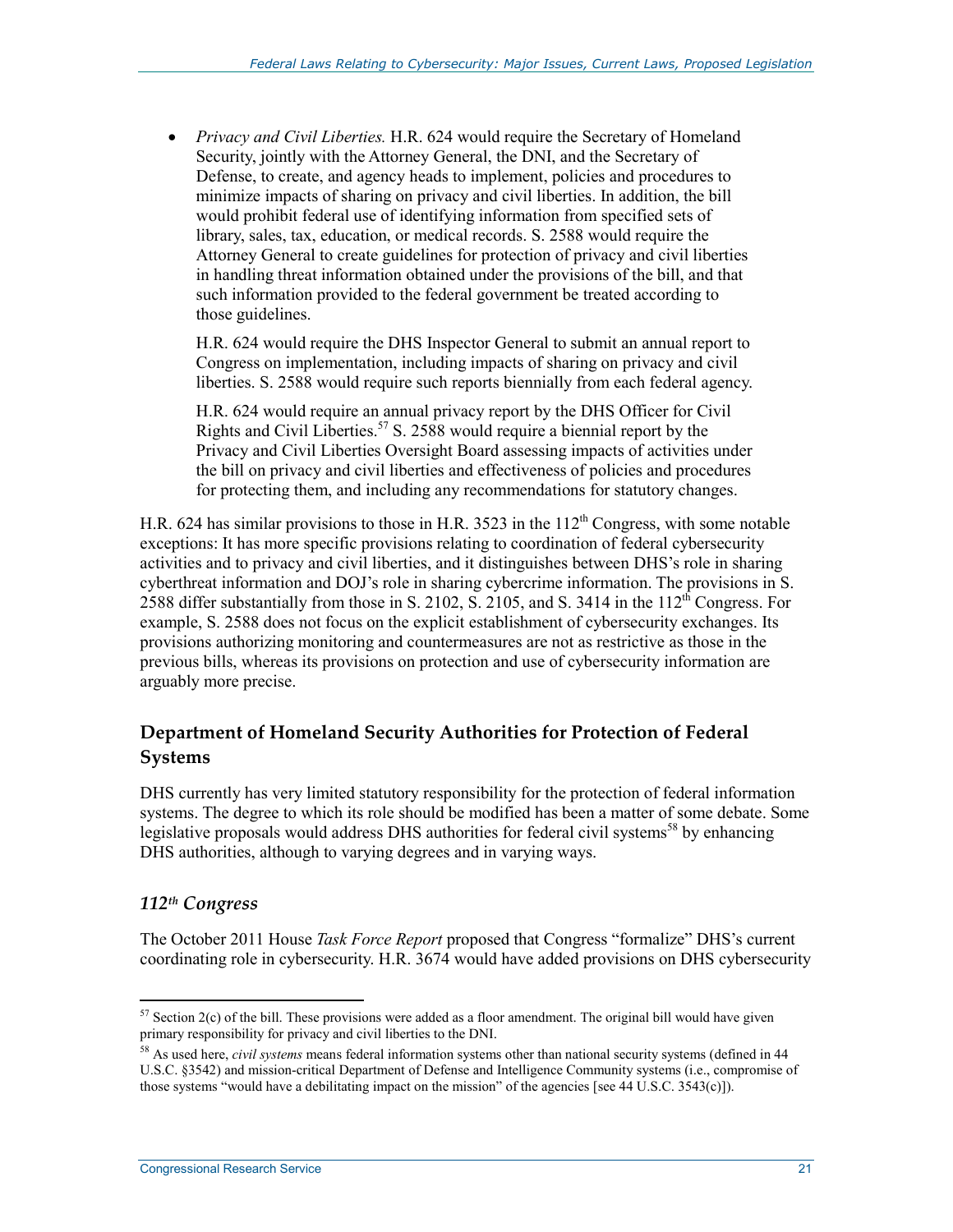activities to Title II of HSA; S. 2105, S. 3414, and the *White House Proposal* would have added a new subtitle to HSA. All four proposals would have provided specific authorities and responsibilities to DHS for risk assessments, protective capabilities, and operational cybersecurity activities.

S. 2105 and S. 3414 had similar provisions that would have created a new, consolidated DHS cybersecurity and communications center with a Senate-confirmed director who would be responsible for managing federal cybersecurity efforts; for developing and implementing information-security policies, principles, and guidelines; and other functions, including risk assessments and other activities to protect federal systems. The *White House Proposal* would have provided such enhanced authority to the DHS Secretary rather than a new center. However, the *White House Proposal* would have required the Secretary to establish a center with responsibilities for protecting federal information systems, facilitating information sharing, and coordinating incident response. H.R. 3674 would have established a DHS center with responsibility for information sharing and technical assistance, and would have authorized DHS to conduct specific activities to protect federal systems, including risk assessments and access to agency information-system traffic.

S. 2151 would not have amended the HSA but would have provided the Secretary of Homeland Security with new responsibilities under FISMA. S. 3342 omitted some of those responsibilities and modified others.

#### *113th Congress*

Both H.R. 3696 and S. 2519 would add provisions on DHS cybersecurity authorities to Title II of HSA. Both would provide statutory authority and stipulate responsibilities for the National Cybersecurity and Communications Integration Center (NCCIC), which had been established by DHS in 2009 under existing statutory authority. S. 2519 was enacted in December 2014. H.R. 3696 would also give DHS responsibility for managing federal efforts to protect civilian federal information systems. S. 2521, which was also enacted in December, provides DHS operational authority to enforce FISMA requirements.

# **Reform of the Federal Information Security Management Act (FISMA)**

The "Federal Information Security Management Act of 2002 (FISMA)" was enacted in 2002. It revised the framework that had been enacted in several previous laws (see **Table 2**). FISMA as originally enacted has been criticized for focus on procedure and reporting rather than operational security, a lack of widely accepted cybersecurity metrics, variations in agency interpretation of the mandates in the act, excessive focus on individual information systems as opposed to the agency's overall information architecture, and insufficient means to enforce compliance both within and across agencies.

#### *112th Congress*

Seven legislative proposals in the 112<sup>th</sup> Congress (the *Task Force Report*, H.R. 4257, S. 2105, S. 2151, S. 3342, S. 3414, and the *White House Proposal*) would have revised FISMA, while retaining much of the current framework: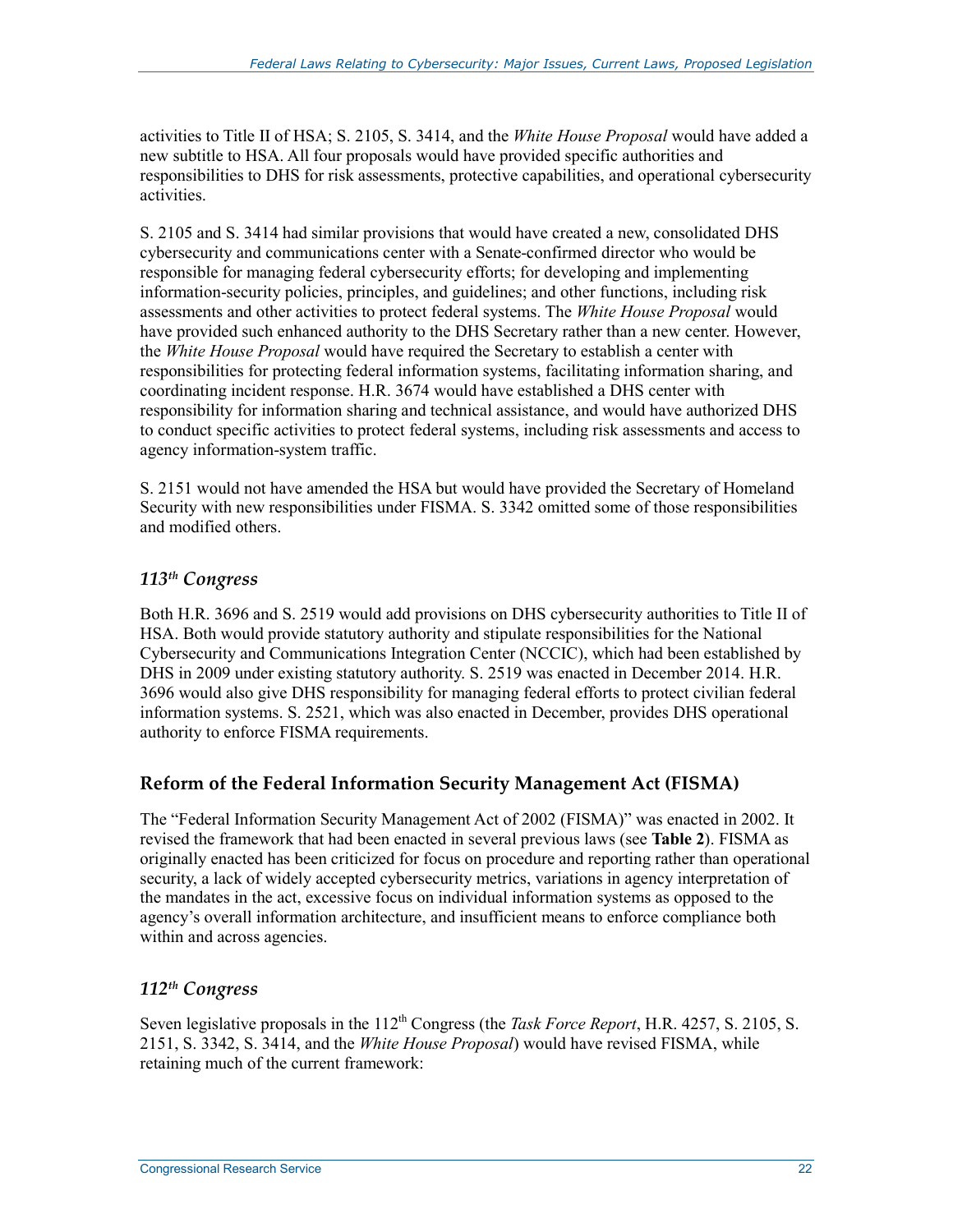- All would have continued requirements for agency-wide information security programs, annual independent review of security programs, and reports on program effectiveness and deficiencies.
- All included requirements for continuous monitoring of agency systems, including automated monitoring.
- All would have retained the responsibility of NIST for development of cybersecurity standards, including compulsory standards. H.R. 4257 would have retained OMB's current responsibility for promulgating the standards, whereas S. 2105, S. 2151, S. 3342, S. 3414, and the *White House Proposal* would have transferred that responsibility to the Secretary of Commerce.<sup>59</sup>
- H.R. 4257 would also have retained OMB's current responsibility for overseeing federal information-security policy and evaluating agency information-security programs. S. 2105, S. 3414, and the *White House Proposal* would have transferred authorities and functions for information security policy from OMB to DHS. OMB has already delegated some authorities to DHS administratively,<sup>60</sup> and the *Task Force Report* expressed support for that approach. S. 2151 and S. 3342, in contrast, would have transferred that responsibility to the Secretary of Commerce. However, none of the proposals would have given the Secretaries of Commerce or Homeland Security authority to approve or disapprove agency information security plans. Only H.R. 4257 would have expressly retained OMB's current power to use its financial authority to enforce accountability.<sup>61</sup>
- S. 2105, S. 3414, and the *White House Proposal* would have provided new protective authorities to the Secretary of Homeland Security, including intrusion detection, use of countermeasures, access to communications and other system traffic at agencies, as well as the power to direct agencies to take protective actions and, in the case of an imminent threat, to act without prior consultation to protect agency systems. S. 2151 would have provided DHS with a much more limited role, requiring it to conduct ongoing security analyses using information provided by the agencies. S. 3342 would have given that responsibility instead to OMB.

60 See Jeffrey Zients, Vivek Kundra, and Howard A. Schmidt, "FY 2010 Reporting Instructions for the Federal Information Security Management Act and Agency Privacy Management," Office of Management and Budget, Memorandum for Heads of Executive Departments and Agencies M-10-15, April 21, 2010,

<sup>&</sup>lt;u>.</u> <sup>59</sup> This authority had been granted to the Secretary of Commerce under the Clinger-Cohen Act of 1996 (P.L. 104-106) but was transferred to the Director of OMB by the FISMA title in the HSA in 2002 (P.L. 107-296, Section 1002, 40 U.S.C. §11331). Note that the version of the Chapter 35 provisions that is currently in effect (Subchapter III) was enacted by the FISMA title in the E-Government Act of 2002 (P.L. 107-347, Title III), but that is not the case for 40 U.S.C. §11331, for which the version in the E-Government Act would have retained the authority of the Secretary of Commerce to promulgate those standards, even though it was enacted after the HSA. The reason for this potentially confusing difference appears to be that (1) the effective date of HSA was later than that of the E-Government Act, and (2) HSA changed 44 U.S.C. Chapter 35 by amending the existing subchapter II, which the E-Government Act explicitly suspended (see also "Federal Information Security Management Act of 2002 (FISMA)").

http://www.whitehouse.gov/omb/assets/memoranda\_2010/m10-15.pdf; Orszag and Schmidt, "Clarifying Cybersecurity Responsibilities."

<sup>&</sup>lt;sup>61</sup> FISMA expressly permits OMB to use actions authorized under 40 U.S.C. §11303 to enforce accountability (44 U.S.C. 3553(a)(4)). Those actions include funding reductions and other administrative controls.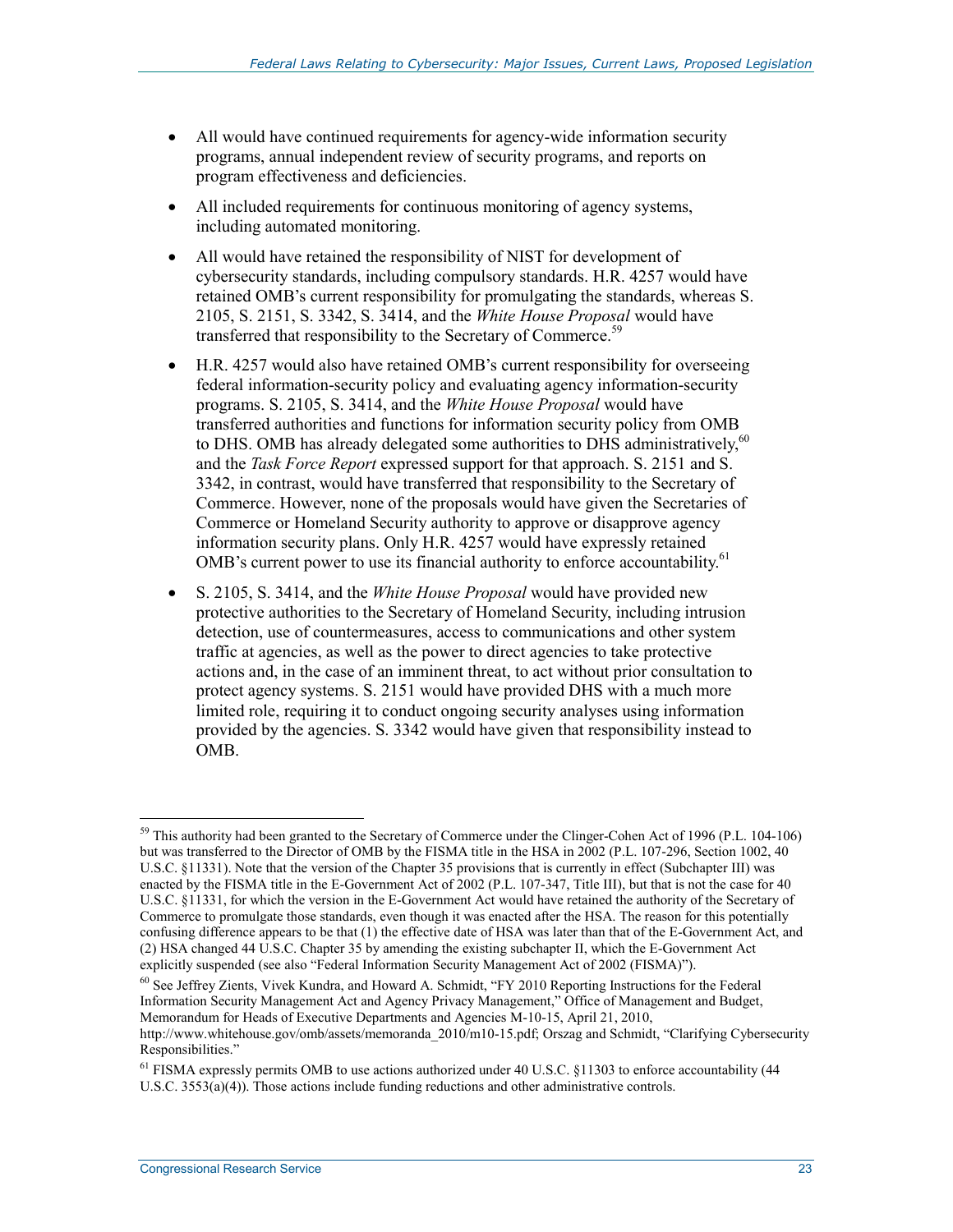• Only H.R. 4257 would have retained the current FISMA provision giving OMB responsibility for ensuring operation of a federal incident center. However, S. 2105, S. 3414, and the *White House Proposal* each contained other provisions that would have established centers within DHS that would have provided for incident reporting, information sharing, and other cybersecurity activities. S. 2151 and S. 3342, in contrast, contained provisions to facilitate reporting to a number of centers.

# *113th Congress*

The provisions in H.R. 1163 are largely identical to those in H.R. 4257 in the  $112^{th}$  Congress. H.R. 3635 would require agency certification of the security of websites that collect personally identifiable information (PII). It would also add a section to FISMA requiring OMB to establish procedures for agencies to follow in the event of a data breach involving PII, including notification of affected individuals and other actions as appropriate.

S. 2521 as reported would revise FISMA to provide statutory authority to DHS for overseeing operational cybersecurity of agency systems, consistent with the delegation of such authority announced by OMB in  $2010$ ,<sup>62</sup> but narrower than the authorities proposed in some bills in the 112th Congress. As with the earlier bills, major agency responsibilities would not be changed. However, unlike some earlier bills, S. 2521 would not specifically require continuous monitoring of information systems, but it would require agencies to implement operational directives from DHS, which could include such a requirement.<sup>63</sup> It would also transfer responsibility for the federal incident center to DHS, and, like H.R. 3635, would require OMB to establish procedures for notification and other responses to breaches of PII. The enacted version of S. 2521 contains some compromise language, including on use of continuous monitoring and clarifying the roles of OMB, DHS, and individual agencies.

# **Cybersecurity Workforce**

Concerns have been raised for several years about the size, skills, and preparation of the federal and private-sector cybersecurity workforces.<sup>64</sup>

# *112th Congress*

Several proposals would have addressed concerns about the cybersecurity workforce in various ways:

100720 Lewis HumanCapital WEB BlkWhteVersion.pdf.

<sup>1</sup> <sup>62</sup> Orszag and Schmidt, "Clarifying Cybersecurity Responsibilities."

<sup>&</sup>lt;sup>63</sup> The current program is describe at Department of Homeland Security, "Continuous Diagnostics and Mitigation (CDM)," June 24, 2014, http://www.dhs.gov/cdm.

<sup>64</sup> See, for example, CSIS Commission on Cybersecurity for the 44th Presidency, *Securing Cyberspace for the 44th Presidency*, December 2008, http://www.csis.org/tech/cyber/; Partnership for Public Service and Booz Allen Hamilton, *Cyber IN-Security: Strengthening the Federal Cybersecurity Workforce*, July 2009, http://ourpublicservice.org/OPS/ publications/download.php?id=135; CSIS Commission on Cybersecurity for the 44th Presidency, *A Human Capital Crisis in Cybersecurity*, July 2010, http://csis.org/files/publication/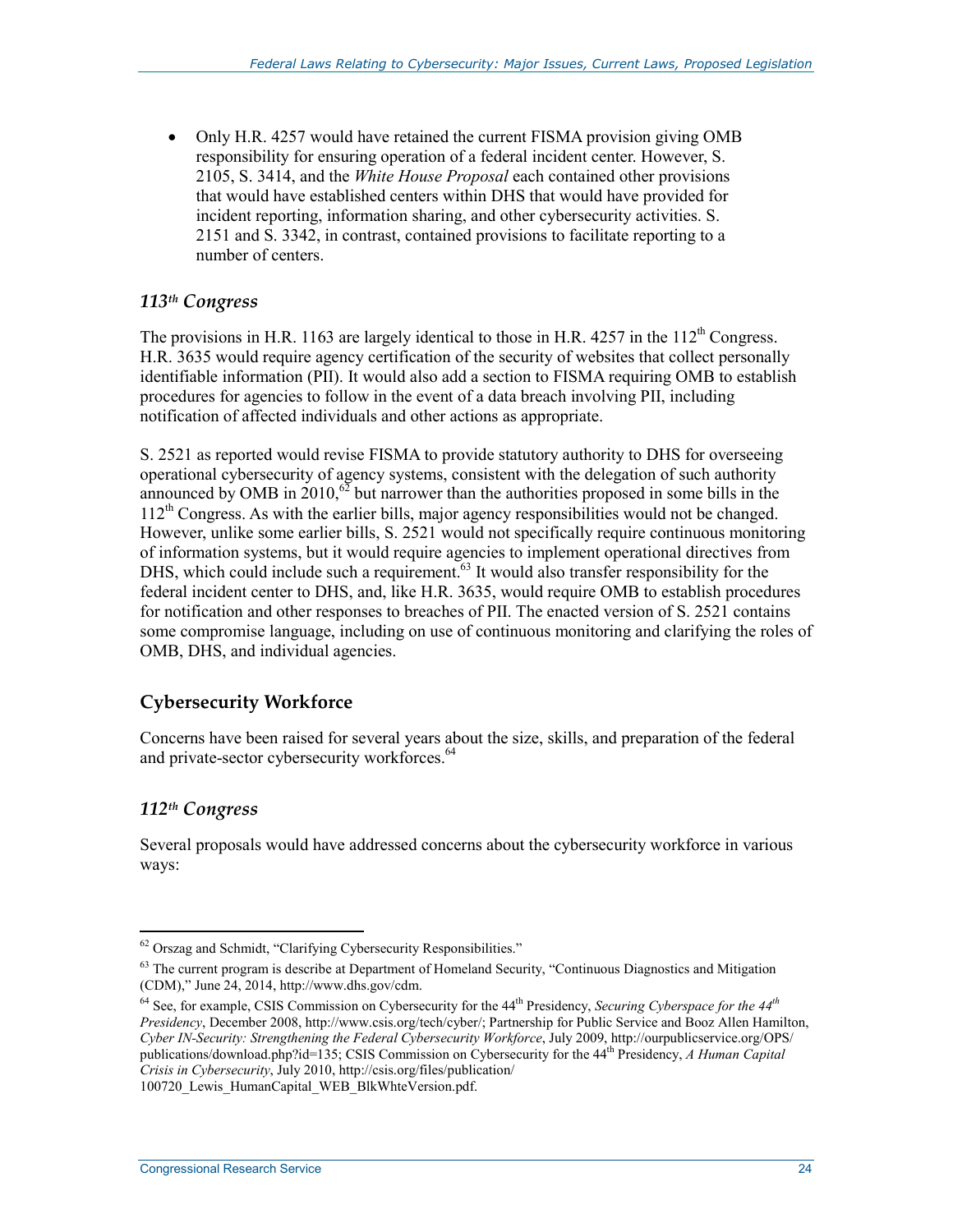- *Provide additional federal hiring and compensation authorities* (*Task Force Report*, H.R. 3674, S. 2105, S. 3414, *White House Proposal*).
- *Assess workforce needs* (H.R. 2096, S. 2105, S. 3414, S. 2151, S. 3342).
- *Establish or enhance educational programs* for development of next-generation cybersecurity professionals (*Task Force Report*, H.R. 2096, H.R. 3894, S. 2105, S. 3414, S. 2151, S. 3342).
- *Use public/private-sector personnel exchanges* (*Task Force Report*, *White House Proposal*).

The workforce-related provisions in S. 2105 and S. 3414 were largely identical. The latter omitted some education provisions involving the Secretary of Education but added an initiative on state and local education and training.

# *113th Congress*

Similar provisions appear in several of the bills in the  $113<sup>th</sup>$  Congress discussed above:

- *Provide additional DHS hiring and compensation authorities* (H.R. 3107, H.R. 3696, S. 1691, S. 2354).
- *Assess workforce needs* (DHS: H.R. 2952 as amended, H.R. 3107, H.R. 3696, S. 1691, S. 2354; federal government: H.R. 756).
- *Establish federal occupation categories for the cybersecurity workforce* (H.R. 3107, H.R. 3696).
- *Address educational needs* for development of next-generation cybersecurity professionals, including provision of statutory authority for the NSF/DHS Scholarship-for-Service program (H.R. 756, S. 1353) and cybersecurity competitions (S. 1353), and a study of existing education and certification programs  $(S, 1353)$ .<sup>65</sup>

S. 2354 was included as an amendment to S. 1691 and was enacted in December 2014. An amendment in the nature of a substitute to H.R. 2952 requiring a DHS workforce assessment was also enacted in December.

# **Research and Development**

The need for improvements in fundamental knowledge of cybersecurity and new solutions and approaches has been recognized for well over a decade<sup>66</sup> and was a factor in the passage of the Cybersecurity Research and Development Act in 2002 (P.L. 107-305, H.Rept. 107-355). That law focuses on cybersecurity R&D by NSF and NIST. The Homeland Security Act of 2002, in

<sup>1</sup> 65 See Council on CyberSecurity, "US Cyber Challenge," 2014, http://www.uscyberchallenge.org/; National Science Foundation, "CyberCorps(R): Scholarship for Service (SFS)," July 21, 2014,

http://www.nsf.gov/pubs/2014/nsf14586/nsf14586.htm; Office of Personnel Management, "Federal Cyber Service: Scholarship For Service," 2014, https://www.sfs.opm.gov/.

<sup>66</sup> See, for example, National Research Council, *Trust in Cyberspace* (Washington, DC: National Academies Press, 1999), http://www.nap.edu/catalog/6161.html.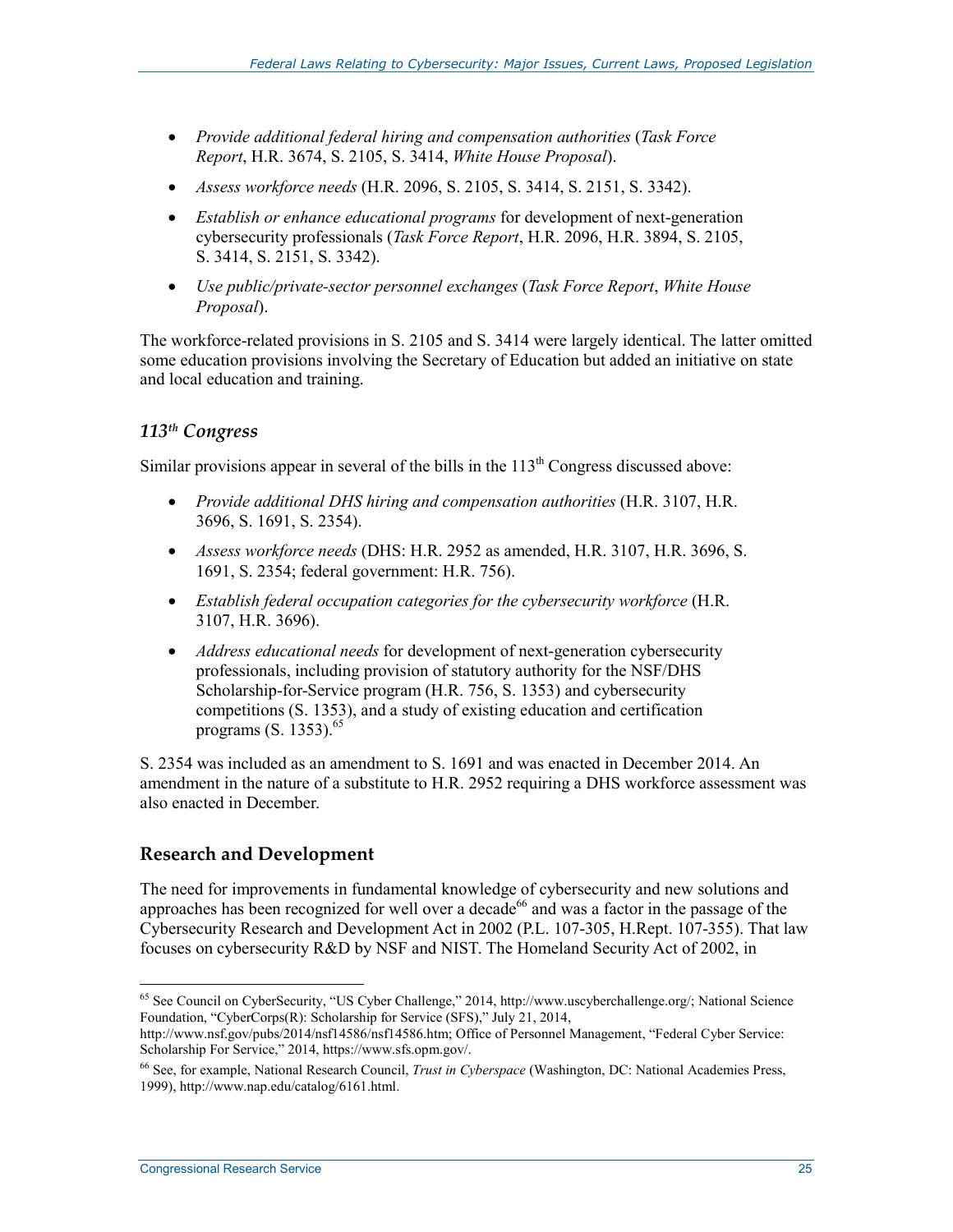contrast, does not specifically mention cybersecurity R&D. However, DHS and several other agencies make significant investments in it. About 60% of reported funding by agencies in cybersecurity and information assurance is defense-related (invested by the Defense Advanced Research Projects Agency [DARPA], NSA, and other defense agencies), with NSF accounting for about 15%, and NIST, DHS, and DOE about  $5\%$ -10% each.<sup>67</sup>

# *112th Congress*

Several legislative proposals would have addressed cybersecurity R&D. Some would have established requirements for R&D on specific topics such as detection of threats and intrusions, identity management, test beds, and supply-chain security. Agencies for which the proposals included provisions specifying research topics or providing funding authorization were

- DHS (H.R. 3674, S. 2105, S. 3414),
- NIST (H.R. 2096, S. 2151, S. 3342),
- NSF (H.R. 2096, S. 2105, S. 2151, S. 3342, S. 3414), and
- Multiagency<sup>68</sup> (H.R. 3834, S. 2105, S. 2151, S. 3342, S. 3414).

The *Task Force Report*, H.R. 2096, H.R. 3834, S. 2105, S. 2151, S. 3342, and S. 3414 addressed planning and coordination of research among federal agencies through the White House National Science and Technology Council (NSTC) and other entities. The *White House Proposal* did not include any specific R&D provisions but included cybersecurity R&D among a set of proposed requirements for the Secretary of Homeland Security.

#### *113th Congress*

In the House, most provisions in H.R. 756 and H.R. 967 are identical or similar to those in the corresponding bills (H.R. 2096 and H.R. 3834) from the  $112^{th}$  Congress. H.R. 2952, on DHS R&D, does not lay out specific areas of research, but instead would require DHS to develop a biennial strategic plan for R&D and a proposal for public-private consortiums for technology development, both focusing on protection of CI.

In the Senate, S. 1353 would require a multiagency strategic plan for cybersecurity R&D and specify areas of research for NSF (similar to S. 2105 and S. 3342 in the  $112<sup>th</sup>$  Congress).

# **Other Topics**

1

• *Cybercrime Law.* In the 112<sup>th</sup> Congress, S. 2151, S. 3342, the *White House Proposal,* and the *Task Force Report* would each have revised current criminal statutes relating to cybersecurity. In the  $113<sup>th</sup>$  Congress, none of the bills

 $67$  The percentages were calculated from data in R&D budget crosscuts available at the Networking And Information Technology Research And Development (NITRD) Program, "Supplements to the President's Budget," *NITRD Publications*, 2014, https://www.nitrd.gov/publications/supplementsall.aspx. The total actual federal investment in cybersecurity R&D for FY2013 was stated as \$653 million. However, some agencies fund additional cybersecurity R&D included in that category in the supplements, such as some of the spending listed under software design or highconfidence systems.

<sup>&</sup>lt;sup>68</sup> For example, through the Director of the Office of Science and Technology Policy (OSTP).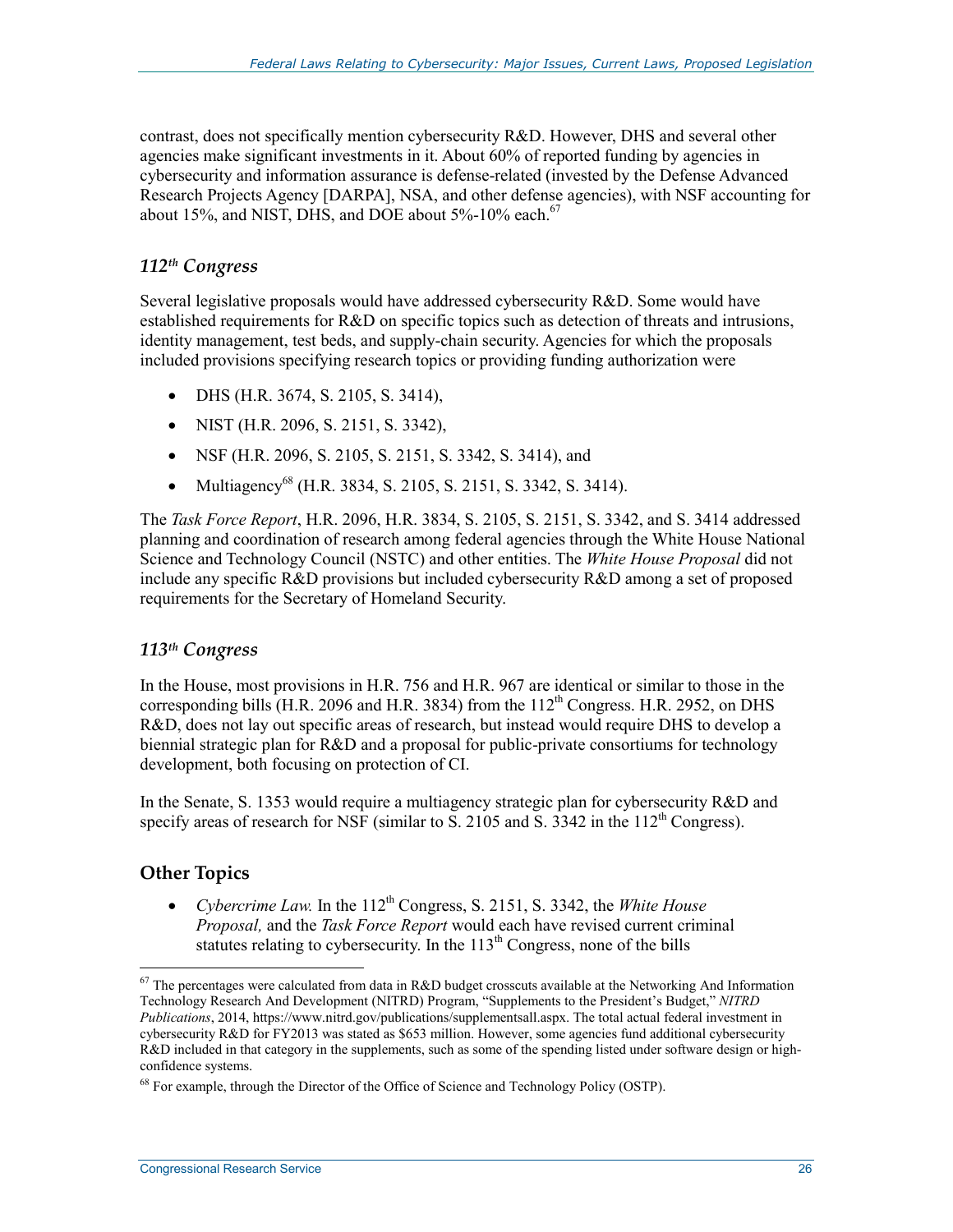discussed above have such provisions, although some other introduced bills do, such as H.R. 1468 and S. 1897.<sup>69</sup>

- *Data Breach Notification*. In the 112<sup>th</sup> Congress, the *White House Proposal* and the *Task Force Report* would have set federal requirements for data breach notification—public notification in cases where a security breach in a privatesector entity poses significant risks of exposure of sensitive personal information. In the  $113<sup>th</sup>$  Congress, H.R. 3635 would set requirements in the event of a data breach of a federal information system. Several other introduced bills address data breaches more broadly, and a hearing on S. 1927 was held in February 2014 by the Subcommittee on National Security and International Trade and Finance of the Senate Committee on Banking, Housing, and Urban Affairs.<sup>70</sup> For more information on this issue, including discussion of bills that would address it, see CRS Report R42474, *Selected Federal Data Security Breach Legislation*, by Kathleen Ann Ruane, and CRS Report R42475, *Data Security Breach Notification Laws*, by Gina Stevens.
- *Defense-Related Cybersecurity.* Recent bills and laws authorizing defense and intelligence activities (including some in **Table 1**) have some provisions relating to cybersecurity. Three contain provisions requiring contractors to share information about cyberattacks with the contracting agency. In the  $112<sup>th</sup>$ Congress, H.R. 4310 as enacted (P.L. 112-239) requires specified defense contractors to notify DOD if their networks or information systems are penetrated by a cyberattack. In the  $113<sup>th</sup>$  Congress, S. 1681 (P.L. 113-126) has a similar requirement for certain Intelligence Community contractors. S. 2410 would require sharing such information if the attack were by a "known or suspected advanced persistent threat actor." FISMA does not currently have any similar requirements. P.L. 112-239, P.L. 113-66, H.R. 3979, H.R. 4435, and S. 2410 also have among them provisions on technological and workforce aspects of cybersecurity at DOD as well as activities of the U.S. Cyber Command and the National Guard.

Some proposals addressed additional topics not discussed in this overview. For example, in the  $113<sup>th</sup>$  Congress, H.R. 756 would require NIST to develop a strategy for federal use of cloud computing. H.R. 1232, as reported in the Senate in September 2014, would require that implementation of data center consolidation and cloud computing be consistent with specified cybersecurity standards.<sup>71</sup> The *White House Proposal* would have restricted the power of state and local governments to require business entities to locate data centers within the state or

<u>.</u>

<sup>69</sup> For discussion of federal cybercrime laws, see CRS Report 97-1025, *Cybercrime: An Overview of the Federal Computer Fraud and Abuse Statute and Related Federal Criminal Laws*, by Charles Doyle; and CRS Report R40599, *Identity Theft: Trends and Issues*, by Kristin Finklea. See also the discussions of criminal statutes in this report.

<sup>70</sup> For witness statements and video, see

http://www.banking.senate.gov/public/index.cfm?FuseAction=Hearings.Hearing&Hearing\_ID=7cac327a-08c5-41c1-9c66-3186acda62b8.

<sup>71</sup> See also CRS Report R42604, *Department of Defense Implementation of the Federal Data Center Consolidation Initiative: Implications for Federal Information Technology Reform Management*, coordinated by Patricia Moloney Figliola; CRS Report R42887, *Overview and Issues for Implementation of the Federal Cloud Computing Initiative: Implications for Federal Information Technology Reform Management*, by Patricia Moloney Figliola and Eric A. Fischer.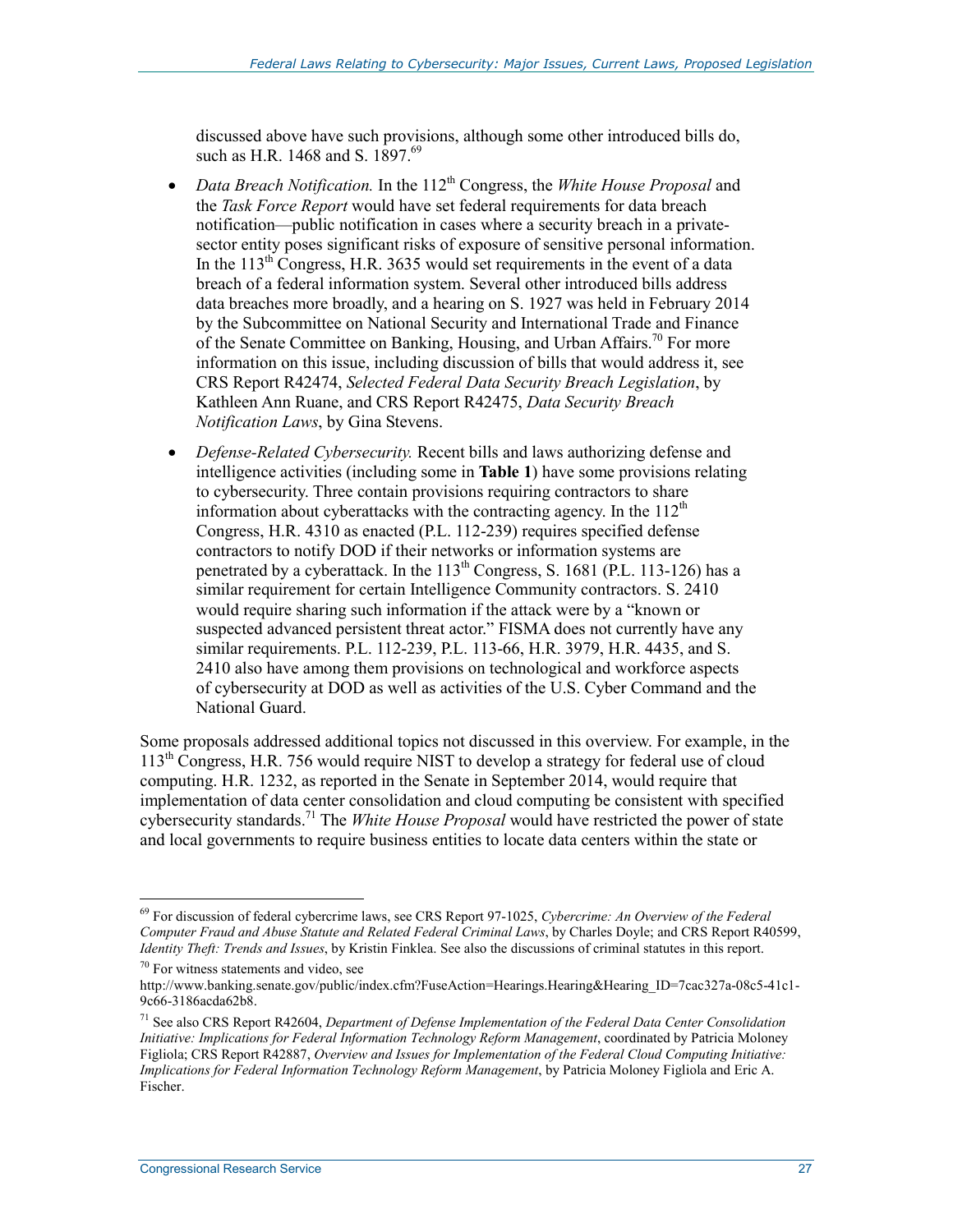locality. To the extent that such topics would have been addressed by amending current statutes, they are discussed below under the relevant laws.

# **Discussion of Proposed Revisions of Current Statutes**

To identify laws that might be considered candidates for revision, CRS conducted a broad search, consulting with various experts and examining various sources, including legislative proposals in recent Congresses. That search yielded more than 50 potentially relevant statutes (see **Table 2**), of which proposed revisions were identified for most.<sup>72</sup> For each of the laws discussed below, the report contains an entry that includes

- the popular name of the statute; $^{73}$
- the public law number, along with Statutes-at-Large and relevant U.S. Code citations:<sup>74</sup>
- a brief description of the relevance of the statute for cybersecurity;  $^{75}$  and
- discussion of potential revisions or updates that have been suggested.<sup>76</sup>

Entries are in chronological order.<sup>77</sup> The statutes discussed include only those for which CRS identified specific proposals to revise them from various observers and in public sources.<sup>78</sup> It does not include proposals for new provisions of federal law that were not identified explicitly as revisions of current named statutes.

 $72$  There are 27 entries, but the one on antitrust laws consists of four different statutes. Neither of the two lists is intended to be definitive or exhaustive. For example, some analysts may argue that more agency authorization statutes should be included, or, alternatively, that some of the statutes that are included are not of significant relevance.

 $73$  This is the name by which the statute is commonly known.

<sup>74</sup> The public law (P.L.) and *United States Statutes at Large* (Stat.) citations refer to the original law to which the popular name currently applies. Laws enacted before 1957 generally do not have public law numbers but chapter numbers (Ch.) instead. U.S. Code (U.S.C.) citations refer to the codified law, including any amendments, of those provisions deemed most relevant for cybersecurity as discussed in the text under that law (see also footnote 75). For more information about citation forms, see Law Library of Congress, "Federal Statutes," February 28, 2014, http://www.loc.gov/law/help/statutes.php. More complete cross-references of public laws to corresponding provisions of U.S. Code can be found in classification tables (see, for example, U.S. House of Representatives, Office of the Law Revision Counsel, "U.S. Code Classification Tables," 2014, http://uscode.house.gov/classification/tables.shtml).

<sup>&</sup>lt;sup>75</sup> In some cases, such as the Cybersecurity Research and Development Act, P.L. 107-305, the entire statute is relevant to cybersecurity. In others, such as the Omnibus Crime Control and Safe Streets Act of 1968, P.L. 90-351, the statute has a broader focus and only the provisions relevant to the text are cited and described. However, given that cybersecurity is not a precise concept, there may in some cases be legitimate disagreements among experts about which provisions are relevant. Therefore, the descriptions and U.S. Code citations cannot be considered definitive.

<sup>&</sup>lt;sup>76</sup> The discussion is provided for purposes of information only. CRS does not propose legislation or take positions or make recommendations on legislative proposals or issues. Contributing CRS staff include Patricia Moloney Figliola, Kristin M. Finklea, Eric A. Fischer, Wendy R. Ginsberg, John Rollins, Kathleen Ann Ruane, Gina Stevens, Rita Tehan, and Catherine A. Theohary. Entries for which no contributor is indicated were written by Eric A. Fischer.

 $<sup>77</sup>$  The order is by date of enactment of the earliest relevant statute, as assessed by CRS. This organization, rather than</sup> alternatives such as by topic or U.S. Code title, was chosen because it provides the best view of the evolution of legislation in this area.

<sup>78</sup> Sources are cited where they could be specifically identified.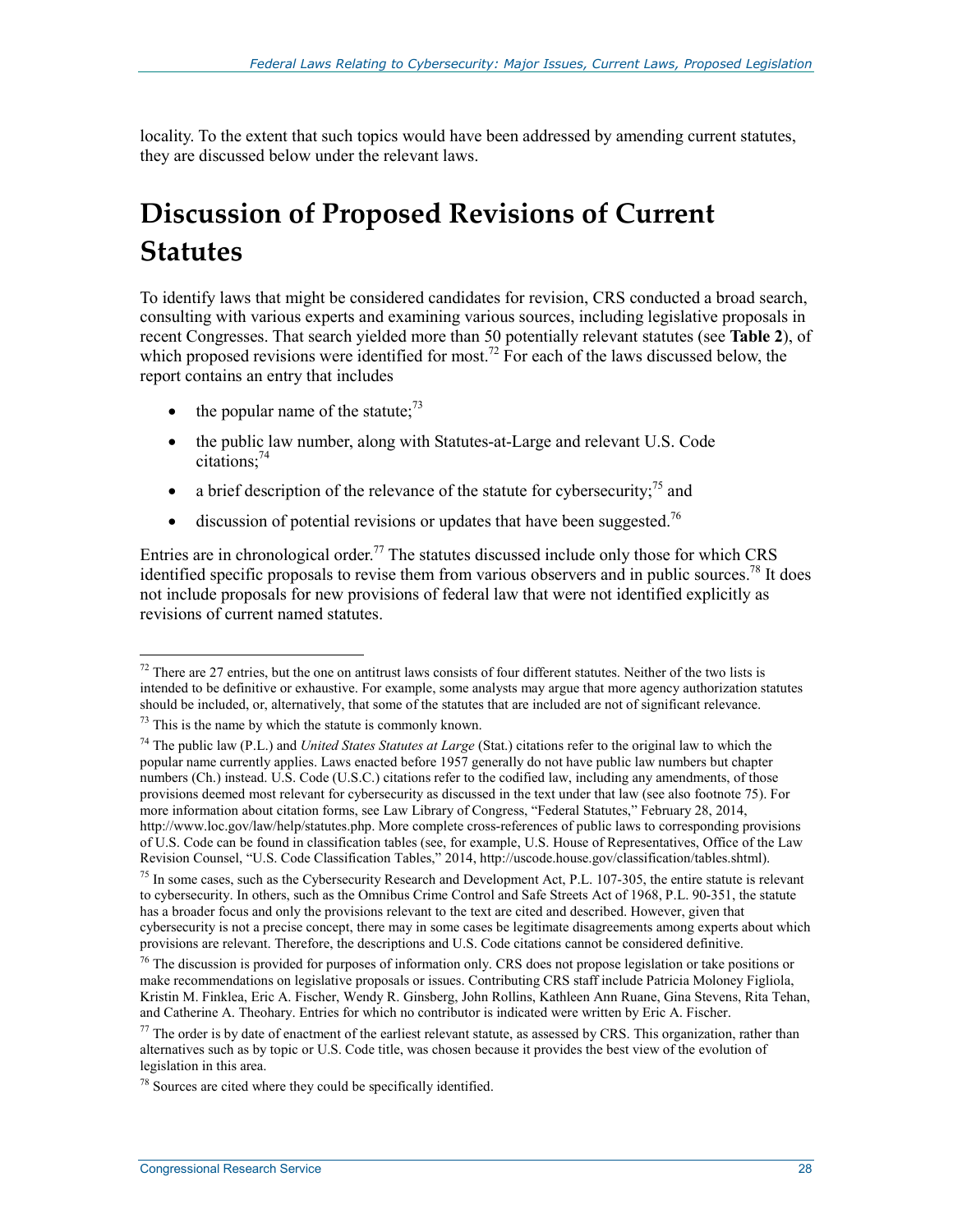One example is the recommendations for statutory language on data-breach notification in the *White House Proposal* and the *Task Force Report*. Neither those two documents, nor the bills on the issue that were introduced in the  $112<sup>th</sup>$  Congress,<sup>79</sup> specify named statutes to be revised. One of those bills, S. 1151, would have revised 18 U.S.C. Chapter 47 (Fraud and False Statements) by adding a new section at the end, but that provision does not modify any named statute specified either in the bill or in the U.S. Code. It is therefore not included in the discussion below. However, the bill would also have revised 18 U.S.C. §1030, which was added by the "Counterfeit Access Device and Computer Fraud and Abuse Act of 1984," so that provision is discussed.

Another example is bills with provisions clearly related to a named statute, but that would not explicitly modify that statute. One example from the  $111<sup>th</sup>$  Congress is H.R. 5590, which had cybersecurity provisions that might be interpreted as modifications to the HSA but were not cited as such. Such provisions are not discussed in this report because their effects on specific statutes could not be determined with certainty.

The approach taken in this report of focusing on statutes by their popular names is useful in many cases, but it has some significant limitations, particularly with respect to the U.S. Code. Some laws, such as the USA Patriot Act of 2001 (see **Table 2**), may be classified across many titles and sections,<sup>80</sup> which may make analysis more challenging. Fortunately, that did not prove to be a significant concern for this report.

However, lack of correspondence between named laws and proposed modification of provisions in the U.S. Code, described above, may in some cases result in significant gaps in coverage of relevant provisions of law relating to cybersecurity by an approach such as the one taken here. Therefore, the analysis presented here should not be regarded as complete.

# **Posse Comitatus Act of 1879**

Ch. 263, 20 Stat. 152. 18 U.S.C. §1385.<sup>81</sup>

# **Major Relevant Provisions**

- Restricts the use of military forces in civilian law enforcement within the United States, unless it is within a federal government facility.<sup>82</sup>
- Courts have ruled that violations of the act occur when civilian law enforcement makes "direct active use" of military investigators, when use of the military pervades the activities of the civilian officials, or when the military is used so as to subject citizens to military power that is regulatory, prescriptive, or compulsory in nature.

<sup>&</sup>lt;sup>79</sup> Data-breach notification is also covered by H.R. 1528, H.R. 1707, H.R. 1841, H.R. 2577, S. 1151, S. 1207, S. 1480, and S. 1535.

<sup>80</sup> This act was classified to 15 titles.

<sup>&</sup>lt;sup>81</sup> Prepared by Catherine A. Theohary, Analyst in National Security Policy and Information Operations (ctheohary@crs.loc.gov, 7-0844).

<sup>82</sup> For further discussion, see CRS Report RS22266, *The Use of Federal Troops for Disaster Assistance: Legal Issues*, by Jennifer K. Elsea and R. Chuck Mason.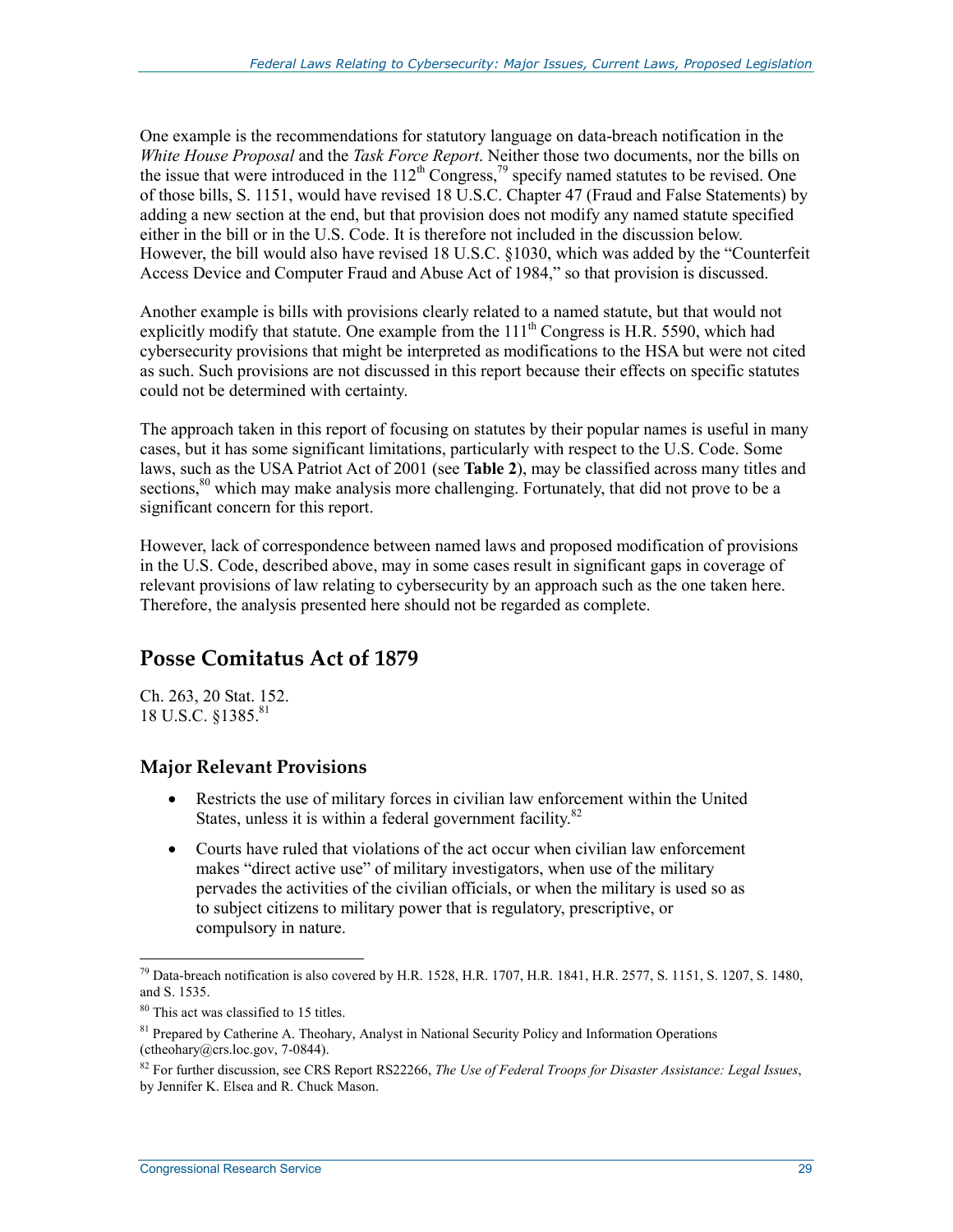# **Possible Updates**

- Some observers claim that the act prevents the military from cooperating on cybersecurity with civil agencies that may lack the resident expertise and capabilities of the military and DOD.<sup>83</sup> In addition, it may sometimes be difficult to distinguish a criminal cyberattack from one involving national defense, especially if the attack is on a component of CI.
- Some have therefore proposed that the act be amended to clarify when U.S. military can operate domestically regarding cyber threats to such infrastructure, most of which is privately owned. Others maintain that no revision is needed because the President has the authority under current law to direct the military to support civil authorities in the event of a domestic disaster.
- A memorandum of agreement signed between DHS and DOD and the creation of the United States Cyber Command's Cyber National Mission Force to protect CI may increase the likelihood that the military would play a significant role in responding to a major cyberattack on U.S. information networks.<sup>84</sup> However, some argue that the defense of U.S. information systems should be solely the purview of civilian agencies such as DHS and the FBI, because involvement of the military creates unacceptable privacy and civil liberties concerns.

# **Antitrust Laws and Section 5 of the Federal Trade Commission Act**

#### **Sherman Antitrust Act**

Ch. 647, 26 Stat. 209. 15 U.S.C. §§1-7.

# **Wilson Tariff Act**

Ch. 349, §73, 28 Stat. 570. 15 U.S.C. §§8-11.

# **Clayton Act**

1

P.L. 63-212, 38 Stat. 730. 15 U.S.C. §§12-27.

<sup>&</sup>lt;sup>83</sup> For example, see Jeffrey K. Toomer, "A Strategic View of Homeland Security: Relooking the Posse Comitatus Act and DOD's Role in Homeland Security" (monograph, School of Advanced Military Studies, United States Army Command and General Staff College, Fort Leavenworth, Kansas, July 11, 2002), http://www.dtic.mil/cgi-bin/ GetTRDoc?Location=U2&doc=GetTRDoc.pdf&AD=ADA403866.

<sup>&</sup>lt;sup>84</sup> Department of Homeland Security and Department of Defense, "Regarding Cybersecurity," Memorandum of Agreement (October 13, 2010), http://www.dhs.gov/xlibrary/assets/20101013-dod-dhs-cyber-moa.pdf; Cheryl Pellerin, "Cybercom Activates National Mission Force Headquarters," *U.S. Department of Defense*, September 25, 2013, http://www.defense.gov/news/newsarticle.aspx?id=120854. The MOA provides terms for sharing of personnel, equipment, and facilities by the two agencies to improve planning, capabilities, and mission activities in national cybersecurity efforts.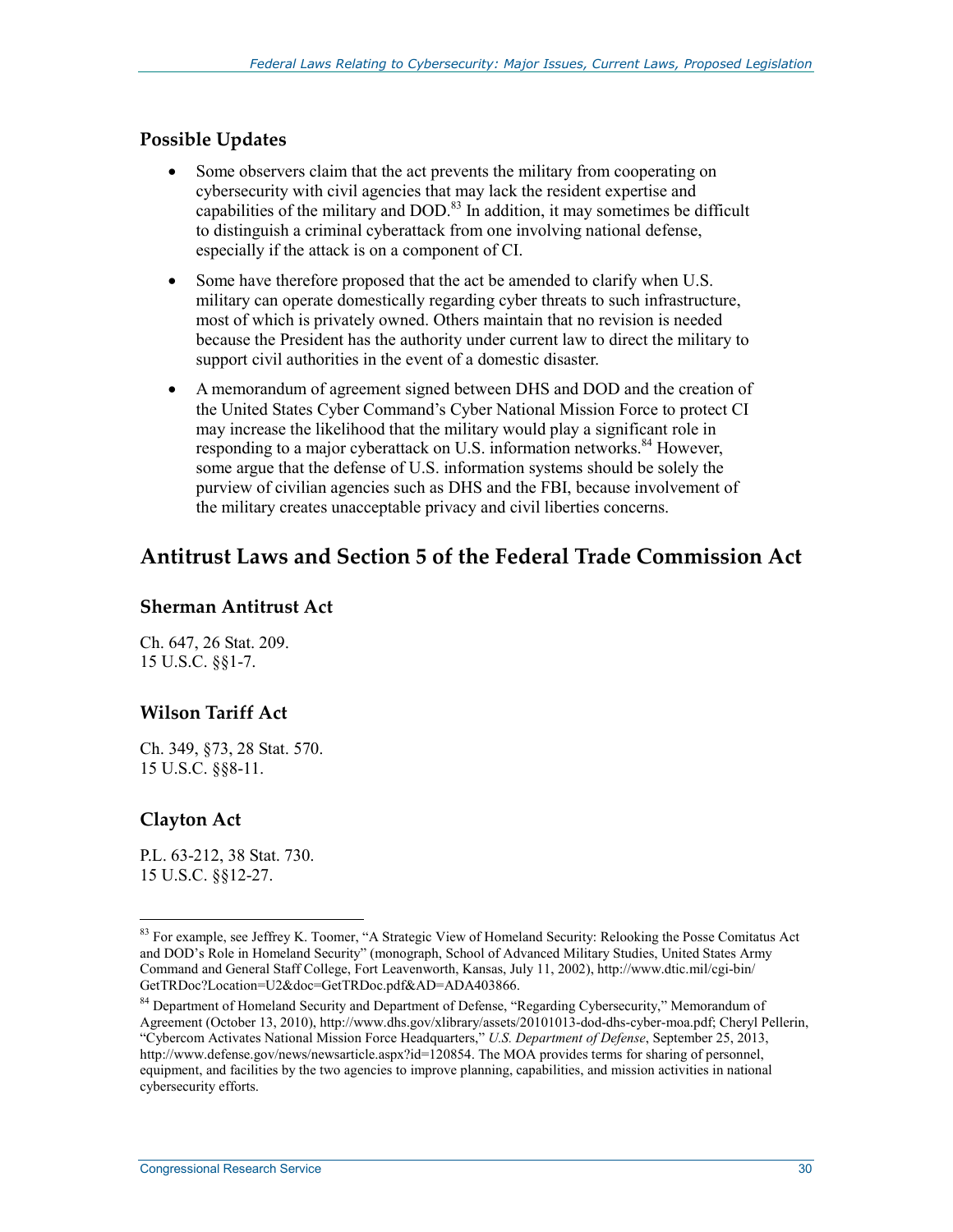#### **Section 5 of the Federal Trade Commission Act (FTC Act)**

Ch. 311, §5, 38 Stat. 719. 15 U.S.C.  $§45(a).^{85}$ 

When referred to in statute, the term "antitrust laws" generally means the three laws listed in 15 U.S.C. §12(a), which are the first three statutes listed above. Also frequently included in the list of antitrust laws is Section 5 of the FTC Act, which prohibits unfair and deceptive trade practices. Section 5 is included because courts have found that unfair competition includes, at the least, activity that would violate the Sherman or Clayton Acts.<sup>86</sup>

#### **Major Relevant Provisions**

• The antitrust laws as well as Section 5 of the FTC Act are a collection of statutes that forbid combinations or agreements that unreasonably restrain trade.<sup>87</sup> Whenever competitors in a given market share information, antitrust concerns may be raised due to the risk of collusion among competitors.<sup>88</sup>

# **Possible Updates**

Information-sharing agreements between private corporations may be subject to antitrust scrutiny, because the sharing of information among competitors could create opportunities for collaboration with the goal of restraining trade.<sup>89</sup> However, information-sharing agreements to combat cybersecurity may be in compliance with antitrust principles so long as their goals are to combat cyber threats rather than restrain competition.<sup>90</sup>

Some observers may argue that in order to develop effective and efficient information-sharing agreements to combat cybersecurity threats, an explicit exemption from the antitrust laws for those agreements is necessary. Congress has previously proposed such an exemption. For example, H.R. 2435 ( $107<sup>th</sup>$  Congress) would have granted an express exemption from the antitrust laws and from Section 5 of the FTC Act to persons making and implementing agreements entered into solely for the purpose of "facilitating the correction or avoidance of a cyber security-related problem or communication of or disclosing information to help correct or avoid the effects of a cyber security-related problem." Such an exemption, if enacted by Congress, would allow market participants to engage in information sharing for the purposes of combating cybersecurity threats without concern for implicating the antitrust laws.

<sup>1</sup> <sup>85</sup> Prepared by Kathleen Ann Ruane, Legislative Attorney (kruane@crs.loc.gov, 7-9135).

<sup>&</sup>lt;sup>86</sup> See, e.g., United States v. American Airlines Inc., 743 F.2d 1114 ( $5<sup>th</sup>$  Cir. 1984); FTC v. Motion Picture Advertising Serv. Co., 344 U.S. 392, 394-95 (1953); FTC v. Cement Institute, 333 U.S. 683, 694 (1948); Fashion Originators' Guild v. FTC, 312 U.S. 457, 463-64 (1941).

<sup>87</sup> See Standard Oil Co. v. U.S., 221 U.S. 1 (1911).

<sup>88</sup> See Federal Trade Commission and Department of Justice, *Antitrust Guidelines for Collaborations Among Competitors*, April 2000, http://www.ftc.gov/os/2000/04/ftcdojguidelines.pdf.

<sup>89</sup> Federal Trade Commission and Department of Justice, *Antitrust Guidelines for Collaborations among Competitors*, April 2000, http://www.ftc.gov/os/2000/04/ftcdojguidelines.pdf.

<sup>&</sup>lt;sup>90</sup> Ibid. (noting that many collaborations among competitors are "not only benign, but procompetitive").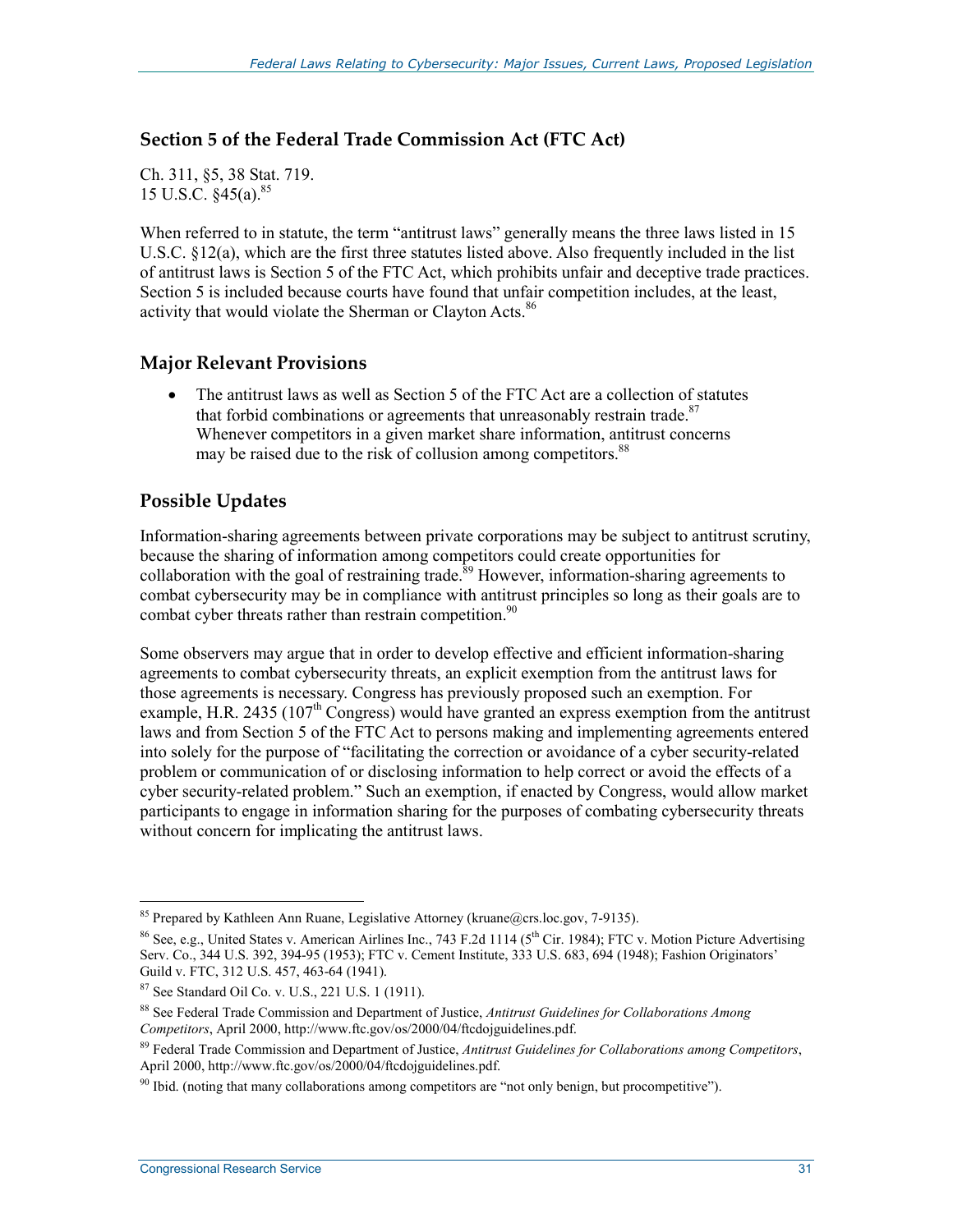The *Task Force Report* stated that an antitrust exemption *might* be required.<sup>91</sup> H.R. 624 in the 113<sup>th</sup> Congress does not specifically mention antitrust laws, but it would permit sharing of cybersecurity information among private-sector entities "notwithstanding any other provision of law." S. 2588 would expressly exempt from antitrust laws the exchange among private entities of information relating to cybersecurity threats.

Others may argue that the antitrust laws are flexible in nature, particularly as they relate to information-sharing agreements, and the laws are flexibly applied by the agencies of jurisdiction.<sup>92</sup> This flexible nature may obviate the need for express exemptions from the application of the laws, while keeping the antitrust agencies involved in and aware of the information-sharing agreements companies are making.<sup>93</sup> The agencies have expressed a view that if competitors are collaborating for reasons that do not restrain trade or hamper competition, and safeguards are in place to prevent such restraint, the antitrust laws should not hinder such collaboration.<sup>94</sup> The Department of Justice (DOJ) currently allows companies wishing to create information-sharing arrangements for permissible and procompetitive purposes to submit their plans for collaboration to the agency.<sup>95</sup> The agency then reviews the plans and, if the plans are approved, issues what is known as a business review letter.<sup>96</sup> The business review letter will generally state that DOJ does not intend to enforce the antitrust laws against the proposed collaboration. DOJ has issued business review letters to companies who have developed plans to share information to combat cybersecurity threats.<sup>97</sup> DOJ and the Federal Trade Commission (FTC) have issued a joint guidance stating that "properly designed sharing of cyber threat information should not raise antitrust concerns."98

# **National Institute of Standards and Technology Act**

Ch. 872, 31 Stat. 1449. 15 U.S.C. §271 et seq.

# **Major Relevant Provisions**

The original act gave the agency responsibilities relating to technical standards. Later amendments added more generally relevant provisions and, more specifically,

<sup>91</sup> House Republican Cybersecurity Task Force, *Recommendations of the House Republican Cybersecurity Task Force*, October 5, 2011, 11, http://thornberry.house.gov/UploadedFiles/CSTF\_Final\_Recommendations.pdf.

<sup>92</sup> See Amitai Aviram, "Network Responses to Network Threats," in *The Law and Economics of Cybersecurity*, ed. Mark Grady and Francesco Parisi (New York: Cambridge University Press, 2006), 157-158.

<sup>93</sup> See Federal Trade Commission and Department of Justice, *Antitrust Guidelines*.

<sup>94</sup> Federal Trade Commission and Department of Justice, *Antitrust Guidelines*.

<sup>95 28</sup> C.F.R. §50.6.

<sup>96</sup> Federal Trade Commission and Department of Justice, *Antitrust Guidelines*.

<sup>&</sup>lt;sup>97</sup> Joel I. Klein, Assistant Attorney General, to Barbara Greenspan, Associate General Counsel, Electric Power Institute, Inc., October 2, 2000, http://www.justice.gov/atr/public/busreview/6614.htm.

<sup>&</sup>lt;sup>98</sup> Department of Justice and Federal Trade Commission, "Antitrust Policy Statement on Sharing of Cybersecurity Information," April 10, 2014, http://www.justice.gov/atr/public/guidelines/305027.pdf.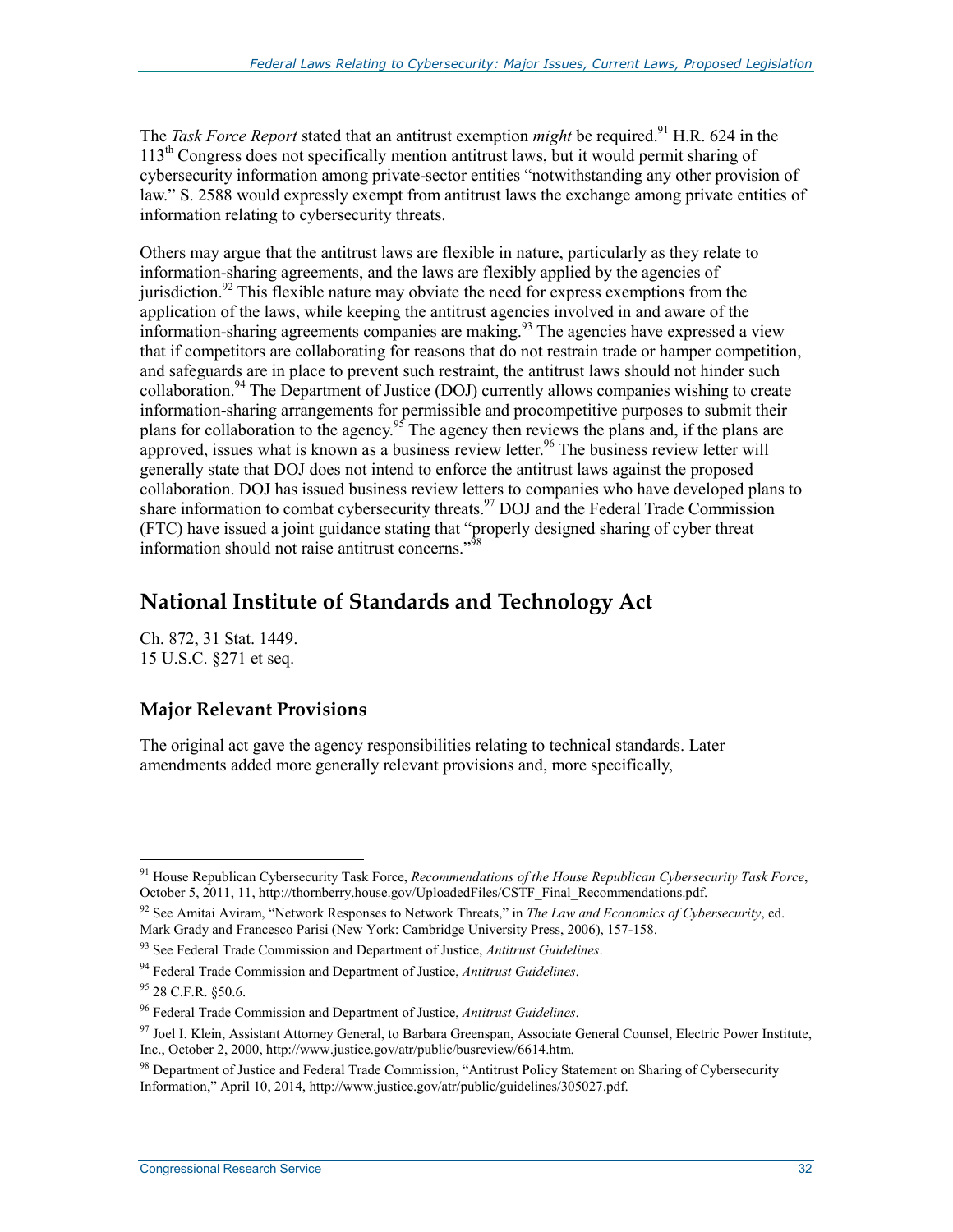- Identified relevant research topics, among them computer and telecommunication systems, including information security and control systems.<sup>99</sup>
- Established a computer standards program at the National Institute of Standards and Technology (NIST).<sup>100</sup>

## **Possible Updates**

Despite NIST's current authority to conduct research on computers and information security, some concerns have been raised about whether those activities should be enhanced in light of the evolving threat environment for cybersecurity. In the  $111<sup>th</sup>$  Congress, H.R. 4061, which was passed by the House, would have required NIST to conduct intramural research on identity management and the security of information systems, networks, and industrial control systems. Similar bills passed the House in the  $112^{th}$  (H.R. 2096) and  $113^{th}$  (H.R. 756) Congresses. See also "Research and Development."

H.R. 3696 and S. 1353 (113<sup>th</sup> Congress) would establish in statute a process led by NIST similar to that created in Executive Order 13636 for development of consensus standards and practices for addressing CI cybersecurity. See also "Executive Branch Actions" and "Selected Issues Addressed in Proposed Legislation."

# **Federal Power Act**

Ch. 285, 41 Stat. 1063. 16 U.S.C. §791a et seq., §824 et seq.101

## **Major Relevant Provisions**

• Established the Federal Energy Regulatory Commission (FERC) and gave it regulatory authority over interstate sale and transmission of electric power.

## **Possible Updates**

1

Concerns about the vulnerability of the electric grid to cyberattack have increased substantially over the last several years.<sup>102</sup> Although the Energy Policy Act of 2005 (P.L. 109-58) gave FERC responsibility for developing reliability standards for power systems, limitations to that authority and to the usefulness of the standards-development process to respond effectively to rapidly emerging cybersecurity threats have raised concerns about the need for enhancing FERC's authority to address those threats, especially in light of the development of smart-grid

 $99$  15 U.S.C. §272, as amended by the Technology Competitiveness Act, Subtitle B of Title V of P.L. 100-418, the Omnibus Trade and Competitiveness Act of 1988, which also changed the name of the agency from the National Bureau of Standards to the National Institute of Standards and Technology, and changed the name of the act to the National Institute of Standards and Technology Act.

<sup>&</sup>lt;sup>100</sup> 15 U.S.C. §§278g-3 and -4, as added by the Computer Security Act of 1987. See also "Federal Information Security Management Act of 2002 (FISMA)."

<sup>&</sup>lt;sup>101</sup> The law was originally enacted in 1920 as the Federal Water Power Act but was renamed the Federal Power Act in 1935 (49 Stat. 863, 16 U.S.C. §791a).

<sup>102</sup> See, for example, H.Rept. 111-493, S.Rept. 111-331.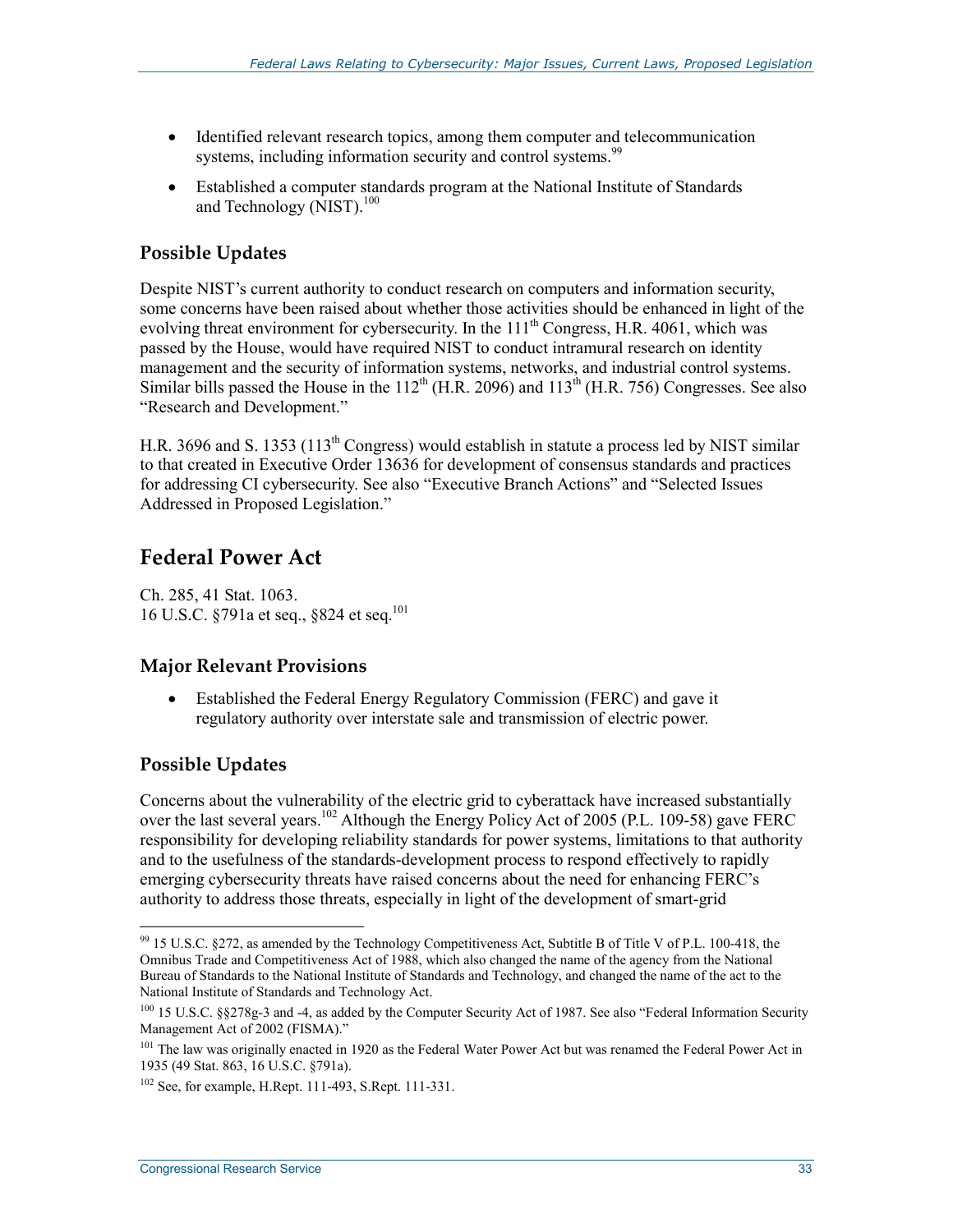technology.<sup>103</sup> Several bills were introduced in the  $111<sup>th</sup>$  Congress (H.R. 2165, H.R. 2195, H.R. 5026, S. 946, S. 1462) in response. H.R. 5026, which was passed by the House, would have expanded FERC's jurisdiction over electric infrastructure and authorized FERC to order actions by relevant entities in response to threats to cybersecurity. In the  $112<sup>th</sup>$  Congress, S. 1342 would also have provided expanded cybersecurity authorities to FERC, and H.R. 668 would have given FERC emergency authorities in response to events causing large-scale disruptions of the electric grid. In the  $113^{th}$  Congress, H.R. 4298 and S. 2158 are similar to H.R. 5026 from the  $111^{th}$ Congress.

# **Communications Act of 1934**

Ch. 652, 48 Stat. 1064. 47 U.S.C. §151 et seq.<sup>104</sup>

## **Major Relevant Provisions**

- Established the Federal Communications Commission (FCC) and gave it regulatory authority over both domestic and international commercial wired and wireless communications.
- Provides the President with authority in a national emergency to control "any or all stations or devices capable of emitting electromagnetic radiations," and in case of war or threat of war, to close "any facility or station for wire communication" (Section 706 of the act, 47 U.S.C. §606).

## **Possible Updates**

Some observers have proposed that the act should be revised to give the FCC more of a role in cybersecurity, especially given the growing merging of information and communications technology (ICT) and their increasing importance in the U.S. economy. In fact, a number of other countries have more unified governance of ICT than the United States.<sup>105</sup>

Some controversy exists about whether the Section 706 authorities described above permit the President to shut down Internet communications during a war or national emergency, a power that has sometimes been referred to as the "Internet kill switch."<sup>106</sup> However, there has been considerable debate about whether in fact such additional authority is needed, or, if it is not, whether additional legislation is needed to clarify and delimit it.

That debate became acute during Senate consideration of S. 773 and S. 3480 in the  $111<sup>th</sup>$ Congress. Those bills would have authorized emergency measures by the President if the operation of CI were threatened by cyberattack. A similar provision was proposed in S. 413 in the

<sup>103</sup> CRS Report R41886, *The Smart Grid and Cybersecurity—Regulatory Policy and Issues*, by Richard J. Campbell.

<sup>&</sup>lt;sup>104</sup> See also "Communications Decency Act of 1996."

<sup>105</sup> See, for example, Elgin M. Brunner and Manuel Suter, *International CIIP Handbook 2008/2009* (Center for Security Studies, ETH Zurich, 2008), http://www.css.ethz.ch/publications/CIIP\_HB\_08.

<sup>106</sup> See also CRS Report R41674, *Terrorist Use of the Internet: Information Operations in Cyberspace*, by Catherine A. Theohary and John W. Rollins.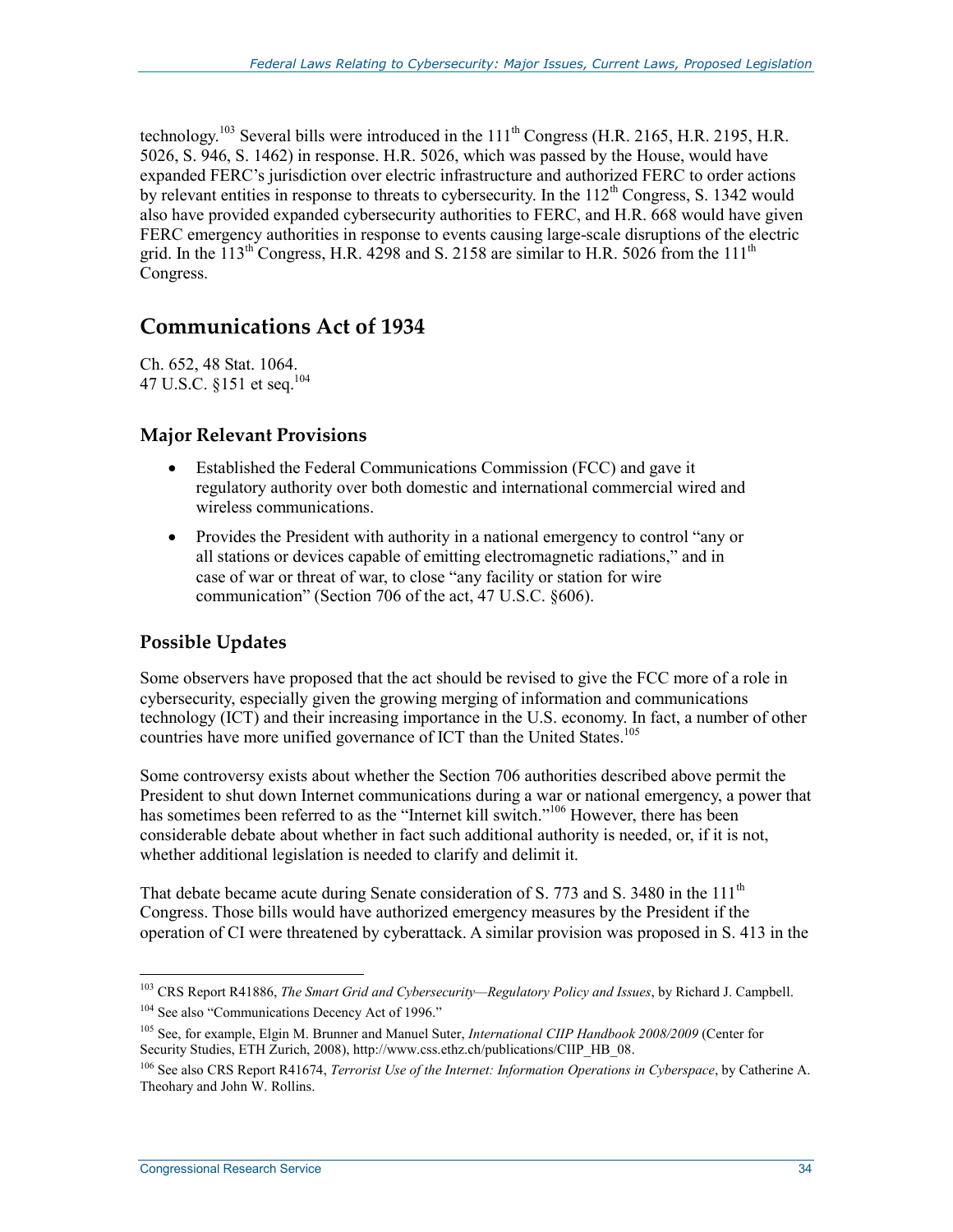$112<sup>th</sup> Congress.<sup>107</sup> That bill also contained a provision that would expressly deny the federal$ government of any authority to "shut down the Internet." This issue was not a prominent topic of debate in the  $113<sup>th</sup>$  Congress.

# **National Security Act of 1947**

Ch. 343, 61 Stat. 495 50 U.S.C. 401 et seq.

## **Major Relevant Provisions**

- Provided the basis for the modern organization of U.S. defense and national security by reorganizing military and intelligence functions in the federal government.
- Created the National Security Council, the Central Intelligence Agency, and the position of Secretary of Defense.
- Established procedures for access to classified information.

## **Possible Updates**

A broad consensus exists that a significant barrier to improving cybersecurity is limitations on sharing of information, including classified information, about cyber-threats and attacks.<sup>108</sup> In the  $113<sup>th</sup>$  Congress, H.R. 624 (like H.R. 3523 in the  $112<sup>th</sup>$ ) would address that concern by amending the act to facilitate sharing of intelligence information relating to cybersecurity, including classified information, between federal intelligence entities and private-sector providers of cybersecurity services, and to facilitate the identification and sharing of threat information by providers. The bill also includes provisions for protection from liability for entities sharing information and exemption from disclosure of that information under the "Freedom of Information Act (FOIA)." S. 2588 would also permit sharing of classified cybersecurity information, but it does not specifically propose a revision of the act.

See also "Sharing of Cybersecurity Information Among Private and Government Entities."

<sup>1</sup>  $107$  S. 413 is largely identical to S. 3480. Both would provide the authority for the emergency measures through a revision of the Homeland Security Act, not the Communications Act. In addition, they would assign the authority to implement Section 706 to the head of a White House office to be created by the bills. The provision in S. 773 was not presented as a revision to a specified law.

<sup>&</sup>lt;sup>108</sup> For example, the *Task Force Report* states, "There is widespread agreement that greater sharing of information is needed within industries, among industries, and between government and industry in order to improve cybersecurity and to prevent and respond to rapidly changing threats. For example, through intelligence collection, the federal government has insights and capabilities that many times are classified but would be useful to help defend private companies from cybersecurity attacks" (House Republican Cybersecurity Task Force, *Recommendations*, 10).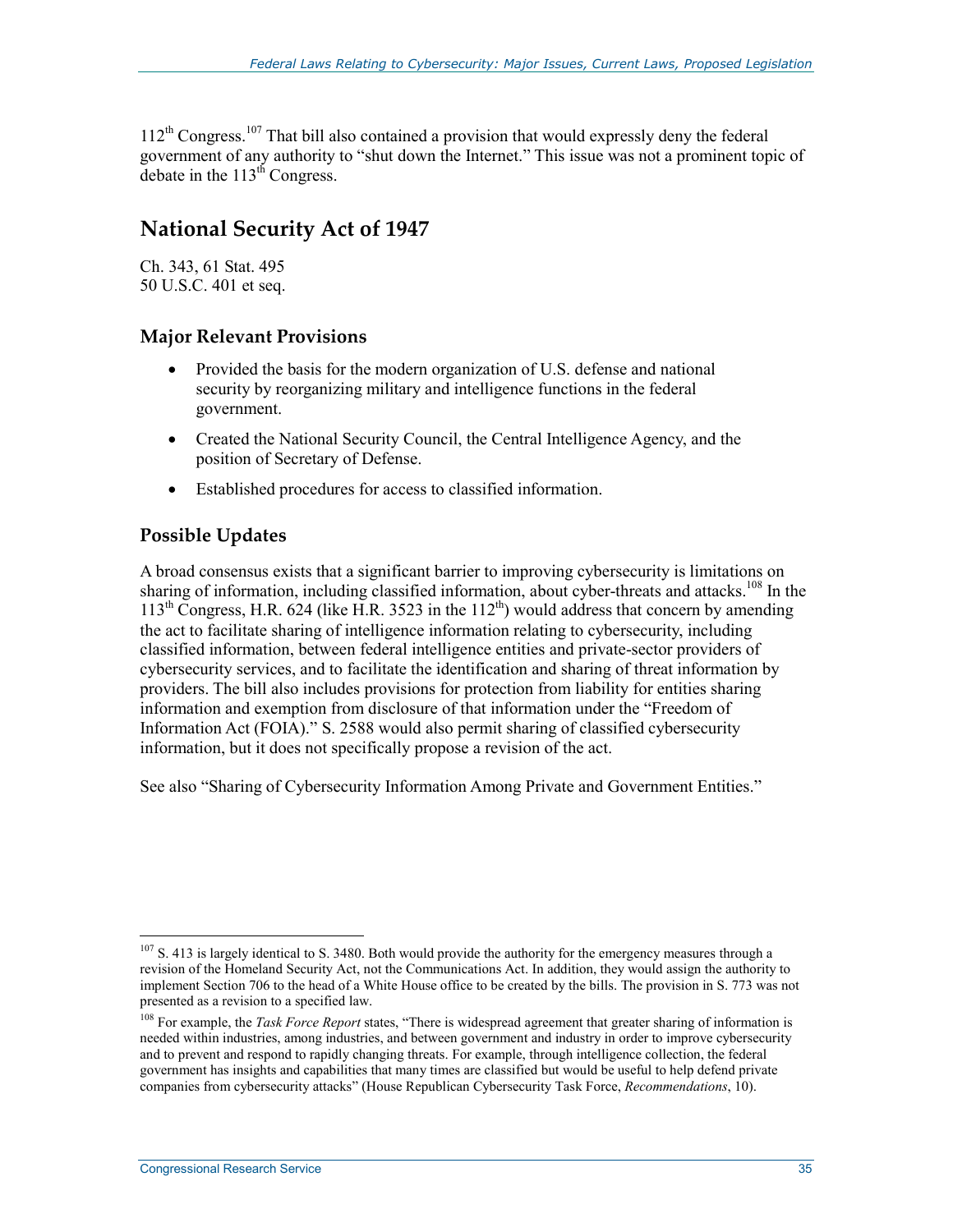# **U.S. Information and Educational Exchange Act of 1948 (Smith-Mundt Act)**

Ch. 36, 62 Stat. 6. 22 U.S.C. §1431 et seq.109

### **Major Relevant Provisions**

• Restricts the State Department from disseminating public diplomacy information domestically and limits its authority to communicate with the American public in general  $(22 \text{ U.S.C. } §1461-1a)$ <sup>110</sup> The domestic dissemination provision originally applied to the now defunct U.S. Information Agency (USIA), which was abolished and its functions transferred to the Secretary of State by P.L. 105-277  $(22 \text{ U.S.C. }$  \$6532).<sup>111</sup>

## **Possible Updates**

Critics maintain that the law is a Cold War relic intended only to restrict the USIA, which no longer exists, from propagandizing Americans with public diplomacy and information materials that were intended for a foreign audience. Those critics argue that the restrictions were created before the advent of the Internet, and the provisions create an obsolete barrier that serves only to prevent the State Department from communicating effectively. Some have also argued that the law has been interpreted to prohibit the military from conducting information operations in cyberspace, as some of those activities could be considered propaganda that could reach U.S. citizens, since the United States does not restrict Internet access according to territorial boundaries.

Yearly appropriations bills for both the State Department and Department of Defense include restrictions on use of funds for "propaganda" activities, although the word "propaganda" is not defined. H.R. 5729 (111<sup>th</sup> Congress) and H.R. 5736 (112<sup>th</sup> Congress) would have removed the socalled "firewall" between domestic and foreign audiences by explicitly authorizing the State Department to disseminate information through the Internet and information media, stating that the act shall not be construed to prohibit the State Department from engaging in any form of communication or using any information medium because a U.S. domestic audience might be exposed to program material. H.R. 5736 would have also included the Broadcasting Board of Governors.<sup>112</sup> However, the bills' provisions did not cover other federal departments or agencies, most notably DOD.

<sup>&</sup>lt;sup>109</sup> Prepared by Catherine A. Theohary, Analyst in National Security Policy and Information Operations (ctheohary@crs.loc.gov, 7-0844).

<sup>110</sup> This restriction was added by the Foreign Relations Authorization Act, Fiscal Years 1986 and 1987 (P.L. 99-93, 99 Stat. 431) and was not part of the original act.

<sup>111</sup> For discussion, see CRS Report R40989, *U.S. Public Diplomacy: Background and Current Issues*, by Kennon H. Nakamura and Matthew C. Weed.

<sup>&</sup>lt;sup>112</sup> This is the agency that oversees U.S. civilian international media such as Voice of America (Broadcasting Board of Governors, "BBG," 2014, http://www.bbg.gov/).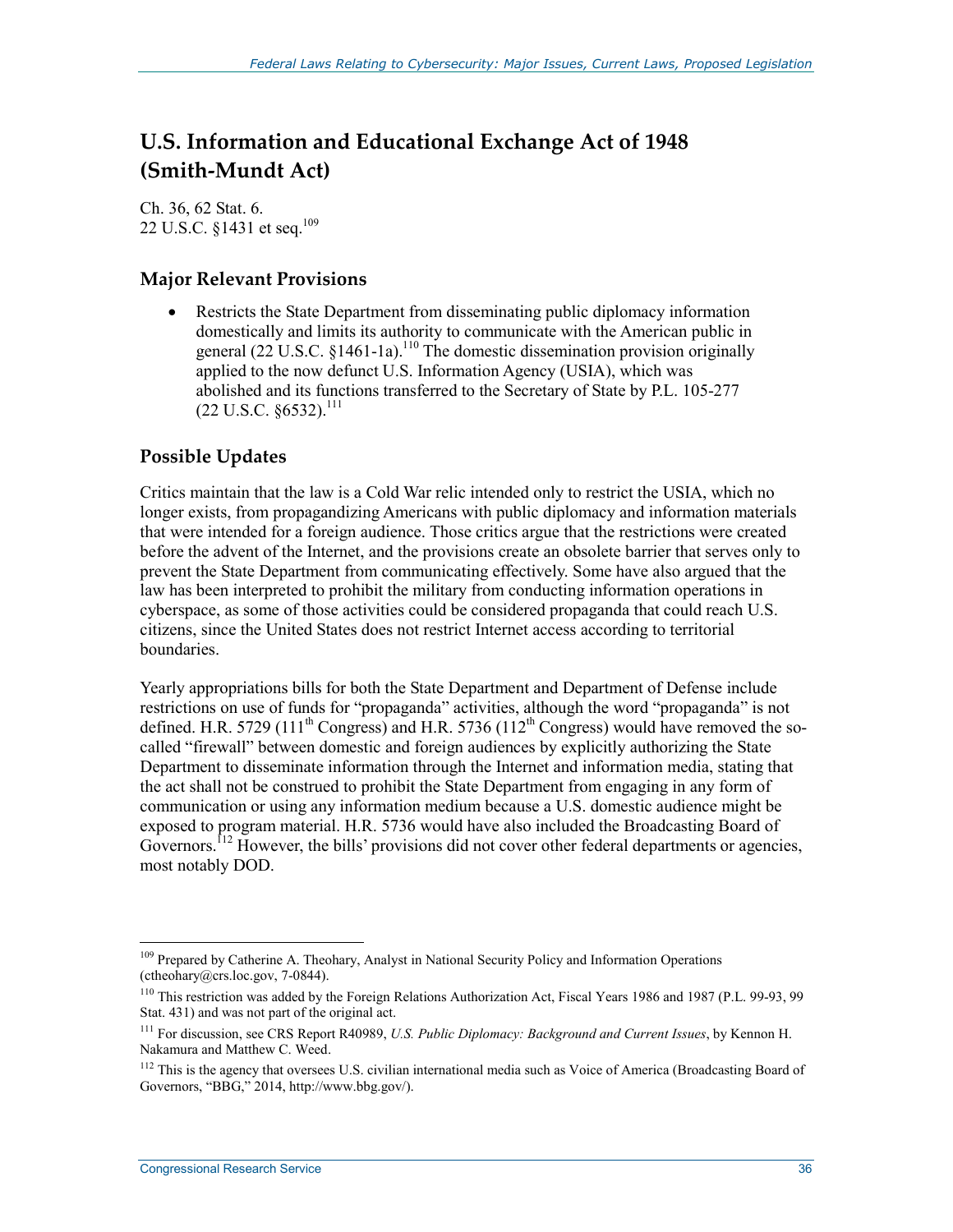# **State Department Basic Authorities Act of 1956**

Ch. 841, 70 Stat. 890. 22 U.S.C. §2651a.

#### **Major Relevant Provisions**

Specifies the organization of the Department of State, including the positions of coordinator for counterterrorism and for HIV/AIDS response.

### **Possible Updates**

As the Internet becomes increasingly international, concerns have been raised about the development and coordination of international efforts in cybersecurity by the United States.<sup>113</sup> In the  $111<sup>th</sup>$  Congress, S. 3193 would have addressed those concerns by establishing a coordinator for cyberspace and cybersecurity issues within the Department of State. S. 1426 in the  $112<sup>th</sup>$ Congress contained a similar provision.

# **Freedom of Information Act (FOIA)**

P.L. 89-487, 80 Stat. 250. 5 U.S.C. §552.114

#### **Major Relevant Provisions**

• Enables any person to access—without explanation or justification—existing, identifiable, unpublished executive-branch agency records, unless the material falls within any of FOIA's nine categories of exemption from disclosure.

### **Possible Updates**

1

Sharing of cybersecurity information between the federal government and nonfederal entities is widely considered to be an essential need, especially with respect to the protection of CI. However, attempts to encourage the private sector to share sensitive CI information with the federal government have, at times, been met with concerns that such records could be subject to public release under FOIA, resulting in potential economic or other harm to the source.

Among the nine exemptions that permit agencies to withhold applicable records are three that may particularly apply to cybersecurity information:

<sup>113</sup> See, for example, CSIS Commission on Cybersecurity for the 44th Presidency, *Securing Cyberspace for the 44th Presidency*, December 2008, http://www.csis.org/tech/cyber/; The White House, *Cyberspace Policy Review*, May 29, 2009, http://www.whitehouse.gov/assets/documents/Cyberspace\_Policy\_Review\_final.pdf; and The White House, *International Strategy for Cyberspace*.

<sup>&</sup>lt;sup>114</sup> Prepared by Wendy R. Ginsberg, Analyst in Government Organization and Management (wginsberg@crs.loc.gov, 7-3933).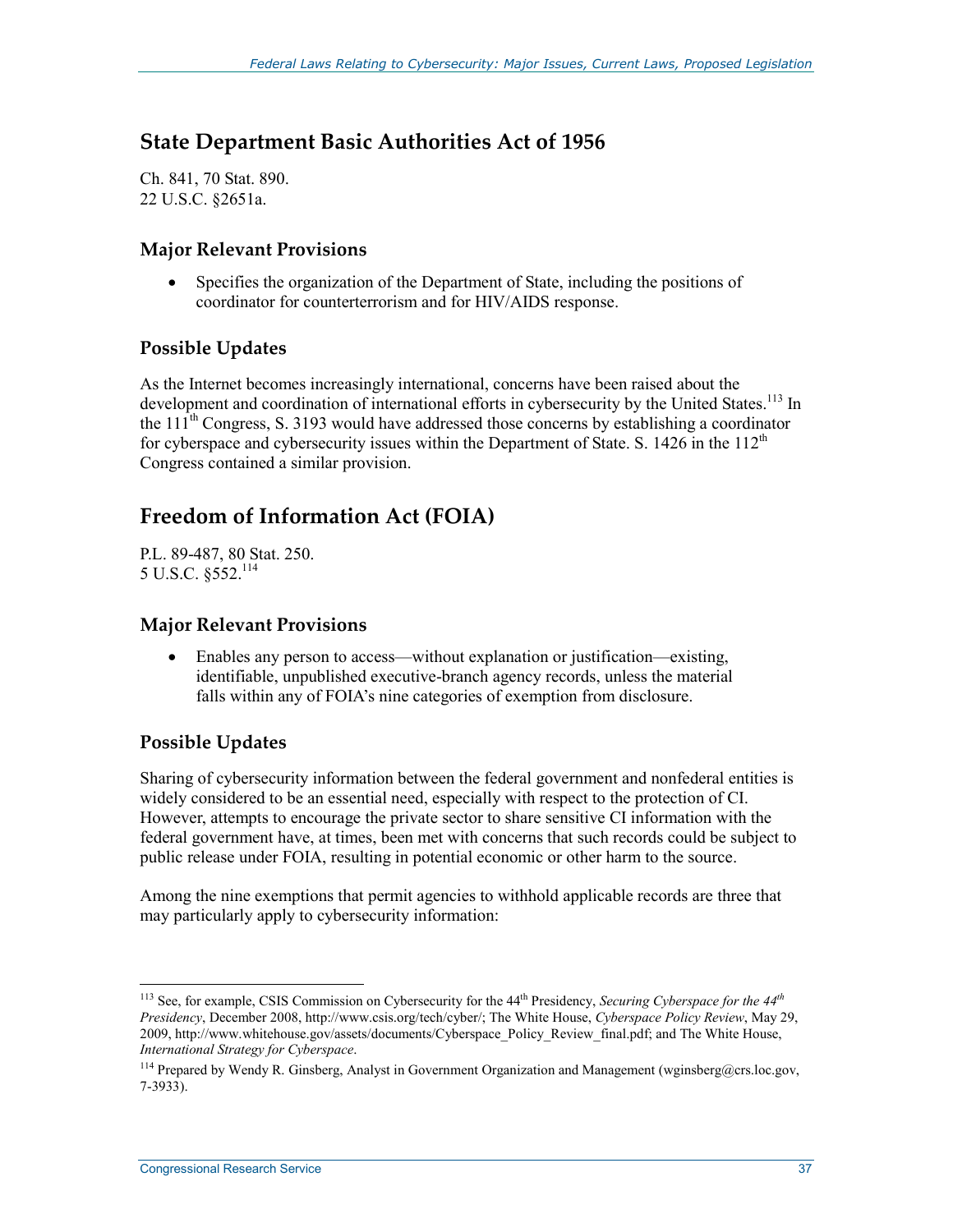- *Exemption 1:* information properly classified for national defense or foreign policy purposes as secret under criteria established by an executive order.
- *Exemption 3:* data specifically exempted from disclosure by a statute other than FOIA if that statute meets criteria laid out in FOIA.<sup>115</sup>
- *Exemption 4:* trade secrets and commercial or financial information obtained from a person that is privileged or confidential.<sup>116</sup>

An example of Exemption 3 is Section 214 of the HSA (see p. 50), which exempts information about the security of CI and protected systems that is voluntarily submitted to an agency covered under the act, provided that the entity that supplies the information expressly requests the exemption concurrently.

Despite these existing protections, some private-sector entities may still have concerns about public release of sensitive records—that existing laws may not be specific enough to protect particular types of records, or they may be too narrow to protect all records of concern. The *White House Proposal* would have addressed such concerns by applying Exemption 3 to any lawfully obtained information provided to DHS for cybersecurity purposes.117 The *Task Force Report* also suggested that a FOIA exemption may be needed,<sup>118</sup> and several bills in the  $112<sup>th</sup>$  Congress, including H.R. 3523, S. 2105, S. 2151, S. 3342, and S. 3414, would have provided such a FOIA exemption, although none of those proposals would have directly modified the statute. In the 113th Congress, H.R. 624 and S. 2588 have similar provisions. Adding such broad exemptions to FOIA, however, could prompt concerns about decreases in federal transparency.

See also "Sharing of Cybersecurity Information

<u>.</u>

<sup>&</sup>lt;sup>115</sup> The statute must require that the data be withheld from the public in such a manner as to leave no discretion on the issue, establish particular criteria for withholding information or refer to particular types of matters to be withheld, or specifically cite the exemption if enacted after October 28, 2009, the date of enactment of the OPEN FOIA Act of 2009, P.L. 111-83. These exemptions are also called "b(3) exemptions" because they are created pursuant to 5 U.S.C. §552(b)(3).

<sup>&</sup>lt;sup>116</sup> Other exemptions may also sometimes apply to cybersecurity information. For further discussion of FOIA and its exemptions, see CRS Report R41933, *The Freedom of Information Act (FOIA): Background, Legislation, and Policy Issues*, by Wendy Ginsberg, CRS Report R41406, *The Freedom of Information Act and Nondisclosure Provisions in Other Federal Laws*, by Gina Stevens.

<sup>&</sup>lt;sup>117</sup> See "Sec. 245. Voluntary Disclosure of Cybersecurity Information," in The White House, "Department of Homeland Security Cybersecurity Authority and Information Sharing," May 12, 2011, pp. 8–9, http://www.whitehouse.gov/sites/default/files/omb/legislative/letters/dhs-cybersecurity-authority.pdf.

<sup>&</sup>lt;sup>118</sup> Specifically, it states, "information sharing within existing structures can be improved through limited safe harbors when private sector entities voluntarily disclose threat, vulnerability, or incident information to the federal government or ask for advice or assistance to help increase protections on their own systems. These protections would need to address concerns about antitrust issues, liability, an exemption from the Freedom of Information Act (FOIA), protection from public disclosure, protection from regulatory use by government, and whether or not a private entity is operating as an agent of the government. However, the protection of personal privacy should be at the forefront of any limited legal protection proposal" (House Republican Cybersecurity Task Force, *Recommendations*, p. 11).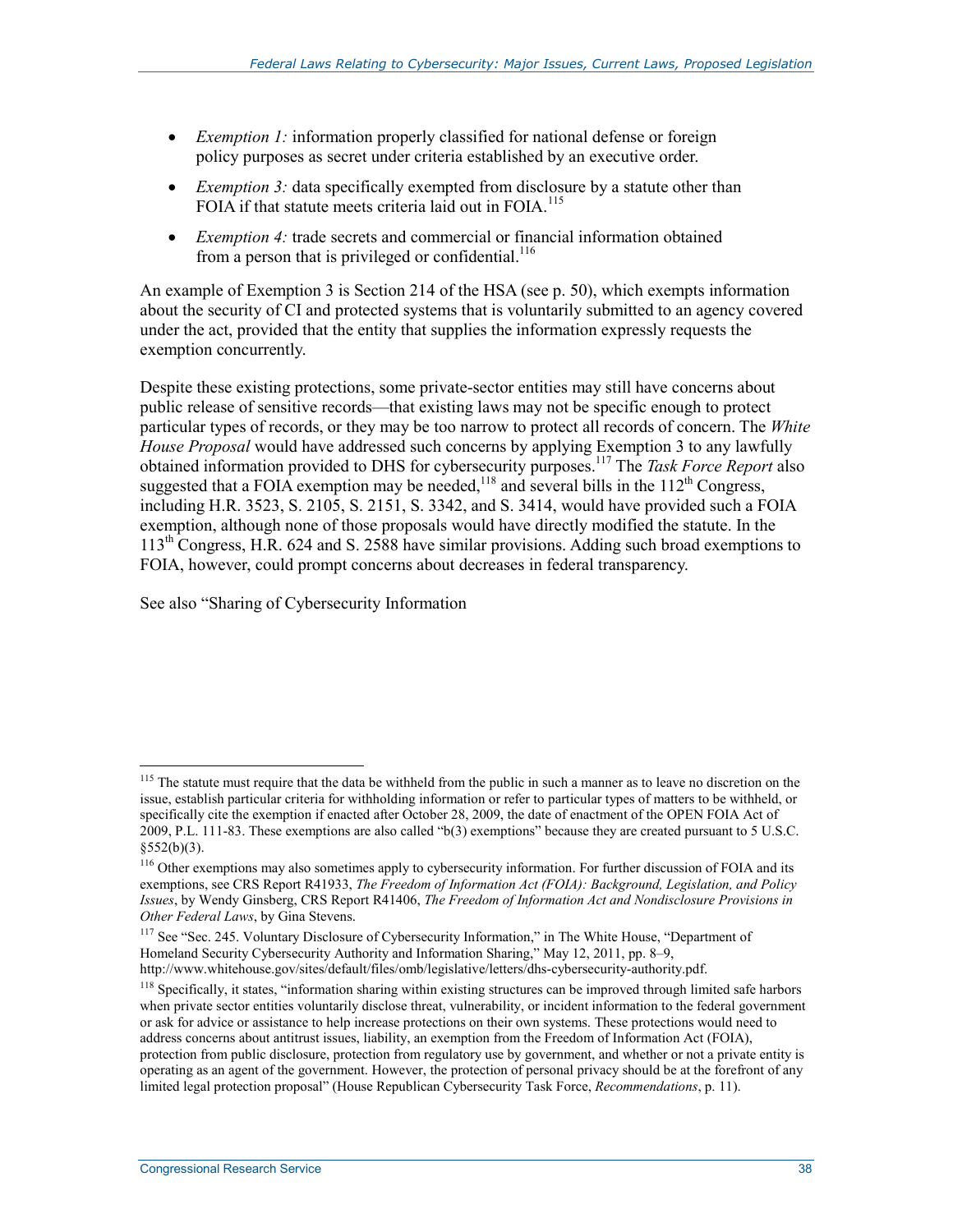# **Omnibus Crime Control and Safe Streets Act of 1968**

P.L. 90-351, 82 Stat. 197. 42 USC Chapter 46, §§3701 to 3797ee-1.

#### **Major Relevant Provisions**

- Title I established federal grant programs and other forms of assistance to state and local law enforcement.
- Title III is a comprehensive wiretapping and electronic eavesdropping statute that not only outlawed both activities in general terms but that also permitted federal and state law enforcement officers to use them under strict limitations.<sup>119</sup>

## **Possible Updates**

The incidence of cybercrime has increased dramatically over the last decade.<sup>120</sup> State and local law enforcement agencies play an important role in combating cybercrime, but concerns have been raised about their abilities to invest sufficient resources in enforcement activities. In the 111<sup>th</sup> Congress, H.R. 1292 would have added a program for law enforcement grants to state and local criminal justice agencies and relevant nonprofit organizations to combat "white collar crime," including cybercrime.

# **Racketeer Influenced and Corrupt Organizations Act (RICO)**

P.L. 91-452, 84 Stat. 941. 18 U.S.C. Chapter 96, §§1961-1968.

### **Major Relevant Provisions**

• Enlarges the civil and criminal consequences of a list of state and federal crimes when committed in a way characteristic of the conduct of organized crime  $(racketering)$ .<sup>121</sup>

## **Possible Updates**

1

The *Task Force Report* recommended that Congress change RICO "to include computer fraud within the definition of racketeering."<sup>122</sup> The *White House Proposal* would have made felony

<sup>&</sup>lt;sup>119</sup> These provisions, along with possible updates, are discussed under "Electronic Communications Privacy Act of 1986."

 $120$  There is no uniform definition of "cybercrime." Furthermore, no definitive statistics on cybercrime appear to be publically available. However, the public/private Internet Crime Complaint Center referred 25 times as many of the complaints it received to law enforcement agencies in 2010 (121,710) as in 2001 (4,810) (Internet Crime Complaint Center, *2010 Internet Crime Report*, 2011, http://www.ic3.gov/media/annualreport/2010\_IC3Report.pdf).

<sup>121</sup> For details, CRS Report 96-950, *RICO: A Brief Sketch*, by Charles Doyle.

<sup>122</sup> House Republican Cybersecurity Task Force, *Recommendations*, 14.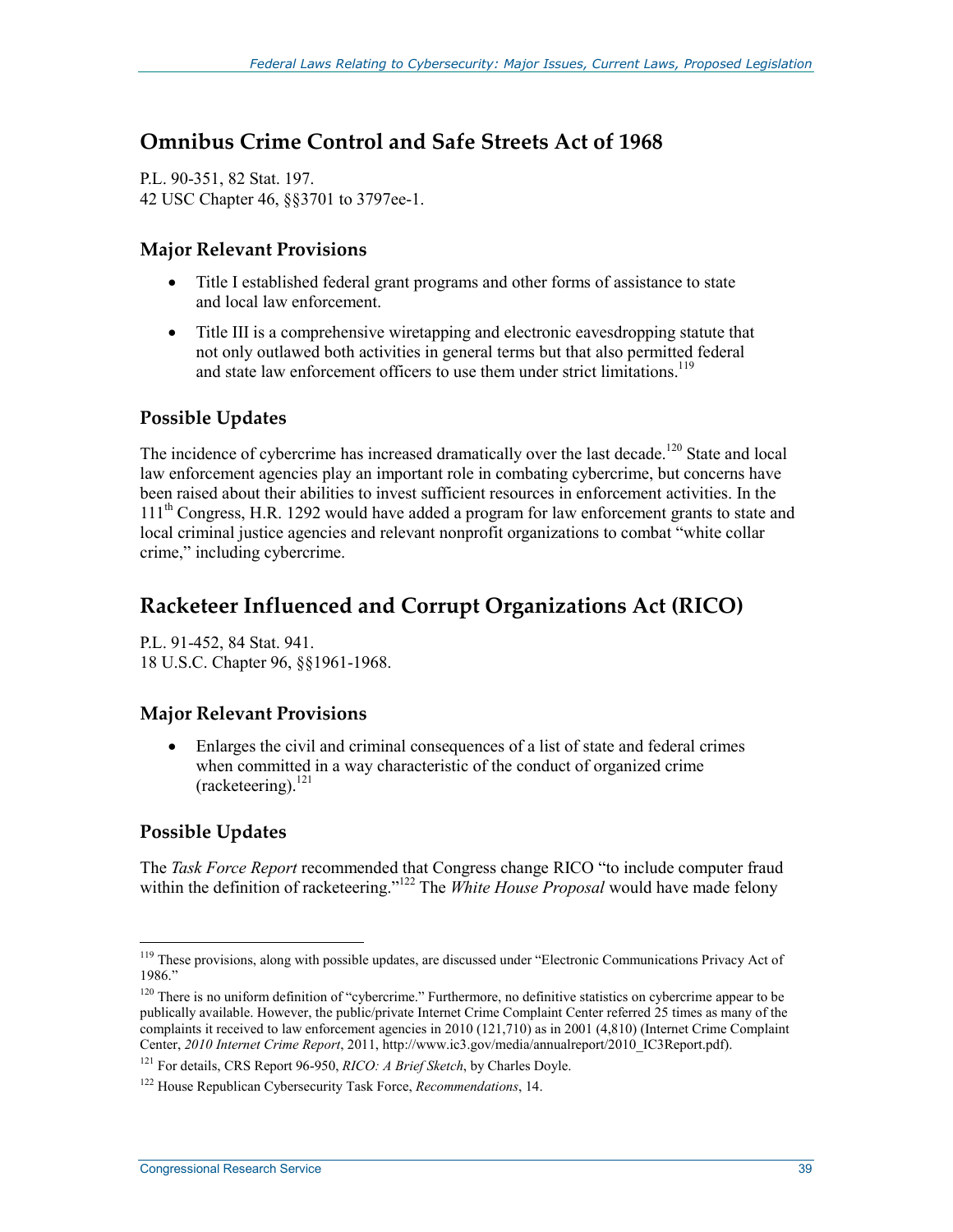violation of 18 U.S.C. §1030 (see "Counterfeit Access Device and Computer Fraud and Abuse Act of 1984") a racketeering predicate offense.

# **Federal Advisory Committee Act (FACA)**

P.L. 93-579, 86 Stat 770. 5 U.S.C. App., §§1-16.

## **Major Relevant Provisions**

- Specifies the circumstances under which a federal advisory committee can be established, and its responsibilities and limitations.
- Requires that meetings of such committees be open to the public and that records be available for public inspection.<sup>123</sup>

## **Possible Updates**

The act has been criticized as potentially impeding the full development of public/private partnerships in cybersecurity, particularly with respect to impeding private-sector communications and input on policy.<sup>124</sup> While Section 871 of the HSA provides the Secretary of Homeland Security with the power to establish advisory committees that are exempt from the requirements of the act, it is possible that additional exemption authority would be helpful. Any such potential benefits might, however, need to be weighed against the impact of such authority on the public's ability to participate in and access the records of affected advisory committees. The subcommittee version of H.R. 3674 in the  $112<sup>th</sup>$  Congress would have exempted the organization created by the bill from requirements of the act.

# **Privacy Act of 1974**

P.L. 93-579, 88 Stat. 1896. 5 U.S.C. §552a.

### **Major Relevant Provisions**

- Limits the disclosure of personally identifiable information (PII) held by federal agencies.
- Requires agencies to provide access to persons with agency records containing information on them.
- Established a code of fair information practices for collection, management, and dissemination of records by agencies, including requirements for security and confidentiality of records.

<sup>&</sup>lt;sup>123</sup> For more information, see CRS Report R40520, *Federal Advisory Committees: An Overview*, by Wendy Ginsberg.

<sup>&</sup>lt;sup>124</sup> Isabelle Abele-Wigert and Myriam Dunn, *International CIIP Handbook 2006, Vol. I* (Center for Security Studies, ETH Zurich, 2006), p. 337, http://www.css.ethz.ch/publications/CIIP\_HB\_06\_Vol.1.pdf; Brunner and Suter, *International CIIP Handbook 2008/2009*, p. 456.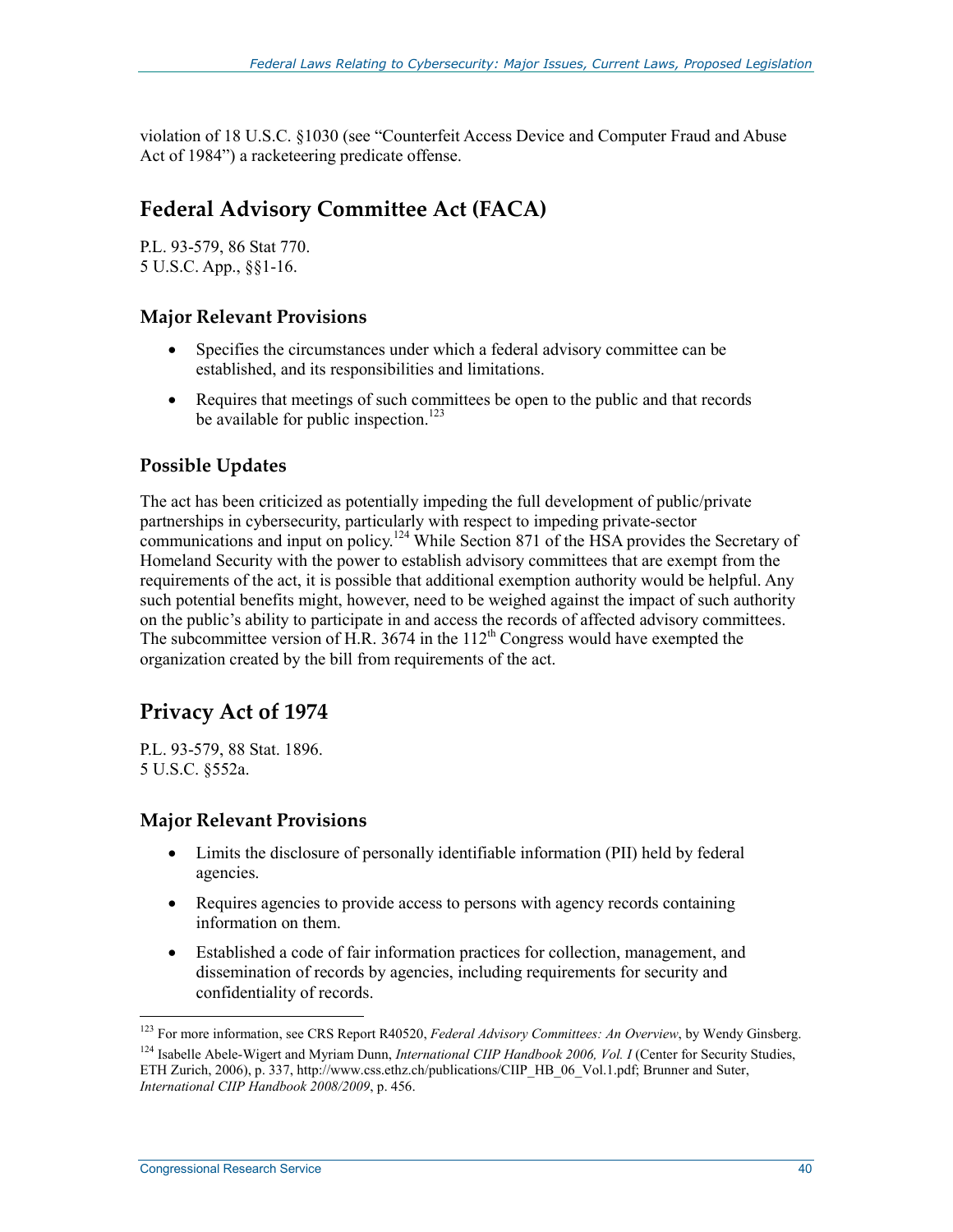## **Possible Updates**

Some observers argue that the act should be revised to clarify, in the context of cybersecurity, what is considered PII and how it can be used, such as by explicitly permitting the sharing among federal agencies—or with appropriate third parties such as owners and operators of CI—of certain information, such as a computer's Internet (IP) address, in examinations of threats, vulnerabilities, and attacks. The act contains some exemptions, such as for law enforcement activities (5 U.S.C. §552a(b)(7)) and duties of the Comptroller General (5 U.S.C. §552a(b)(10)), but none relating specifically to cybersecurity. However, other observers may argue that the provisions in the act are sufficient to permit necessary cybersecurity activities, and that revising the act to provide additional authorities relating to cybersecurity could compromise the protections provided by the act.<sup>125</sup>

# **Counterfeit Access Device and Computer Fraud and Abuse Act of 1984**

P.L. 98-473, 98 Stat. 2190. 18 U.S.C. §1030.

## **Major Relevant Provisions**

As amended. $126$ 

- Provides criminal penalties, including asset forfeiture, for unauthorized access and wrongful use of computers and networks of the federal government or financial institutions, or in interstate or foreign commerce or communication;
- Specifies wrongful use as obtaining protected information, damaging or threatening to damage a computer, using the computer to commit fraud, trafficking in stolen computer passwords, and espionage;
- Criminalized electronic trespassing on and exceeding authorized access to federal government computers; and
- Created a statutory exemption for intelligence and law enforcement activities. $127$

### **Possible Update**

1

The *White House Proposal* would add penalties for damaging certain CI computers, increase penalties for most violations of the act, clarify certain offenses, and modify the act's conspiracy and forfeiture provisions. In the  $112^{th}$  Congress, S. 2111, S. 2151, and S. 3342 had similar

<sup>&</sup>lt;sup>125</sup> For information on how they have been interpreted by the courts, see Department of Justice, "Overview of the Privacy Act of 1974, 2010 Edition," March 2, 2010, http://www.justice.gov/opcl/1974privacyact-overview.htm.

<sup>&</sup>lt;sup>126</sup> The Computer Fraud and Abuse Act of 1986 (P.L. 99-474, 100 Stat. 1213) expanded the scope of the original act. For government computers, it criminalized electronic trespassing, exceeding authorized access, and destroying information. It also criminalized trafficking in stolen computer passwords and created a statutory exemption for intelligence and law enforcement activities.

<sup>127</sup> For more information, see CRS Report 97-1025, *Cybercrime: An Overview of the Federal Computer Fraud and Abuse Statute and Related Federal Criminal Laws*, by Charles Doyle.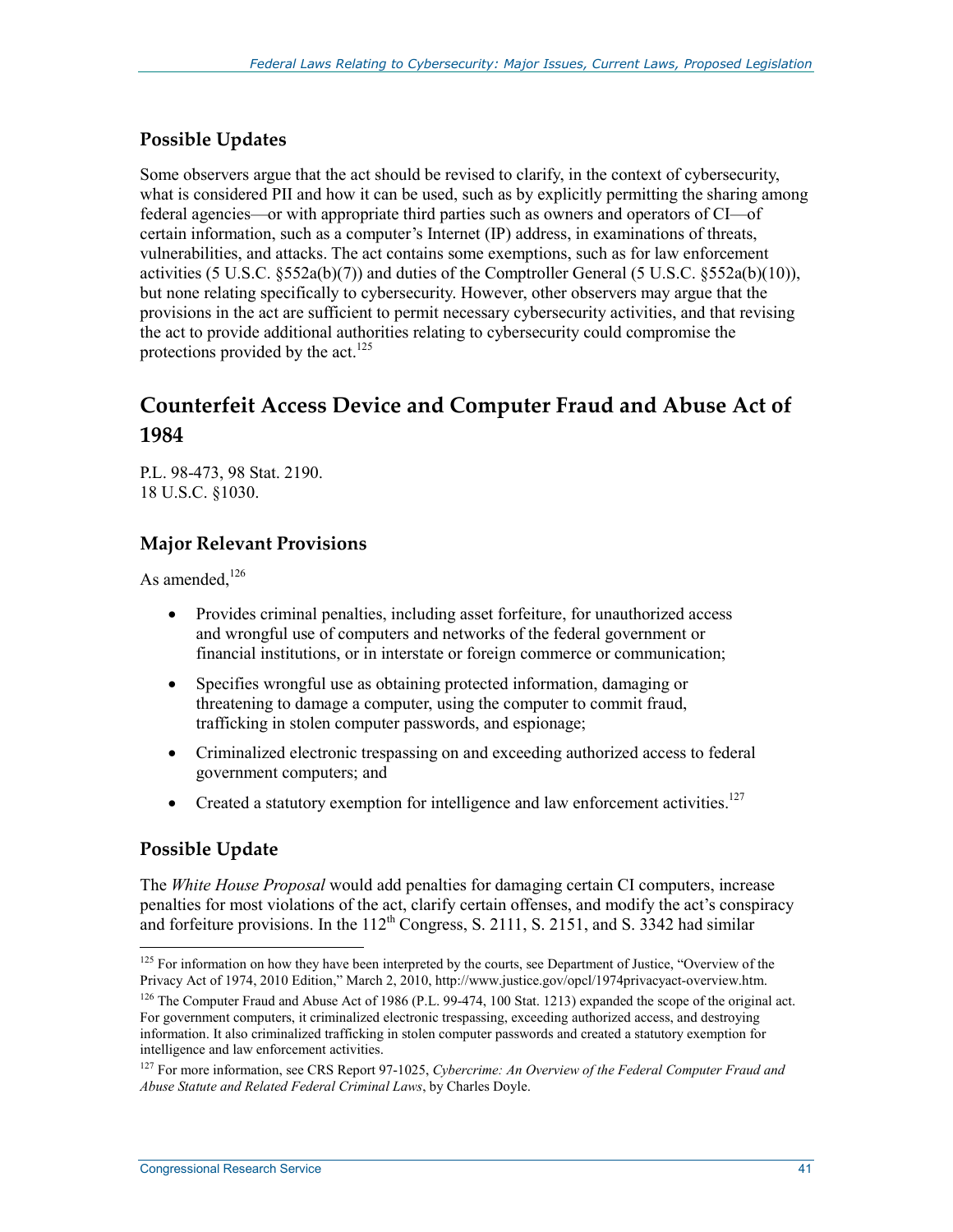provisions. S. 890, S. 2151, S. 3342, and the White House Proposal would have enlarged the scope of the password trafficking offense by removing the requirement that the computer affect interstate commerce or be used by the United States. S. 1151 would also have made several changes similar to but not as extensive as those in the Administration proposal.<sup>128</sup>

The *Task Force Report* recommended that the act be broadened to cover CI systems, and possibly all private-sector computers, with increased criminal penalties. It also recommended that provisions should be focused narrowly enough to avoid creating unintended liability for legitimate activities.<sup>129</sup>

In the 113<sup>th</sup> Congress, S. 1984 would increase penalties under the act for large-scale credit-card theft. Some observers believe that the act wrongly permits prosecution for some acts, such as some kinds of Internet scanning that are aimed at reducing vulnerabilities to cyberattacks.<sup>130</sup> H.R. 2454 and S. 1196 would narrow the applicability of some provisions of the act to reduce the risk of enforcement deemed by some to be overzealous.

# **Electronic Communications Privacy Act of 1986 (ECPA)**

P.L. 99-508, 100 Stat. 1848. 18 U.S.C. §§2510-2522, 18 U.S.C. §§2701-2712, 18 U.S.C. §§3121-3126.131

#### **Major Relevant Provisions**

1

• Attempts to strike a balance between the fundamental privacy rights of citizens and the legitimate needs of law enforcement with respect to data shared or stored in various types of electronic and telecommunications services.132 Since the act was passed the Internet and associated technologies have expanded exponentially.<sup>133</sup> The act consists of three parts:

<sup>128</sup> See CRS Report R41941, *The Obama Administration's Cybersecurity Proposal: Criminal Provisions*, by Gina Stevens.

<sup>129</sup> House Republican Cybersecurity Task Force, *Recommendations*, 14.

<sup>130</sup> Thomas Fox-Brewster, "Aaron's Law Is Doomed Leaving US Hacking Law 'Broken,'" *Forbes*, August 6, 2014, http://www.forbes.com/sites/thomasbrewster/2014/08/06/aarons-law-is-doomed-leaving-us-hacking-law-broken/.

<sup>&</sup>lt;sup>131</sup> Prepared by Gina Stevens, Legislative Attorney (gstevens@crs.loc.gov, 7-2581).

<sup>&</sup>lt;sup>132</sup> 100 Stat. 1848; see also House Committee on the Judiciary, "Electronic Communications Privacy Act of 1986," H.Rept. 99-647, 99th Cong. 2d Sess. 2, at 19 (1986).

<sup>133</sup> House Committee on the Judiciary, Subcommittee on the Constitution, Civil Rights, and Civil Liberties, *ECPA Reform and the Revolution in Cloud Computing*, 2010, http://judiciary.house.gov/hearings/hear\_100923.html (statement of Edward W. Felton, Professor Princeton University):

In 1986, when ECPA was passed, the Internet consisted of a few thousand computers. The network was run by the U.S. government for research and education purposes, and commercial activity was forbidden. There were no web pages, because the web had not been invented. Google would not be founded for another decade. Twitter would not be founded for another two decades. Mark Zuckerberg, who would grow up to start Facebook, was two years old. In talking about advances in computing, people often focus on the equipment. Certainly the advances in computing equipment since 1986 have been spectacular. Compared to the high-end supercomputers of 1986, today's mobile phones have more memory, more computing horsepower, and a better network connection not to mention a vastly lower price.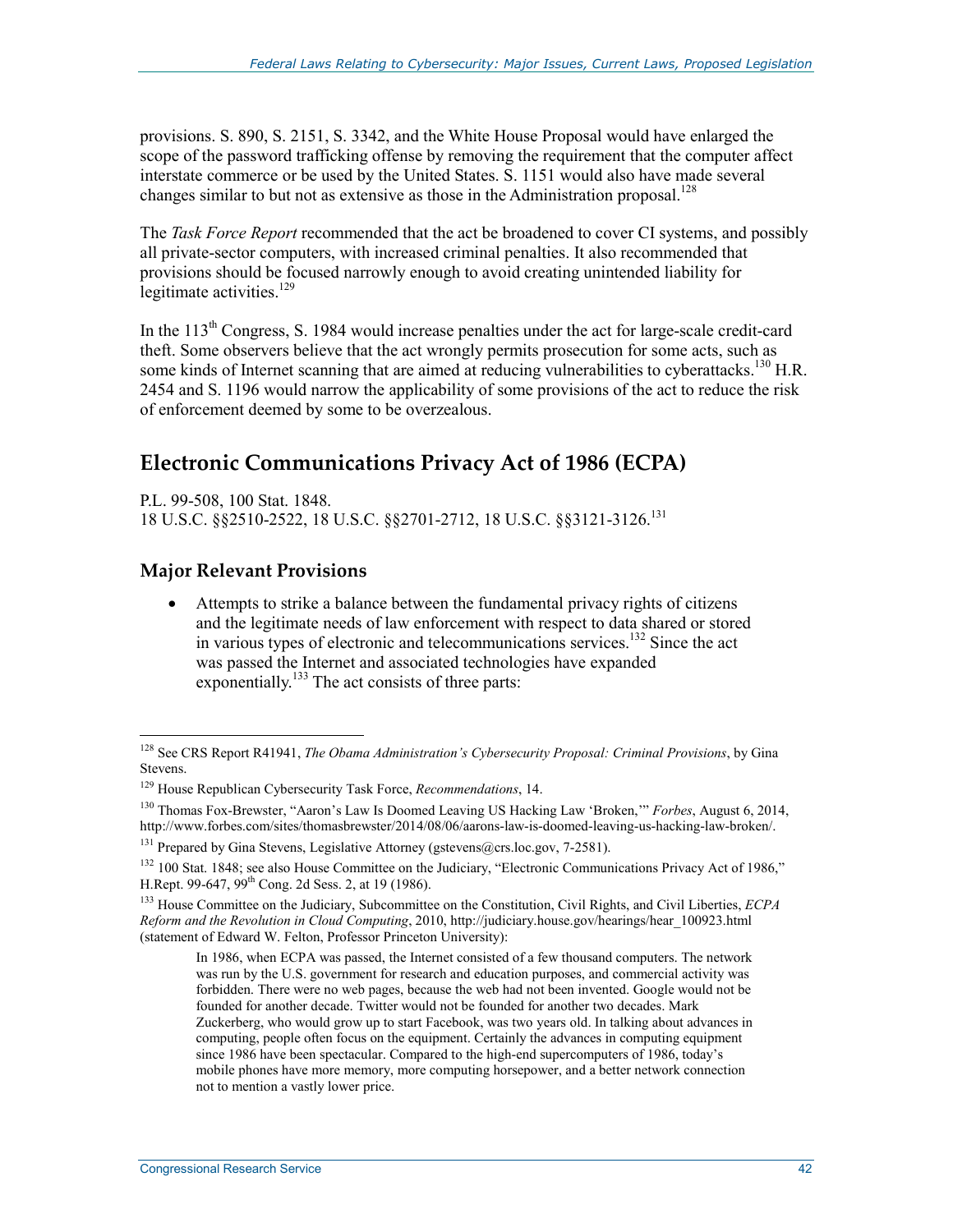- A revised Title III of the "Omnibus Crime Control and Safe Streets Act of 1968" (also known as "Title III" or the "Wiretap Act")<sup>134</sup> prohibits the interception of wire, oral, or electronic communications unless an exception to the general rule applies. Unless otherwise provided, prohibits wiretapping and electronic eavesdropping; possession of wiretapping or electronic eavesdropping equipment; use or disclosure of information obtained through illegal wiretapping or electronic eavesdropping; and disclosure of information secured through court-ordered wiretapping or electronic eavesdropping, in order to obstruct justice.<sup>135</sup>
- The Stored Communications Act  $(SCA)^{136}$  prohibits unlawful access to stored communications.137
- The Pen Register and Trap and Trace statute governing the installation and use of trap and trace devices and pen registers,<sup>138</sup> proscribing unlawful use of a pen register or a trap and trace device.<sup>139</sup>
- Establishes rules that law enforcement must follow before they can access data stored by service providers. Depending on the type of customer information involved and the type of service being provided, the authorization law enforcement must obtain in order to require disclosure by a third party will range from a simple subpoena to a search warrant based on probable cause.

## **Possible Updates**

ECPA reform efforts focus on crafting a legal structure that is up-to-date, can be effectively applied to modern technology, and that protects users' reasonable expectations of privacy. ECPA is viewed by many stakeholders as unwieldy, complex, and difficult for judges to apply.<sup> $140$ </sup> Cloud computing<sup>141</sup> poses particular challenges to the ECPA framework. For example, when law enforcement officials seek data or files stored in the cloud, such as web-based email applications or online word processing services, the privacy standard that is applied is often lower than the standard that applies when law enforcement officials seek the same data stored on an individual's personal or business hard drive.<sup>142</sup>

<sup>134 18</sup> U.S.C. §2510-2522.

<sup>135 18</sup> U.S.C. §2511.

<sup>136 18</sup> U.S.C. §§2701-2712.

<sup>137 18</sup> U.S.C. §2701.

<sup>138 18</sup> U.S.C. §§3121-3126. A trap and trace device identifies the source of incoming calls, and a pen register indicates the numbers called from a particular phone.

<sup>139 18</sup> U.S.C. §3121.

<sup>140</sup> J. Beckwith Burr, "The Electronic Communications Privacy Act of 1986: Principles for Reform," March 30, 2010, http://www.digitaldueprocess.org/files/DDP\_Burr\_Memo.pdf.

<sup>&</sup>lt;sup>141</sup> "Cloud computing is an emerging form of computing that relies on Internet-based services and resources to provide computing services to customers, while freeing them from the burden and costs of maintaining the underlying infrastructure. Examples of cloud computing include web-based e-mail applications and common business applications that are accessed online through a browser, instead of through a local computer" (Government Accountability Office, *Information Security: Federal Guidance Needed to Address Control Issues with Implementing Cloud Computing*, GAO-10-513, May 2010, http://www.gao.gov/new.items/d10513.pdf).

<sup>142</sup> House Committee on the Judiciary, Subcommittee on the Constitution, Civil Rights, and Civil Liberties, *ECPA Reform and the Revolution in Cloud Computing* (statement of Michael Hintze, Associate General Counsel, Microsoft (continued...)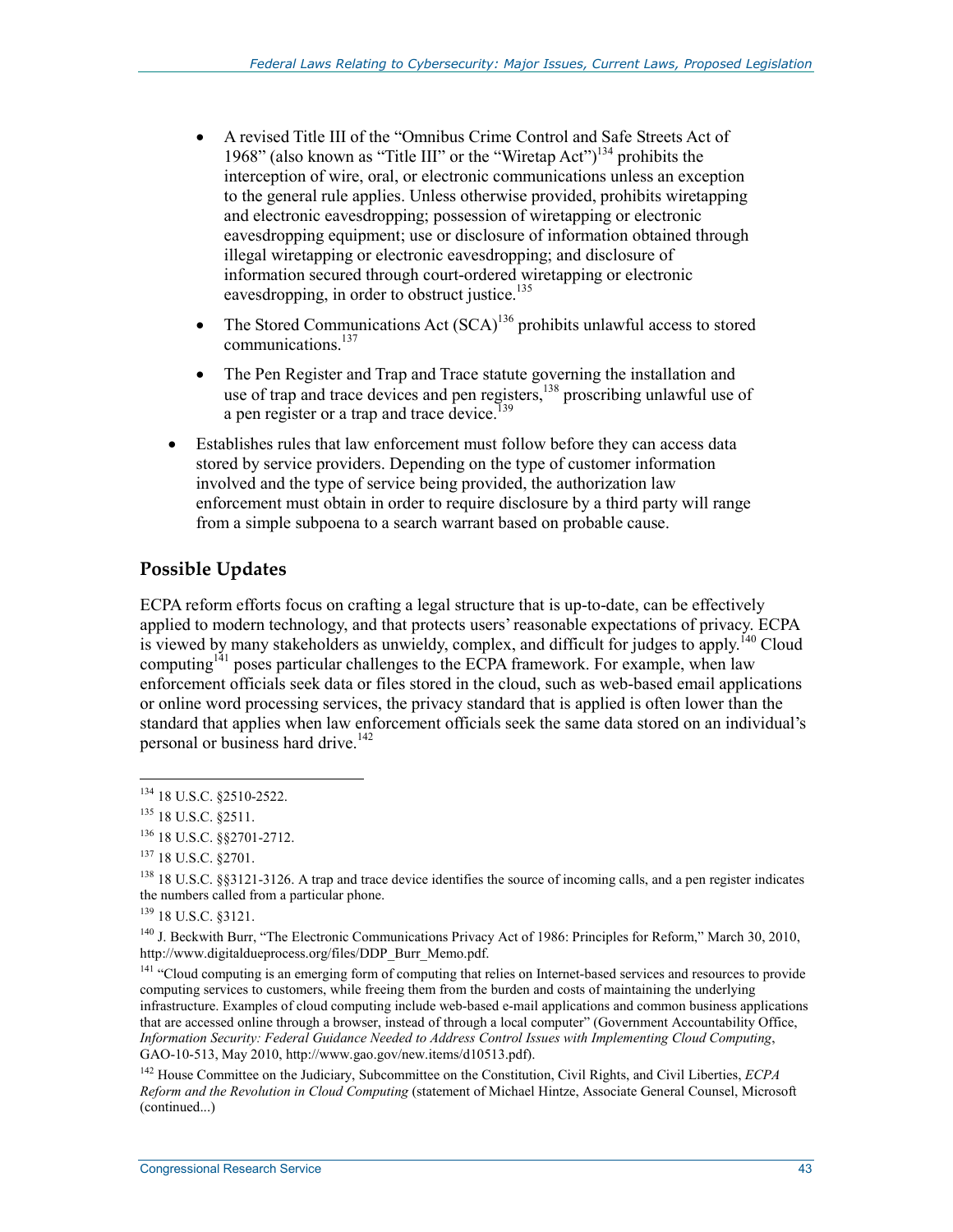An ECPA reform advocacy coalition has advanced the following principles:

- A governmental entity may require an entity covered by ECPA (a provider of wire or electronic communication service or a provider of remote computing service) to disclose communications that are not readily accessible to the public, but only with a search warrant issued based on a showing of probable cause, regardless of the age of the communications, the means or status of their storage or the provider's access to or use of the communications in its normal business operations.
- A governmental entity may access, or may require a covered entity to provide, prospectively or retrospectively, location information regarding a mobile communications device, but only with a warrant issued based on a showing of probable cause.
- A governmental entity may access, or may require a covered entity to provide, prospectively or in real time, dialed number information, email to and from information or other data currently covered by the authority for pen registers and trap and trace devices, but only after judicial review and a court finding that the governmental entity has made a showing at least as strong as the showing under  $2703(d)$ .
- Where the Stored Communications Act authorizes a subpoena to acquire information, a governmental entity may use such subpoenas only for information related to a specified account(s) or individual(s). All nonparticularized requests must be subject to judicial approval.<sup>143</sup>

The *Task Force Report* recommended changes to laws governing the protection of electronic communications to facilitate sharing of appropriate cybersecurity information, including the development of an anonymous reporting mechanism.<sup>144</sup> In the  $113<sup>th</sup>$  Congress, H.R. 983, H.R. 1312, S. 607, and S. 639 would require warrants for government access to certain information, such as emails or geolocation information stored in the cloud.

<sup>(...</sup>continued)

Corp.).

<sup>&</sup>lt;sup>143</sup> Digital Due Process Coalition, "Our Principles," 2010, http://www.digitaldueprocess.org/index.cfm?objectid= 99629E40-2551-11DF-8E02000C296BA163.

<sup>144</sup> House Republican Cybersecurity Task Force, *Recommendations*, 14. For more information on ECPA, see CRS Report 98-326, *Privacy: An Overview of Federal Statutes Governing Wiretapping and Electronic Eavesdropping*, by Gina Stevens and Charles Doyle.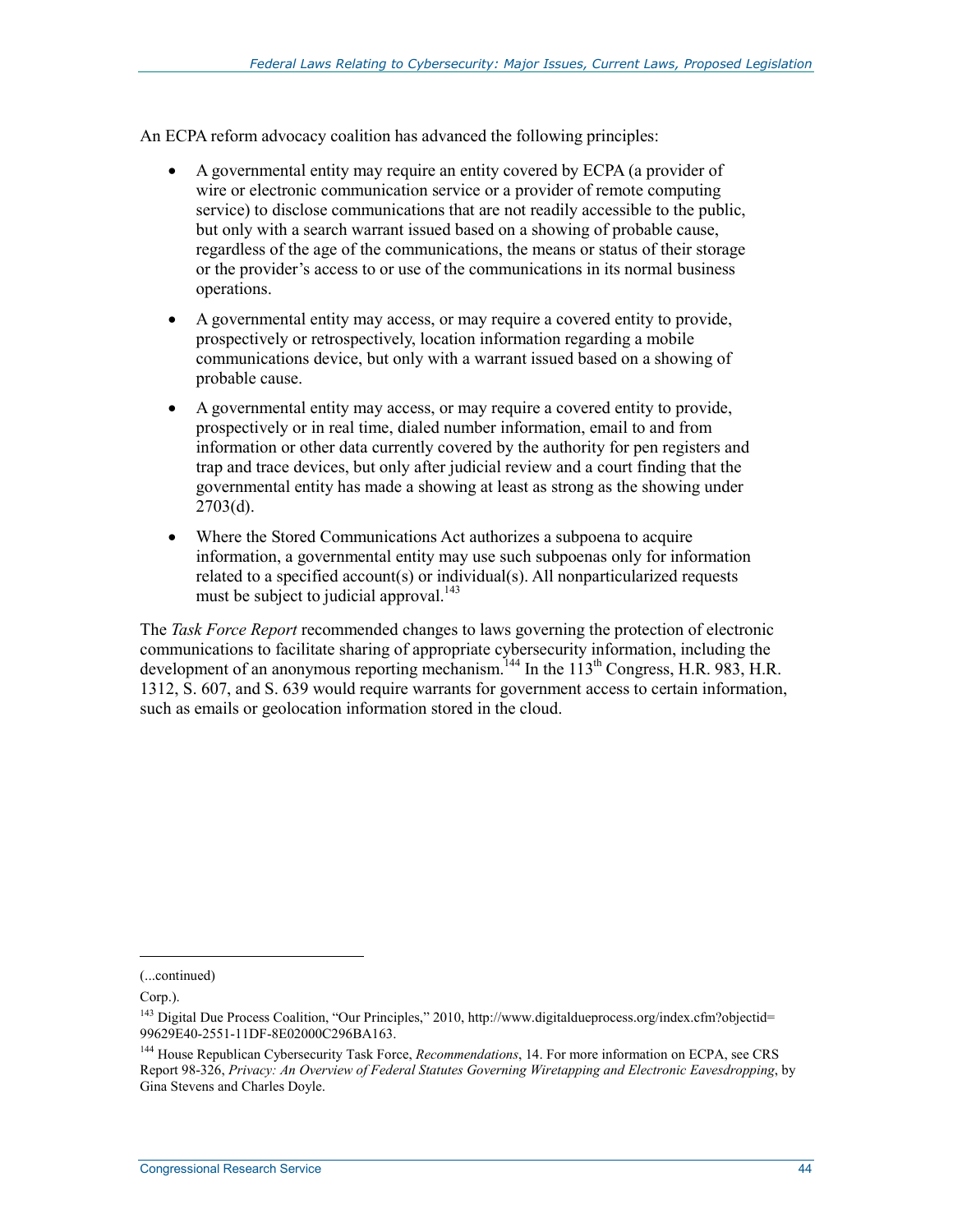# **Department of Defense Appropriations Act, 1987**

P.L. 99-591, 100 Stat. 3341-82, 3341-122. 10 U.S.C. §167.145

#### **Major Relevant Provisions**

• Provides specific authority to the U.S. Special Operations Command (USSOCOM) for the conduct of direct action, strategic reconnaissance, unconventional warfare, foreign internal defense, civil affairs, and psychological operations; also counterterrorism, humanitarian assistance, theater search and rescue, and such other activities as may be specified by the President or the Secretary of Defense.

## **Possible Update**

In addition to the authority provided under this act, Title 10 of the U.S. Code provides inherent and specific authority to DOD to undertake the following activities:

- Section 113 provides that, subject to the direction of the President, the Secretary of Defense has authority, direction, and control over DOD;
- Section 164 provides specific authority for combatant commanders for the performance of missions assigned by the President or by the Secretary with the approval of the President.

Specific authorities for combatant commanders are provided in Title 10 to use force in selfdefense and for mission accomplishment—including in the recently recognized information operations environment. In preparing for contingencies or military operations, DOD undertakes activities to lessen risks to U.S. interests, including discrete actions to prepare for and respond to a cyberwarfare-related incident.<sup>146</sup>

Some military activities are conducted *clandestinely* to conceal the nature of the operation and passively collect intelligence. Activities focused on influencing the governing of a foreign country are deemed *covert* actions<sup>147</sup> and may not be conducted by members of the military absent a presidential finding and notification of the congressional intelligence committees.<sup>148</sup>

Some analysts suggest that in the cyber domain distinguishing between whether an action is or should be considered covert or clandestine is problematic, as an attacking adversary's intent and location are often difficult to discern. Should this act be updated, reassessing DOD's authorities in

<sup>&</sup>lt;sup>145</sup> Prepared by John Rollins, Specialist in Terrorism and National Security (jrollins@crs.loc.gov, 7-5529).

<sup>146</sup> CRS Report RL31787, *Information Operations, Cyberwarfare, and Cybersecurity: Capabilities and Related Policy Issues*, by Catherine A. Theohary.

<sup>147 50</sup> U.S.C. §413b(e) defines a covert action as "an activity or activities of the United States Government to influence political, economic, or military conditions abroad, where it is intended that the role of the United States Government will not be apparent or acknowledged publicly, but does not include ... activities the primary purpose of which is to acquire intelligence ... [or] traditional military activities or routine support to such activities."

<sup>&</sup>lt;sup>148</sup> For an explanation and analysis of issues relating to covert and clandestine activities see CRS Report RL33715, *Covert Action: Legislative Background and Possible Policy Questions*, by Marshall C. Erwin.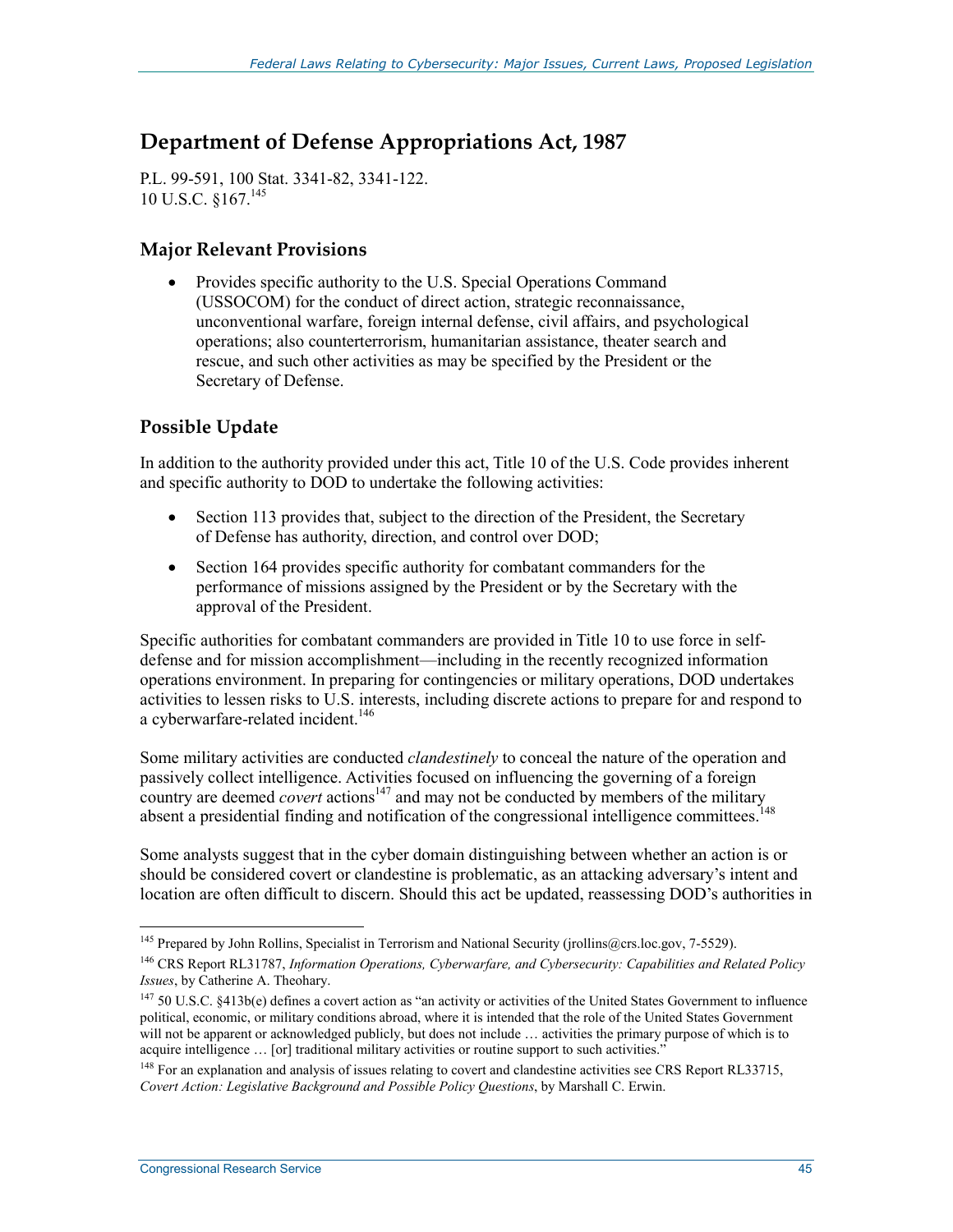light of its unique intelligence capabilities may assist in responding to and conducting offensive cyberattacks.

# **High Performance Computing Act of 1991**

P.L. 102-194, 105 Stat. 1594. 15 U.S.C. Chapter 81.149

## **Major Relevant Provisions**

- Establishes a federal high-performance computing program and requires that it address security needs.
- Requires that the program provide for interagency coordination and that an annual report on implementation be submitted to Congress.
- Requires NIST to establish security and privacy standards in high-performance computing for federal systems.

## **Possible Updates**

This act established the Networking and Information Technology Research and Development (NITRD) Program, which produces the required annual report. However, concerns have been raised that the program does not yield sufficient strategic planning and does not sufficiently stress cybersecurity research and development (R&D).

In the  $111<sup>th</sup>$  Congress, H.R. 2020, which passed the House, would have addressed that concern by requiring a five-year strategic plan with three-year reviewing cycle. It would also have added a research goal of increasing understanding "of the scientific principles of cyber-physical systems" and improving methods for designing, developing, and operating such systems with high reliability, safety, and security. H.R.  $3834$  ( $112^{th}$  Congress) and H.R.  $967$  ( $113^{th}$ ) are similar to H.R. 2020 but added provisions on cloud computing.

S. 773 in the 111<sup>th</sup> Congress would have required NIST to develop cybersecurity standards and metrics for computer networks and user interfaces, as would have S. 2105 and S. 3414 in the  $112^{th}$  Congress. S. 2151 and S. 3342 (reintroduced as H.R. 1468 in the  $113^{th}$  Congress) would have established cybersecurity, including security of supply chains, as one of the goals for research under the act and contained a requirement similar to that of two House bills for cyberphysical systems. The House bills, as well as S. 2151 and S. 3342, also include a number of other amendments not directly related to cybersecurity.

<sup>&</sup>lt;sup>149</sup> Parts of the chapter have also been given other popular names: the Next Generation Internet Research Act of 1998 (P.L. 105-305), and the Department of Energy High-End Computing Revitalization Act of 2004.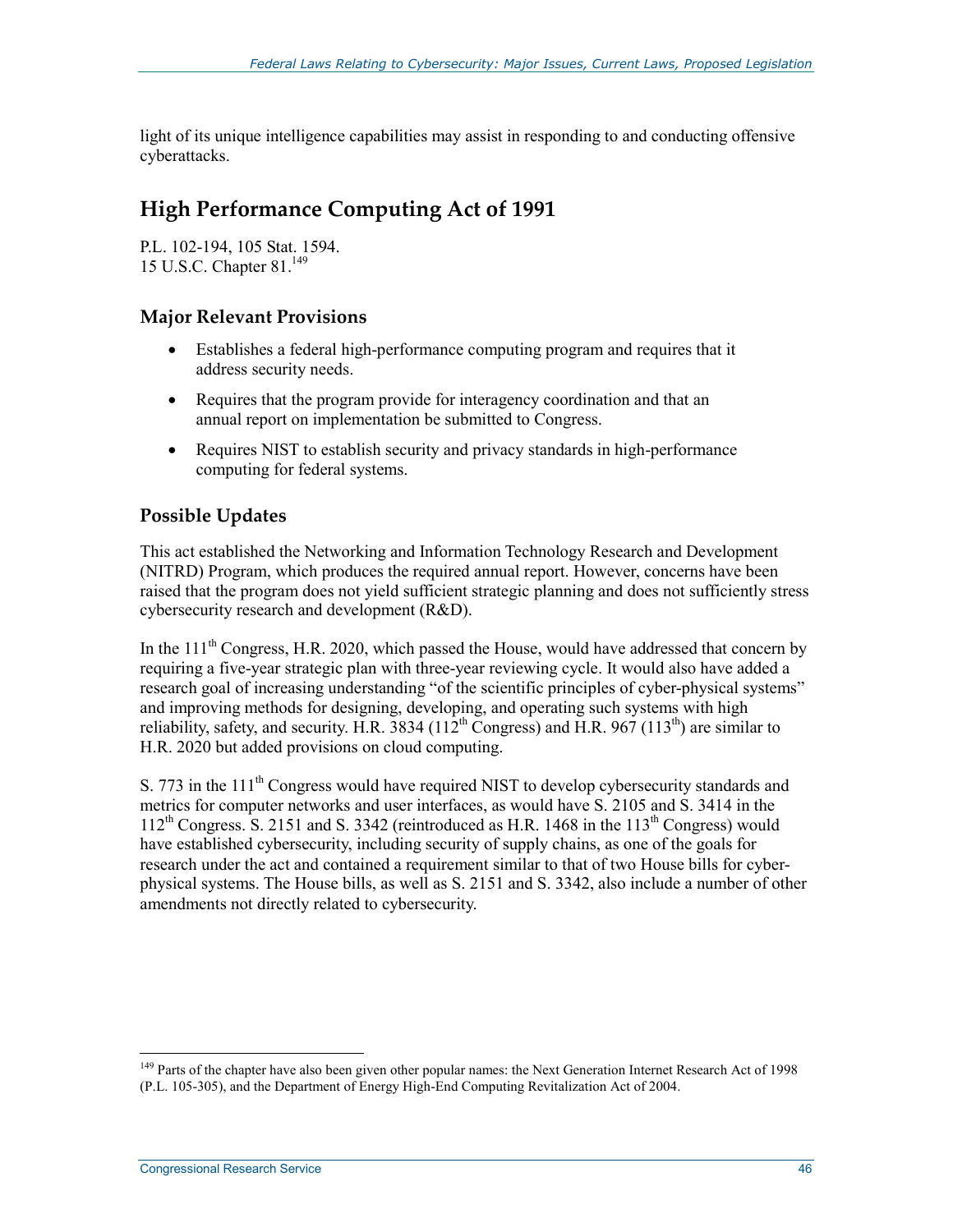# **Communications Assistance for Law Enforcement Act of 1994 (CALEA)**

P.L. 103-414, 108 Stat. 4279. 47 U.S.C. §1001 et seq.<sup>150</sup>

#### **Major Relevant Provisions**

- Requires telecommunications carriers to assist law enforcement in performing electronic surveillance on their digital networks pursuant to court orders or other lawful authorization.
- Directs the telecommunications industry to design, develop, and deploy solutions that meet requirements for carriers to support authorized electronic surveillance, including unobtrusive isolation of communications and call-identifying information for a target and provision of that information to law enforcement, in a manner that does not compromise the privacy and security of other communications.

## **Possible Updates**

Some government and industry observers believe that CALEA should be revised to improve its effectiveness in addressing cybersecurity concerns. Among the concerns expressed are whether the act is the best mechanism for collecting information transmitted via the Internet, whether reassessment is needed of which private-sector entities the act covers and which government entities should be involved in enforcement and oversight, and what the role of industry should be in the development of the technologies and standards used to implement the provisions of the act. The *Task Force Report* recommended changes to laws governing the protection of electronic communications to facilitate sharing of appropriate cybersecurity information, including the development of an anonymous reporting mechanism.<sup>151</sup>

# **Communications Decency Act of 1996**

P.L. 104-104 (Title V), 110 Stat. 133. 47 U.S.C. §§223, 230.152

### **Major Relevant Provisions**

• Intended to regulate indecency and obscenity on telecommunications systems, including the Internet. Although much of the law is targeted at lewd or pornographic material, particularly when shown to children under the age of 18,

<sup>&</sup>lt;sup>150</sup> Prepared by Patricia Moloney Figliola, Specialist in Internet and Telecommunications Policy (pfigliola@crs.loc.gov, 7-2508).

<sup>151</sup> House Republican Cybersecurity Task Force, *Recommendations*, 14.

<sup>&</sup>lt;sup>152</sup> Prepared by Catherine A. Theohary, Analyst in National Security Policy and Information Operations (ctheohary@crs.loc.gov, 7-0844). These provisions are codified to Chapter 5 of Title 47, the "Communications Act of 1934." Codification of the various provisions of this act is complex. See 47 U.S.C. §609 nt. for details.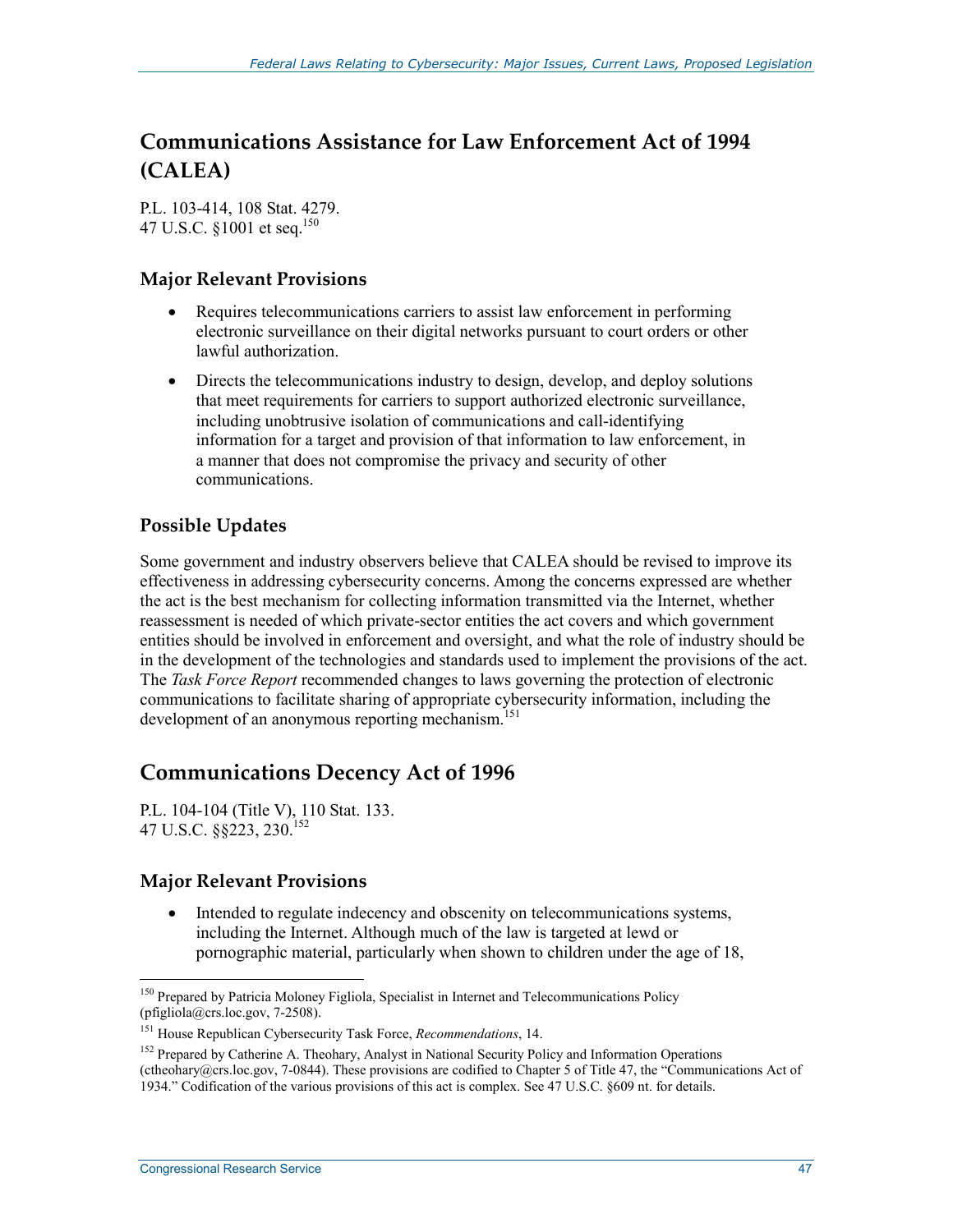the obscenity and harassment provisions could also be interpreted as applying to graphic, violent terrorist propaganda or incendiary language.

• Section  $230(c)(1)$  asserts that "no provider or user of an interactive computer service shall be treated as the publisher or speaker of any information." This has been interpreted to absolve Internet service providers and certain web-based services of responsibility for third-party content residing on those networks or websites.<sup>153</sup>

## **Possible Updates**

Some argue that certain Internet content, such as terrorist chat rooms or propaganda websites, presents a national security or operational threat that is not represented within the Communications Decency Act. Further, should such material be deemed as "indecent," the law does not give federal agencies the authority to require that the Internet service providers hosting the content to take it offline.

These critics maintain that the law should be revised to compel ISPs and web administrators to dismantle sites containing information that could be used to incite harm against the United States. A possible revision could be similar to the "take down and put back" provision in the Digital Millennium Copyright Act, 112 Stat. 2860, P.L. 105-304 which amended title 17 of the U.S. Code to hold a service liable for publishing material that is defamatory or infringes upon a third party copyright.

Others maintain that such a revision is counter to the spirit of free, open exchange of information that is characterized by the Internet and may be a First Amendment violation. Some have also expressed concerns that the intelligence value gained by preserving and monitoring the sites outweighs the potential threat risk.

# **Clinger-Cohen Act (Information Technology Management Reform Act) of 1996**

P.L. 104-106 (Divisions D and E), 110 Stat. 642. 40 U.S.C. §11101 et seq.154

### **Major Relevant Provisions**

- Gave agency heads authority to acquire IT and required them to ensure the adequacy of agency information security policies.
- Established the position of agency Chief Information Officer (CIO), responsible for assisting agency heads in IT acquisition and management.

<sup>153</sup> See CRS Report R41499, *The Communications Decency Act: Section 230(c)(1) and Online Intermediary Liability*, by Kathleen Ann Ruane and Julia Tamulis.

<sup>&</sup>lt;sup>154</sup> Prepared by Wendy R. Ginsberg, Analyst in Government Organization and Management (wginsberg@crs.loc.gov, 7-3933), and Eric A. Fischer. The two divisions, originally known as the Federal Acquisition Reform Act and the Information Technology Management Reform Act, were renamed as the Clinger-Cohen Act by P.L. 104-208 and reclassified into 40 U.S.C. Subtitle III by P.L. 107-217 (see 40 U.S.C. §101 nt.).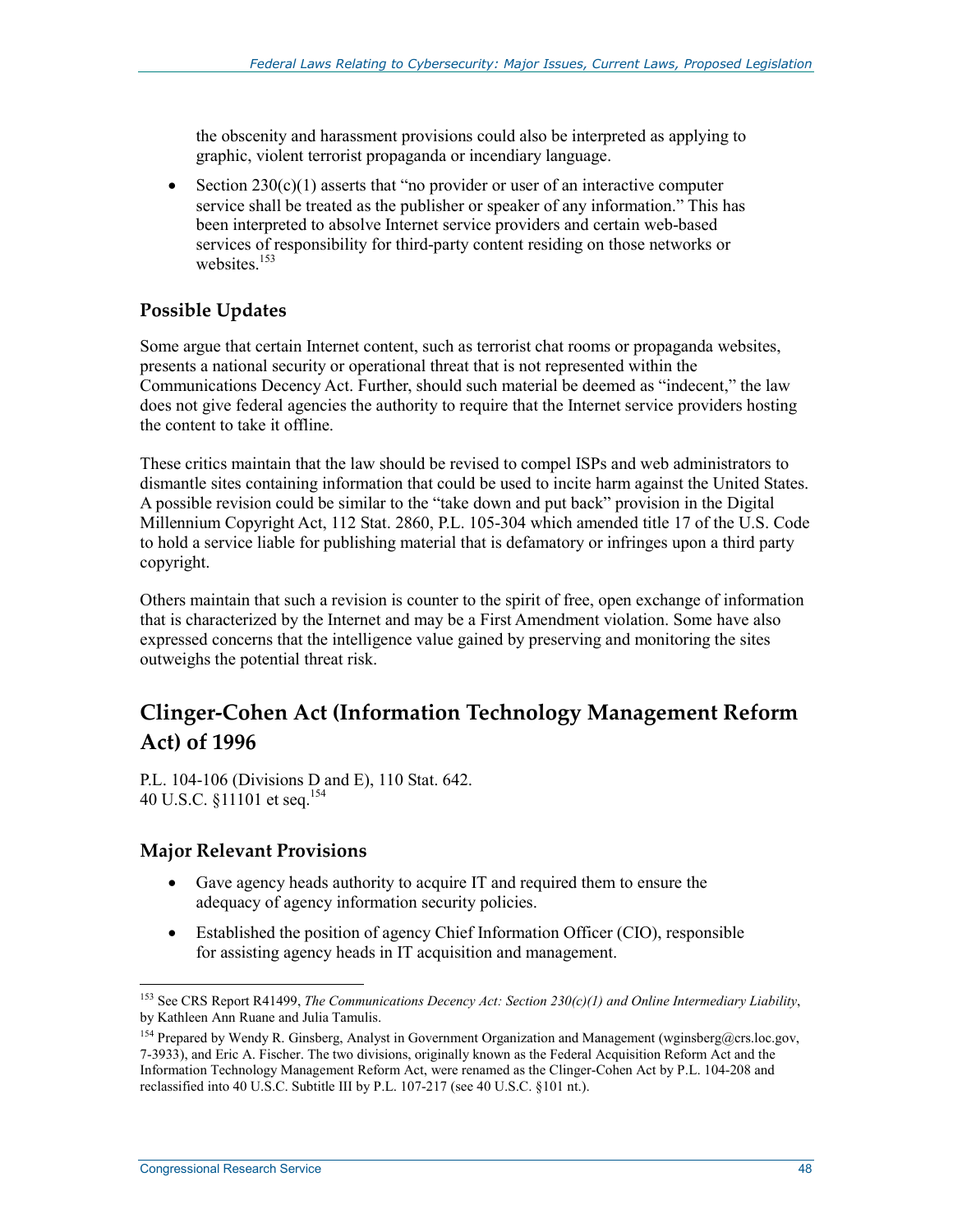- Requires the Office of Management and Budget (OMB) to oversee major information technology (IT) acquisitions.
- Requires OMB to promulgate, in consultation with the Secretary of Homeland Security, compulsory federal computer standards based on those developed by the National Institute of Standards and Technology (NIST).<sup>155</sup>
- Exempts national security systems from most provisions.

## **Possible Update**

With the increasing globalization of the IT hardware and software industries, concerns have been growing among cybersecurity experts about potential vulnerabilities at various points along the supply chain for IT products. H.R. 1136, introduced in the  $112<sup>th</sup>$  Congress, would have addressed such concerns with respect to federal acquisition of IT products and services by requiring vendors to meet security requirements to be developed by OMB, and also requiring vulnerability assessments by agencies.

S. 413 (similar to S. 3480 in the 111<sup>th</sup> Congress), S. 2105, S. 2151, S. 3342, S. 3414, and the *White House Proposal* would have returned the authority for promulgating standards for federal systems to the Secretary of Commerce.<sup>156</sup> H.R. 1163, in contrast, would not have amended that provision.

Congress and the executive branch have debated the limits of the authority and jurisdiction of CIOs since their establishment. In the private sector, CIOs may often serve as the senior IT decision maker. In federal agencies, in contrast, CIOs do not have budgetary control or authority over IT resources.<sup>157</sup> As part of a plan to reform federal IT management,<sup>158</sup> the Obama Administration has indicated its intention to change the role of CIOs "away from just policymaking and infrastructure maintenance, to encompass true portfolio management for all IT," including information security.159 The *White House Proposal* does not include any provisions related to that proposed change, but additional legislative authority may be required for such a change to be fully implemented.

The Obama Administration also appointed a federal chief information officer and a federal chief technology officer (CTO), positions first created in the George W. Bush Administration, where

<sup>1</sup> <sup>155</sup> The Clinger-Cohen Act originally gave this promulgation authority to the Secretary of Commerce, while providing the President authority to disapprove or modify such standards, and gave the Secretary authority to waive the standards in specific cases to avoid adverse financial or mission-related impacts. The "Federal Information Security Management Act of 2002 (FISMA)," enacted as part of the Homeland Security Act, transferred that authority to OMB.

<sup>&</sup>lt;sup>156</sup> See the discussion of FISMA, p. 53.

 $157$  They do have authority under FISMA to ensure compliance with that law's information security requirements (44 U.S.C. §3544). Some agency CIOs also have statutory authority in addition to that provided by Clinger-Cohen and FISMA. For example, the CIO of the intelligence community has procurement approval authority for IT (50 U.S.C. §403-3g), and CIOs within DOD have budgetary review authority (10 U.S.C. §2223).

<sup>158</sup> Vivek Kundra, *25-Point Implementation Plan to Reform Federal Information Technology Management* (The White House, December 9, 2010), http://www.cio.gov/documents/25-Point-Implementation-Plan-to-Reform-Federal%20IT.pdf.

<sup>&</sup>lt;sup>159</sup> Jacob J. Lew, "Chief Information Officer Authorities," Memorandum for the Heads of Executive Departments and Agencies, M-11-29, August 8, 2011, pp. 1–2, http://www.whitehouse.gov/sites/default/files/omb/memoranda/2011/ m11-29.pdf.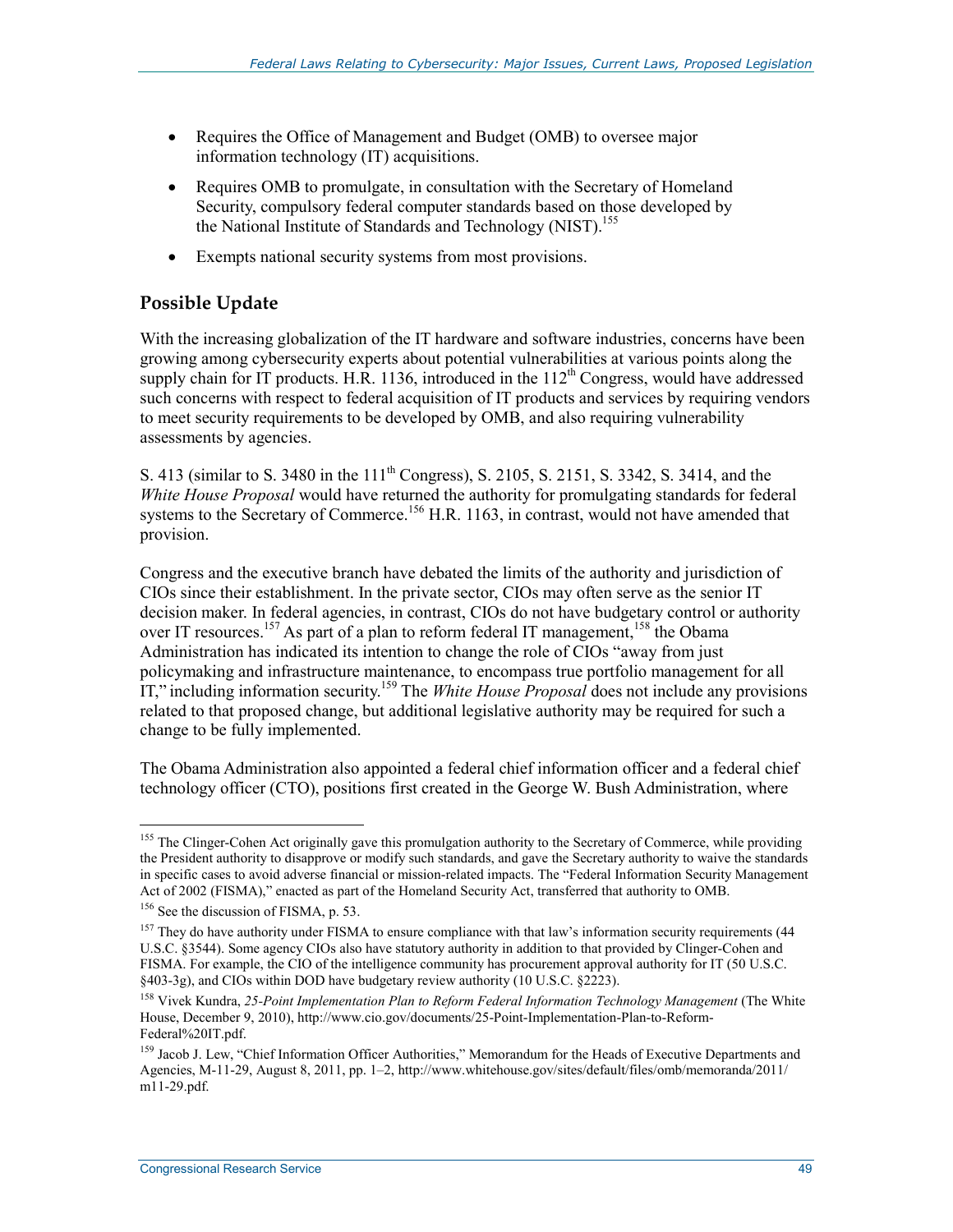the OMB deputy director of management also served as federal CIO. In the 111<sup>th</sup> Congress, H.R. 1910 and H.R. 5136, H.R. 1136 in the 112<sup>th</sup> Congress, and H.R. 3032 in the 113<sup>th</sup> Congress contained provisions to establish a statutory basis for the CTO position, not, however, explicitly as amendments to the Clinger-Cohen Act.<sup>160</sup> Some proposals in previous Congresses would also have established the federal CIO position in law.<sup>161</sup>

# **Identity Theft and Assumption Deterrence Act of 1998**

P.L. 105-318, 112 Stat. 3007. 18 U.S.C. §1028.<sup>162</sup>

## **Major Relevant Provisions**

- Made identity theft a federal crime.
- Provided penalties for individuals who either committed or attempted to commit identity theft.
- Provided for forfeiture of property used or intended to be used in the fraud.
- Directed the Federal Trade Commission (FTC) to record complaints of identity theft, provide victims with informational materials, and refer complaints to the appropriate consumer reporting and law enforcement agencies.<sup>163</sup>

### **Possible Updates**

1

See "Identity Theft Penalty Enhancement Act" below.

# **Homeland Security Act of 2002 (HSA)**

P.L. 107-296 (Titles II and III), 116 Stat. 2135. 6 U.S.C. §§121-195c, 441-444, and 481-486.164

### **Major Relevant Provisions**

• Transferred some functions relating to the protection of information infrastructure from other agencies to the Department of Homeland Security  $(DHS).$ <sup>165</sup>

<sup>164</sup> For classification details, see 6 U.S.C. §101 nt.

<sup>160</sup> See CRS Report R40150, *A Federal Chief Technology Officer in the Obama Administration: Options and Issues for Consideration*, by John F. Sargent Jr.

<sup>161</sup> See, for example, CRS Report RL30914, *Federal Chief Information Officer (CIO): Opportunities and Challenges*, by Jeffrey W. Seifert.

<sup>&</sup>lt;sup>162</sup> Prepared by Kristin M. Finklea, Coordinator, Analyst in Domestic Security (kfinklea@crs.loc.gov, 7-6259). See 18 U.S.C. §1001 nt. for classification details.

<sup>&</sup>lt;sup>163</sup> The FTC now records consumer complaint data and reports it in the Identity Theft Data Clearinghouse (Federal Trade Commission, "Reference Desk," *Fighting Back Against Identity Theft*, December 22, 2010, http://www.ftc.gov/ bcp/edu/microsites/idtheft/reference-desk/index.html); identity theft complaint data are available for 2000 and forward.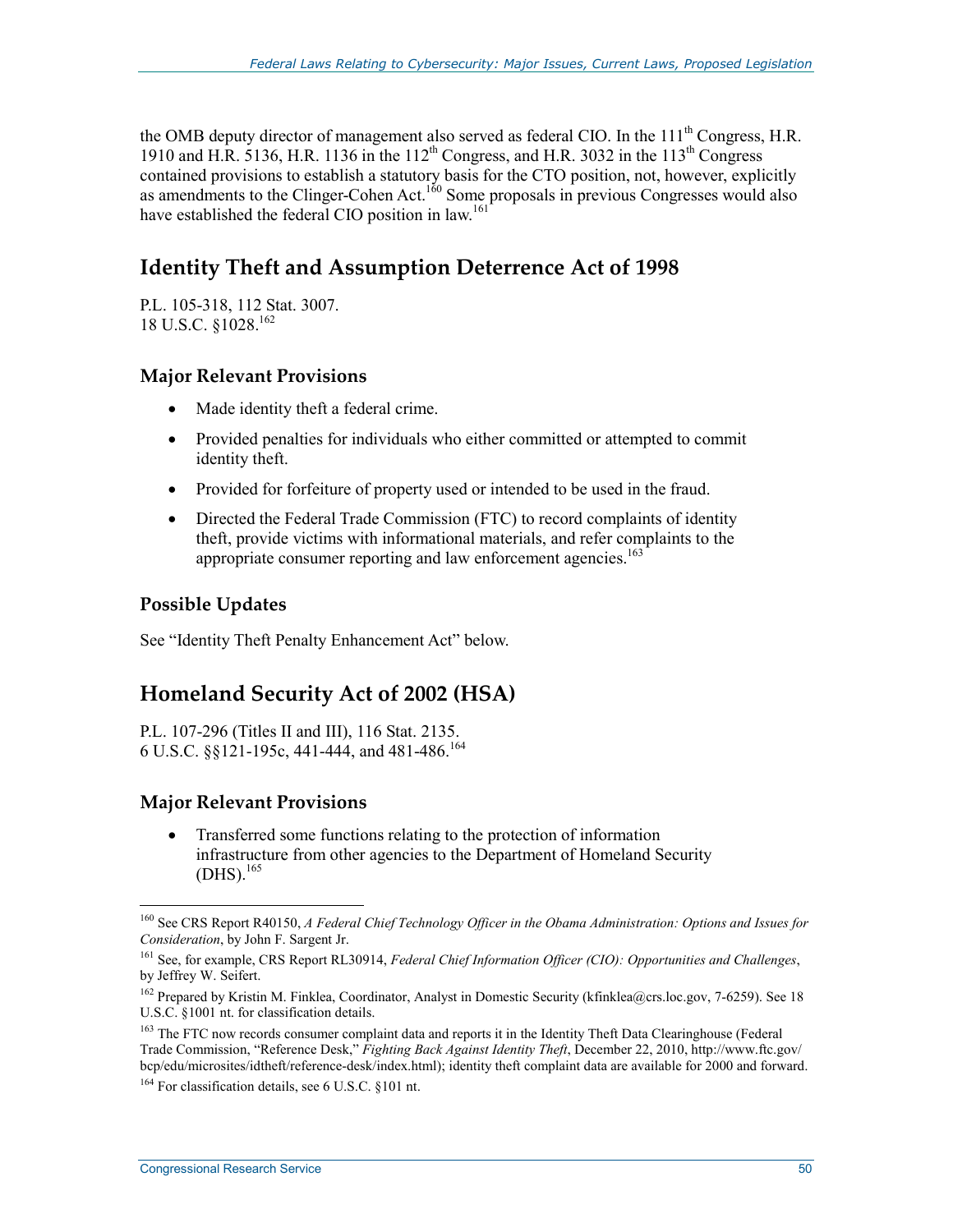- Requires DHS to provide state and local governments and private entities with threat and vulnerability information, crisis-management support, and technical assistance relating to recovery plans for critical information systems.
- Permits the Secretary of Homeland Security to designate qualified technologies as subject to certain protections from liability in claims relating to their use in response to an act of terrorism.<sup>166</sup>
- Established mechanisms to facilitate information sharing among federal agencies and appropriate nonfederal government and critical-infrastructure personnel.<sup>167</sup>
- Authorized DHS to establish a system of volunteer experts ("Net Guard") to assist local communities in responding to attacks on information and communications systems.
- Strengthened some criminal penalties relating to cybercrime.
- Created the Directorate of Science and Technology within DHS and assigned it broad R&D responsibilities, although responsibilities relating to cybersecurity R&D were not specifically described.

## **Possible Updates**

Various concerns have been raised about the ways in which the act addressed cybersecurity, and a number of proposals have been made since its enactment to enhance the cybersecurity provisions. In the  $111<sup>th</sup>$  Congress, the most comprehensive legislative proposal was in S. 3480, which was reported out of the Senate Committee on Homeland Security and Governmental Affairs in the  $111<sup>th</sup>$  Congress, and reintroduced in the  $112<sup>th</sup>$  Congress as S. 413 with minor modifications. It would have added provisions on cybersecurity that would have

- established a center for cybersecurity and communications within DHS;
- required coordination with the DHS Office of Infrastructure Protection and sector-specific agencies;
- established the United States Computer Emergency Readiness Team (US-CERT) within the center;
- stipulated information-sharing procedures for federal agencies and other entities;
- established a program within the center to provide assistance to the private sector;

<sup>(...</sup>continued)

<sup>&</sup>lt;sup>165</sup> In particular, the act transferred to DHS the Federal Computer Incident Response Center, which had resided in the General Services Administration (GSA). In 2006, P.L. 109-295, The Department of Homeland Security Appropriations Act, 2007, established the position of Assistant Secretary for Cybersecurity and Communications (6 U.S.C. §321) within DHS but did not specify duties or responsibilities.

<sup>&</sup>lt;sup>166</sup> This set of provisions (Subtitle G of Title VIII, 6 U.S.C. §441-444) is called the SAFETY Act.

<sup>&</sup>lt;sup>167</sup> This set of provisions (Subtitle I of Title VIII, 6 U.S.C. §481-486) is called the Homeland Security Information Sharing Act. Section 486 was added by P.L. 109-90 and provides some liability protections relating to actions involving Information Sharing and Analysis Centers (see "National Council of ISACS," 2014, http://www.isaccouncil.org/).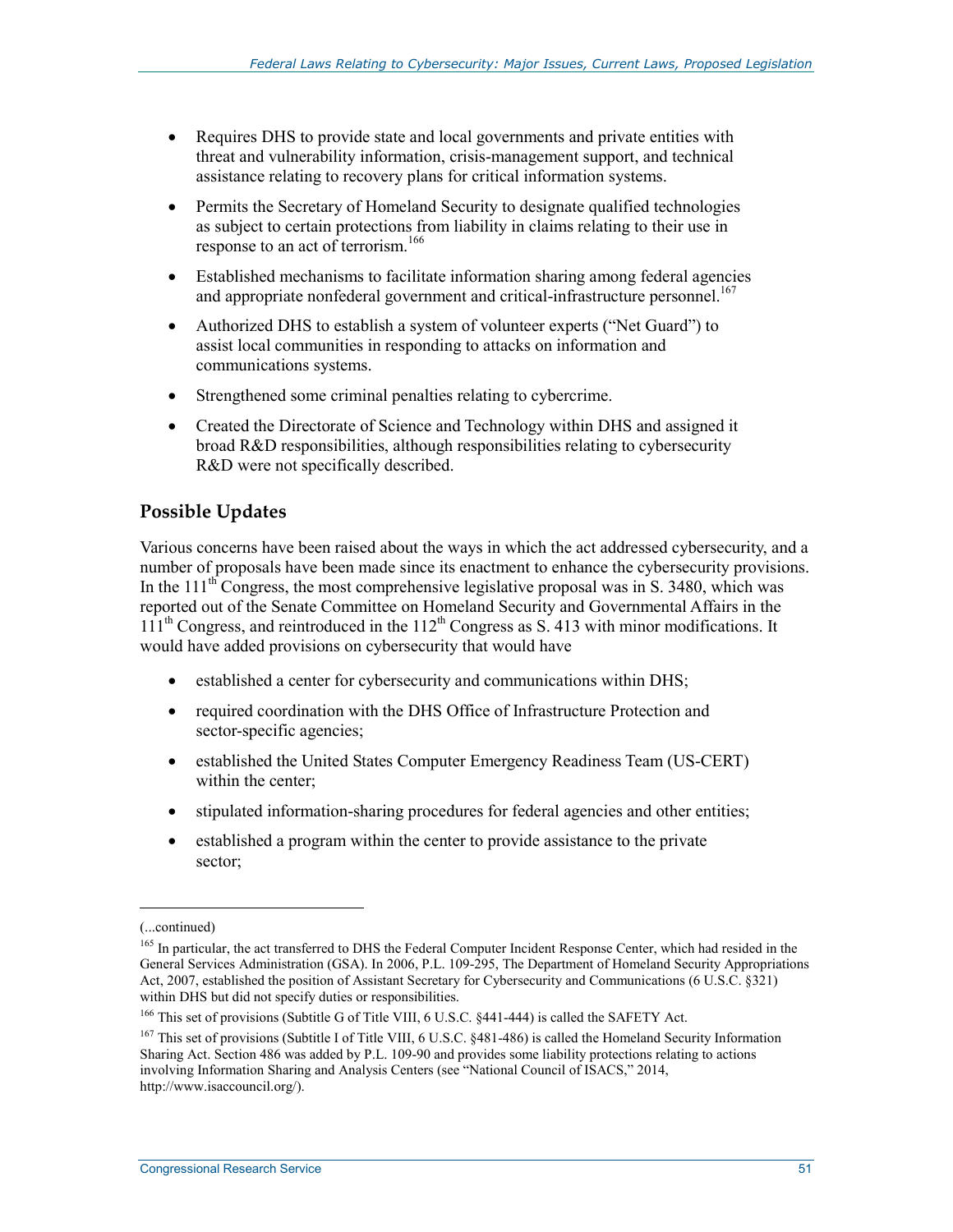- required the center to identify cyber vulnerabilities to CI and establish requirements to address them;
- established procedures for response to imminent cyber threats to  $CI<sub>1</sub><sup>168</sup>$ enforcement of requirements, and protection of information; and
- required a risk-management strategy for security of the supply chain.

It would have established a cybersecurity R&D program in DHS and required coordination of those activities with other agencies and private entities. It would also have established a public/private-sector cybersecurity advisory council.

The *White House Proposal* would also have substantially enhanced DHS authority relating to cybersecurity. The proposal differed in several ways from the approach taken by S. 413 in the 112th Congress. Among other differences, it would have provided enhanced authority to the DHS Secretary that S. 413 provided directly to a new center within the department. However, the *White House Proposal* would have required the Secretary to establish a center with cybersecurity responsibilities for federal and  $\rm \tilde{C}$ I systems.<sup>169</sup> It also did not codify the establishment of US-CERT, unlike S. 413, and did not provide the President with the authority to implement emergency actions in response to an imminent risk to CI. It did, however, provide the DHS Secretary with authority to direct responses of federal agencies to cybersecurity threats or incidents.

Also in the 112<sup>th</sup> Congress, S. 2105 and S. 3414 contained elements of both the *White House Proposal* and S. 413. They would have established a new center, with new authorities, but omitted the provision in S. 413 establishing US-CERT by law, as well as the provision on presidential emergency powers. S. 2105 and S. 3414 would have required the Science and Technology Directorate of DHS to establish a cybersecurity R&D plan. S. 1546 would also have required departmental cybersecurity research.

H.R. 3674, as reported to the House, would have provided additional responsibilities and authorities to DHS for the protection of federal information systems. It would have provided for information sharing with federal and nonfederal entities, cybersecurity research and development (R&D), and recruitment and retention of cybersecurity personnel. To facilitate information sharing and technical assistance, it would have created a center within DHS that would have included a private-sector board of advisors. Unlike the bill as introduced, it did not include a nongovernmental clearinghouse for sharing cybersecurity information between the private sector and the federal government that was recommended by the *Task Force Report*. H.R. 3674 would also have required DHS to perform cybersecurity R&D, to include testing, evaluation, and technology transfer.

Some other bills in the  $111<sup>th</sup>$  Congress would also have revised the act. H.R. 6423, reintroduced as H.R. 174 in the  $112<sup>th</sup>$  Congress, would have established a new office to develop, oversee, and enforce cybersecurity compliance for CI sectors. H.R. 266, reintroduced as H.R. 76, would have added a cybersecurity fellowship program for nonfederal officials to familiarize them with DHS

<sup>&</sup>lt;sup>168</sup> See also "Communications Act of 1934" above.

<sup>&</sup>lt;sup>169</sup> This center would presumably replace the federal incident center currently required under 44 U.S.C. 3546. The revision of the Federal Information Security Management Act of 2002 (FISMA) in the *White House Proposal* does not include the latter center.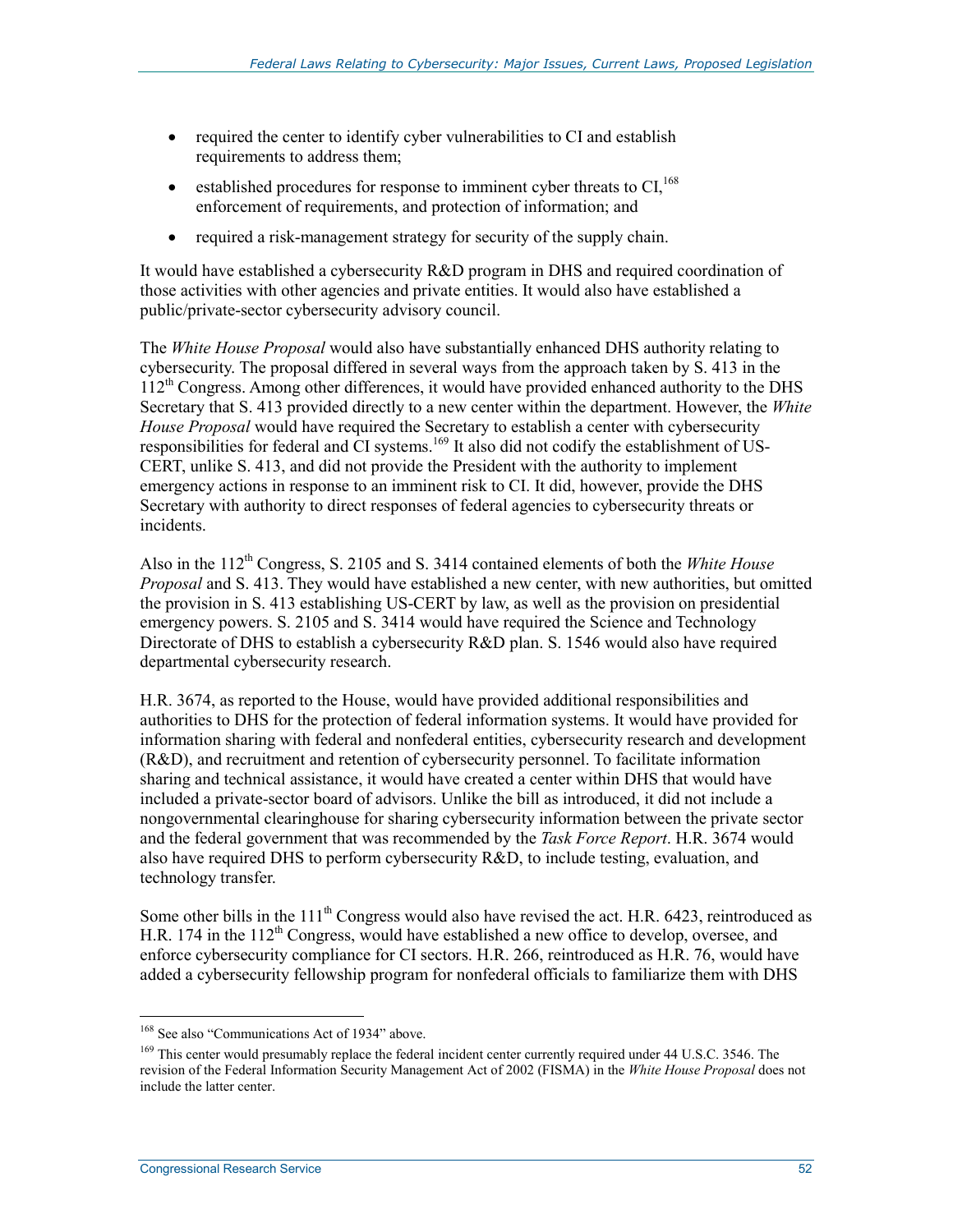cybersecurity activities. H.R. 4507 and H.R. 4842 would have added a cybersecurity training initiative for first responders and others. H.R. 2868 and S. 3599 would have added chemicalfacility security measures, including cybersecurity, to the act.

In the  $113<sup>th</sup>$  Congress, H.R. 3696 and S. 2519 would add provisions on DHS cybersecurity authorities to Title II. Both would provide statutory authority and stipulate responsibilities for the National Cybersecurity and Communications Integration Center (NCCIC), which had been established by DHS in 2009 under existing statutory authority. S. 2519 was enacted in December 2014.

H.R. 3696 would also give DHS responsibility for managing federal efforts to protect civilian federal information systems. S. 2521 would provide DHS operational authority to enforce FISMA requirements. H.R. 3107, H.R. 3696, S. 1691, and S. 2354 would provide additional DHS hiring and compensation authorities and require an assessment of cybersecurity workforce needs. H.R. 3107 and H.R. 3696 would establish federal occupation categories for the cybersecurity workforce. H.R. 3696 would clarify that the protection from liability for qualifying anti-terrorism technologies available under the act includes cybersecurity technologies. S. 1691 and S. 2521 were enacted in December 2014.

H.R. 2952 as passed by the House would require DHS to develop a strategic plan for R&D to protect CI, a report on the use of public/private R&D consortia, and the establishment of a technology clearinghouse. The bill was enacted in December 2014 with an amendment in the nature of a substitute requiring an assessment of cybersecurity workforce needs at DHS.

See also "Selected Issues Addressed in Proposed Legislation." The role of DHS is discussed under most topics in that section of this report.

# **Federal Information Security Management Act of 2002 (FISMA)**

P.L. 107-296 (Title X), 116 Stat. 2259. P.L. 107-347 (Title III), 116 Stat. 2946. 44 U.S.C. Chapter 35, Subchapters II and III, [40 U.S.C. 11331, 15 U.S.C. 278g-3 & 4].<sup>170</sup>

### **Major Relevant Provisions**

FISMA created a security framework for federal information systems, with an emphasis on risk management, and gave specific responsibilities to the Office of Management and Budget (OMB), the National Institute of Standards and Technology (NIST), and the heads, chief information officers (CIOs), chief information security officers (CISOs), and inspectors general (IGs) of federal agencies.<sup>171</sup>

<sup>&</sup>lt;sup>170</sup> FISMA was originally enacted as part of the Homeland Security Act of 2002, replacing provisions enacted by the Floyd D. Spence National Defense Authorization Act for Fiscal Year 2001 (P.L. 106-398, Title X, Subtitle G), enacted in 2000 but with a 2002 sunset. FISMA was reenacted in the same Congress by the E-government Act. Subchapter II is not in effect. The title 40 provision was originally enacted as part of the Clinger-Cohen Act (see p. 48), and the title 15 provisions are part of the NIST Act (see p. 33). See footnote 172 for more detail.

<sup>&</sup>lt;sup>171</sup> For a more detailed description, see, for example, Government Accountability Office, *Information Security*: *Weaknesses Continue Amid New Federal Efforts to Implement Requirements*, GAO-12-137, October 2011, http://www.gao.gov/new.items/d12137.pdf.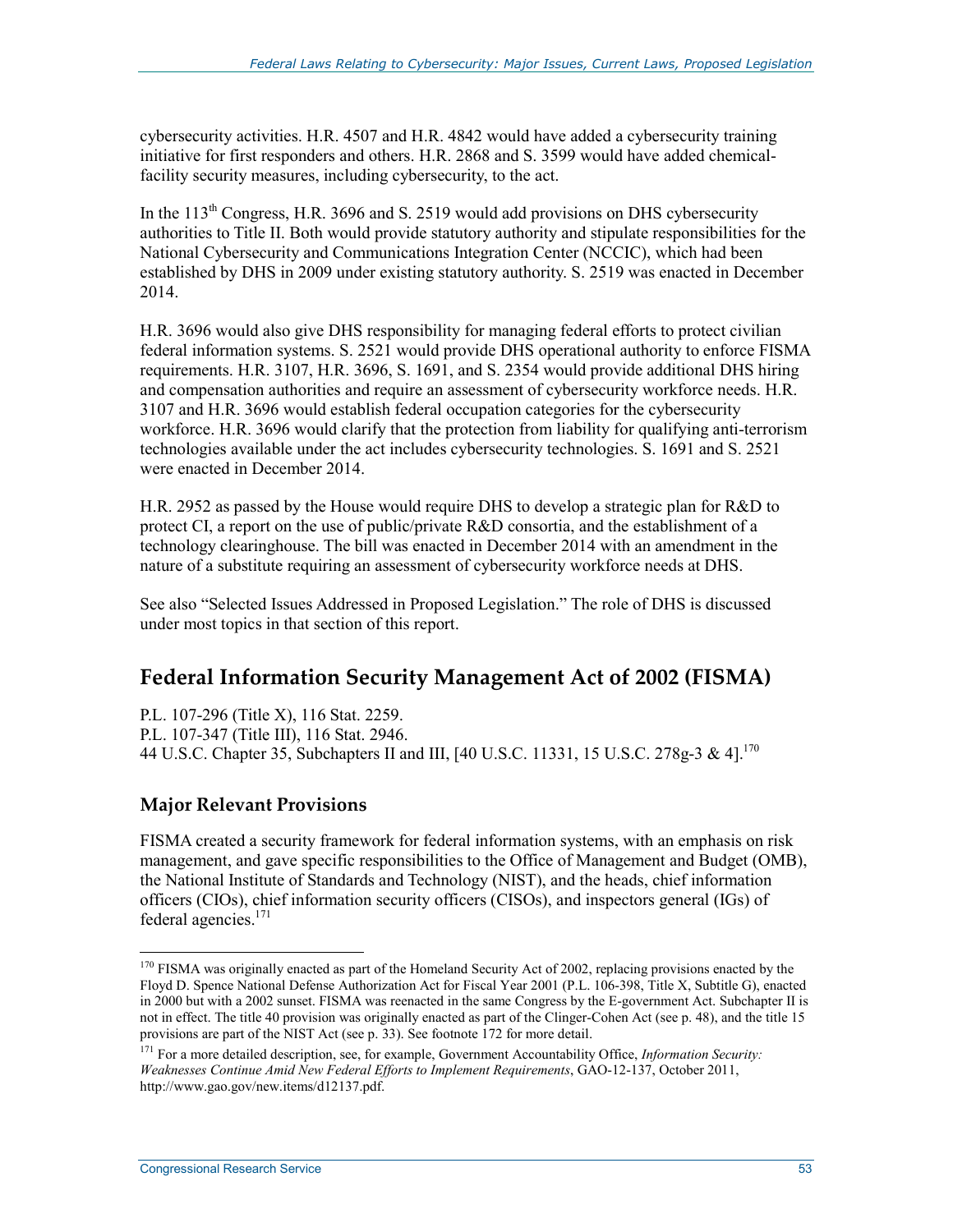- Required executive agencies to inventory major computer systems, identify and provide appropriate security protections, and develop, document, and implement agency-wide information security programs.
- Gave OMB responsibility for overseeing federal information-security policy and evaluating agency information-security programs, but exempted national security systems, except with respect to enforcement of accountability for meeting requirements and reporting to Congress.
- Revised the responsibilities of the Secretary of Commerce and NIST for information-system standards and transferred responsibility for promulgation of those standards from the Secretary of Commerce to OMB.<sup>172</sup>
- Required that NIST cybersecurity standards be complementary with those developed for national security systems, to the extent feasible.
- Required heads of federal agencies to provide security protections commensurate with risk and to comply with applicable security standards. Specifically required agencies using national security systems to provide security protections commensurate with risk and in compliance with standards for such systems.
- Required senior agency officials to perform risk assessments, to determine and implement necessary security controls in a cost-effective manner, and to evaluate those controls periodically.
- Designated specific information-security responsibilities for agencies' chief information security officers, including agency-wide information-security programs, policies, and procedures, and training of security and other personnel.
- Required designation of an information-security officer in each agency, security awareness training, processes for remedial action to address deficiencies, and procedures for handling security incidents and ensuring continuity of operations.
- Required annual agency reports to Congress, performance plans, and independent evaluations of information security.
- Established a central federal incident center, overseen by OMB, to analyze incidents and provide technical assistance relating to them, to inform agency

<sup>&</sup>lt;sup>172</sup> The standards-promulgation authority had been granted to the Secretary of Commerce under the Clinger-Cohen Act of 1996 (P.L. 104-106) but was transferred to the Director of OMB by the FISMA title in the HSA in 2002 (P.L. 107- 296, Section 1002, 40 U.S.C. 11331). The version currently in effect (44 U.S.C. Chapter 35, Subchapter III) was enacted by the FISMA title in the E-Government Act of 2002 (P.L. 107-347, Title III), which suspended Subchapter II, which had been revised by the HSA. That is not the case for 40 U.S.C. 11331, for which the P.L. 107-347 version would have retained the authority of the Secretary of Commerce to promulgate those standards as established in the Clinger-Cohen Act of 1996 (see p. 48), even though the E-Government Act was enacted after the HSA. Similarly, the revision to the NIST Act at 15 U.S.C. 278g-3  $\&$  4 is that made by the HSA. The reason for this potentially confusing difference appears to be that (1) the effective date of HSA was later than that of the E-Government Act, and (2) HSA amended the existing subchapter II of 44 U.S.C. Chapter 35; the E-Government Act explicitly suspended that subchapter. In contrast, the revisions both laws made to the Paperwork Reduction Act, adding a subsection (c) to 44 U.S.C. §3505 (requiring inventories of federal information systems) were codified. However, in a signing statement for the E-Government Act, President George W. Bush stated that the Administration would interpret the act as permanently superseding HSA "in those instances where both Acts prescribe different amendments to the same provisions of the United States Code" (President George W. Bush, "About E-Gov: Presidential Statement," December 17, 2002, http://georgewbush-whitehouse.archives.gov/omb/egov/g-3-statement.html). Such ambiguities in interpretation would presumably be resolved if FISMA is revised.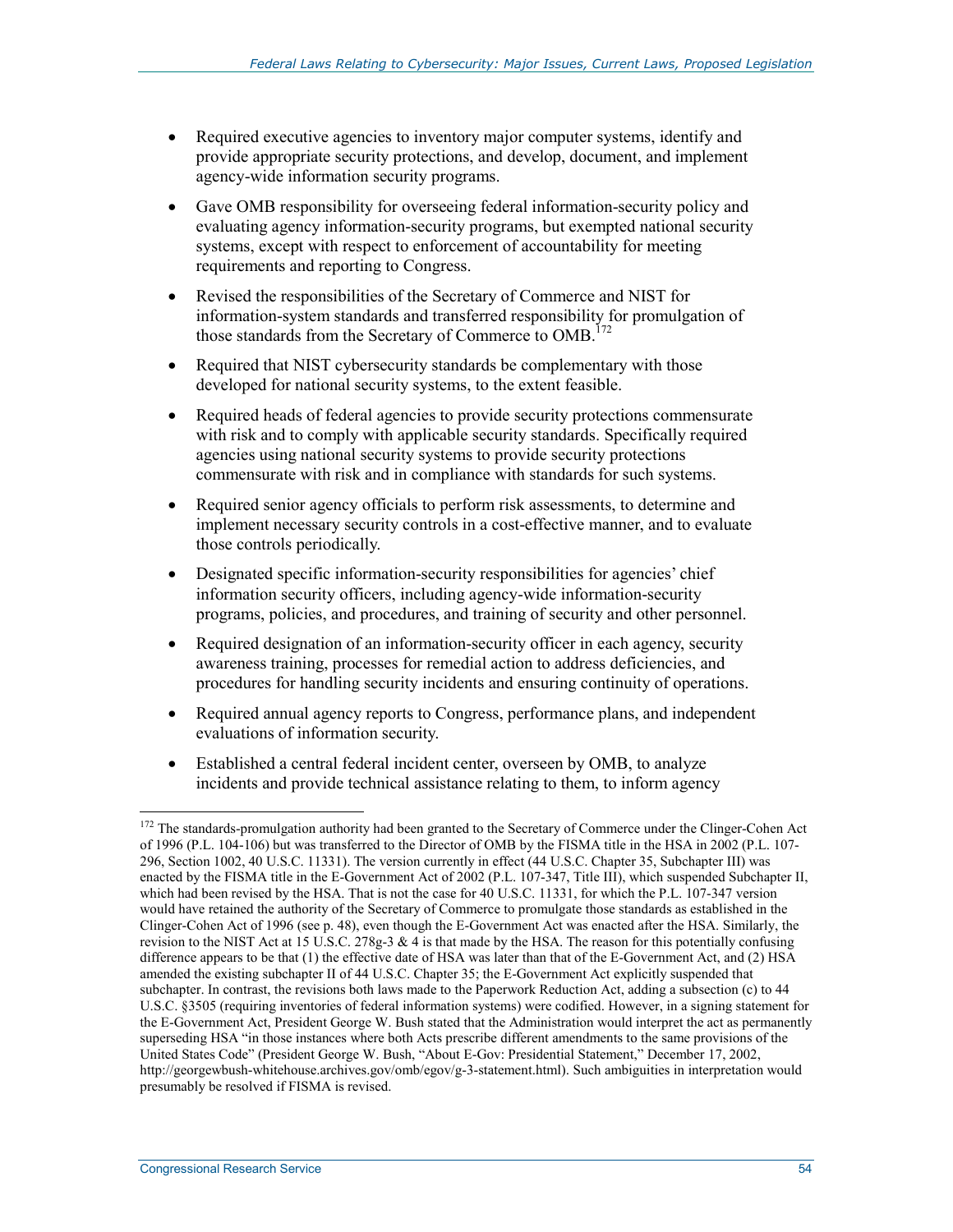operators about current and potential threats and vulnerabilities, and to consult with NIST, NSA, and other appropriate agencies about incidents.

• Gave responsibility for protection of mission-crucial systems in DOD and the CIA to the Secretary of Defense and the DCI, respectively, and required the Secretary of Defense to include compliance with the provisions above in developing program strategies for the Defense Information Assurance Program (10 U.S.C. §2224).

## **Possible Updates**

A commonly expressed concern about FISMA is that it is awkward and inefficient in providing adequate cybersecurity to government IT systems. The causes cited have varied but common themes have included inadequate resources, a focus on procedure and reporting rather than operational security, lack of widely accepted cybersecurity metrics, variations in agency interpretation of the mandates in the act, excessive focus on individual information systems as opposed to the agency's overall information architecture, and insufficient means to enforce compliance both within and across agencies.<sup>173</sup> Several legislative proposals in the 111<sup>th</sup> and 112<sup>th</sup> Congresses included major revisions to the act. The proposals varied in detail, with several notable provisions in some:

- Creation of a White House office with responsibility for cybersecurity;
- Transfer of responsibilities from OMB to the Secretary of Homeland Security or the Secretary of Commerce;
- Revisions to agency responsibilities under the act, including continuous monitoring, use of metrics, and emphasis on risk-based rather than minimum security measures;
- Changes in reporting requirements;
- Specification of cybersecurity requirements for acquisitions and the IT supply chain; and
- Establishment of mechanisms for interagency collaboration on cybersecurity.

In the  $111<sup>th</sup>$  Congress, H.R. 5136 passed in the House,<sup>174</sup> and S. 3480 was reported out of the Senate Homeland Security and Governmental Affairs Committee.

In the 112<sup>th</sup> Congress, the *Task Force Report* recommended an increased focus on monitoring, support for DHS authority, and taking new and emerging technologies, such as cloud computing,

<sup>&</sup>lt;sup>173</sup> See, for example, S.Rept. 111-368, and House Subcommittee on Government Management, Organization, and Procurement, *The State of Federal Information Security, Committee on Oversight and Government Reform* (Washington, DC: U.S. Government Printing Office, 2009), http://www.gpo.gov/fdsys/pkg/CHRG-

<sup>111</sup>hhrg57125/pdf/CHRG-111hhrg57125.pdf. OMB has recently attempted to address some of the operational issues administratively by delegating some responsibilities to DHS (Orszag and Schmidt, "Clarifying Cybersecurity Responsibilities"). Weaknesses in FISMA implementation have been cited repeatedly by GAO in reports required by the act (see, for example, Government Accountability Office, *Information Security: Weaknesses Continue Amid New Federal Efforts to Implement Requirements*).

<sup>&</sup>lt;sup>174</sup> The bill included provisions from H.R. 4900, which was ordered reported by the House Oversight and Government Reform Committee.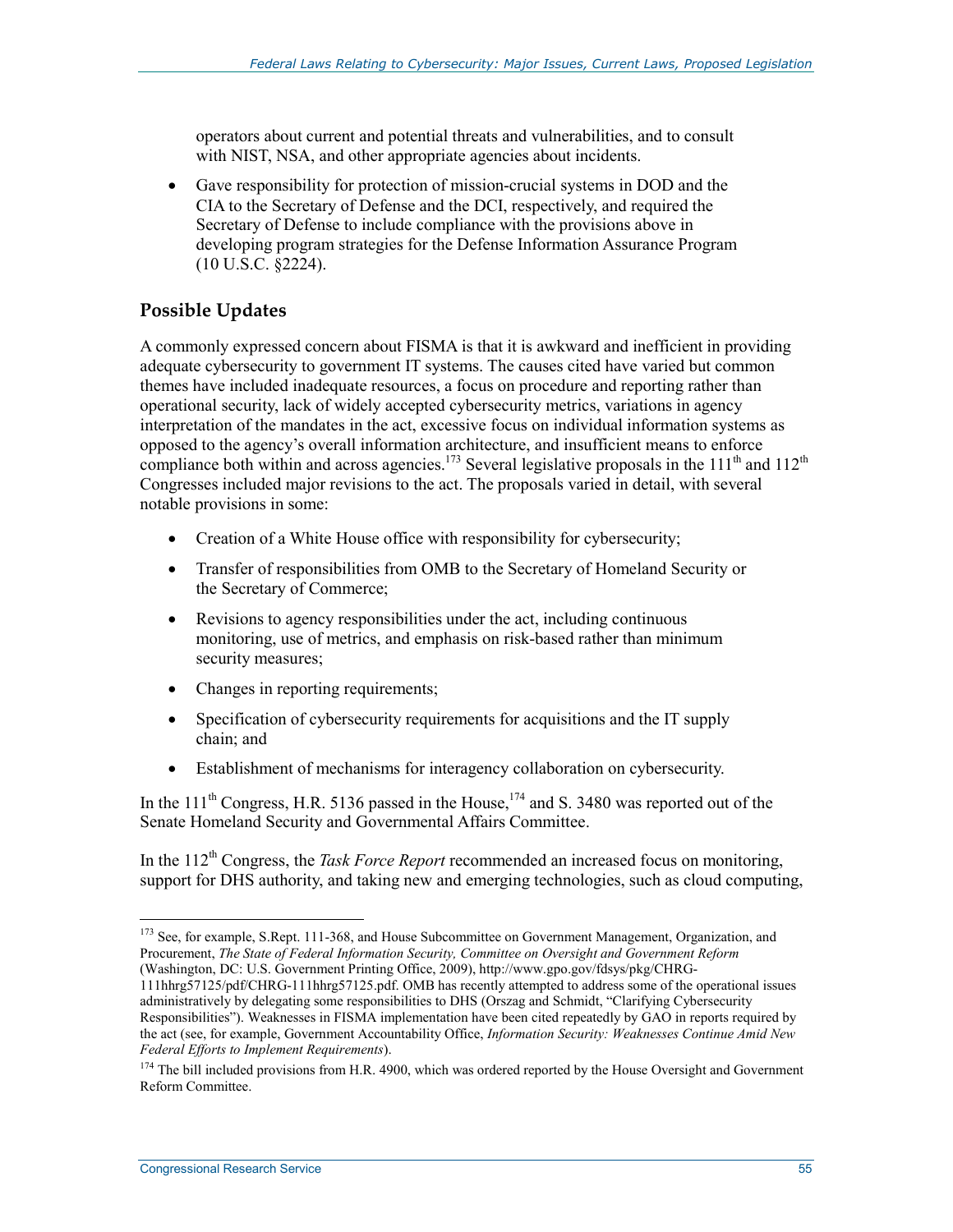into account.175 H.R. 1136 would have made many changes similar to those in H.R. 5136 in the 111<sup>th</sup> Congress, transferring responsibility to a new White House Office for Cyberspace created by the bill. H.R. 4257, in contrast, would have retained the current role of the OMB Director. H.R. 4257 passed the House in April 2012.

S. 413 would have made changes similar to those in S. 3480 in the previous Congress, transferring responsibility for federal information security policy from the Director of OMB to the Director of a new DHS center that the bill would establish. The *White House Proposal* was broadly similar to congressional proposals in many details. However, it would not have created a White House cybersecurity office and would have transferred responsibilities to the DHS Secretary rather than to a new cybersecurity center within DHS. S. 2105 and S. 3414 included a similar approach. S. 2151 and S. 3342, in contrast, would have transferred responsibilities from OMB to the Secretary of Commerce.

S. 1535 would have required that agency information security programs assess the practices of contractors and third parties with respect to sensitive personally identifiable information as defined in the bill and ensure that any deficiencies are remediated.

In the  $113<sup>th</sup>$  Congress, the provisions in H.R. 1163 are largely identical to those in H.R. 4257 in the  $112<sup>th</sup>$  Congress. S. 2521 as reported would provide statutory authority to DHS for overseeing operational cybersecurity of agency systems, consistent with the Administration delegation of such authority announced by  $\overline{OMB}$  in 2010,<sup>176</sup> but narrower than the authorities proposed in some bills in the  $112<sup>th</sup>$  Congress. As with the earlier bills, major agency responsibilities would not be changed. However, unlike H.R. 1163 and some earlier bills, S. 2521 would not specifically require continuous monitoring of information systems, but it would require agencies to implement operational directives from DHS, which could include such a requirement.<sup>177</sup> It would also transfer responsibility for the federal incident center to DHS. The enacted version of S. 2521 contains some compromise language, including on use of continuous monitoring and clarifying the roles of OMB, DHS, and individual agencies.

Both H.R. 3635 and S. 2521 would require OMB to establish procedures for notification and other responses to breaches of personally identifiable information (PII).

See also "Reform of the Federal Information Security Management Act (FISMA)."

<sup>175</sup> House Republican Cybersecurity Task Force, *Recommendations*, 13.

<sup>&</sup>lt;sup>176</sup> Orszag and Schmidt, "Clarifying Cybersecurity Responsibilities."

<sup>&</sup>lt;sup>177</sup> The current program is describe at Department of Homeland Security, "Continuous Diagnostics and Mitigation (CDM)."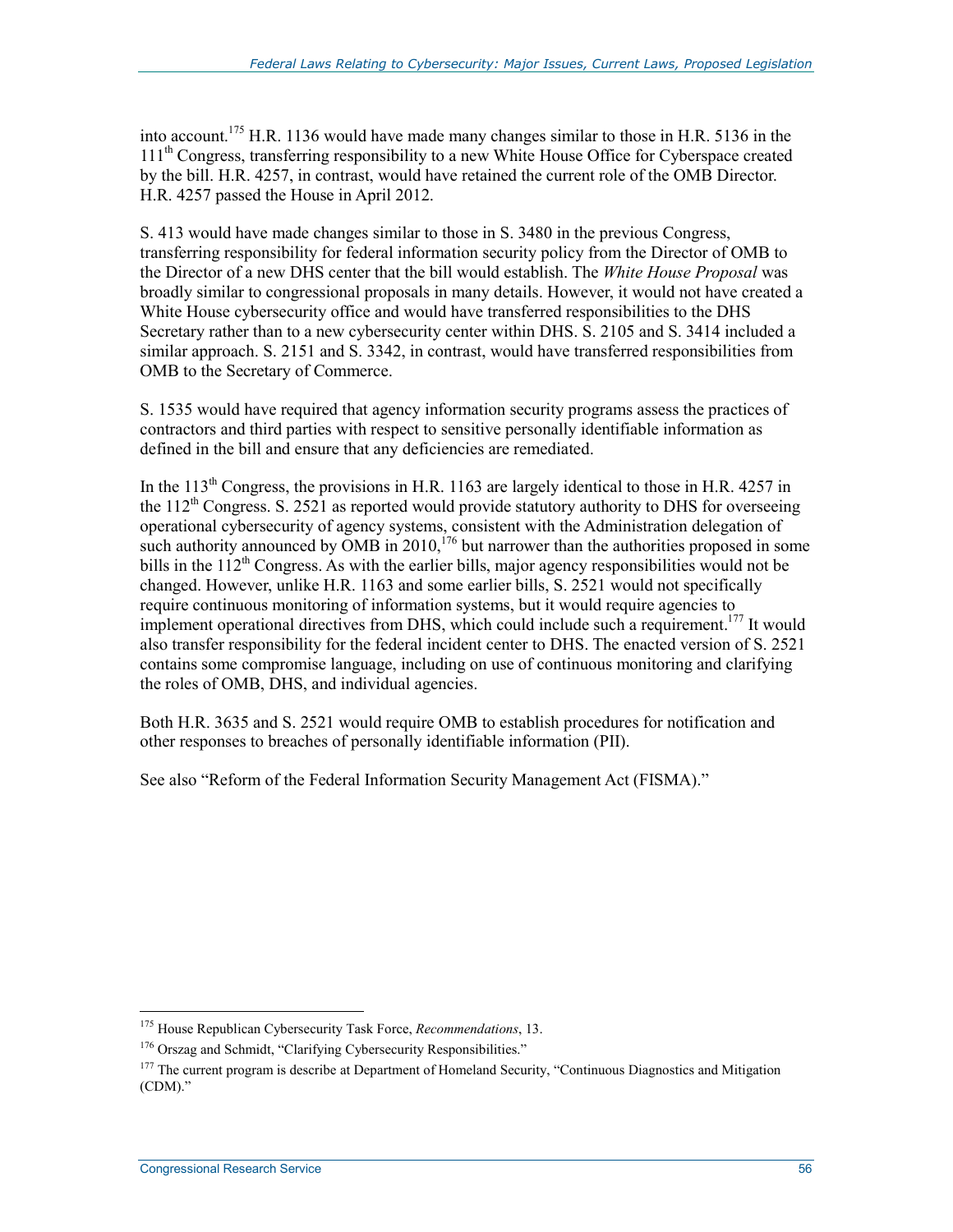# **Terrorism Risk Insurance Act of 2002**

P.L. 107-297, 116 Stat. 2322. 15 U.S.C. §6701 nt.178

#### **Major Relevant Provisions**

• Provides federal cost-sharing subsidies for insured losses resulting from acts of terrorism.

### **Possible Updates**

The act is intended to provide incentives for the development of insurance coverage for losses from acts of terrorism. Losses from cyberattacks are not specifically included, and some observers have raised concerns about whether some modification of the act would be appropriate.<sup>179</sup>

# **Cyber Security Research and Development Act, 2002**

P.L. 107-305, 116 Stat. 2367, 15 U.S.C. [§§278g,h], §7401 et seq.180

#### **Major Relevant Provisions**

- Requires the National Science Foundation (NSF) to award grants for basic research to enhance computer security and for improving undergraduate and master's degree programs, doctoral research, and faculty development programs in computer and network security; and to establish multidisciplinary centers for research on computer and network security.
- Requires NIST to establish programs to award postdoctoral and senior research fellowships in cybersecurity and to assist institutions of higher learning that partner with for-profit entities to perform cybersecurity research; to perform intramural specified cybersecurity research; and to develop a checklist of security settings for federal computer hardware and software for voluntary use by federal agencies.

### **Possible Updates**

A commonly expressed concern about federal research and development (R&D) relating to cybersecurity has been that it is insufficiently coordinated and prioritized, and focuses too little on understanding of fundamental principles and using them to develop transformational

<sup>1</sup> <sup>178</sup> The original act was amended by P.L. 109-144, the Terrorism Risk Extension Act of 1995, and P.L. 110-160, the Terrorism Risk Insurance Program Reauthorization Act of 2007. For classification details, see 15 U.S.C. 6701 nt.

<sup>179</sup> See, for example, Karen C. Yotis, "TRIA and the Perils of Terrorism Insurance," *Viewpoint*, Summer 2007, http://www.aaisonline.com/viewpoint/07sum6.html.

 $180$  15 U.S.C.  $\S$  $\S$ 278g, h are part of the NIST Act (see p. 33).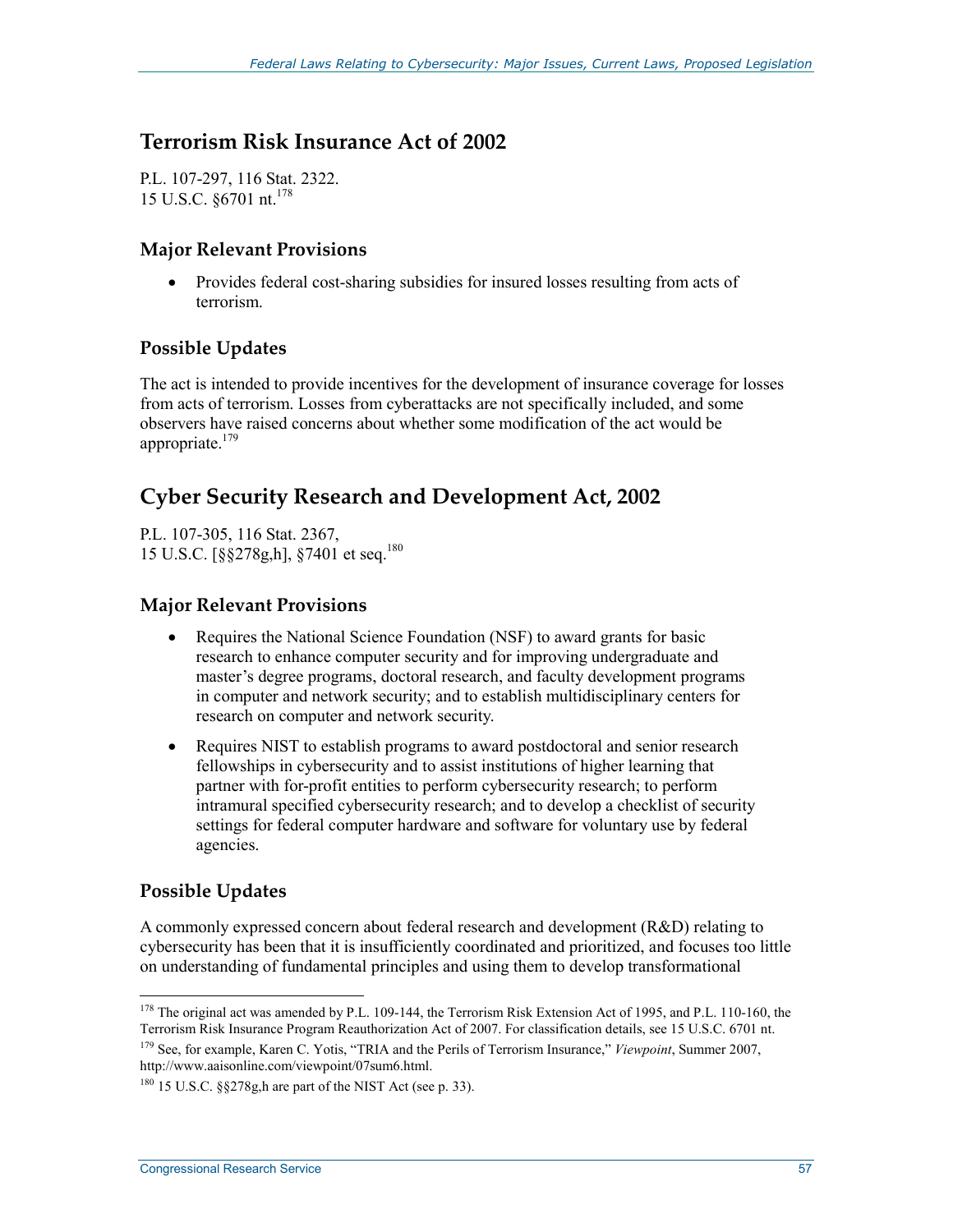technologies. The George W. Bush Administration attempted to address the latter gap through the "leap-ahead" technology component of the Comprehensive Cybersecurity Initiative.<sup>181</sup> The Obama Administration's policy review<sup>182</sup> also called for expanded, transformational research.

Concerns have also been raised about the need to improve the process by which NIST creates checklists and other guidance and technical standards for federal IT systems.<sup>183</sup>

H.R. 4061 in the 111<sup>th</sup> Congress would have addressed those concerns by revising the act. Similar bills were introduced in the  $112^{th}$  (H.R. 2096) and  $113^{th}$  (H.R. 756) Congresses. Provisions in those bills would expand NSF R&D programs in cybersecurity and require NIST to develop automated security specifications for its cybersecurity standards, checklists, and associated data. In the  $112^{th}$  Congress, S. 2105, S. 2151, S. 3342, and S. 3414 would also have expanded cybersecurity topics addressed by NSF, as would S. 1353 in the 113<sup>th</sup> Congress.

See also "Research and Development."

# **E-Government Act of 2002**

P.L. 107-347, 116 Stat. 2899. 5 U.S.C. Chapter 37, 44 U.S.C. 3501 nt., 44 U.S.C. Chapter 35, Subchapter 2, and Chapter 36.

## **Major Relevant Provisions**

Serves as the primary legislative vehicle to guide federal IT management and initiatives to make information and services available online. Significant provisions include the following:

- Established the Office of Electronic Government within OMB, to be headed by an administrator with a range of IT management responsibilities, including cybersecurity.
- Established the interagency CIO (Chief Information Officer) Council and specified working with the National Institute of Standards and Technology (NIST) on security standards as one of its functions.
- Assigned agency CIOs responsibility for monitoring implementation of federal cybersecurity standards in their agencies.
- Contains various other requirements for security and protection of confidential information, including electronic authentication and privacy guidelines.
- Established a five-year personnel exchange program between federal agencies and private sector organizations to help agencies fill IT management training needs.

<sup>&</sup>lt;sup>181</sup> See, for example, NITRD, "About the NITRD Program: National Cyber Leap Year", July 22, 2009, http://www.nitrd.gov/leapyear/index.aspx.

<sup>182</sup> The White House, *Cyberspace Policy Review*.

<sup>183</sup> See, for example, H.Rept. 111-405, CSIS Commission on Cybersecurity for the 44th Presidency, *A Human Capital Crisis in Cybersecurity*, July 2010, http://csis.org/files/publication/ 100720 Lewis HumanCapital WEB BlkWhteVersion.pdf.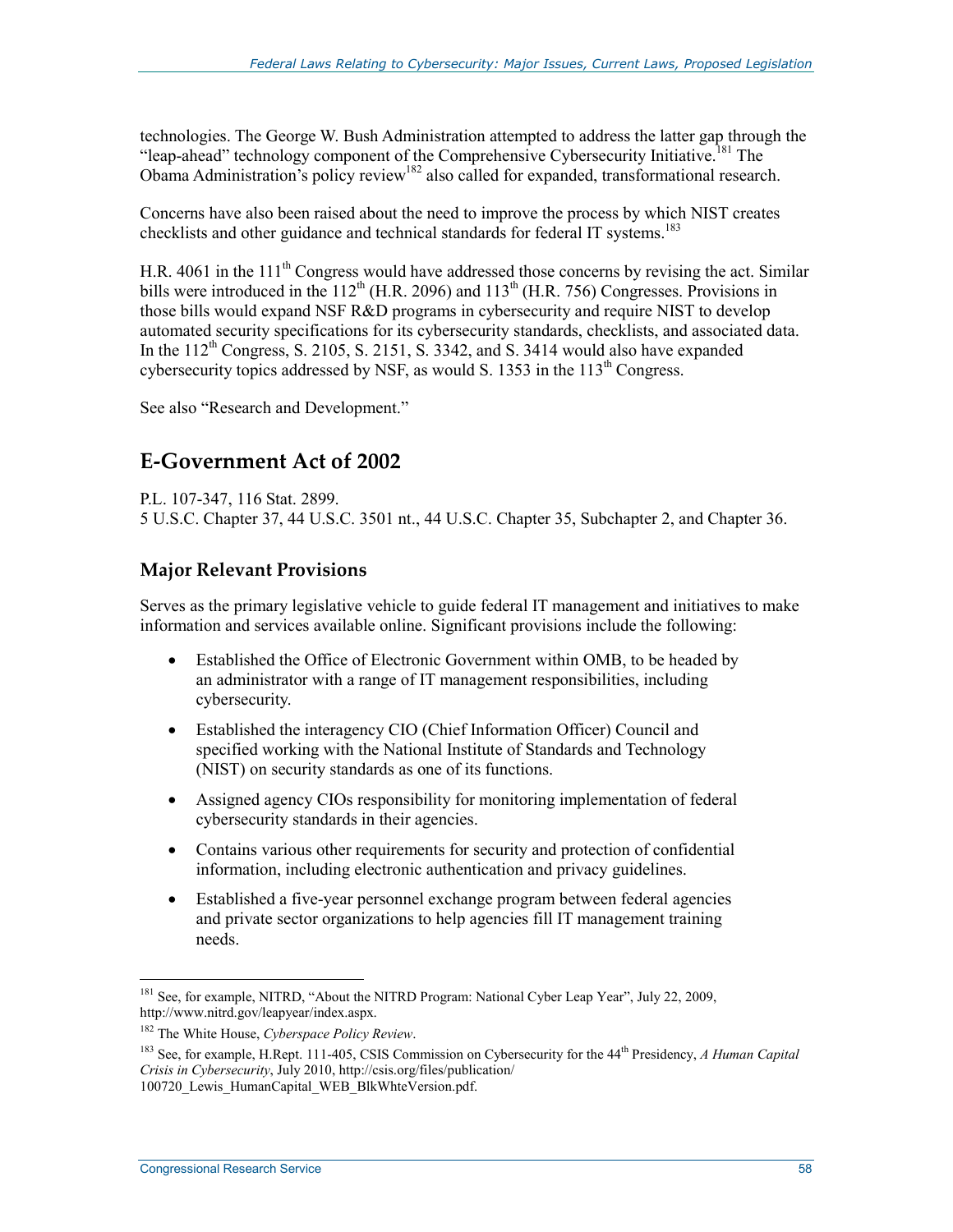• Also included the "Federal Information Security Management Act of 2002 (FISMA)."

## **Possible Update**

The *White House Proposal* would have renewed the personnel exchange program, which terminated at the end of 2007, and remove the current restriction in eligibility to management personnel. While this program would be applicable to any subdiscipline of IT, a widely held belief at present is that gaps in cybersecurity expertise are of particular concern. S. 1732 would have revised the privacy provisions to account for the increased commercial availability of personally identifiable information, which the bill defined broadly.<sup>184</sup> It would also have required agencies to designate chief privacy officers and created a council of them, and broadened OMB's privacy responsibilities.

See also "Federal Information Security Management Act of 2002 (FISMA)."

# **Identity Theft Penalty Enhancement Act**

P.L. 108-275, 118 Stat. 831. 18 U.S.C. §§1028, 1028A.<sup>185</sup>

### **Major Relevant Provisions**

• Established penalties for *aggravated* identity theft, in which a convicted perpetrator could receive additional penalties (two to five years' imprisonment) for identity theft committed in relation to other federal crimes.<sup>186</sup>

### **Possible Updates**

1

Identity theft has generally been the fastest growing type of fraud in the United States over the past decade.<sup>187</sup> FTC complaint data indicate that it is the dominant fraud complaint that the agency receives (32% of all consumer fraud complaints between 2000 and  $2012$ ).<sup>188</sup> Javelin Strategy and Research estimated that in 2010, about 8.1 million Americans were reportedly victims of identity theft. That was a decrease from the approximately 11.1 million who were reportedly victimized in 2009, but the 2013 figure of 13.1 million was among the highest on record. Almost half of all the reported 2013 fraud involved online transactions. Identity theft cost

<sup>&</sup>lt;sup>184</sup> It would include "any information about an individual maintained by an agency."

<sup>&</sup>lt;sup>185</sup> Prepared by Kristin M. Finklea, Analyst in Domestic Security (kfinklea@crs.loc.gov, 7-6259). For classification details, see 18 U.S.C. §1028 nt.

<sup>&</sup>lt;sup>186</sup> Examples of such federal crimes include theft of public property, theft by a bank officer or employee, theft from employee benefit plans, false statements regarding Social Security and Medicare benefits, several fraud and immigration offenses, and specified felony violations pertaining to terrorist acts.

<sup>187</sup> For more information on identity theft, see CRS Report R40599, *Identity Theft: Trends and Issues*, by Kristin Finklea.

<sup>188</sup> Federal Trade Commission, *Consumer Sentinel Network Data Book for January–December, 2010*, March 2010, http://www.ftc.gov/sentinel/reports/sentinel-annual-reports/sentinel-cy2010.pdf.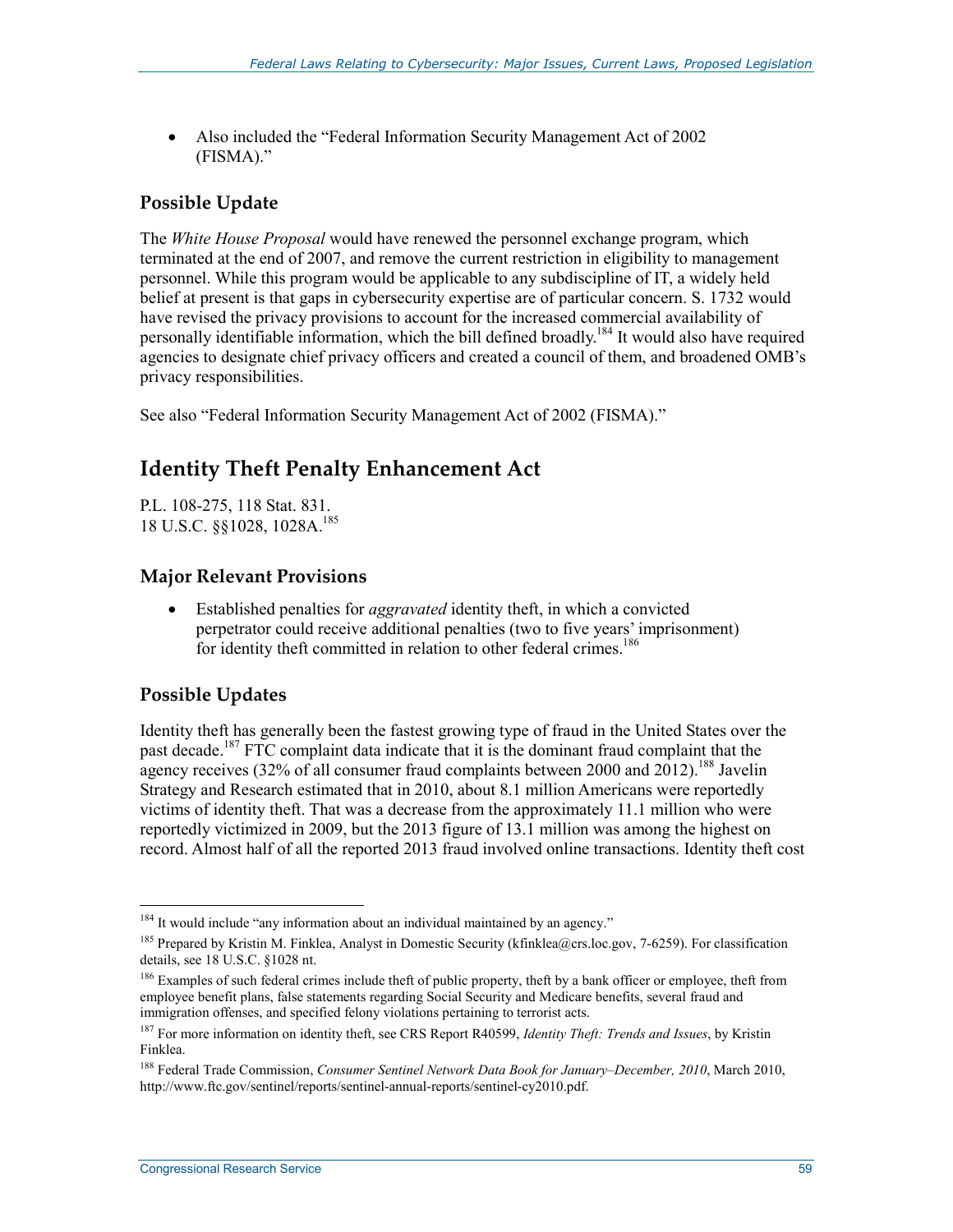consumers about \$37 billion in 2010, an eight-year high, but that total declined to \$18 billion in 2013.189

The most recent congressional action taken to enhance the identity theft laws was through the Identity Theft Enforcement and Restitution Act of 2008 (Title II of P.L. 110-326). Among other elements, several of which were recommended by a presidential task force in  $2007$ , <sup>190</sup> the act authorized restitution to identity theft victims for their time spent recovering from the harm caused by the actual or intended identity theft. Legislation has not yet, however, adopted recommendations of the task force to

- amend the identity theft and aggravated identity theft statutes so that thieves who misappropriate the identities of corporations and organizations—and not just the identities of individuals—can be prosecuted.<sup>191</sup> and
- amend the aggravated identity theft statute by adding new crimes as predicate offenses<sup>192</sup> for aggravated identity theft violations.<sup>193</sup>

That task force recommended that Congress clarify the identity theft and aggravated identity theft statutes to cover both individuals and organizations targeted by identity thieves because the range of potential victims includes not only individuals but organizations as well. The task force cites "phishing" as a means by which identity thieves assume the identity of a corporation or organization in order to solicit personally identifiable information from individuals.<sup>194</sup>

In part because identity theft is a facilitating crime, and the criminal act of stealing someone's identity often does not end there, investigating and prosecuting identity theft often involves investigating and prosecuting a number of related crimes. In light of this interconnectivity, the task force recommended expanding the list of predicate offenses for aggravated identity theft. The task force specifically suggested adding identity theft-related crimes such as mail theft, $195$ counterfeit securities, $196 \text{ and tax } \text{frau.}$ <sup>197</sup>

The House *Task Force Report* also recommended requiring restitution for victims of identity theft and computer fraud.<sup>198</sup> At present, the statute authorizes restitution but does not require it.

<sup>189</sup> Danielle Miceli and Robert Vamosi, *2011 Identity Fraud Survey Report: Consumer Version* (Javelin Strategy and Research, February 2011), https://www.javelinstrategy.com/uploads/

<sup>1103.</sup>R\_2011%20Identity%20Fraud%20Survey%20Consumer%20Report.pdf; Alphonse Pascual and Sarah Miller, *2014 Identity Fraud Report: Card Data Breaches and Inadequate Consumer Password Habits Fuel Disturbing Fraud Trends* (Javelin Strategy & Research, February 2014), https://www.javelinstrategy.com/uploads/web\_brochure/ 1405.R\_2014IdentityFraudReportBrochure.pdf.

<sup>190</sup> The President's Identity Theft Task Force, *Combating Identity Theft: A Strategic Plan*, April 2007, http://www.identitytheft.gov/reports/StrategicPlan.pdf.

<sup>&</sup>lt;sup>191</sup> This would involve revision of 18 U.S.C. §§1028 and 1028A.

<sup>&</sup>lt;sup>192</sup> A predicate offense can be described as a crime that is a component of a more serious offense. For example, in the case of money laundering, the crime that produces the funds that are to be laundered is the predicate offense.

<sup>193</sup> This would involve revision of 18 U.S.C. §1028A.

<sup>194</sup> The President's Identity Theft Task Force, *Combating Identity Theft: A Strategic Plan*, pp. 91–92.

<sup>195 18</sup> U.S.C. §1708.

<sup>196 18</sup> U.S.C. §513.

<sup>197 26</sup> U.S.C. §7201, 7206-7207.

<sup>198</sup> House Republican Cybersecurity Task Force, *Recommendations*, 14.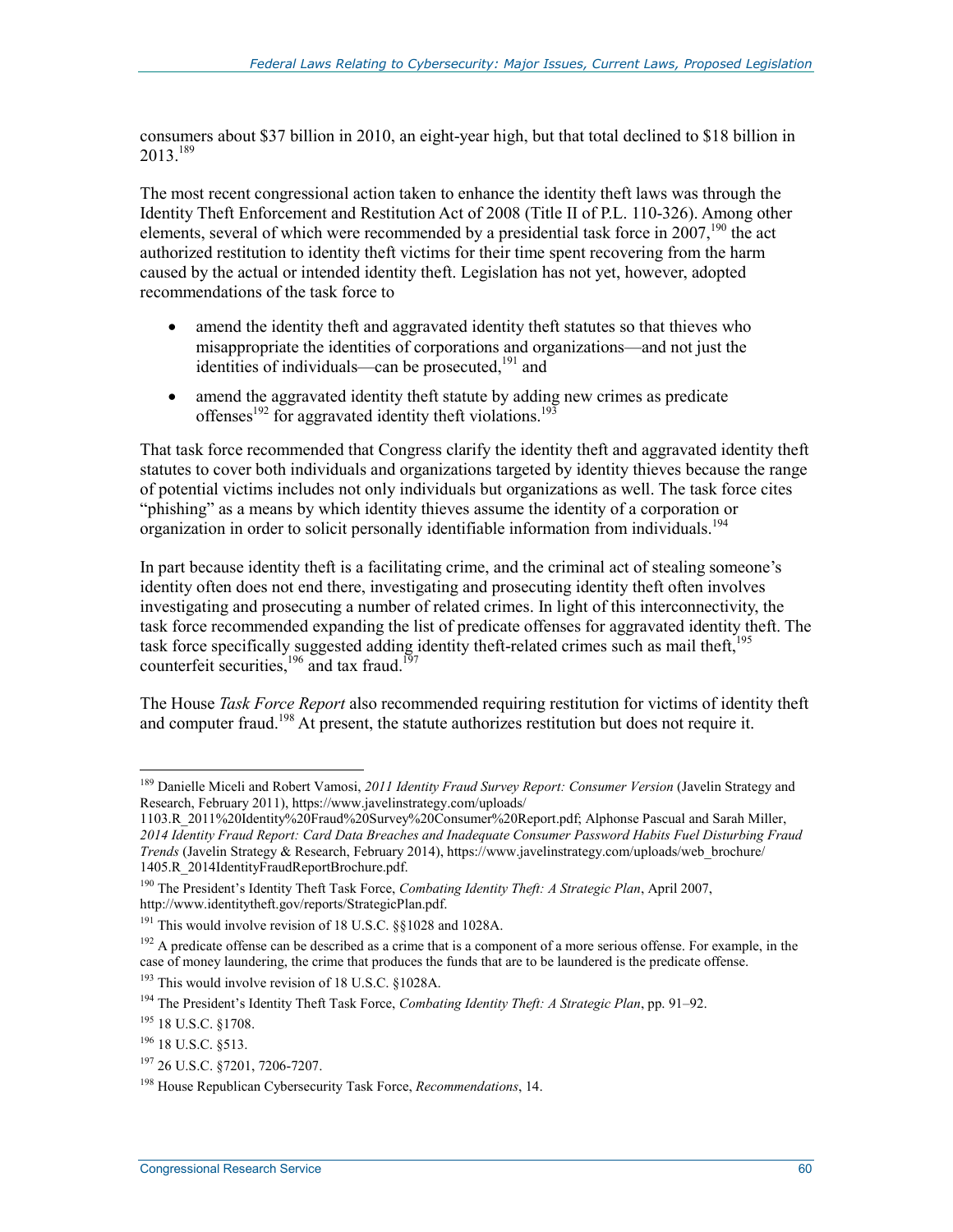# **Intelligence Reform and Terrorism Prevention Act of 2004 (IRTPA)**

P.L. 108-458, 118 Stat. 3638. 42 U.S.C. §2000ee, 50 U.S.C. §403-1 et seq., §403-3 et seq., §404o et. seq.199

### **Major Relevant Provisions**

- Established the position of the Director of National Intelligence.
- Establishes mission responsibilities for some entities in the intelligence, homeland security, and national security communities.
- Discusses issues related to the collection, analysis, and sharing of security-related information.
- Establishes a Privacy and Civil Liberties Board within the Executive Office of the President.

## **Possible Updates**

The act does not contain a single reference to cyber, cybersecurity, or related activities. Its stated purpose is to "reform the intelligence community and the intelligence and intelligence-related activities of the United States Government, and for other purposes." The act contains findings and recommendations offered in the 9/11 Commission Report<sup>200</sup> and other assessments that address national and homeland security shortcomings associated with the terrorist attacks of September 11, 2001.

Numerous organizations, programs, and activities in the act currently address cybersecurityrelated issues. IRPTA addresses many types of risks to the nation and threats emanating from man-made and naturally occurring events. The broad themes of the act could be categorized as how the federal government identifies, assesses, defeats, responds to, and recovers from current and emerging threats. The act might be updated to incorporate cybersecurity-related issues. However, any such update could affect numerous organizations and activities.<sup>201</sup>

<sup>1</sup> <sup>199</sup> Prepared by John Rollins, Specialist in Terrorism and National Security (jrollins@crs.loc.gov, 7-5529). Classification of this act is complex. For details, see 50 U.S.C. §401 nt.

<sup>200</sup> National Commission on Terrorist Attacks upon the United States, *The 9/11 Commission Report*, July 22, 2004, http://www.9-11commission.gov/report/911Report.pdf.

 $^{201}$  For more information on threats, responses, and issues associated with cyberterrorism, see CRS Report R41674, *Terrorist Use of the Internet: Information Operations in Cyberspace*, by Catherine A. Theohary and John W. Rollins.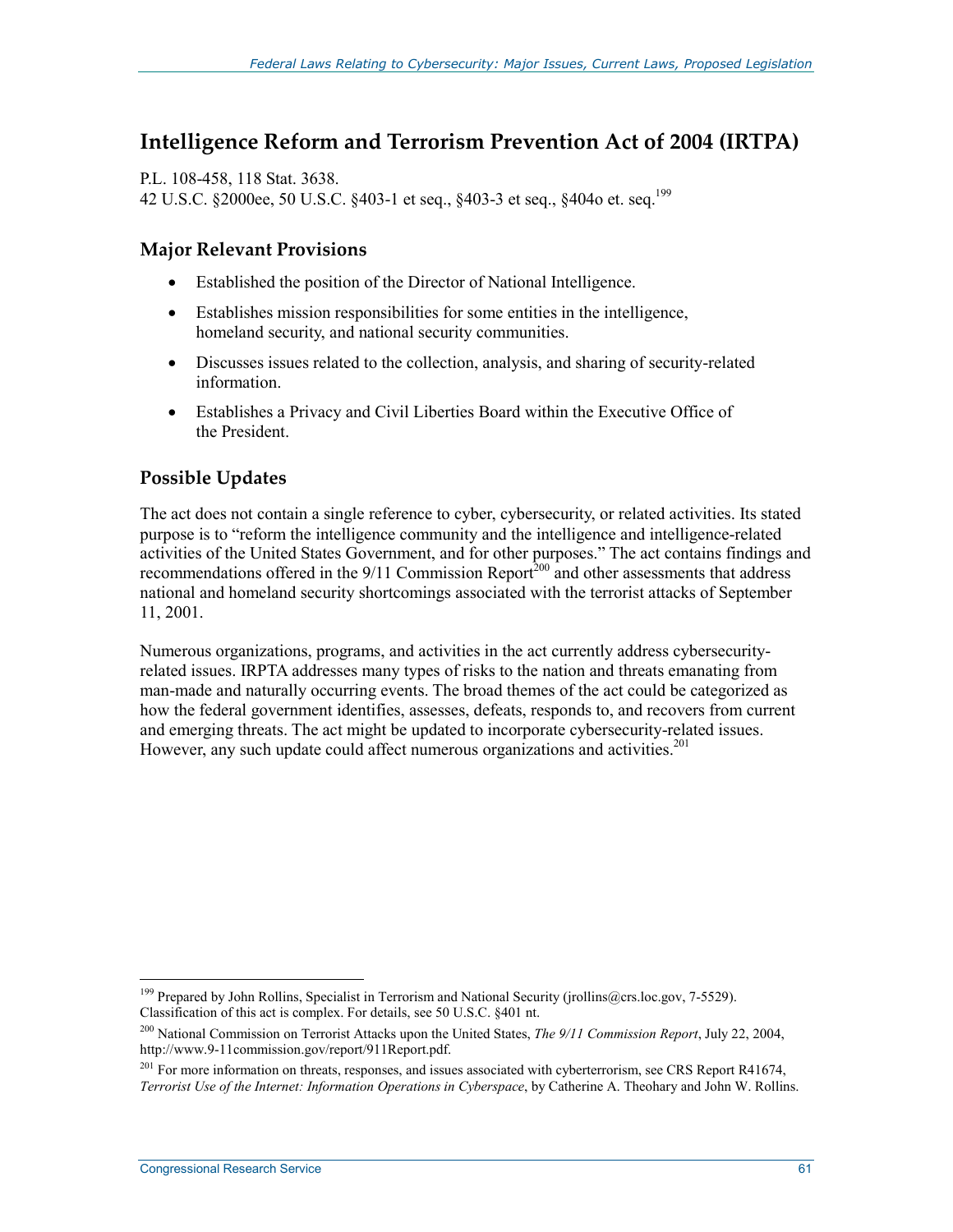| Year                  | <b>Popular Name</b>                                                                                                               | Law                                                                          | Stat.                                                                    | U.S.C.                                                                                               | <b>Applicability and Notes</b>                                                                                                                                                                                                                                                                                                   | <b>CRS</b><br><b>Reports</b> |
|-----------------------|-----------------------------------------------------------------------------------------------------------------------------------|------------------------------------------------------------------------------|--------------------------------------------------------------------------|------------------------------------------------------------------------------------------------------|----------------------------------------------------------------------------------------------------------------------------------------------------------------------------------------------------------------------------------------------------------------------------------------------------------------------------------|------------------------------|
| 6/18/1878             | <b>Posse Comitatus Act</b><br>(p. 29)                                                                                             | Ch.<br>263                                                                   | 20 Stat.<br>152                                                          | 18 U.S.C.<br>§1385                                                                                   | Restricts the use of military<br>forces in civilian law<br>enforcement within the United<br>States. May prevent assistance<br>to civil agencies that lack DOD<br>expertise and capabilities.                                                                                                                                     |                              |
| 7/2/1890<br>and later | <b>Antitrust Laws:</b><br>(p. 30)                                                                                                 |                                                                              |                                                                          |                                                                                                      |                                                                                                                                                                                                                                                                                                                                  |                              |
|                       | <b>Sherman Antitrust</b><br>Act,<br>Wilson Tariff Act<br>Clayton Act<br>§5 of the Federal<br><b>Trade Commission</b><br>(FTC) Act | Ch.<br>647<br>Ch.<br>349,<br>§73<br>P.L.<br>63-<br>212<br>Ch.<br>31 I,<br>Ş5 | 26 Stat.<br>209<br>28 Stat.<br>570<br>38 Stat.<br>730<br>38 Stat.<br>719 | 15 U.S.C.<br>$\S$ [-7<br>15 U.S.C.<br>$\S$ §8-11<br>15 U.S.C.<br>$\S$ s 12-27<br>15 U.S.C.<br>§45(a) | "Antitrust laws" generally<br>means the three laws listed in<br>15 U.S.C. §12(a) and §5 of the<br>FTC Act, which forbid<br>combinations or agreements<br>that unreasonably restrain<br>trade. May create barriers to<br>sharing of information or<br>collaboration to enhance<br>cybersecurity among private<br>sector entities. |                              |
| 3/3/1901              | National Institute of<br>Standards and<br>Technology (NIST) Act<br>(p. 32)                                                        | Ch.<br>872                                                                   | 31 Stat.<br>1449                                                         | 15 U.S.C.<br>§271 et seq.                                                                            | The original act gave the<br>agency responsibilities relating<br>to technical standards. Later<br>amendments established a<br>computer standards program<br>and specified research topics,<br>among them computer and<br>telecommunication systems,<br>including information security<br>and control systems.                    |                              |
| 8/13/1912             | Radio Act of 1912                                                                                                                 | Ch.<br>287                                                                   | 37 Stat.<br>302                                                          |                                                                                                      | Established a radio licensing<br>regime and regulated private<br>radio communications, creating<br>a precedent for wireless<br>regulation.<br>Repealed by the Radio Act of<br>1927.                                                                                                                                              |                              |
| 6/10/1920             | <b>Federal Power Act</b><br>(p. 33)                                                                                               | Ch.<br>285                                                                   | 41 Stat.<br>1063                                                         | 16 U.S.C.<br>§791a et<br>seq., §824<br>et seq.                                                       | Established the Federal Energy<br>Regulatory Commission<br>(FERC) and gave it regulatory<br>authority over interstate sale<br>and transmission of electric<br>power. The move toward a<br>national smart grid is raising<br>concerns about vulnerability to<br>cyberattack.                                                      | R41886                       |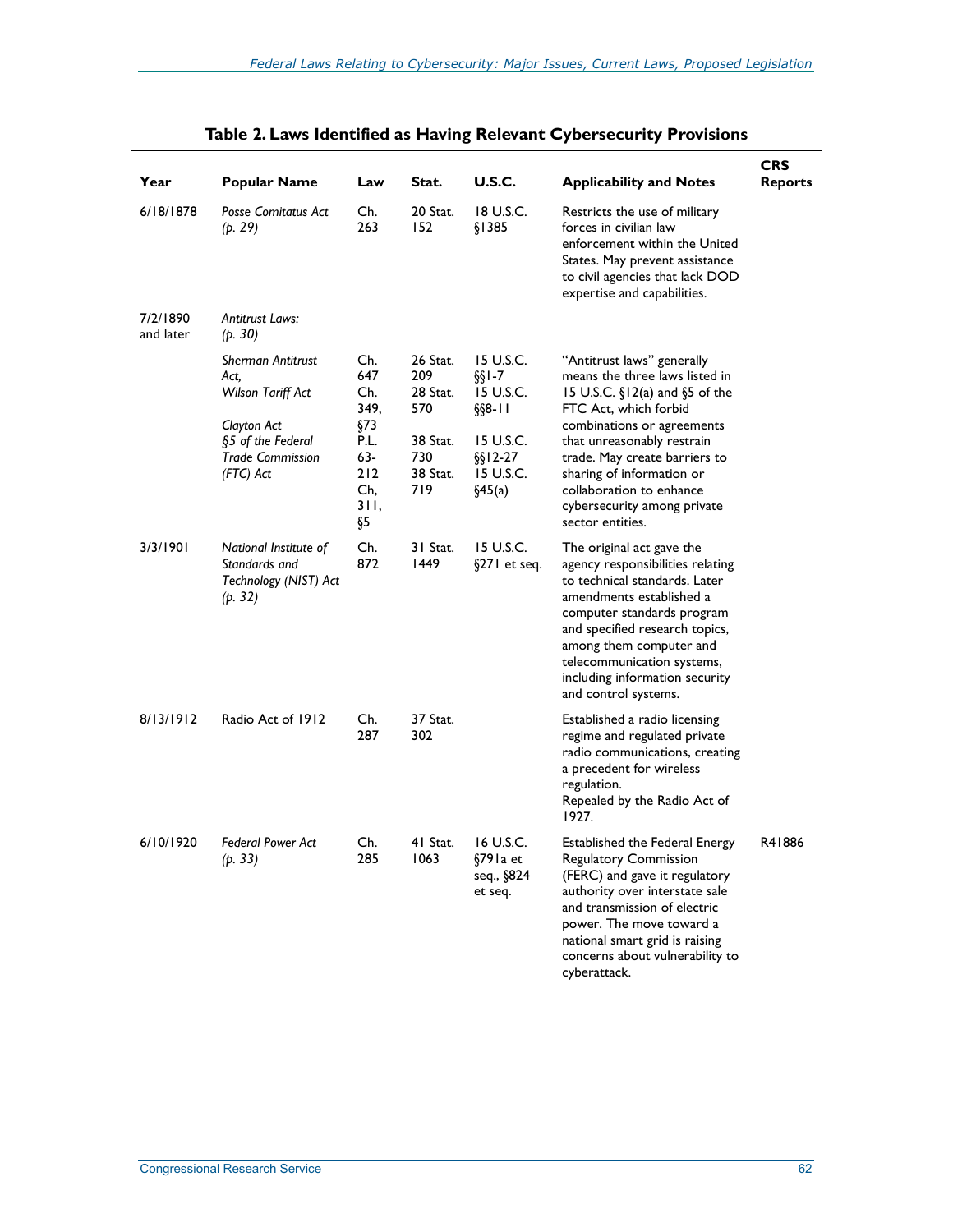| Year      | <b>Popular Name</b>                                                                              | Law        | Stat.            | <b>U.S.C.</b>                   | <b>Applicability and Notes</b>                                                                                                                                                                                                                                                                                                                                                                                                                                                                          | <b>CRS</b><br><b>Reports</b> |
|-----------|--------------------------------------------------------------------------------------------------|------------|------------------|---------------------------------|---------------------------------------------------------------------------------------------------------------------------------------------------------------------------------------------------------------------------------------------------------------------------------------------------------------------------------------------------------------------------------------------------------------------------------------------------------------------------------------------------------|------------------------------|
| 2/23/1927 | Radio Act of 1927                                                                                | Ch.<br>169 | 44 Stat.<br>1162 |                                 | Created the Federal Radio<br>Commission as an independent<br>agency (predecessor of the<br>FCC) and outlawed<br>interception and divulging<br>private radio messages.<br>Repealed by the<br>Communications Act of 1934<br>(see p. 34).                                                                                                                                                                                                                                                                  |                              |
| 6/19/1934 | Communications Act<br>of 1934 (p.34)                                                             | Ch.<br>652 | 48 Stat.<br>1064 | 47 U.S.C.<br>§151 et seq.       | Established the Federal<br><b>Communications Commission</b><br>(FCC) and gave it regulatory<br>authority over both domestic<br>and international commercial<br>wired and wireless<br>communications. Provides the<br>President with emergency<br>powers over communications<br>stations and devices. Governs<br>protection by cable operators<br>of information about<br>subscribers.                                                                                                                   | RL32589<br>RL34693           |
| 7/26/1947 | <b>National Security Act</b><br>of 1947 (p. 35)                                                  | Ch.<br>343 | 61 Stat.<br>495  | 50 U.S.C.<br>§401 et seq.       | Provided the basis for the<br>modern organization of U.S.<br>defense and national security<br>by reorganizing military and<br>intelligence functions in the<br>federal government. Created<br>the National Security Council,<br>the Central Intelligence<br>Agency, and the position of<br>Secretary of Defense.<br>Established procedures for<br>access to classified information.                                                                                                                     |                              |
| 1/27/1948 | US Information and<br><b>Educational Exchange</b><br>Act of 1948<br>(Smith-Mundt Act)<br>(p. 35) | Ch.<br>36  | 62 Stat.<br>6    | 22 U.S.C.<br>$$1431$ et<br>seq. | Restricts the State Department<br>from disseminating public<br>diplomacy information<br>domestically and limits its<br>authority to communicate with<br>the American public in general.<br>Has been interpreted by some<br>to prohibit the military from<br>conducting cyberspace<br>information operations, some<br>of which could be considered<br>propaganda that could reach<br>U.S. citizens, since the<br>government does not restrict<br>Internet access according to<br>territorial boundaries. | R41674                       |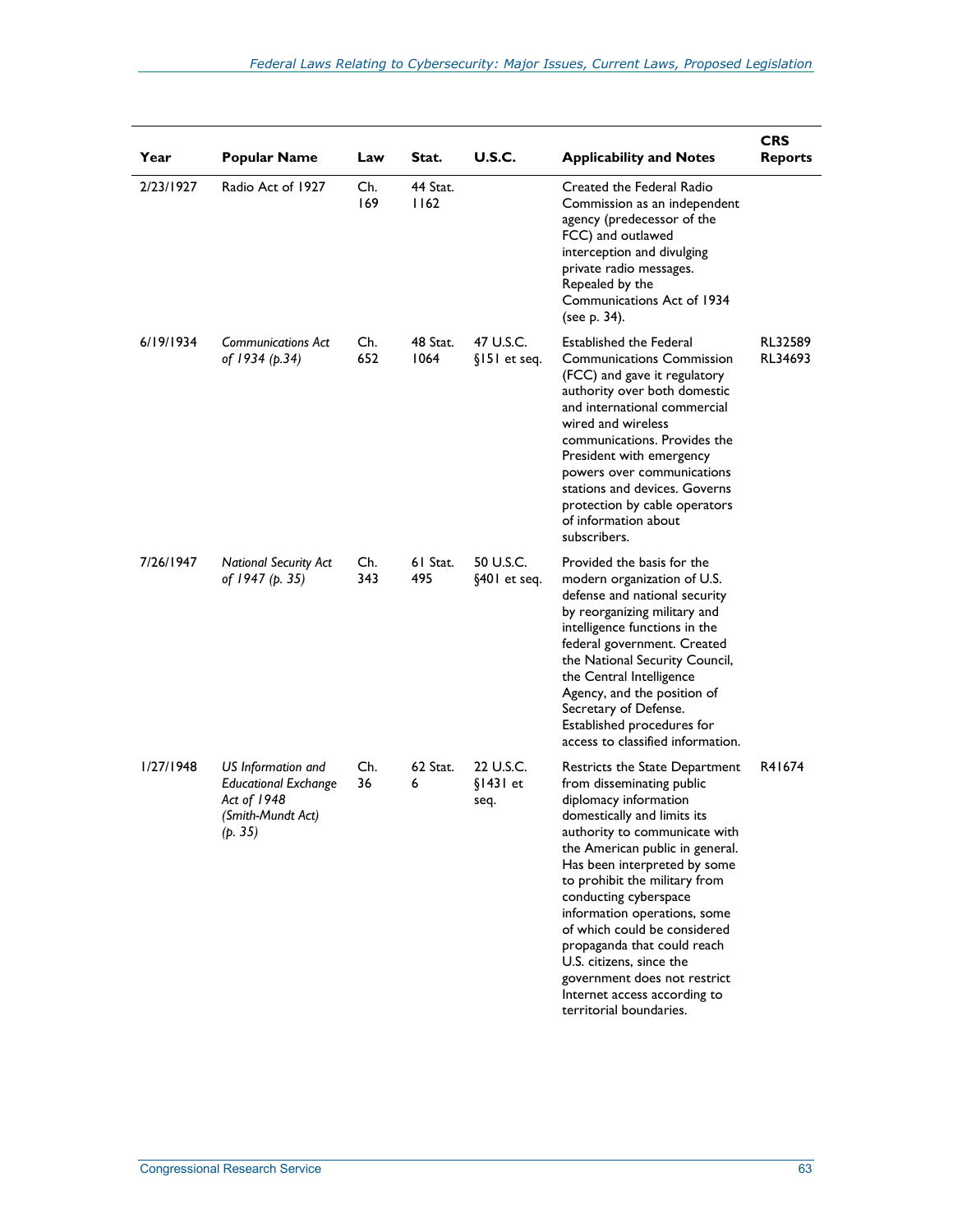| Year       | <b>Popular Name</b>                                                        | Law                | Stat.            | <b>U.S.C.</b>                                       | <b>Applicability and Notes</b>                                                                                                                                                                                                                                                                                                                                                               | <b>CRS</b><br><b>Reports</b> |
|------------|----------------------------------------------------------------------------|--------------------|------------------|-----------------------------------------------------|----------------------------------------------------------------------------------------------------------------------------------------------------------------------------------------------------------------------------------------------------------------------------------------------------------------------------------------------------------------------------------------------|------------------------------|
| 9/8/1950   | Defense Production<br>Act of 1950                                          | Ch.<br>932         | 64 Stat.<br>798  | 50 U.S.C.<br>App. §2061<br>et seq.                  | Codifies a robust legal<br>authority given the President<br>to force industry to give<br>priority to national security<br>production and ensure the<br>survival of security-critical<br>domestic production capacities.<br>It is also the statutory<br>underpinning of governmental<br>review of foreign investment in<br>U.S. companies.                                                    | R43767<br>RL31133            |
| 8/1/1956   | <b>State Department</b><br><b>Basic Authorities Act</b><br>of 1956 (p. 37) | P.L.<br>84-<br>885 | 70 Stat.<br>890  | 22 U.S.C.<br>§265 I a                               | Specifies the organization of<br>the Department of State,<br>including the positions of<br>coordinator for<br>counterterrorism. As the<br>Internet becomes increasingly<br>international, concerns have<br>been raised about the<br>development and coordination<br>of international efforts in<br>cybersecurity by the United<br>States.                                                    | R40989                       |
| 10/30/1965 | <b>Brooks Automatic</b><br>Data Processing Act                             | P.L.<br>89-<br>306 | 79 Stat.<br>1127 |                                                     | Gave GSA authority over<br>acquisition of automatic data<br>processing equipment by<br>federal agencies, and gave NIST<br>responsibilities for developing<br>standards and guidelines<br>relating to automatic data<br>processing and federal<br>computer systems.<br>Repealed by the Clinger-Cohen<br>Act of 1996 (see p. 48).                                                              |                              |
| 7/4/1966   | Freedom of<br><b>Information Act</b><br>$(FOIA)$ (p. 37)                   | P.L.<br>89-<br>487 | 80 Stat.<br>250  | 5 U.S.C.<br>§552                                    | Enables anyone to access<br>agency records except those<br>falling into nine categories of<br>exemption, among them<br>classified documents, those<br>exempted by specific statutes,<br>and trade secrets or other<br>confidential commercial or<br>financial information.                                                                                                                   | R41406<br>R41933             |
| 6/19/1968  | Omnibus Crime<br>Control and Safe<br>Streets Act of 1968<br>(p. 39)        | P.L.<br>90-<br>351 | 82 Stat.<br>197  | 42 U.S.C.<br>Chapter 46,<br>$\S$ 370 to<br>3797ee-1 | Title I established federal grant<br>programs and other forms of<br>assistance to state and local law<br>enforcement.<br>Title III is a comprehensive<br>wiretapping and electronic<br>eavesdropping statute that not<br>only outlawed both activities in<br>general terms but that also<br>permitted federal and state law<br>enforcement officers to use<br>them under strict limitations. |                              |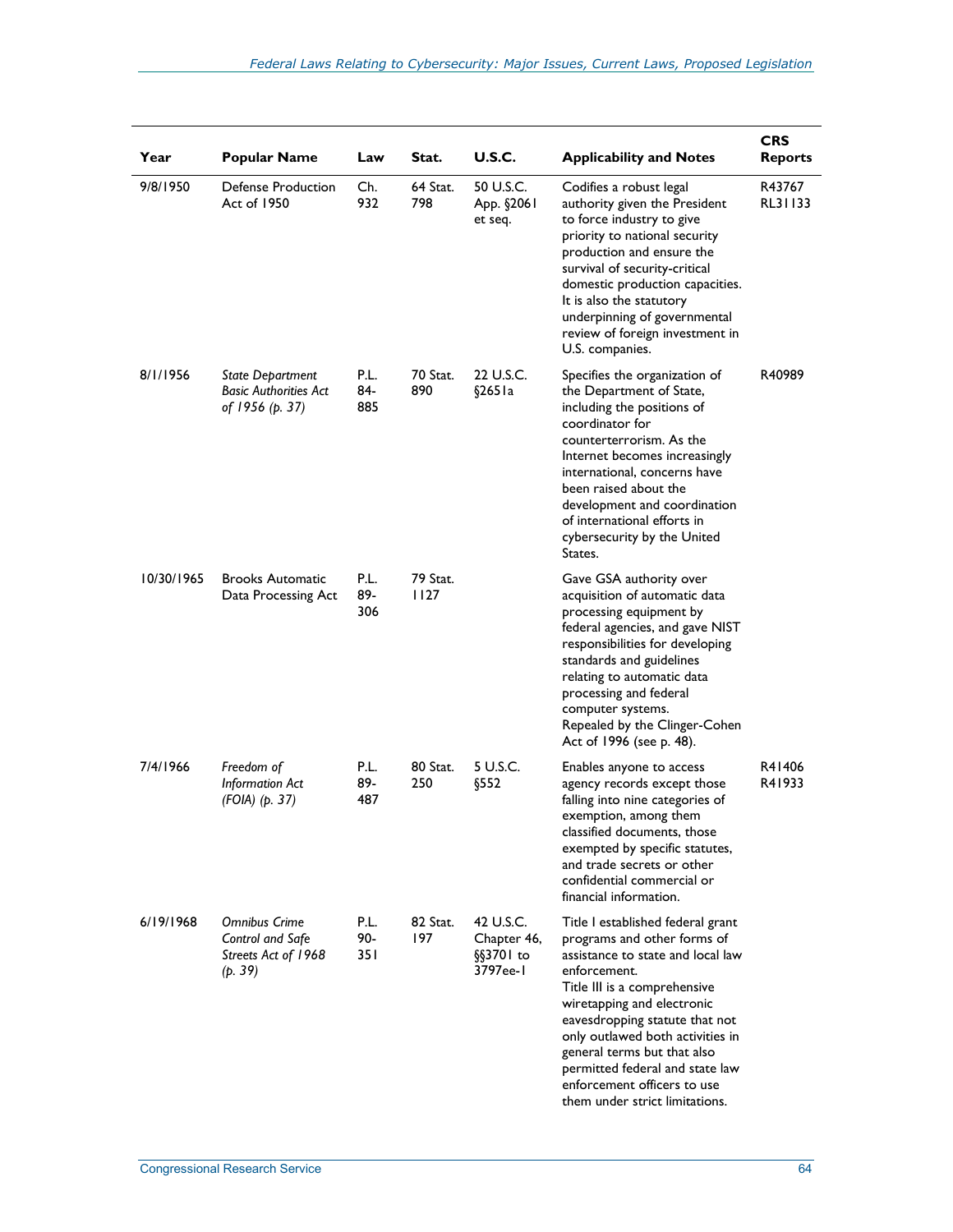| Year       | <b>Popular Name</b>                                                               | Law                   | Stat.            | <b>U.S.C.</b>                                                                              | <b>Applicability and Notes</b>                                                                                                                                                                                                                                                                                                                                                                                    | <b>CRS</b><br><b>Reports</b> |
|------------|-----------------------------------------------------------------------------------|-----------------------|------------------|--------------------------------------------------------------------------------------------|-------------------------------------------------------------------------------------------------------------------------------------------------------------------------------------------------------------------------------------------------------------------------------------------------------------------------------------------------------------------------------------------------------------------|------------------------------|
| 10/15/1970 | Racketeer Influenced<br>and Corrupt<br><b>Organizations Act</b><br>(RICO) (p. 39) | P.L.<br>$91 -$<br>452 | 84 Stat.<br>94 I | 18 U.S.C.<br>Chapter 96,<br>-1961§§<br>1968                                                | Enlarges the civil and criminal<br>consequences of a list of state<br>and federal crimes when<br>committed in a way<br>characteristic of the conduct of<br>organized crime (racketeering).                                                                                                                                                                                                                        | 96-950                       |
| 10/6/1972  | <b>Federal Advisory</b><br>Committee Act (p.<br>40)                               | P.L.<br>$92 -$<br>463 | 86 Stat<br>770   | 5 U.S.C.<br>App., $\S$ $I -$<br>16                                                         | Specifies conditions for<br>establishing a federal advisory<br>committee and its<br>responsibilities and limitations.<br>Requires open, public meetings<br>and that records be available<br>for public inspection. Has been<br>criticized as potentially<br>impeding the development of<br>public/private partnerships in<br>cybersecurity, particularly<br>private-sector communications<br>and input on policy. | R40520                       |
| 11/7/1973  | <b>War Powers</b><br>Resolution                                                   | P.L.<br>93-<br>148    | 87 Stat.<br>555  | 50 U.S.C.<br>Chapter 33,<br>-541§§<br>1548.                                                | Establishes procedures to<br>circumscribe presidential<br>authority to use armed forces<br>in potential or actual hostilities<br>without congressional<br>authorization.                                                                                                                                                                                                                                          | R41989                       |
| 12/31/1974 | Privacy Act of 1974<br>(p. 40)                                                    | P.L.<br>93-<br>579    | 88 Stat.<br>1896 | 5 U.S.C.<br>§552a                                                                          | Limits the disclosure of<br>personally identifiable<br>information (PII) held by<br>federal agencies. Established a<br>code of fair information<br>practices for collection,<br>management, and dissemination<br>of records by agencies,<br>including requirements for<br>security and confidentiality of<br>records.                                                                                             |                              |
| 10/25/1978 | Foreign Intelligence<br>Surveillance Act of<br>1978 (FISA)                        | P.L.<br>$95 -$<br>511 | 92 Stat.<br>1783 | 18 U.S.C.<br>$\S$ \$2511,<br>$2518-9$ ,<br>50 U.S.C.<br>Chapter 36,<br>$§$ si801-<br>1885c | In foreign intelligence<br>investigations, provides a<br>statutory framework for<br>federal agencies to obtain<br>authorization to conduct<br>electronic surveillance, utilize<br>pen registers and trap and<br>trace devices, or access<br>specified records.                                                                                                                                                    | 98-326<br>R40138             |
| 10/13/1980 | <b>Privacy Protection</b><br>Act of 1980                                          | P.L.<br>96-<br>440    | 94 Stat.<br>1879 | 42 U.S.C.<br>Chapter<br>21A,<br>§§2000aa-5<br>to 2000aa-<br>12                             | Protects journalists from being<br>required to turn over to law<br>enforcement any work product<br>and documentary materials,<br>including sources, before<br>dissemination to the public.                                                                                                                                                                                                                        |                              |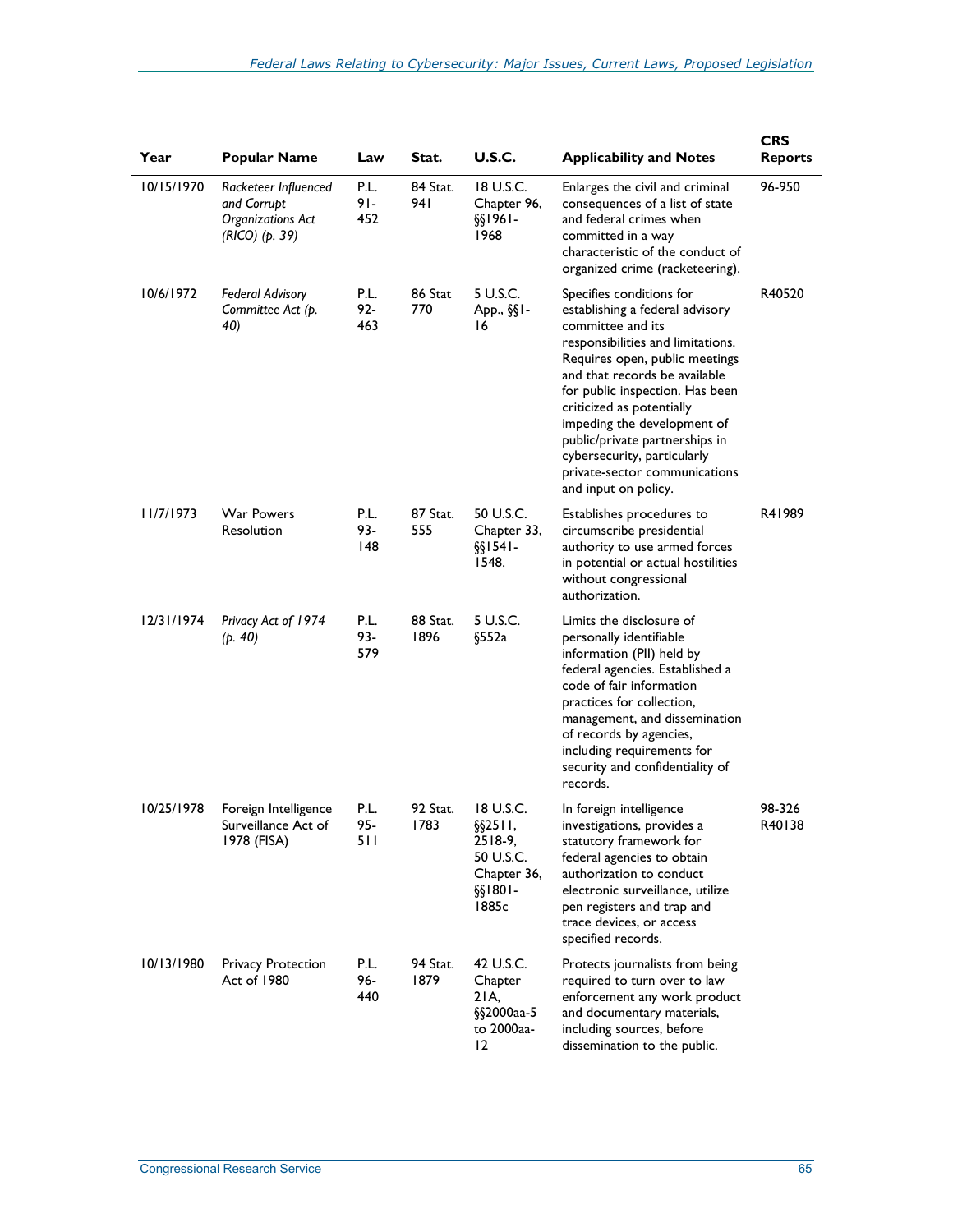| Year       | <b>Popular Name</b>                                                                 | Law                    | Stat.                                              | <b>U.S.C.</b>                                                   | <b>Applicability and Notes</b>                                                                                                                                                                                                                                                                                                                                                                                                      | <b>CRS</b><br><b>Reports</b> |
|------------|-------------------------------------------------------------------------------------|------------------------|----------------------------------------------------|-----------------------------------------------------------------|-------------------------------------------------------------------------------------------------------------------------------------------------------------------------------------------------------------------------------------------------------------------------------------------------------------------------------------------------------------------------------------------------------------------------------------|------------------------------|
| 10/12/1984 | Counterfeit Access<br>Device and Computer<br>Fraud and Abuse Act<br>of 1984 (p. 41) | P.L.<br>98-<br>473     | 98 Stat.<br>2190                                   | 18 U.S.C.<br>\$1030                                             | Provided criminal penalties for<br>unauthorized access and use of<br>computers and networks. Part<br>of the Comprehensive Crime<br>Control Act of 1984.                                                                                                                                                                                                                                                                             | 97-1025                      |
| 10/16/1986 | Computer Fraud<br>and Abuse Act of<br>1986                                          | P.L.<br>99-<br>474     | 100<br>Stat.<br>$1213$                             | 18 U.S.C.<br>\$1030                                             | Expanded the scope of the<br>Counterfeit Access Device and<br>Computer Fraud and Abuse<br>Act of 1984. For government<br>computers, criminalized<br>electronic trespassing,<br>exceeding authorized access,<br>and destroying information;<br>also criminalized trafficking in<br>stolen computer passwords.<br>Created a statutory exemption<br>for intelligence and law<br>enforcement activities.                                |                              |
| 10/21/1986 | Electronic<br>Communications<br>Privacy Act of 1986<br>(ECPA) (p. 42)               | P.L.<br>99-<br>508     | 100<br>Stat.<br>1848                               | 18 U.S.C.<br>$$$2510-$<br>2522, 2701-<br>$2712, 3121$ -<br>3126 | Attempts to strike a balance<br>between privacy rights and the<br>needs of law enforcement with<br>respect to data shared or<br>stored by electronic and<br>telecommunications services.<br>Unless otherwise provided,<br>prohibits the interception of or<br>access to stored oral or<br>electronic communications, use<br>or disclosure of information so<br>obtained, or possession of<br>electronic eavesdropping<br>equipment. | R41733<br>R41756<br>RL34693  |
| 10/30/1986 | Department of<br>Defense<br>Appropriations Act,<br>1987(p. 45)                      | P.L.<br>99-<br>591     | 100<br>Stat.<br>$3341 -$<br>82,<br>$3341 -$<br>122 | 10 U.S.C.<br>\$167                                              | Established unified combatant<br>command for special<br>operations forces, including the<br>U.S. Strategic Command, under<br>which the U.S. Cyber<br>Command was organized.                                                                                                                                                                                                                                                         |                              |
| 1/8/1988   | <b>Computer Security</b><br>Act of 1987                                             | P.L.<br>$100 -$<br>235 | 101<br>Stat.<br>1724                               | 15 U.S.C.<br>§§272,<br>278g-3,<br>278g-4,<br>278h               | Required NIST to develop and<br>the Secretary of Commerce to<br>promulgate security standards<br>and guidelines for federal<br>computer systems except<br>national security systems. Also<br>required agency planning and<br>training in computer security<br>(this provision was superseded<br>by FISMA-see p. 53).                                                                                                                |                              |
| 10/18/1988 | <b>Computer Matching</b><br>and Privacy<br>Protection Act of<br>1988                | P.L.<br>$100 -$<br>503 | 102<br>Stat.<br>2507                               | 5 U.S.C.<br>§552a                                               | Amended the Privacy Act (see<br>p. 40), establishing procedural<br>safeguards for use of computer<br>matching on records covered<br>by the act.                                                                                                                                                                                                                                                                                     |                              |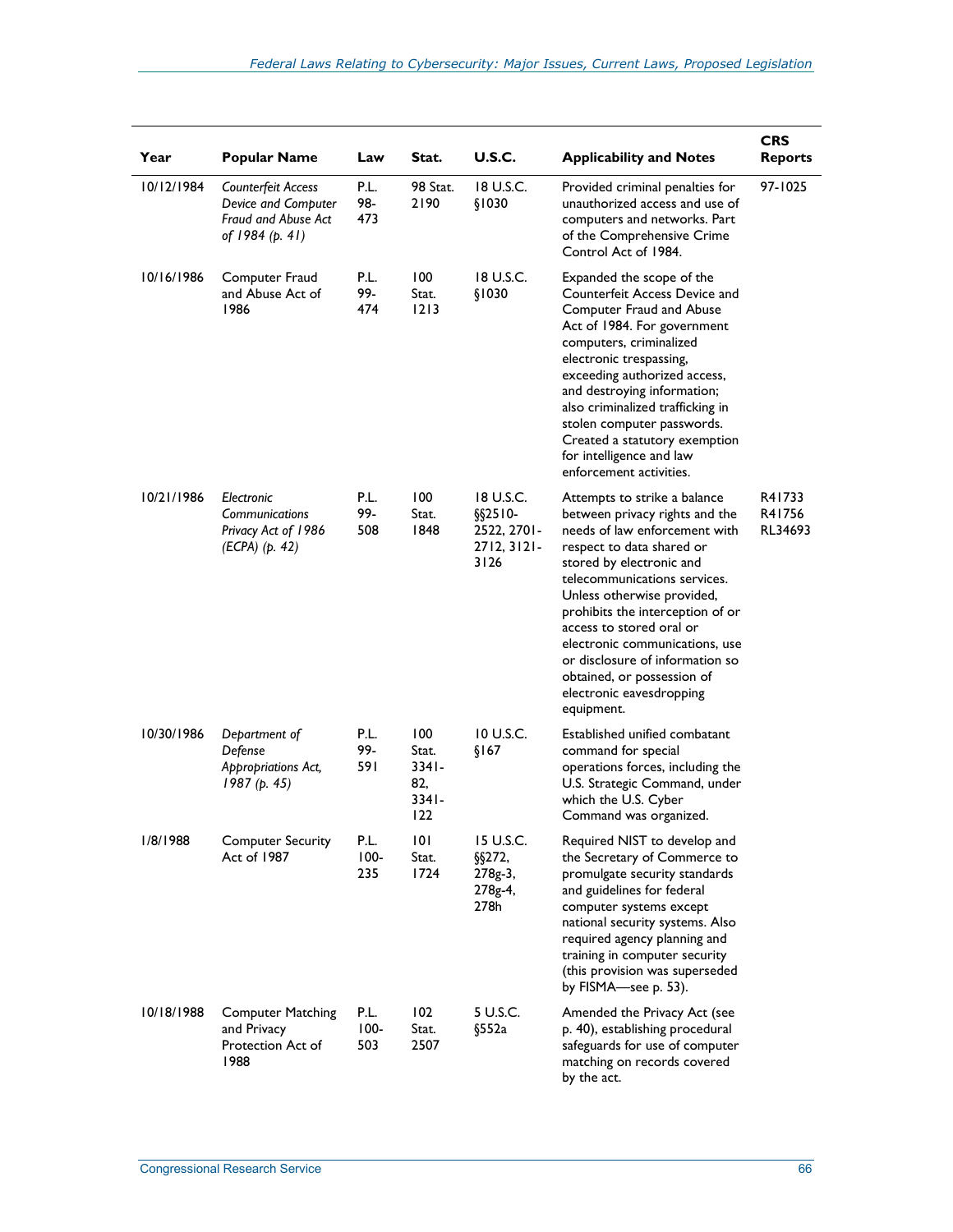| Year       | <b>Popular Name</b>                                                                          | Law                                    | Stat.                | <b>U.S.C.</b>                                               | <b>Applicability and Notes</b>                                                                                                                                                                                                                                                                                                    | <b>CRS</b><br><b>Reports</b> |
|------------|----------------------------------------------------------------------------------------------|----------------------------------------|----------------------|-------------------------------------------------------------|-----------------------------------------------------------------------------------------------------------------------------------------------------------------------------------------------------------------------------------------------------------------------------------------------------------------------------------|------------------------------|
| 12/9/1991  | High Performance<br>Computing Act of<br>1991(p. 45)                                          | P.L.<br>$102 -$<br>194                 | 105<br>Stat.<br>1594 | 15 U.S.C.<br>Chapter 81                                     | Established a federal high-<br>performance computing<br>program and requires that it<br>address security needs and<br>provide for interagency<br>coordination.                                                                                                                                                                    | RL33586                      |
| 10/25/1994 | Communications<br>Assistance for Law<br><b>Enforcement Act</b><br>(CALEA) of 1994 (p.<br>47) | P.L.<br>$103 -$<br>414                 | 108<br>Stat.<br>4279 | 47 U.S.C.<br>$$1001$ et<br>seq.                             | Requires telecommunications<br>carriers to assist law<br>enforcement in performing<br>electronic surveillance and<br>directs the telecommunications<br>industry to design, develop, and<br>deploy solutions that meet<br>requirements for carriers to<br>support authorized electronic<br>surveillance.                           | RL30677                      |
| 5/25/1995  | Paperwork<br>Reduction Act of<br>1995                                                        | P.L.<br>$104 -$<br>13                  | 109<br>Stat.<br>163  | 44 U.S.C.<br>Chapter 35,<br>$\S$ \$3501-<br>3549            | Gave the Office of<br>Management and Budget<br>(OMB) authority to develop<br>information-resource<br>management polices and<br>standards, required<br>consultation with NIST and<br>GSA on information<br>technology (IT), and required<br>agencies to implement<br>processes relating to<br>information security and<br>privacy. |                              |
| 2/8/1996   | Telecommunications<br>Act of 1996                                                            | P.L.<br>$104 -$<br>104                 | 110<br>Stat. 56      | See 47<br>U.S.C. §609<br>nt. for<br>affected<br>provisions. | Overhauled<br>telecommunications law,<br>including significant<br>deregulation of U.S.<br>telecommunications markets.<br>eliminating regulatory barriers<br>to competition.                                                                                                                                                       |                              |
| 2/8/1996   | Communications<br>Decency Act of 1996<br>(p. 47)                                             | P.L.<br>$104 -$<br>104<br>(Title<br>V) | 110<br>Stat.<br>133  | See 47<br>U.S.C.<br>§§223, 230                              | Intended to regulate indecency<br>and obscenity on<br>telecommunications systems,<br>including the Internet. Has<br>been interpreted to absolve<br>Internet service providers and<br>certain web-based services of<br>responsibility for third-party<br>content residing on those<br>networks or websites.                        | R41499                       |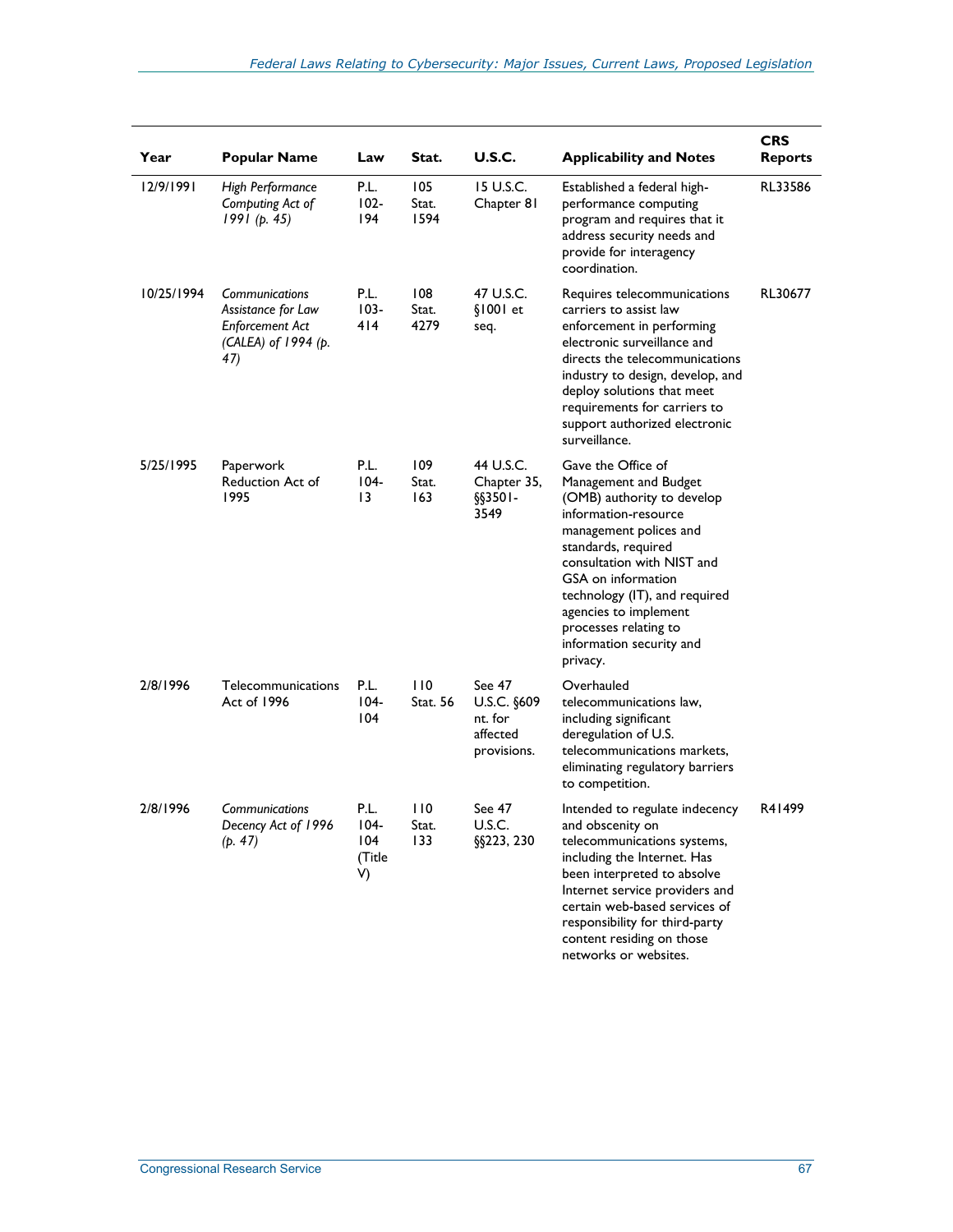| Year       | <b>Popular Name</b>                                                                           | Law                                          | Stat.                | <b>U.S.C.</b>                                         | <b>Applicability and Notes</b>                                                                                                                                                                                                                                                                                                                                                                                                                                              | <b>CRS</b><br><b>Reports</b> |
|------------|-----------------------------------------------------------------------------------------------|----------------------------------------------|----------------------|-------------------------------------------------------|-----------------------------------------------------------------------------------------------------------------------------------------------------------------------------------------------------------------------------------------------------------------------------------------------------------------------------------------------------------------------------------------------------------------------------------------------------------------------------|------------------------------|
| 2/10/1996  | Clinger-Cohen Act<br>(Information<br>Technology<br>Management Reform<br>Act) of 1996) (p. 48) | P.L.<br>104-<br>106,<br>(Div.<br>D and<br>E) | 110<br>Stat.<br>642  | 40 U.S.C.<br>§11001 et<br>seq.                        | Required agencies to ensure<br>adequacy of information-<br>security policies, OMB to<br>oversee major IT acquisitions,<br>and the Secretary of<br>Commerce to promulgate<br>compulsory federal computer<br>standards based on those<br>developed by NIST. Exempted<br>national security systems from<br>most provisions.                                                                                                                                                    |                              |
| 8/21/1996  | Health Insurance<br>Portability and<br>Accountability Act<br>of 1996 (HIPAA)                  | P.L.<br>$104 -$<br>191                       | 110<br>Stat.<br>1936 | 42 U.S.C.<br>§1320d et<br>seq.                        | Required the Secretary of<br>Health and Human Services to<br>establish security standards and<br>regulations for protecting the<br>privacy of individually<br>identifiable health information,<br>and required covered health-<br>care entities to protect the<br>security of such information.                                                                                                                                                                             | RL34120                      |
| 10/11/1996 | Economic Espionage<br>Act of 1996                                                             | P.L.<br>$104 -$<br>294                       | 110<br>Stat.<br>3488 | 18 U.S.C.<br>§1030,<br>Chapter 90,<br>§§1831-<br>1839 | Outlaws theft of trade secret<br>information, including<br>electronically stored<br>information, if "reasonable<br>measures" have been taken to<br>keep it secret. Also contains<br>the National Information<br>Infrastructure Protection Act<br>of 1996, amending 18 U.S.C.<br>§1030 (see the Counterfeit<br>Access Device and Computer<br>Fraud and Abuse Act of 1984,<br>p. 41), broadening prohibited<br>activities relating to<br>unauthorized access to<br>computers. |                              |
| 10/30/1998 | Identity Theft and<br>Assumption<br>Deterrence Act of<br>1998 (p. 50)                         | P.L.<br>$105 -$<br>318                       | 112<br>Stat.<br>3007 | 18 U.S.C.<br>\$1028                                   | Made identity theft a federal<br>crime, provides penalties, and<br>directed the FTC to record<br>and refer complaints.                                                                                                                                                                                                                                                                                                                                                      | R40599                       |
| 10/5/1999  | <b>National Defense</b><br>Authorization Act<br>for Fiscal Year 2000                          | P.L.<br>$106 -$<br>65                        | 113<br>Stat.<br>512  | 10 U.S.C.<br>\$2224                                   | Established the Defense<br>Information Assurance<br>Program and required<br>development of a testbed and<br>coordination with other federal<br>agencies.                                                                                                                                                                                                                                                                                                                    |                              |
| 11/12/1999 | Gramm-Leach-Bliley<br>Act of 1999                                                             | P.L.<br>$106 -$<br>102<br>(Title<br>V)       | 113<br>Stat.<br>1338 | 15 U.S.C.<br>Chapter 94,<br>§§6801-<br>6827           | Requires financial institutions<br>to protect the security and<br>confidentiality of customers'<br>personal information;<br>authorized regulations for that<br>purpose.                                                                                                                                                                                                                                                                                                     | RL34120<br>RS20185           |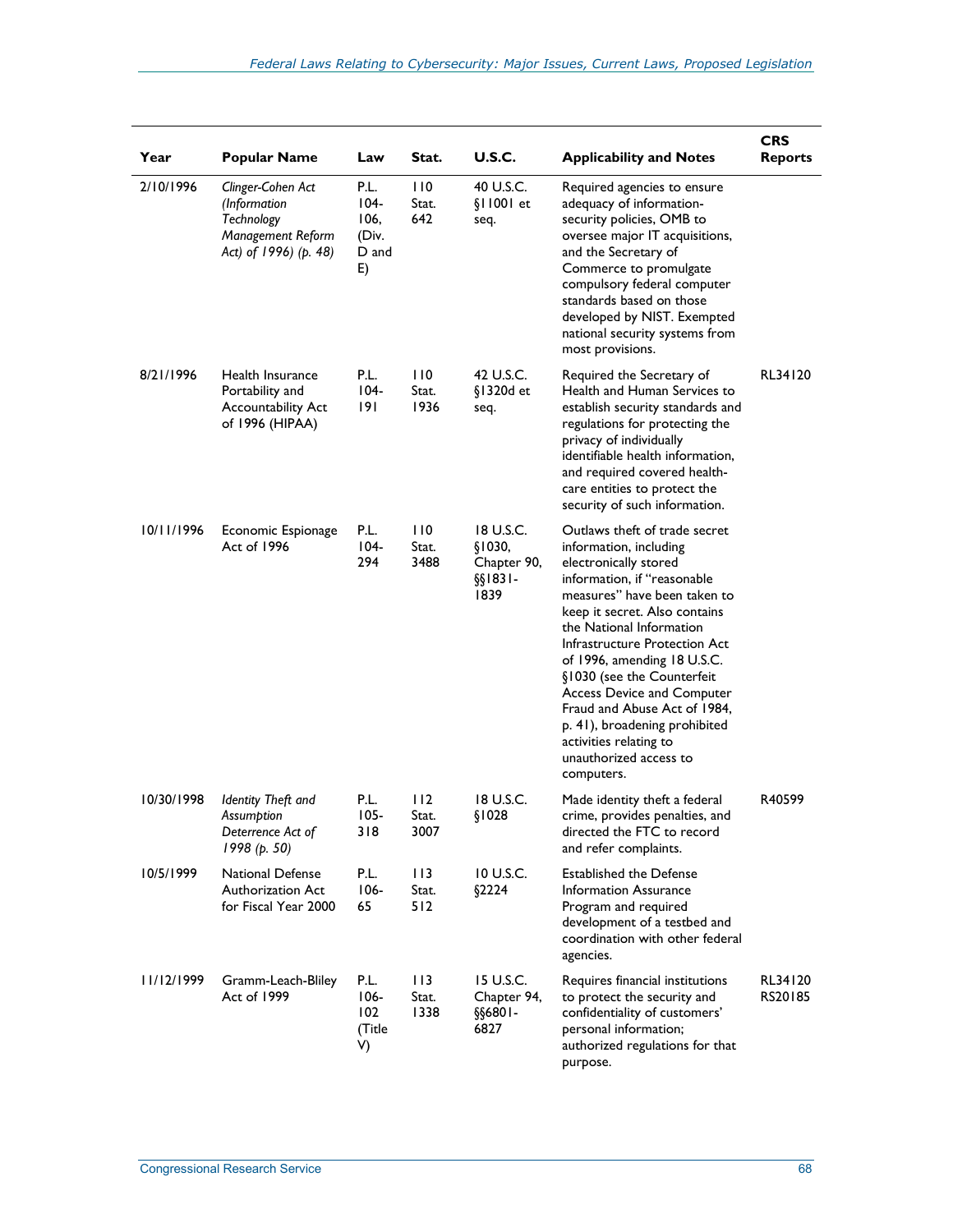| Year       | <b>Popular Name</b>                                                                        | Law                                                                                | Stat.                                               | U.S.C.                                                                                                   | <b>Applicability and Notes</b>                                                                                                                                                                                                                                                                                                                                                                                                                                                      | <b>CRS</b><br><b>Reports</b> |
|------------|--------------------------------------------------------------------------------------------|------------------------------------------------------------------------------------|-----------------------------------------------------|----------------------------------------------------------------------------------------------------------|-------------------------------------------------------------------------------------------------------------------------------------------------------------------------------------------------------------------------------------------------------------------------------------------------------------------------------------------------------------------------------------------------------------------------------------------------------------------------------------|------------------------------|
| 10/30/2000 | Floyd D. Spence<br><b>National Defense</b><br>Authorization Act<br>for Fiscal Year 2001    | P.L.<br>$106 -$<br>398<br>(Titles<br>IX &<br>X)                                    | 114<br>STAT.<br>$1654A-$<br>233;<br>$1654A-$<br>266 | 10 U.S.C.<br>Chapter<br>112,<br>§§2200-<br>2200f                                                         | Established the DOD<br>information assurance<br>scholarship program; set<br>cybersecurity requirements for<br>federal systems superseded by<br><b>FISMA in 2002</b>                                                                                                                                                                                                                                                                                                                 |                              |
| 10/26/2001 | <b>USA PATRIOT Act</b><br>of 2001                                                          | P.L.<br>$107 -$<br>56                                                              | 115<br>Stat.<br>272                                 | see 18<br>$U.S.C.$ §1<br>nt. and<br>classification<br>tables. <sup>a</sup>                               | Authorized various law-<br>enforcement activities relating<br>to computer fraud and abuse.                                                                                                                                                                                                                                                                                                                                                                                          | R40980                       |
| 7/30/2002  | Sarbanes-Oxley Act<br>of 2002                                                              | P.L.<br>$107 -$<br>204                                                             | 116<br>Stat.<br>745                                 | 15 U.S.C.<br>§7262                                                                                       | Requires annual reporting on<br>internal financial controls of<br>covered firms to the Securities<br>and Exchange Commission<br>(SEC). Such controls typically<br>include information security.                                                                                                                                                                                                                                                                                     |                              |
| 11/25/2002 | <b>Homeland Security</b><br>Act of 2002 (HSA) (p.<br>50)                                   | P.L.<br>107-<br>296<br>(Titles<br>ll and<br>III)                                   | 116<br>Stat.<br>2135                                | 6 U.S.C.<br>$\S$ [121-195c,<br>441-444.<br>and 481-<br>486                                               | Created the Department of<br>Homeland Security (DHS) and<br>gave it functions relating to the<br>protection of information<br>infrastructure, including<br>providing state and local<br>governments and private<br>entities with threat and<br>vulnerability information, crisis-<br>management support, and<br>technical assistance.<br>Strengthened some criminal<br>penalties relating to<br>cybercrime.                                                                         |                              |
| 11/25/2002 | <b>Federal Information</b><br><b>Security Management</b><br>Act of 2002 (FISMA)<br>(p. 53) | P.L.<br>$107 -$<br>296<br>(Title<br>X)<br>P.L.<br>$107 -$<br>347<br>(Title<br>III) | 116<br>Stat.<br>2259<br>116<br>Stat.<br>2946        | 44 U.S.C.<br>Chapter 35,<br>Subchapters<br>II and III,<br>40 U.S.C.<br>11331,<br>15 U.S.C.<br>278g-3 & 4 | Created a cybersecurity<br>framework for federal<br>information systems, with an<br>emphasis on risk management,<br>and required implementation of<br>agency-wide information<br>security programs. Gave<br>oversight responsibility to<br>OMB, revised the<br>responsibilities of the Secretary<br>of Commerce and NIST for<br>information-system standards,<br>and transferred responsibility<br>for promulgation of those<br>standards from the Secretary<br>of Commerce to OMB. |                              |
| 11/26/2002 | Terrorism Risk<br>Insurance Act of<br>2002 (p. 57)                                         | P.L.<br>$107 -$<br>297                                                             | 116<br>Stat.<br>2322                                | 15 U.S.C.<br>§6701 nt.                                                                                   | Provides federal cost-sharing<br>subsidies for insured losses<br>resulting from acts of<br>terrorism.                                                                                                                                                                                                                                                                                                                                                                               |                              |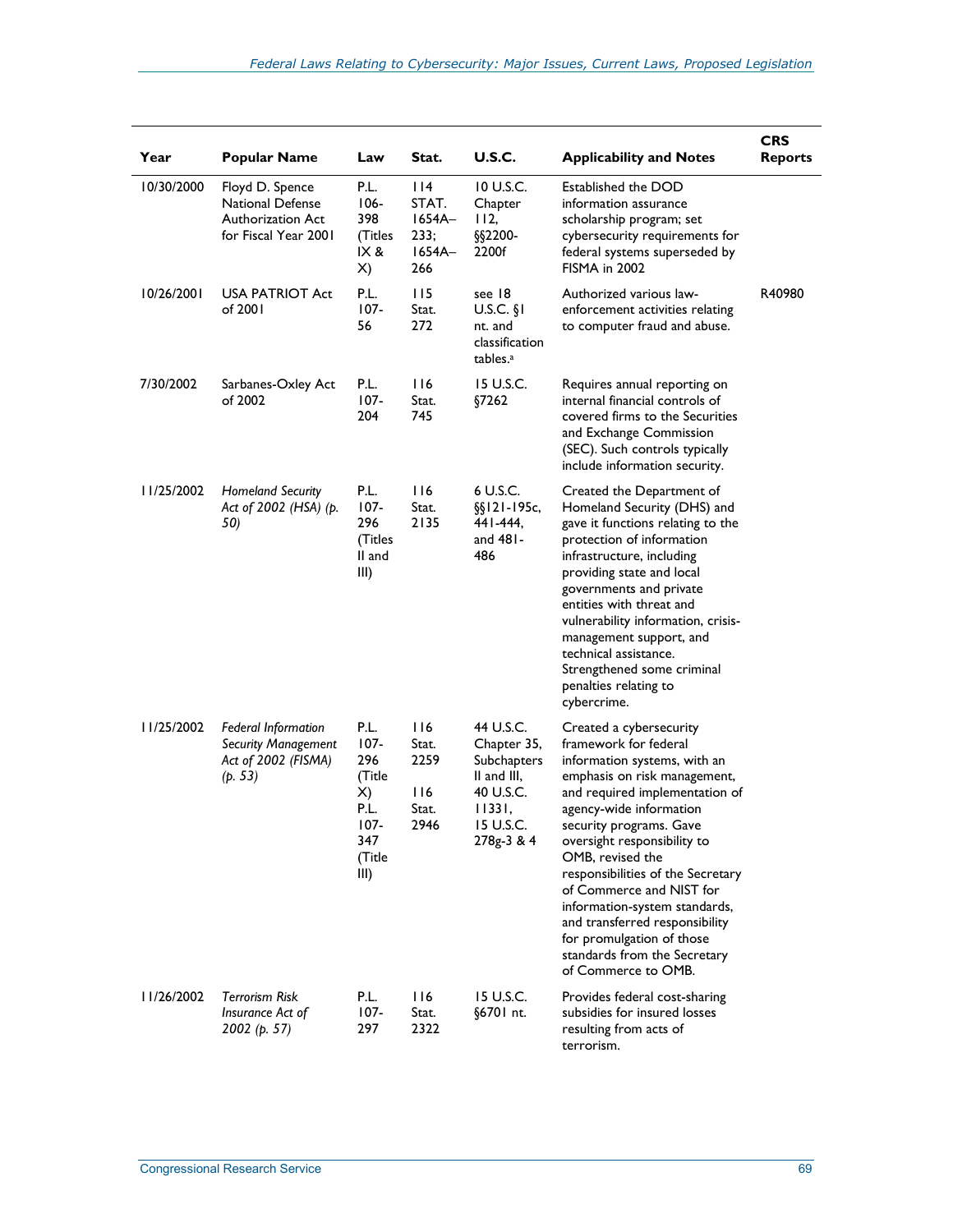| Year       | <b>Popular Name</b>                                                                                        | Law                    | Stat.                | <b>U.S.C.</b>                                                                                           | <b>Applicability and Notes</b>                                                                                                                                                                                                                                                                                                                                                                                                                                                                     | <b>CRS</b><br><b>Reports</b> |
|------------|------------------------------------------------------------------------------------------------------------|------------------------|----------------------|---------------------------------------------------------------------------------------------------------|----------------------------------------------------------------------------------------------------------------------------------------------------------------------------------------------------------------------------------------------------------------------------------------------------------------------------------------------------------------------------------------------------------------------------------------------------------------------------------------------------|------------------------------|
| 1/27/2002  | <b>Cyber Security</b><br>Research and<br>Development Act,<br>2002 (p. 57)                                  | P.L.<br>$107 -$<br>305 | 116<br>Stat.<br>2367 | 15 U.S.C.<br>§§278g, h,<br>7401 et seq.                                                                 | Requires the National Science<br>Foundation (NSF) to award<br>grants for basic research and<br>education to enhance<br>computer security. Required<br>NIST to establish cybersecurity<br>research programs.                                                                                                                                                                                                                                                                                        |                              |
| 12/17/2002 | E-Government Act of<br>2002 (p. 58)                                                                        | P.L.<br>$107 -$<br>347 | 116<br>Stat.<br>2899 | 5 U.S.C.<br>Chapter 37,<br>44 U.S.C.<br>§3501 nt.,<br>Chapter 35,<br>Subchapter<br>2, and<br>Chapter 36 | Serves as the primary legislative<br>vehicle to guide federal IT<br>management and initiatives to<br>make information and services<br>available online. Established the<br>Office of Electronic<br>Government within OMB, the<br><b>Chief Information Officers</b><br>(CIO) Council, and a<br>government/private-sector<br>personnel exchange program;<br>includes FISMA; established and<br>contains various other<br>requirements for security and<br>protection of confidential<br>information. |                              |
| 12/4/2003  | <b>Fair and Accurate</b><br><b>Credit Transactions</b><br>Act of 2003                                      | P.L.<br>$108 -$<br>159 | 117<br>Stat.<br>1952 | See 15<br>U.S.C.<br>§1601 nt.<br>for affected<br>provisions.                                            | Required the FTC and other<br>agencies to develop guidelines<br>for identity theft prevention<br>programs in financial<br>institutions, including "red<br>flags" indicating possible<br>identity theft.                                                                                                                                                                                                                                                                                            | RS20185                      |
| 12/16/2003 | Controlling the<br>Assault of Non-<br>Solicited<br>Pornography and<br>Marketing (CAN-<br>SPAM) Act of 2003 | P.L.<br>$108 -$<br>187 | 117<br>Stat.<br>2699 | 15 U.S.C.<br>Chapter<br>103,<br>$\S$ 57701-<br>7713, 18<br>U.S.C. 1037                                  | Imposed regulations on the<br>transmission of unsolicited<br>commercial email, including<br>prohibitions against predatory<br>and abusive email, and false or<br>misleading transmission of<br>information.                                                                                                                                                                                                                                                                                        |                              |
| 7/15/2004  | <b>Identity Theft Penalty</b><br><b>Enhancement Act</b><br>2004 (p. 59)                                    | P.L.<br>$108 -$<br>275 | 118<br>Stat.<br>831  | 18 U.S.C.<br>$\S$ [1028,<br>1028A                                                                       | Established penalties for<br>aggravated identity theft.                                                                                                                                                                                                                                                                                                                                                                                                                                            | R40599                       |
| 12/17/2004 | Intelligence Reform<br>and Terrorism<br>Prevention Act of<br>2004 (IRPTA) (p. 61)                          | P.L.<br>$108 -$<br>458 | 118<br>Stat.<br>3638 | 42 U.S. C.<br>§2000ee, 50<br>U.S.C.<br>§403-1 et<br>seq., §403-3<br>et seq.,<br>§4040 et.<br>seq.       | Created the position of<br>Director of National<br>Intelligence (DNI). Established<br>mission responsibilities for<br>some entities in the<br>intelligence, homeland security,<br>and national security<br>communities, and established a<br>Privacy and Civil Liberties<br>Board within the Executive<br>Office of the President.                                                                                                                                                                 |                              |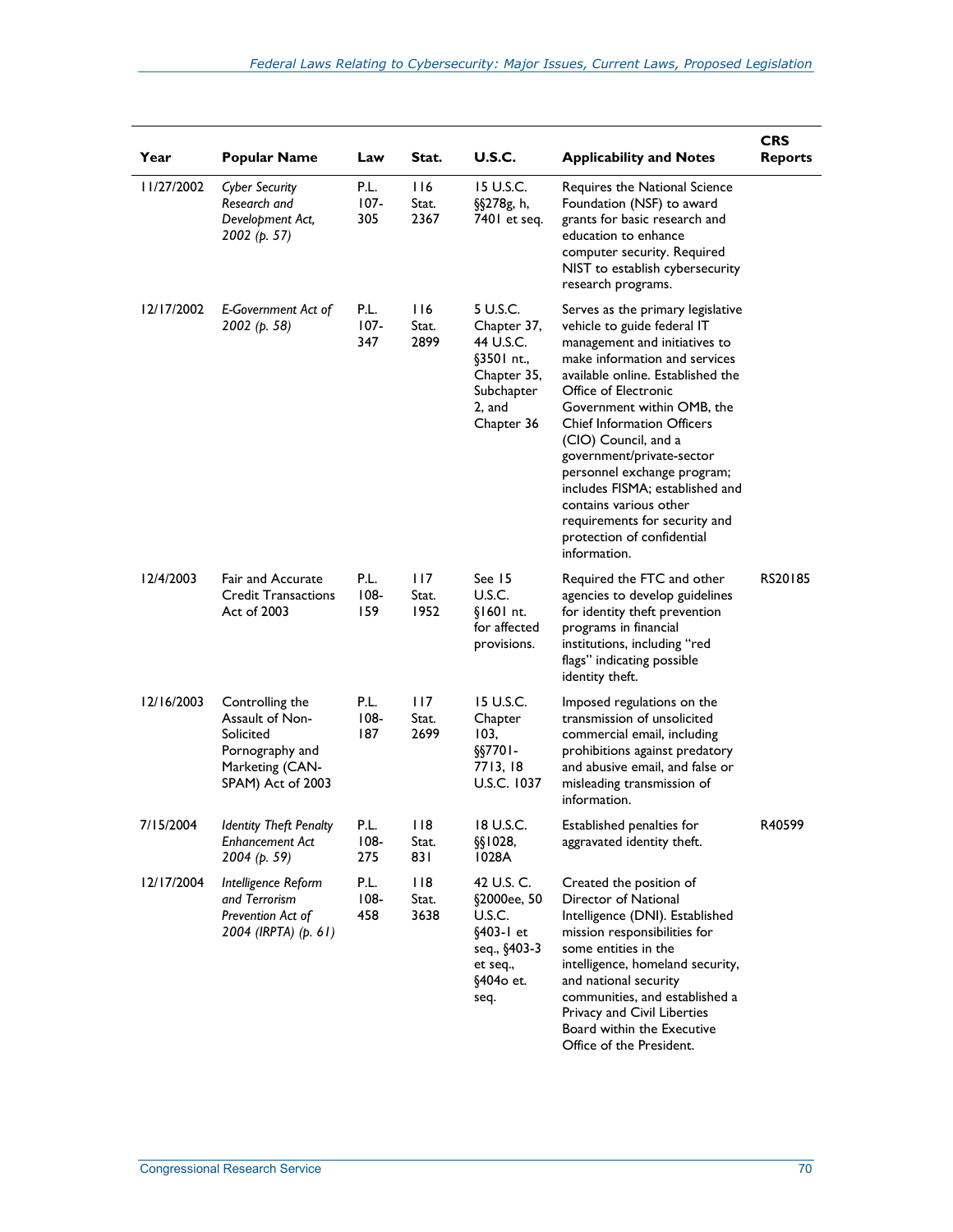| Year       | <b>Popular Name</b>                                                                     | Law                                                                                            | Stat.                | <b>U.S.C.</b>                                                | <b>Applicability and Notes</b>                                                                                                                                                                                                                                                               | <b>CRS</b><br><b>Reports</b> |
|------------|-----------------------------------------------------------------------------------------|------------------------------------------------------------------------------------------------|----------------------|--------------------------------------------------------------|----------------------------------------------------------------------------------------------------------------------------------------------------------------------------------------------------------------------------------------------------------------------------------------------|------------------------------|
| 8/8/2005   | Energy Policy Act of<br>2005 (EPACT)                                                    | P.L.<br>$109 -$<br>58                                                                          | 119<br>Stat.<br>594  | 16 U.S.C.<br>824 <sub>o</sub>                                | Requires FERC to certify an<br>Electric Reliability Organization<br>(ERO) to establish and enforce<br>reliability standards for bulk<br>electric-power system facilities.                                                                                                                    | R41886                       |
| 10/4/2006  | Department of<br>Homeland Security<br>Appropriations Act,<br>2007                       | P.L.<br>$109 -$<br>295                                                                         | 120<br>Stat.<br>1355 | 6 U.S.C.<br>$$121$ nt.                                       | §550 required the Secretary of<br>Homeland Security to issue<br>regulations (6 C.F.R. Part 27)<br>establishing risk-based<br>performance standards for<br>security of chemical facilities;<br>regulations include<br>cybersecurity standards<br>requirement (6 C.F.R.<br>$\S27.230(a)(8)$ ). |                              |
| 8/5/2007   | <b>Protect America</b><br>Act of 2007                                                   | P.L.<br>$110-$<br>55                                                                           | 2 <br>Stat.<br>552   | 50 U.S.C.<br>§1801 nt.                                       | Provided authority for the<br>Attorney General and the DNI<br>to gather foreign intelligence<br>information on persons<br>believed to be overseas.<br>The act expired in 2008.                                                                                                               |                              |
| 12/19/2007 | Energy<br>Independence and<br>Security Act of 2007<br>(EISA)                            | P.L.<br>$110-$<br>140                                                                          | 2 <br>Stat.<br>1492  | 42 U.S.C.<br>$\S$ [17381-<br>17385                           | Gave NIST primary<br>responsibility for developing<br>interoperability standards for<br>the electric-power "smart<br>grid."                                                                                                                                                                  | R41886                       |
| 7/10/2008  | Foreign Intelligence<br>Surveillance Act of<br>1978 [FISA]<br>Amendments Act of<br>2008 | P.L.<br>$110-$<br>26 I                                                                         | 122<br>Stat.<br>2436 | See 50<br>U.S.C.<br>§1801 nt.<br>for affected<br>provisions. | Added additional procedures<br>to FISA (see p. 65) for<br>acquisition of communications<br>of persons outside the United<br>States.                                                                                                                                                          | 98-326                       |
| 9/26/2008  | <b>Identity Theft</b><br>Enforcement and<br>Restitution Act of<br>2008                  | P.L.<br>$110-$<br>326                                                                          | 122<br>Stat.<br>356  | 18 U.S.C.<br>\$1030                                          | Authorized restitution to<br>identity theft victims and<br>modified some of the activities<br>and penalties covered by 18<br>U.S.C. 1030.                                                                                                                                                    | R40599<br>97-1025            |
| 2/17/2009  | Health Information<br>Technology for<br>Economic and<br>Clinical Health Act             | P.L.<br>$111 - 5$<br>(Title<br>XIII of<br>Div.<br>A and<br><b>Title</b><br>IV of<br>Div.<br>B) | 123<br>Stat.<br>226  | 42 U.S.C.<br>§17901 et<br>seq.                               | Expanded privacy and security<br>requirements for protected<br>health information by<br>broadening HIPAA breach<br>disclosure notification and<br>privacy requirements to<br>include business associates of<br>covered entities.                                                             | R40546                       |

**Source:** Various sources (see text), including National Research Council, *Toward a Safer and More Secure Cyberspace* (Washington, DC: National Academy Press, 2007); The White House, *Cyberspace Policy Review*, May 29, 2009, http://www.whitehouse.gov/assets/documents/Cyberspace\_Policy\_Review\_final.pdf; and CRS.

**Note:** Prepared by Rita Tehan, Information Research Specialist (rtehan@crs.loc.gov, 7-6739) and Eric A. Fischer. Laws in *italics* are discussed in the text.